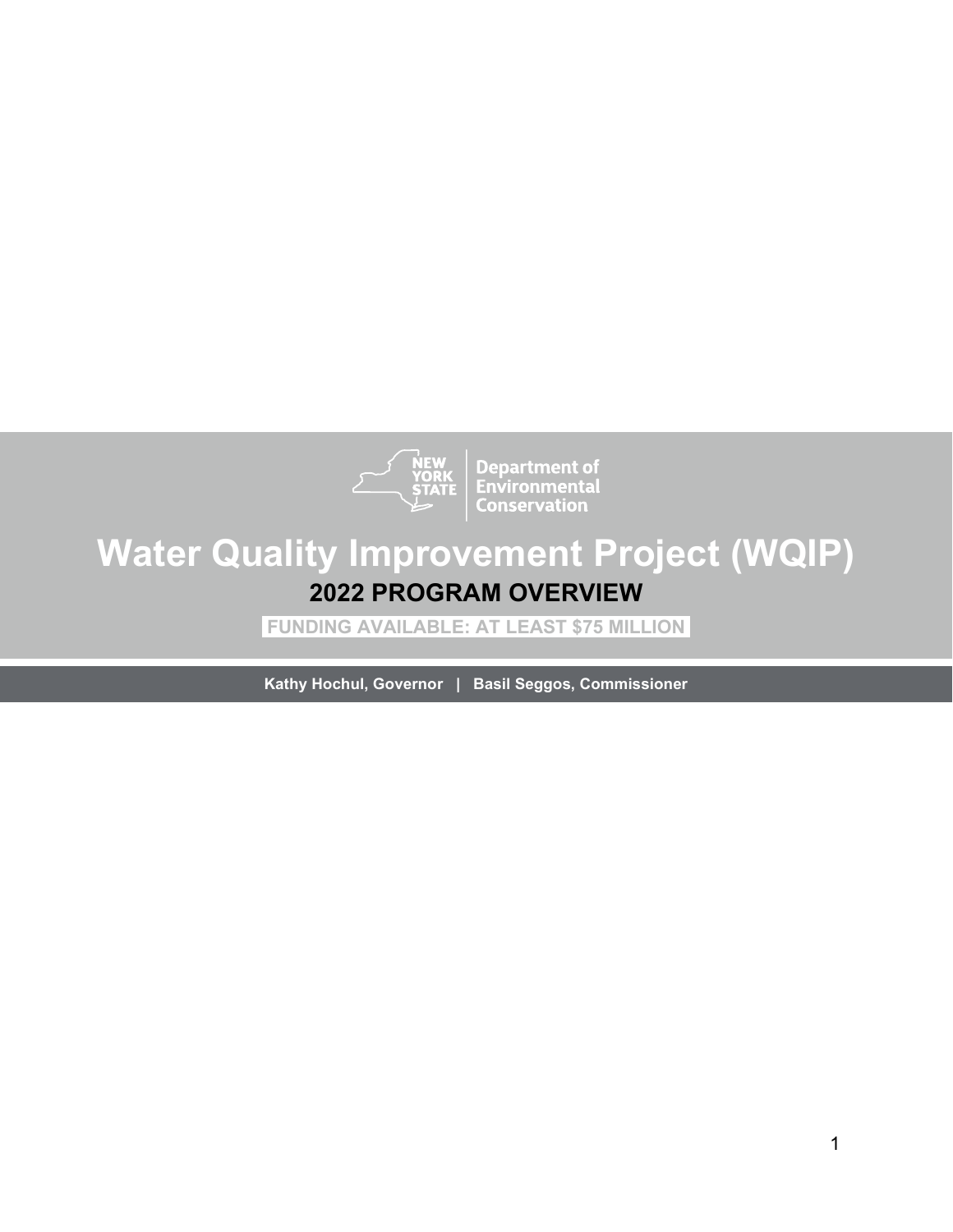#### **DESCRIPTION**

The Water Quality Improvement Project (WQIP) program is a competitive, statewide reimbursement grant program open to local governments and not-for-profit corporations to implement projects that directly improve water quality or aquatic habitat or protect a drinking water source. This funding is for construction/implementation projects, not projects that are exclusively for planning.

**It is highly recommended that all potential WQIP applicants read the WQIP Program Overview, particularly the section for their project type, in its entirety before applying for WQIP funding.** 

## **TABLE OF CONTENTS**

| Land Acquisition for Source Water Protection Project Scoring Criteria  45 |  |
|---------------------------------------------------------------------------|--|
| Land Acquisition for Source Water Protection Program Scoring Criteria 48  |  |
|                                                                           |  |
|                                                                           |  |
|                                                                           |  |
|                                                                           |  |
|                                                                           |  |
|                                                                           |  |
|                                                                           |  |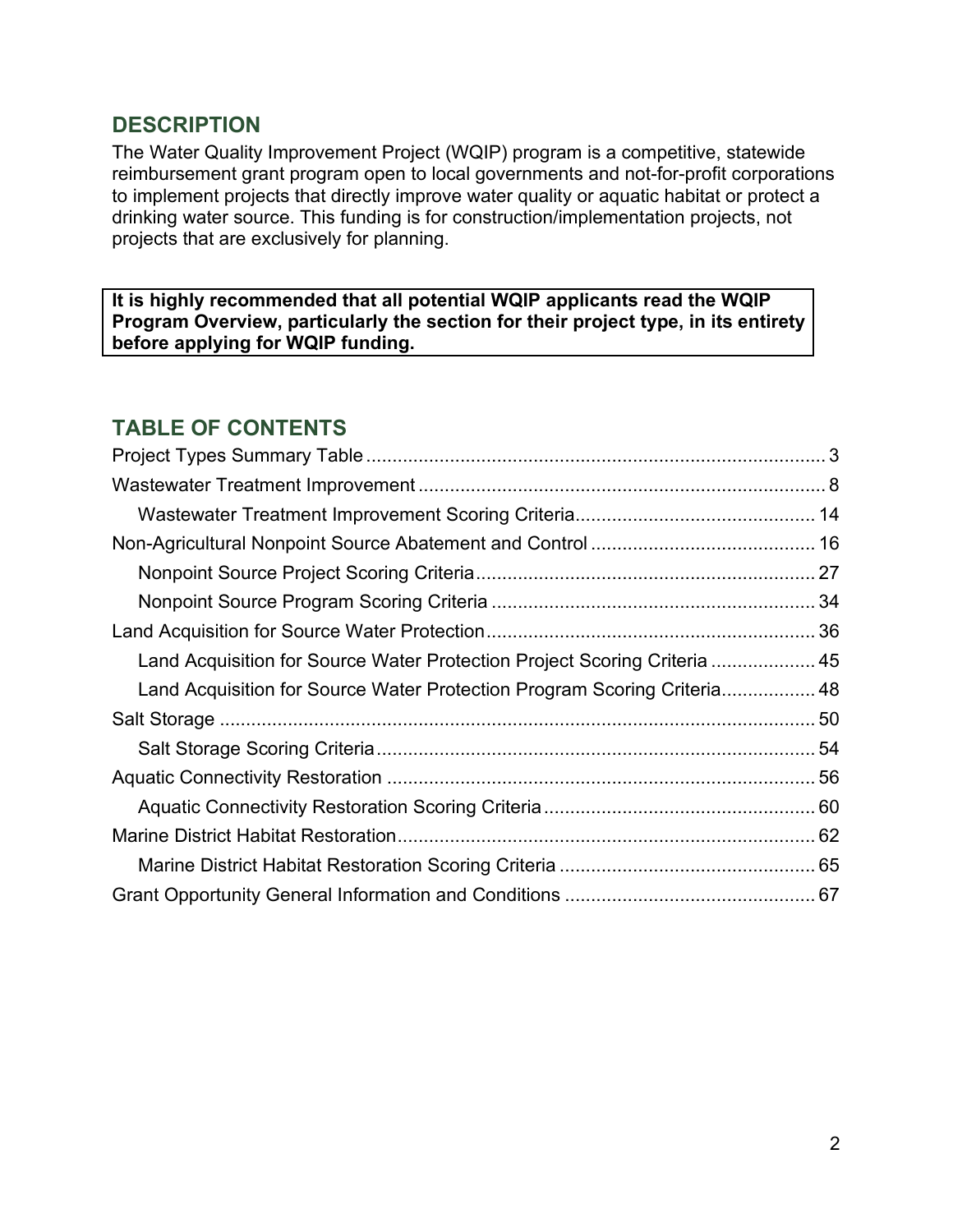## <span id="page-2-0"></span>**PROJECT TYPES SUMMARY TABLE**

Funding is available for the following project types (see project type sections for all information):

| Project<br><b>Type</b>             | <b>Maximum Award</b>                         | <b>Required</b><br><b>Match</b>                           | <b>Eligible</b><br>Applicants <sup>1</sup> | <b>Required</b><br><b>Attachment(s)</b>                                                    |
|------------------------------------|----------------------------------------------|-----------------------------------------------------------|--------------------------------------------|--------------------------------------------------------------------------------------------|
| Wastewater                         | \$1,000,000 to                               | 25%                                                       | Municipalities                             | <b>Budget worksheet</b>                                                                    |
| Treatment<br>Improvement           | \$10,000,000 depending<br>on project subtype | (primary &<br>secondary                                   |                                            | Engineering report                                                                         |
|                                    |                                              | priority                                                  |                                            | Project map                                                                                |
|                                    |                                              | projects); or<br>60%                                      |                                            | Floodplain map                                                                             |
|                                    |                                              | (general<br>wastewater<br>projects) of<br>award<br>amount |                                            | <b>Sexual Harassment</b><br><b>Prevention Certification</b><br>Form                        |
| Non-                               | \$500,000 to \$4,000,000                     | 25% of                                                    | Municipalities                             | <b>Budget worksheet</b>                                                                    |
| Agricultural<br>Nonpoint           | depending on project<br>subtype              | award<br>amount                                           | Soil & water                               | Project map                                                                                |
| Source<br>Abatement                |                                              |                                                           | conservation<br>districts                  | Floodplain map for<br>certain project subtypes                                             |
| and Control                        |                                              |                                                           |                                            | See Nonpoint Source<br>section for attachments<br>required for certain<br>project subtypes |
|                                    |                                              |                                                           |                                            | <b>Sexual Harassment</b><br><b>Prevention Certification</b><br>Form                        |
| Land                               | \$5,000,000                                  | 25% of                                                    | Municipalities                             | <b>Budget worksheet</b>                                                                    |
| Acquisition<br>for Source<br>Water |                                              | award<br>amount                                           | Soil & water<br>conservation               | Monitoring and<br>enforcement protocol                                                     |
| Protection                         |                                              |                                                           | districts                                  | Project map                                                                                |
|                                    |                                              |                                                           | Not-for-profit<br>corporations             | Fiscal reports<br>(programs only)                                                          |
|                                    |                                              |                                                           |                                            | <b>Sexual Harassment</b><br><b>Prevention Certification</b><br>Form                        |
| Salt Storage                       | \$500,000                                    | 50% of<br>award                                           | Municipalities                             | <b>Budget worksheet</b>                                                                    |
|                                    |                                              | amount                                                    | Soil & water                               | Project map                                                                                |
|                                    |                                              |                                                           | conservation<br>districts                  | Floodplain map                                                                             |
|                                    |                                              |                                                           |                                            | <b>Sexual Harassment</b><br><b>Prevention Certification</b><br>Form                        |

<span id="page-2-1"></span> $^{\rm 1}$  The applicant's name must exactly match the name of the eligible entity registered in the NYS Grants Gateway. It may not be the name of an individual.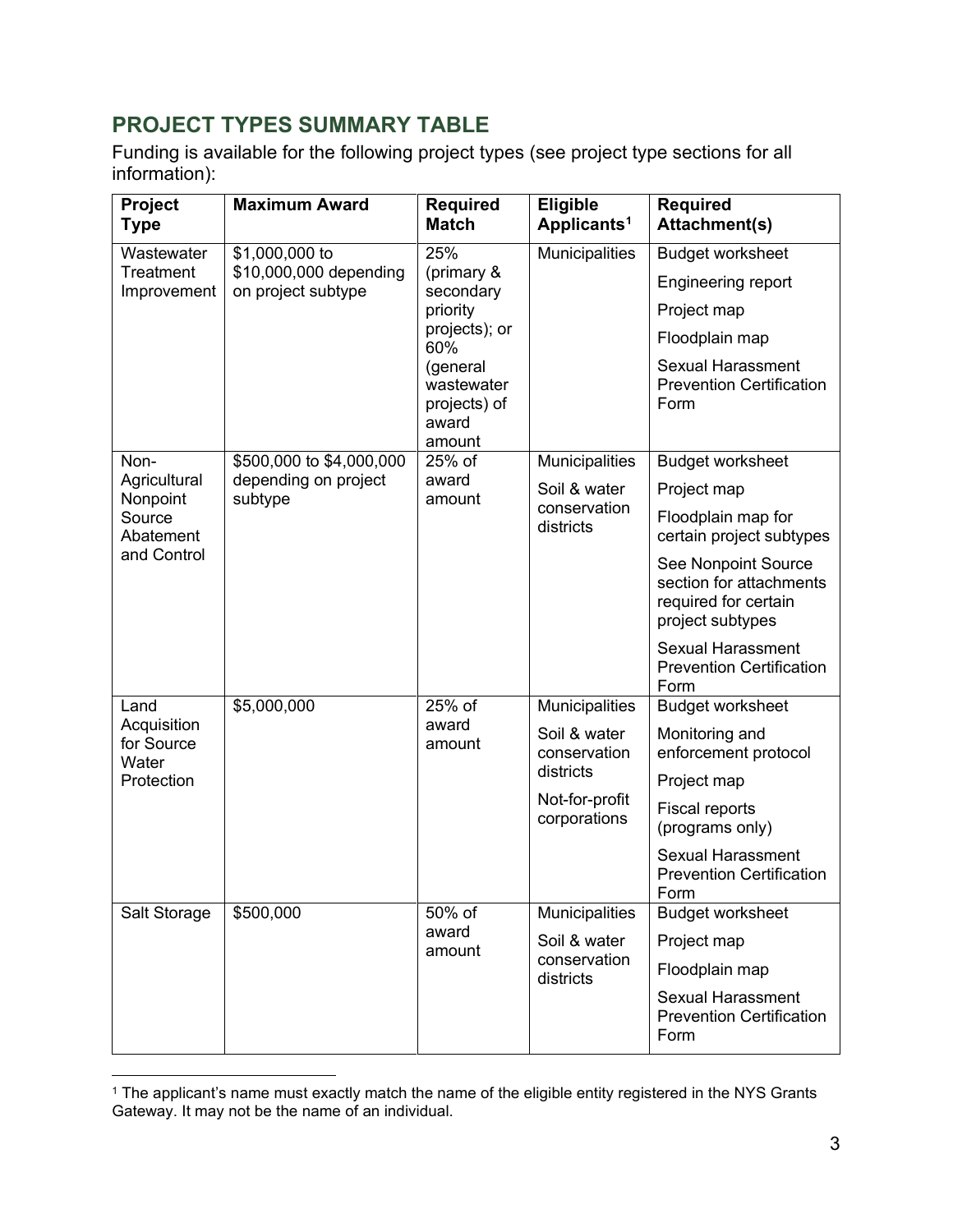| Project<br><b>Type</b>                         | <b>Maximum Award</b>           | <b>Required</b><br><b>Match</b>       | <b>Eligible</b><br>Applicants <sup>1</sup> | <b>Required</b><br><b>Attachment(s)</b>                             |
|------------------------------------------------|--------------------------------|---------------------------------------|--------------------------------------------|---------------------------------------------------------------------|
| Aquatic                                        | \$250,000                      | 25% of                                | <b>Municipalities</b>                      | <b>Budget worksheet</b>                                             |
| Connectivity<br>award<br>Restoration<br>amount | Soil & water<br>conservation   | Landowner agreements<br>as applicable |                                            |                                                                     |
|                                                |                                | districts                             | Project map                                |                                                                     |
|                                                | Not-for-profit<br>corporations | Floodplain map                        |                                            |                                                                     |
|                                                |                                |                                       |                                            | <b>Sexual Harassment</b><br><b>Prevention Certification</b><br>Form |
| Marine                                         | \$750,000                      | 25% of                                | Municipalities                             | <b>Budget worksheet</b>                                             |
| <b>District</b><br>Habitat<br>Restoration      | award<br>amount                |                                       | Soil & water<br>conservation<br>districts  | Landowner<br>agreements as<br>applicable                            |
|                                                |                                |                                       | Not-for-profit<br>corporations             | Project map                                                         |
|                                                |                                |                                       |                                            | Floodplain map                                                      |
|                                                |                                |                                       |                                            | <b>Sexual Harassment</b><br>Prevention<br><b>Certification Form</b> |
|                                                |                                |                                       |                                            | <b>Feasibility Study</b>                                            |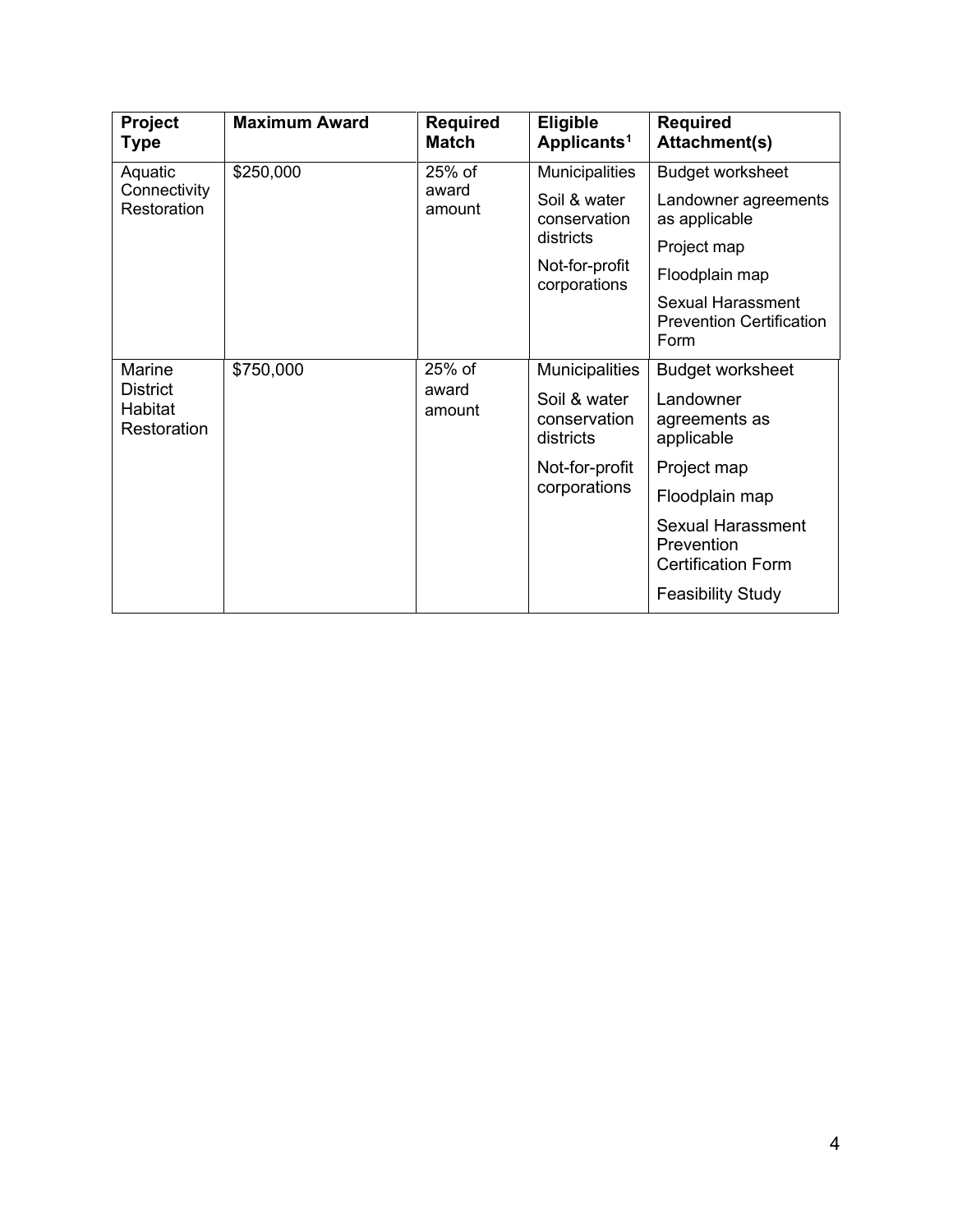#### **FLOOD RESILIENCY REQUIREMENTS**

The following application eligibility requirement is for all project types **except**:

- Land Acquisition for Source Water Protection
- Nonpoint Source Stormwater Retrofits
- Nonpoint Source In-Waterbody Controls for Nutrients
- Nonpoint Source Bathing Beach Restoration
- Nonpoint Source Vacuum Trucks in MS4 Areas
- Nonpoint Source Road Ditch Stabilization program, Septic Tank Pumpout program or Rain Garden/Rain Barrel program.

If the project is within a 0.2% annual chance of occurrence floodplain, submit with the application a floodplain map with the location of the project indicated.

If the project is awarded funding and is within a 0.2% floodplain, the following must be included in the planning and design of the project if applicable:

- A site plan with the contours indicating the Special Flood Hazard Area, Coastal High Hazard Area, or 0.2% floodplain
- Location of and elevation of non-critical and critical equipment
- Certification of floodproofing
- A floodway analysis with a no-rise certificate if the project is within a regulated floodway.

Guidance and information for meeting this requirement is on DEC's WQIP webpage: <https://www.dec.ny.gov/pubs/4774.html>

#### **PROJECTS AFFECTING WATER QUALITY IN ENVIRONMENTAL JUSTICE AREAS**

DEC demonstrates a commitment to Environmental Justice (EJ) and remedies for communities that may be burdened by negative environmental consequences. EJ is defined by DEC as the fair treatment and meaningful involvement of all people, regardless of race, color, or income, with respect to the development, implementation and enforcement of environmental laws, regulations, and policies. A proposed project that positively impacts water quality in an EJ community, or positively impacts drinking water serving an EJ community, will receive points in the evaluation of an application where indicated. Maps of EJ areas in New York State are available at[:](http://www.dec.ny.gov/public/911.html) [http://www.dec.ny.gov/public/911.html.](http://www.dec.ny.gov/public/911.html)

To qualify for EJ points, your application must include a summary narrative referencing a DEC EJ map, along with details demonstrating water quality improvement to an EJ area or to drinking water serving an EJ community - where the benefit will be provided, or the area served by the drinking water source, or the exact street location(s) where the project is to be implemented.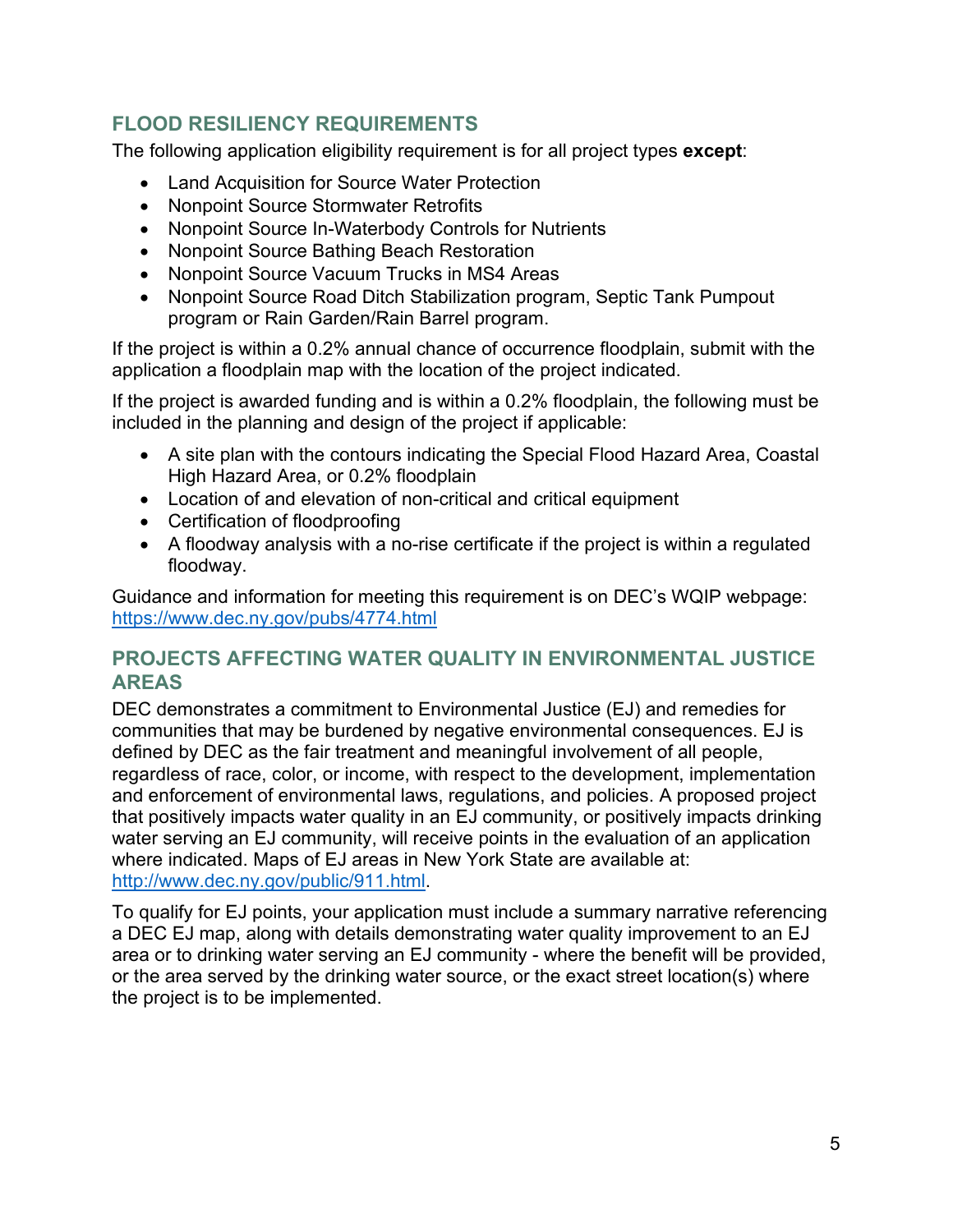#### **INELIGIBLE PROJECTS/APPLICATIONS**

Applications are ineligible that:

- Do not improve water quality<sup>2</sup>, aquatic habitat, or protect a drinking water source;
- Are only seeking funds for studies, planning, or design;
- Do not include required attachments **(view the section for your project type for a full list of required attachments);**
- Do not meet the requirements for that project type or subtype;
- Are from not-for-profit organizations that are neither registered nor have a current prequalification in Grants Gateway as of the application deadline;
- Fail to meet the minimum scoring criteria as detailed for each project type in this Program Overview. A project must receive a score of at least 30 to be eligible for funding;
- Do not show match and a match source, or use ineligible match sources; or
- Are seeking funds for costs incurred before May 2, 2022 unless the project is a Land Acquisition for Source Water Protection Project/Program.

#### **APPLICATION LIMITS**

- Applicants may only apply for one project type per application.
- Only one application may be submitted per project per round.
- Applicants are limited to five applications per round.
- Applicants that have received funding in a previous round will not receive additional funding in this or a future round for the same scope of work. However, the WQIP program will fund distinct phases or different activities and costs of a project in consecutive rounds of funding if the applicant sufficiently describes how the planned scope of work is distinctly different from the previous scope of work.

<span id="page-5-0"></span><sup>2</sup> As defined in the scoring criteria for each project type.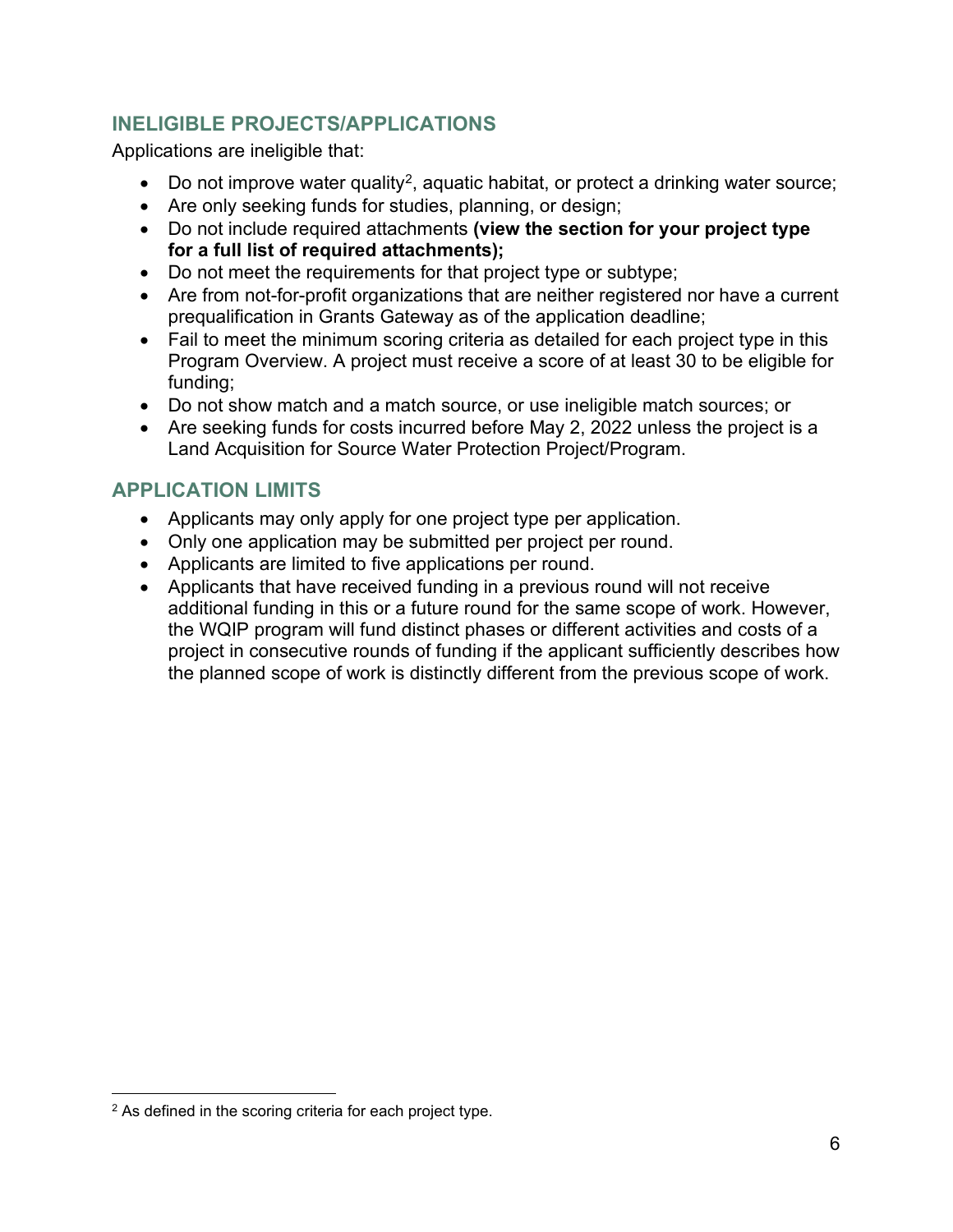#### **MORE INFORMATION ON MATCH**

- Match for WQIP is a percentage of the **award amount**, not the total project cost.
- Only eligible WQIP costs/activities may be used for match.
- Applications that do not show sufficient match will have their potential award amounts decreased accordingly.
- Match consists of cash contributions and in-kind services for the project and must come from a local source. Federal grants/funding may be used as match.
- Ineligible match sources include state grants/funding, except for loans that will be repaid (e.g., State Revolving Fund loans).

*Match Formula: Requested Award Amount x Required Match Percentage = Required Match Amount*

#### **Match Calculation Example 1:**

Project type: Priority wastewater treatment improvement Required match percentage: 25% of award amount Requested award amount: \$1,000,000

#### **\$1,000,000 x 0.25 = \$250,000**

Applicant is required to provide match of \$250,000

Total costs to show in WQIP budget: \$1,000,000 + \$250,000 = 1,250,000 \_\_\_\_\_\_\_\_\_\_\_\_\_\_\_\_\_\_\_\_\_\_\_\_\_\_

#### **Match Calculation Example 2:**

Project type: General wastewater treatment improvement Required match percentage: 60% of award amount

## Requested award amount: \$2,500,000

#### **\$2,500,000 x 0.60 = \$1,500,000**

Applicant is required to provide match of \$1,500,000 Total costs to show in WQIP budget: \$2,500,000 + \$1,500,000 = \$4,000,000

#### \_\_\_\_\_\_\_\_\_\_\_\_\_\_\_\_\_\_\_\_\_\_\_\_\_\_\_ **Match Calculation Example 3:**

Project type: Salt storage Required match percentage: 50% of award amount Requested award amount: \$500,000

#### **\$500,000 x 0.50 = \$250,000**

Applicant is required to provide match of \$250,000 (not \$500,000) Total costs to show in WQIP budget: \$500,000 + \$250,000 = \$750,000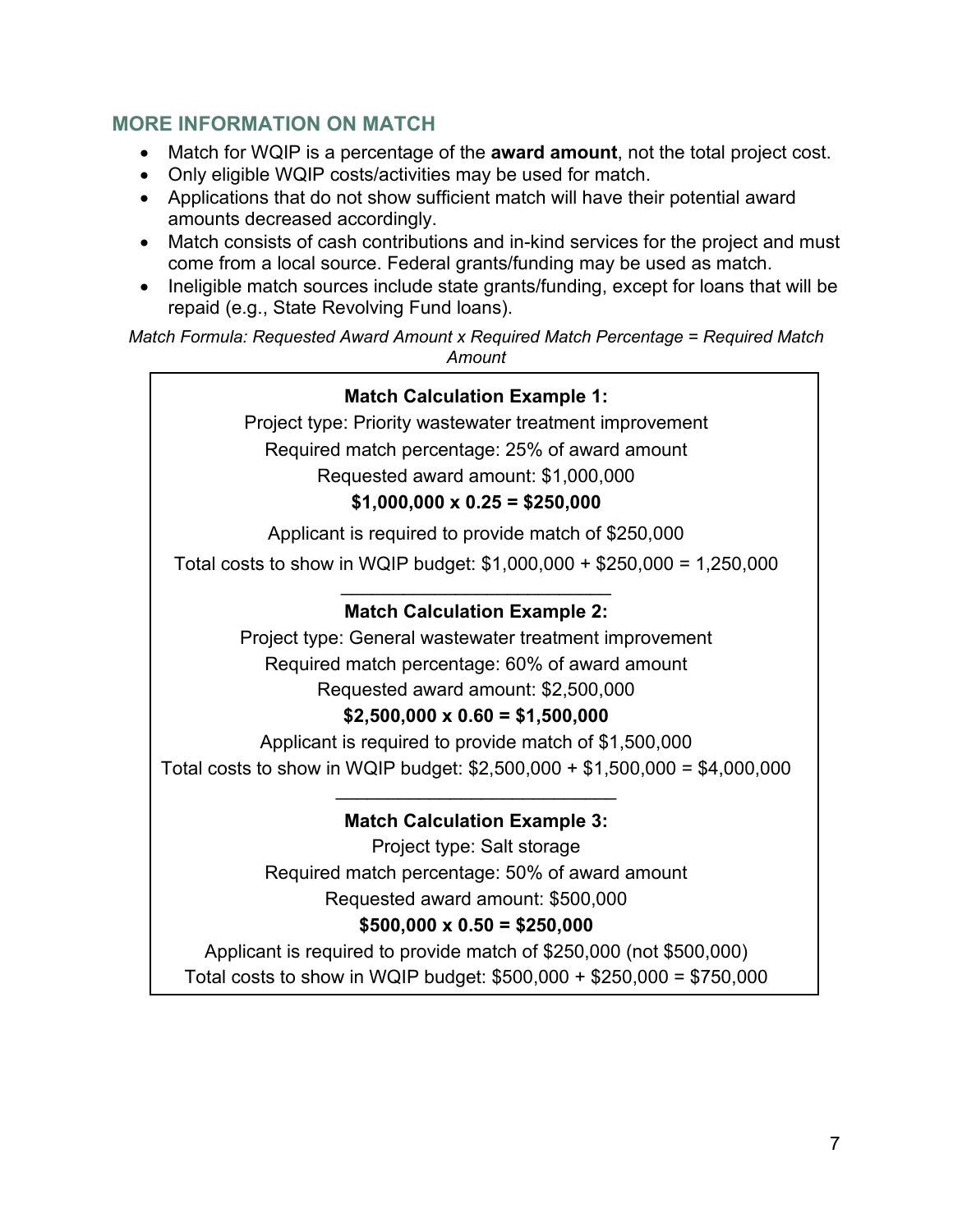## <span id="page-7-0"></span>**WASTEWATER TREATMENT IMPROVEMENT**

## **ELIGIBLE APPLICANTS**

• Municipalities $3$ 

#### **DESCRIPTION**

Funding is available for wastewater treatment improvements to municipal wastewater systems.

#### **Required Attachments**

- Engineering report **prepared, stamped, signed, and dated** by a NYS-registered professional engineer
	- o Feasibility reports and engineering plans not accompanied by engineering reports do not fulfill the engineering report requirement.
	- o DEC recommends engineering reports follow the Environmental Facilities Corporation (EFC) engineering report guidelines (see resources list below) and be approved by DEC/accepted by EFC prior to application submission.
	- $\circ$  Engineering reports must include at a minimum the following elements:
		- **Project background and history/problem statement**
		- Alternatives analysis with cost estimates
		- **Summary and comparison of alternatives**
		- Recommended alternative
- Map with the project area clearly identified. Map must be a 1:24,000 scale USGS or DOT planimetric map.
- If the project is in a floodplain, attach the applicable floodplain map with the location of the project indicated.
- Completed WQIP budget worksheet $4$
- Completed and signed Sexual Harassment Prevention Certification Form<sup>5</sup>

## **PROJECT SUBTYPES AND REQUIREMENTS**

- All primary and secondary priority projects may be funded before general wastewater projects.
	- $\circ$  DEC reserves the right to fund one project from each primary and secondary priority category scoring 55 or above before awarding additional primary and secondary priority wastewater projects.

<span id="page-7-1"></span><sup>&</sup>lt;sup>3</sup> For the purposes of Wastewater Treatment Improvement projects under this grant opportunity, "Municipality" means a local public authority or public benefit corporation, a county, city, town, village, school district, supervisory district, district corporation, improvement district within a county, city, town or village, or Indian nation or tribe recognized by the state or the United States with a reservation wholly or partly within the boundaries of New York State, or any combination thereof (Environmental Conservation Law §56-0101).

<span id="page-7-2"></span><sup>4</sup> WQIP Budget Worksheet:<http://www.dec.ny.gov/pubs/4774.html>

<span id="page-7-3"></span><sup>5</sup> Sexual Harassment Prevention Certification Form:<http://www.dec.ny.gov/pubs/4774.html>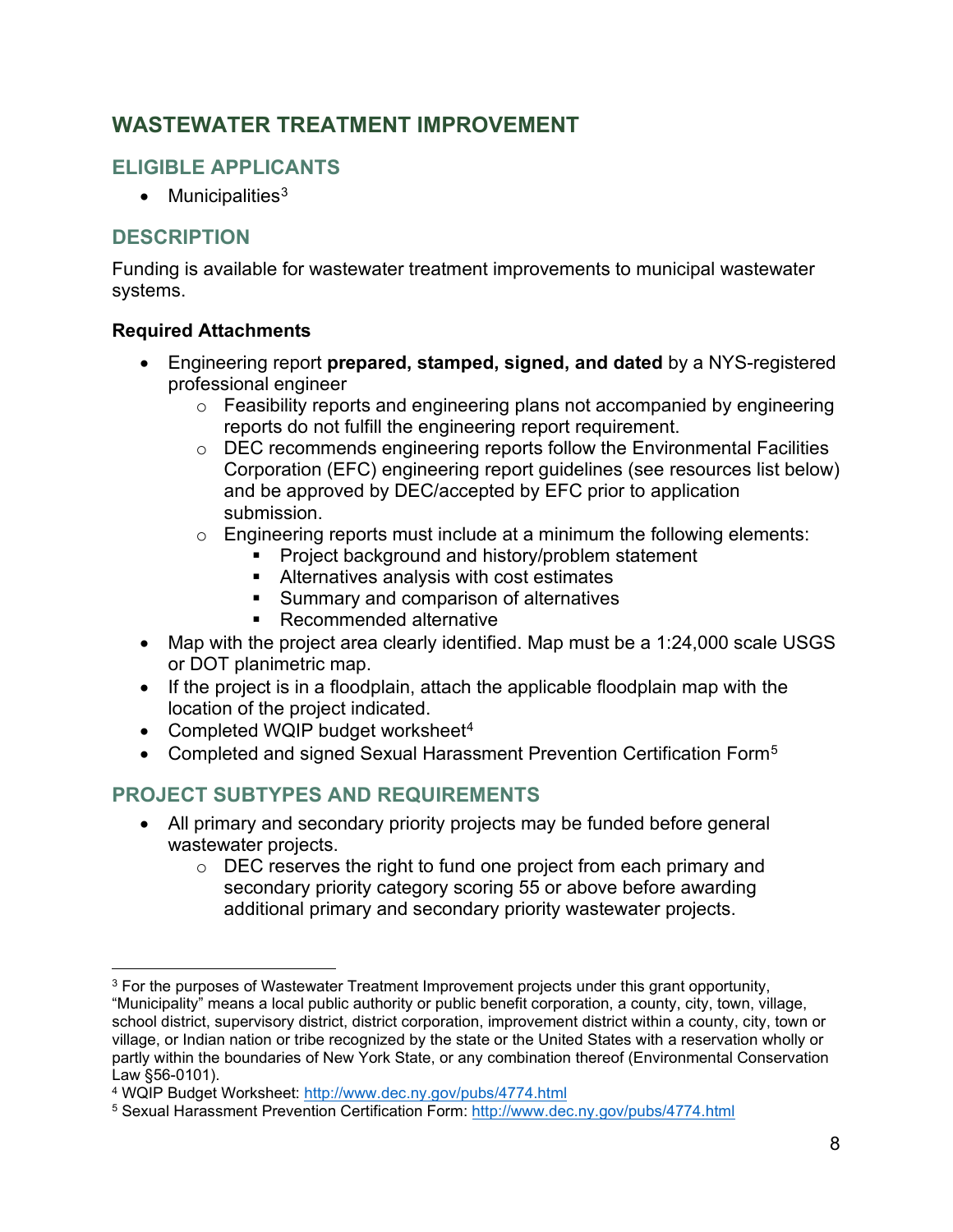- o DEC reserves the right to fund one application per municipality from each primary and secondary priority category scoring 55 or above before awarding additional primary and secondary priority wastewater projects.
- DEC reserves the right to fund all primary priority wastewater effluent disinfection projects scoring 55 or above before awarding any other wastewater improvement project.
- Projects that apply for a primary or secondary priority category but do not meet all requirements will be scored as a general wastewater project and will be required to meet the 60% match if awarded.

| Project<br>subtype                                                                     | <b>Description</b>                                                                                                                                                                           | <b>Maximum</b><br>award | <b>Required</b><br>match  | <b>Special Requirements</b>                                                                                                                                                                                                                                                                  |
|----------------------------------------------------------------------------------------|----------------------------------------------------------------------------------------------------------------------------------------------------------------------------------------------|-------------------------|---------------------------|----------------------------------------------------------------------------------------------------------------------------------------------------------------------------------------------------------------------------------------------------------------------------------------------|
| <b>Primary Priority</b>                                                                |                                                                                                                                                                                              |                         |                           |                                                                                                                                                                                                                                                                                              |
| Wastewater<br><b>Effluent</b><br><b>Disinfection</b>                                   | Projects to add<br>effluent<br>disinfection and<br>associated<br>backup power<br>to facilities that<br>do not currently                                                                      | \$1,000,000             | 25% of<br>award<br>amount | Applicants must have<br>been notified by DEC via<br>letter or modified permit<br>that their treatment<br>system requires an<br>upgrade to add effluent<br>disinfection.                                                                                                                      |
|                                                                                        | disinfect                                                                                                                                                                                    |                         |                           | <b>Only work associated</b><br>with disinfection<br>installation and<br>associated backup<br>power will be<br>reimbursed.                                                                                                                                                                    |
| <b>Secondary Priorities</b>                                                            |                                                                                                                                                                                              |                         |                           |                                                                                                                                                                                                                                                                                              |
| Combined<br>Sewer<br>Overflow<br>(CSO) /<br><b>Sanitary Sewer</b><br>Overflow<br>(SSO) | Projects to<br>upgrade<br>municipal<br>systems to<br>meet CSO or<br>SSO discharge<br>requirements,<br>including<br>repairs to<br>private laterals<br>attached to the<br>collection<br>system | \$10,000,000            | 25% of<br>award<br>amount | CSO projects must be<br>listed under an approved<br>long-term control plan<br>(LTCP).<br>SSO projects must be<br>for an SSO in a capacity,<br>management, operation<br>and maintenance<br>(CMOM) program, DEC-<br>approved sanitary sewer<br>evaluation survey plan,<br>or Order on Consent. |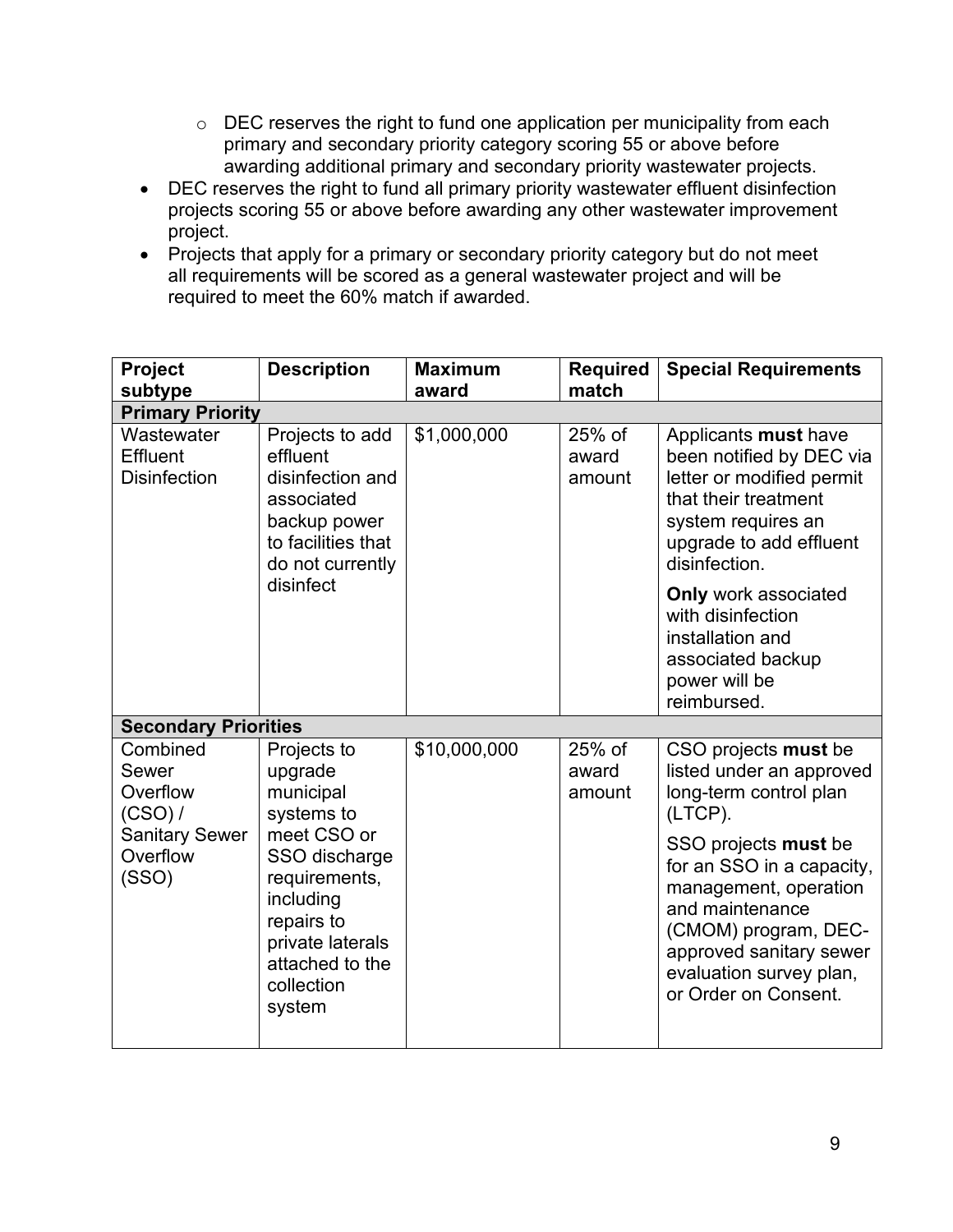| Project                                                                                                                | <b>Description</b>                                                                                                                                                                                                                      | <b>Maximum</b> | <b>Required</b>           | <b>Special Requirements</b>                                                                                                                                                                                                                                                                                                                                                                                                                                                                                                                                                                                                                                                           |
|------------------------------------------------------------------------------------------------------------------------|-----------------------------------------------------------------------------------------------------------------------------------------------------------------------------------------------------------------------------------------|----------------|---------------------------|---------------------------------------------------------------------------------------------------------------------------------------------------------------------------------------------------------------------------------------------------------------------------------------------------------------------------------------------------------------------------------------------------------------------------------------------------------------------------------------------------------------------------------------------------------------------------------------------------------------------------------------------------------------------------------------|
| subtype                                                                                                                |                                                                                                                                                                                                                                         | award          | match                     |                                                                                                                                                                                                                                                                                                                                                                                                                                                                                                                                                                                                                                                                                       |
| Watershed<br>Plan<br>Implementation                                                                                    | Projects to<br>upgrade<br>municipal<br>systems to<br>meet a DEC-<br>approved<br>watershed<br>implementation<br>plan (i.e.,<br>TMDL, Nine<br>Element<br>Watershed<br>plan or DEC<br><b>HABs Action</b><br>Plan) nutrient<br>requirements | \$10,000,000   | 25% of<br>award<br>amount | Project must reduce a<br>nutrient pollutant(s) of<br>concern identified in a<br>DEC-approved<br>watershed<br>implementation plan<br>(i.e., TMDL, Nine<br><b>Element Watershed Plan</b><br>or DEC HABs Action<br>Plan) and be necessary<br>to meet the effluent<br>limits in the SPDES<br>permit.                                                                                                                                                                                                                                                                                                                                                                                      |
| Municipal<br>Systems to<br><b>Serve Multiple</b><br>Properties with<br>Inadequate On-<br>site Septic<br><b>Systems</b> | Projects to<br>construct<br>municipal<br>systems to<br>serve multiple<br>properties with<br>inadequate on-<br>site septic<br>systems                                                                                                    | \$10,000,000   | 25% of<br>award<br>amount | Project must reduce<br>nutrients or fecal<br>indicator bacteria<br>documented in the<br>WI/PWL segment<br>factsheet as causing the<br>nearest waterbody's<br>best use(s) to be<br>assessed as "impaired"<br>or "precluded" or the<br>need for the project<br>must be documented in<br>a completed sanitary<br>survey conducted and/or<br>approved by the<br>Department of Health, or<br>a DEC-approved<br>watershed<br>implementation plan<br>(i.e., TMDL, Nine<br><b>Element Watershed Plan</b><br>or HABs Action Plan).<br>If awarded, a sewer<br>district must be formed<br>within 2 years of date of<br>award. No funding will<br>be disbursed until sewer<br>district is formed. |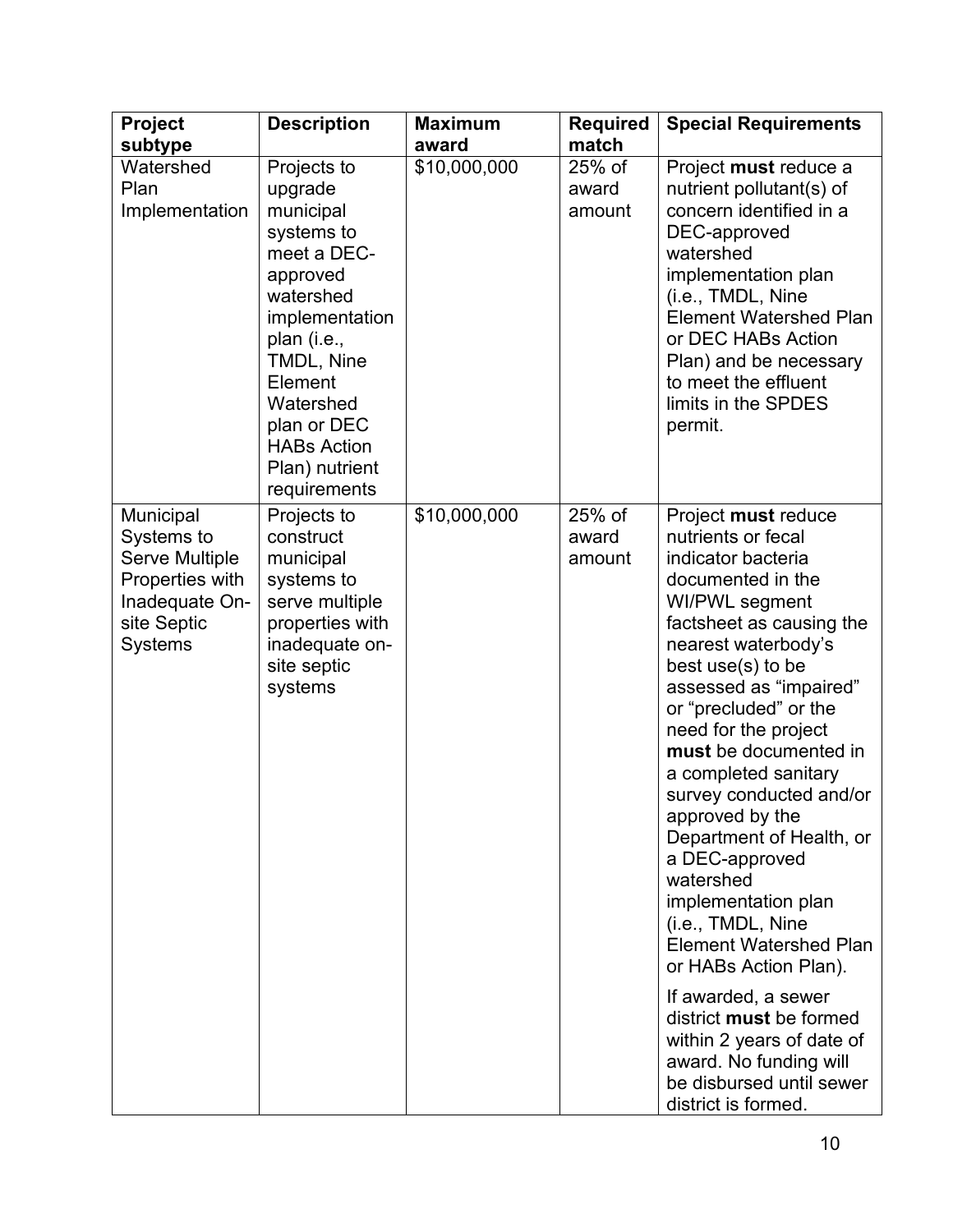| Project<br>subtype                                                                                | <b>Description</b>                                                                                | <b>Maximum</b><br>award | <b>Required</b><br>match  | <b>Special Requirements</b> |  |  |  |
|---------------------------------------------------------------------------------------------------|---------------------------------------------------------------------------------------------------|-------------------------|---------------------------|-----------------------------|--|--|--|
| Wastewater<br>Treatment<br>Facility<br>Nitrogen<br>Abatement for<br>Shellfishing<br><b>Waters</b> | Projects to<br>reduce and/or<br>eliminate<br>nitrogen<br>impairments in<br>shellfishing<br>waters | \$10,000,000            | 25% of<br>award<br>amount |                             |  |  |  |
| <b>General Wastewater Projects</b>                                                                |                                                                                                   |                         |                           |                             |  |  |  |
| Other<br>Wastewater<br>Treatment<br>Improvements                                                  | All other<br>wastewater<br>projects                                                               | \$10,000,000            | 60% of<br>award<br>amount |                             |  |  |  |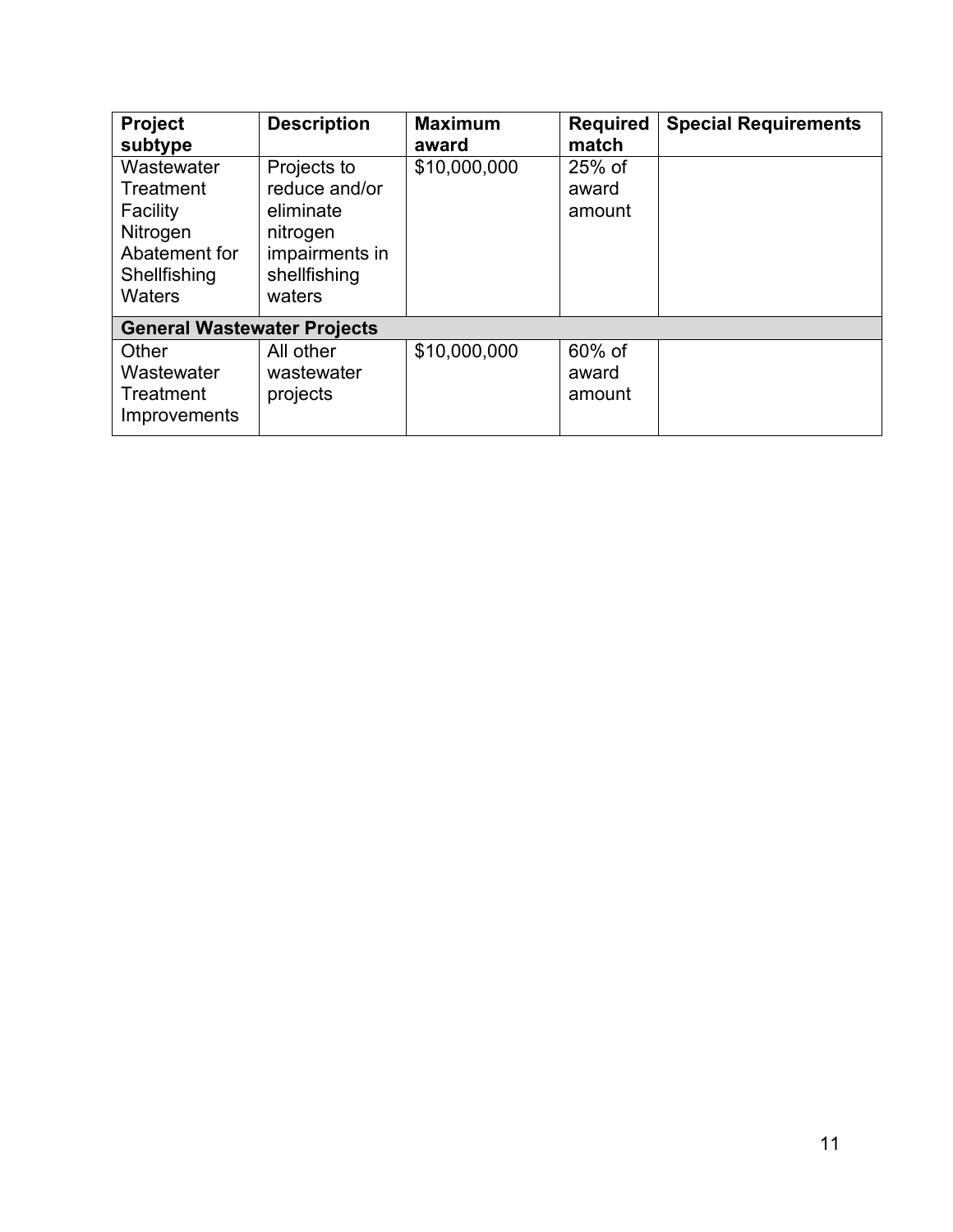#### **ELIGIBLE COSTS**

- Equipment
- Contractual costs (construction, equipment, supplies/materials)
- Construction inspection (on-site activities typically performed by a licensed professional engineer, e.g., inspection of methods and materials)
- Salary and fringe benefits
- Administrative costs directly related to implementing the project<sup>[6](#page-11-0)</sup>

#### **INELIGIBLE COSTS/ACTIVITIES/APPLICATIONS**

- Planning, design, specification, and engineering costs
- Construction oversight (e.g., monitoring the schedule and budget, contract performance and quality control)
- Non-construction costs incurred during the construction phase
- Indirect costs (e.g., travel, space/property rent, utilities, office supplies)
- Administrative costs not directly related to implementing the project<sup>[7](#page-11-1)</sup>
- Legal fees
- Costs associated with establishing a sewer district
- Pre- and post-construction monitoring and sampling
- Costs incurred outside the start and end date of the contract (no earlier than May 2, 2022)
- **Applications that do not attach an engineering report or other required attachments**
- Applications for non-municipal systems
- Projects also being funded through the State Septic System Replacement Fund
- Applications for planning or to create a study

<span id="page-11-0"></span><sup>6</sup> The following are examples of **eligible administrative costs**: Procuring sub-contractors and materials needed to implement the project; contacting municipalities to schedule projects; and reviewing and paying invoices for materials and sub-contractors associated with the project.

<span id="page-11-1"></span><sup>7</sup> The following are examples of **ineligible administrative costs**: preparing, completing, submitting the WQIP application for funding; preparing, completing, submitting information and documents needed to get a contract in place; preparing, completing, submitting information for progress reporting, payment requests and contract amendments; preparing, completing and submitting environmental regulatory approvals/permits needed to implement the project.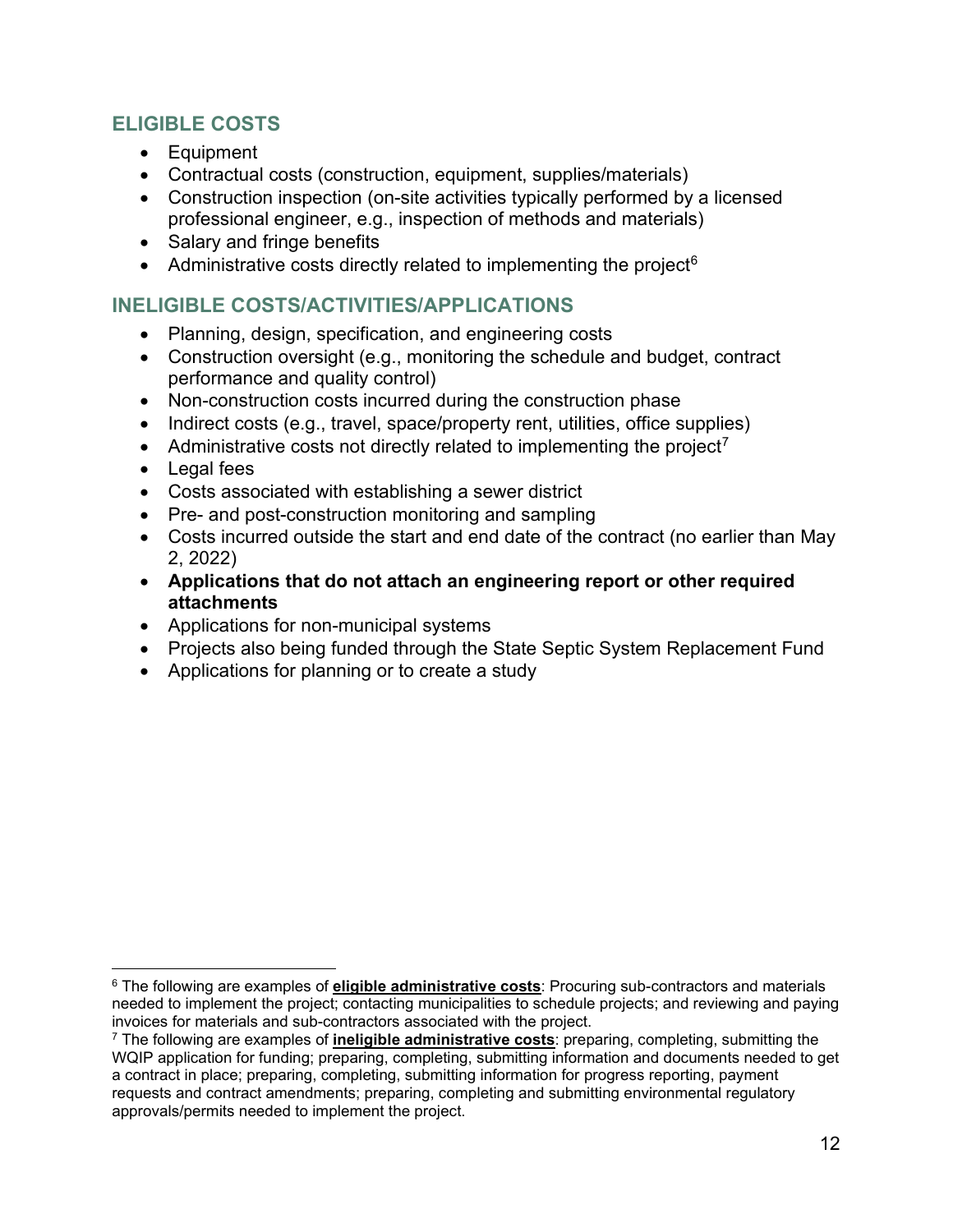#### **RESOURCES**

- NYS EFC engineering report guidelines: https://efc.ny.gov/forms-tools
- DECinfo Locator (most up to date source of WI/PWL segment fact sheets<sup>8</sup>): <https://www.dec.ny.gov/pubs/109457.html>
- New York State Flood Risk Management Guidance for Implementation of the Community Risk and Resiliency Act: <https://www.dec.ny.gov/energy/102559.html#Implementation>
- HUC 12 watersheds map: [https://nysdec.maps.arcgis.com/apps/webappviewer/index.html?id=a02867dc903](https://nysdec.maps.arcgis.com/apps/webappviewer/index.html?id=a02867dc903f40a2831c904c7eb1b7d8) [f40a2831c904c7eb1b7d8](https://nysdec.maps.arcgis.com/apps/webappviewer/index.html?id=a02867dc903f40a2831c904c7eb1b7d8)
- Maps of EJ areas in New York State: [http://www.dec.ny.gov/public/911.html.](http://www.dec.ny.gov/public/911.html)

#### **CONTACT**

NYS Department of Environmental Conservation, Division of Water Don Canestrari, (518) 402-8138

<span id="page-12-0"></span><sup>&</sup>lt;sup>8</sup> For projects impacting surface water, the applicant must provide the correct WI/PWL segment ID and HUC 12 watershed of the closest waterbody the project will impact. To find the closest WI/PWL segment fact sheet, visit the DECinfo Locator at [https://gisservices.dec.ny.gov/gis/dil/.](https://gisservices.dec.ny.gov/gis/dil/) In the left column of the map, click "DEC Information Layers">"Environmental Quality">"Environmental Monitoring" and check the box for "Waterbody Inventory/Priority Waterbodies List". In the left column, select "Search" and enter the address or project location. Click the plus sign in the top left corner of the map to zoom into the location until the waterbodies are visible on the map. Click on the waterbody of interest. A box with the Waterbody Inventory/Priority Waterbodies List information will be displayed, including the waterbody name, ID number, basin, and description. To access the WI/PWL assessment for that waterbody, click the "Fact Sheet" link in the box.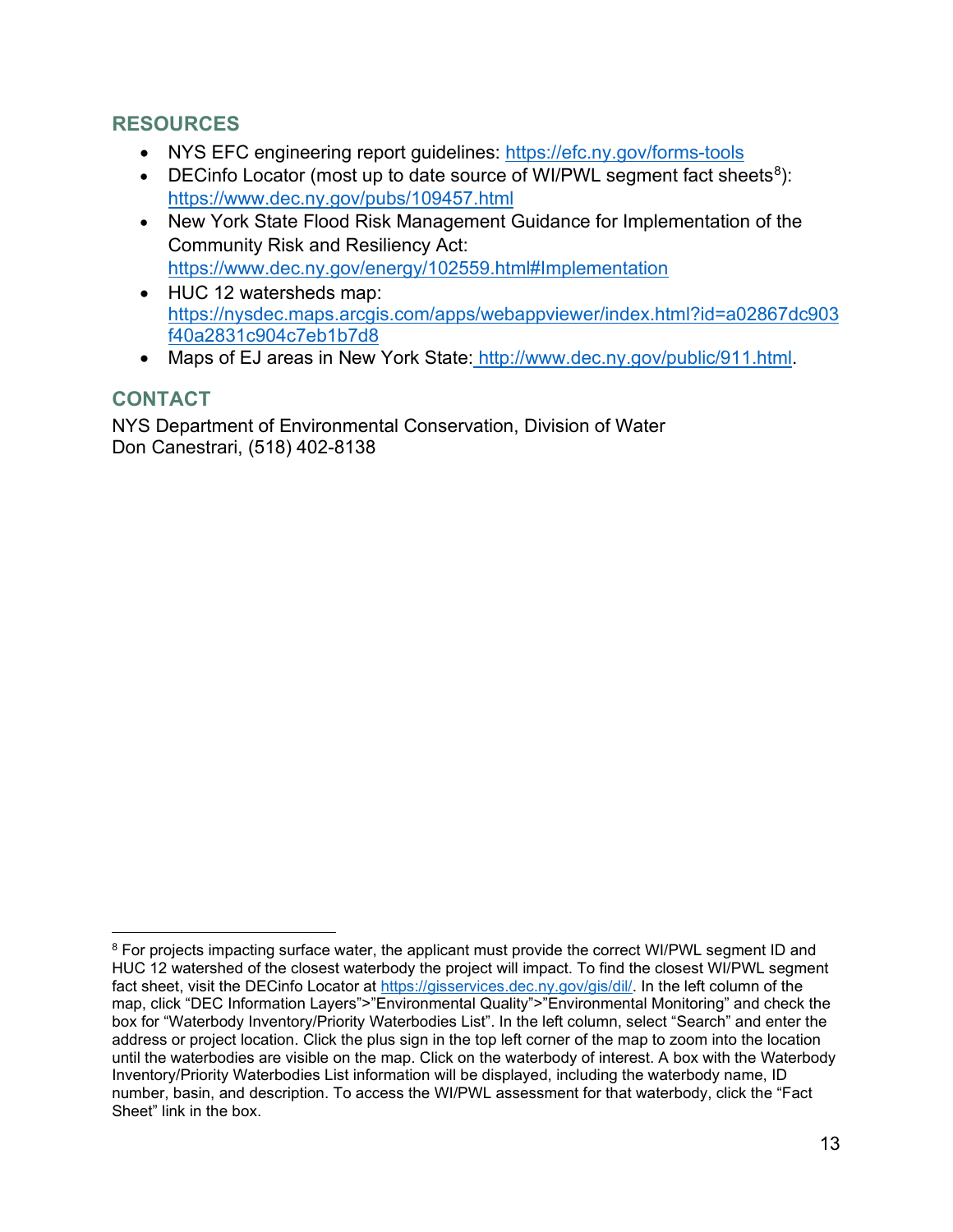## <span id="page-13-0"></span>**WASTEWATER TREATMENT IMPROVEMENT SCORING CRITERIA**

| <b>Agency Points</b>                          | Up to 85 points are available, as defined below. Applications must receive a minimum of 30 points to be<br>eligible for funding. Applications that receive 0 points for Project Readiness or Experience and Ability<br>will not be funded.                                                                                                                                                                                                                                                                   |                                                                                                                                                                                                                                                                                                                                                                                                                                                                                                                                                                                                                                                                                                                                                                                                                                                                                                                                                          |                                                                                                                                                                                                                                                                                                                                                                                                                                                                                                                                                                                                                                                                                                                                                                                                                                                                                                                                                                                                                                                                                                                                                                                                                                                                 |                                                                                                                                                                                                                                                                                                                                                                                                                                                                                                                                                                                                                                                                                                                                                                                                                                                                                                                                           |                                                                                                                                                                                                                                                                                                                                                                                                                                                                                                                                                                                                                                                                                                                                                                                                                                                                                      |  |  |
|-----------------------------------------------|--------------------------------------------------------------------------------------------------------------------------------------------------------------------------------------------------------------------------------------------------------------------------------------------------------------------------------------------------------------------------------------------------------------------------------------------------------------------------------------------------------------|----------------------------------------------------------------------------------------------------------------------------------------------------------------------------------------------------------------------------------------------------------------------------------------------------------------------------------------------------------------------------------------------------------------------------------------------------------------------------------------------------------------------------------------------------------------------------------------------------------------------------------------------------------------------------------------------------------------------------------------------------------------------------------------------------------------------------------------------------------------------------------------------------------------------------------------------------------|-----------------------------------------------------------------------------------------------------------------------------------------------------------------------------------------------------------------------------------------------------------------------------------------------------------------------------------------------------------------------------------------------------------------------------------------------------------------------------------------------------------------------------------------------------------------------------------------------------------------------------------------------------------------------------------------------------------------------------------------------------------------------------------------------------------------------------------------------------------------------------------------------------------------------------------------------------------------------------------------------------------------------------------------------------------------------------------------------------------------------------------------------------------------------------------------------------------------------------------------------------------------|-------------------------------------------------------------------------------------------------------------------------------------------------------------------------------------------------------------------------------------------------------------------------------------------------------------------------------------------------------------------------------------------------------------------------------------------------------------------------------------------------------------------------------------------------------------------------------------------------------------------------------------------------------------------------------------------------------------------------------------------------------------------------------------------------------------------------------------------------------------------------------------------------------------------------------------------|--------------------------------------------------------------------------------------------------------------------------------------------------------------------------------------------------------------------------------------------------------------------------------------------------------------------------------------------------------------------------------------------------------------------------------------------------------------------------------------------------------------------------------------------------------------------------------------------------------------------------------------------------------------------------------------------------------------------------------------------------------------------------------------------------------------------------------------------------------------------------------------|--|--|
| <b>Performance</b>                            | <b>38 POINTS:</b>                                                                                                                                                                                                                                                                                                                                                                                                                                                                                            | 30 POINTS:                                                                                                                                                                                                                                                                                                                                                                                                                                                                                                                                                                                                                                                                                                                                                                                                                                                                                                                                               | 20 POINTS:                                                                                                                                                                                                                                                                                                                                                                                                                                                                                                                                                                                                                                                                                                                                                                                                                                                                                                                                                                                                                                                                                                                                                                                                                                                      | <b>10 POINTS:</b>                                                                                                                                                                                                                                                                                                                                                                                                                                                                                                                                                                                                                                                                                                                                                                                                                                                                                                                         | <b>5 POINTS:</b>                                                                                                                                                                                                                                                                                                                                                                                                                                                                                                                                                                                                                                                                                                                                                                                                                                                                     |  |  |
| <b>Measures</b><br>38 to 5 points<br>possible | Wastewater<br>effluent<br>disinfection<br>projects for<br>facilities that<br>currently do not<br>disinfect their<br>effluent and are<br>designed to<br>meet<br>requirements in<br>a finalized<br>Order on<br>Consent<br>schedule of<br>compliance or a<br>finalized<br>schedule of<br>compliance<br>associated with<br>the facility's<br>SPDES permit<br>or who have<br>been notified in<br>a letter from<br>DEC that their<br>treatment<br>system requires<br>an upgrade to<br>add effluent<br>disinfection | Wastewater<br>treatment projects<br>that are designed to<br>meet requirements in<br>a finalized Order on<br>Consent schedule of<br>compliance or a<br>finalized schedule of<br>compliance<br>associated with the<br>facility's SPDES<br>permit<br>AND one of the<br>following:<br>CSO projects that are<br>under a Long-term<br>Control Plan (LTCP)<br><b>OR</b><br>SSO projects that are<br>for an SSO included<br>in a capacity,<br>management,<br>operation and<br>maintenance<br>(CMOM) program, a<br>DEC-approved<br>sanitary sewer<br>evaluation survey<br>plan or listed in an<br>Order on Consent<br>0R<br>Watershed plan<br>implementation<br>projects that reduce a<br>nutrient pollutant(s) of<br>concern identified in a<br>DEC-approved<br>watershed<br>implementation plan<br>(i.e., TMDL, Nine<br><b>Element Watershed</b><br>Plan or DEC HABs<br>Action Plan) and are<br>necessary to meet<br>the effluent limits in<br>the SPDES permit | CSO projects that are under<br>an LTCP<br><b>OR</b><br>SSO projects that are for an<br>SSO included in a CMOM<br>program, a DEC-approved<br>sanitary sewer evaluation<br>survey plan, or listed in an<br>Order on Consent<br><b>OR</b><br>Watershed plan<br>implementation projects that<br>reduce a nutrient<br>pollutant(s) of concern<br>identified in a DEC-<br>approved watershed<br>implementation plan (i.e.,<br>TMDL, Nine Element<br>Watershed Plan or DEC<br><b>HABs Action Plan and is</b><br>necessary to meet the<br>effluent limits in the SPDES<br>permit<br><b>OR</b><br>Municipal systems to serve<br>multiple properties with<br>inadequate on-site septic<br>systems that will reduce<br>nutrients or fecal indicator<br>bacteria documented in the<br>WI/PWL segment factsheet<br>as causing the waterbody's<br>best use(s) to be assessed<br>as "impaired" or<br>"precluded"; or that are<br>listed in a DEC-approved<br>watershed implementation<br>plan (i.e., TMDL, Nine<br>Element Watershed Plan or<br>DEC HABs Action Plan); or<br>have a completed sanitary<br>survey conducted and/or<br>approved by the<br>Department of Health<br>ΟR<br>Projects to reduce and/or<br>eliminate nitrogen<br>impairments in shellfishing<br>waters | Projects that<br>reduce the<br>discharge of a<br>pollutant<br>documented in the<br>WI/PWL segment<br>factsheet as the<br>pollutant causing<br>the waterbody's<br>best use(s) to be<br>assessed as<br>"impaired" or<br>"precluded"<br><b>OR</b><br>Projects that are<br>located in the<br><b>HUC 12</b><br>watershed of<br>Class A or AA<br>waterbodies with<br>active public water<br>supplies, that<br>reduce the<br>discharge of a<br>pollutant<br>documented in the<br>WI/PWL segment<br>factsheet as the<br>pollutant causing<br>the waterbody's<br>best use of source<br>of water supply to<br>be assessed as<br>"stressed" or<br>"threatened"<br><b>OR</b><br>Projects that are<br>in a schedule of<br>compliance for an<br>Order on Consent<br>or SPDES permit<br>but are not a<br>WQIP high priority<br>project<br><b>OR</b><br>Projects that will<br>reduce CSOs but<br>are not specifically<br>listed in the<br>applicable LTCP | Projects that<br>reduce the<br>discharge of a<br>pollutant<br>documented in<br>the WI/PWL<br>segment factsheet<br>as the pollutant<br>causing the<br>waterbody's best<br>$use(s)$ to be<br>assessed as<br>"stressed" or<br>"threatened"<br><b>OR</b><br>Projects that<br>reduce the<br>discharge of a<br>pollutant identified<br>as impacting a<br>waterbody located<br>in the HUC 12<br>watershed of<br>waterbodies<br>classified as<br>Class A or Class<br>AA without an<br>active public<br>water system<br><b>OR</b><br>Projects that will<br>not reduce the<br>discharge of a<br>pollutant<br>documented in the<br>WI/PWL segment<br>factsheet as the<br>pollutant causing<br>the waterbody's<br>best use(s) to be<br>assessed as<br>impaired<br><b>OR</b><br>Projects that are<br>necessary to<br>preserve or<br>protect a surface<br>waterbody not<br>listed in the<br>WI/PWL |  |  |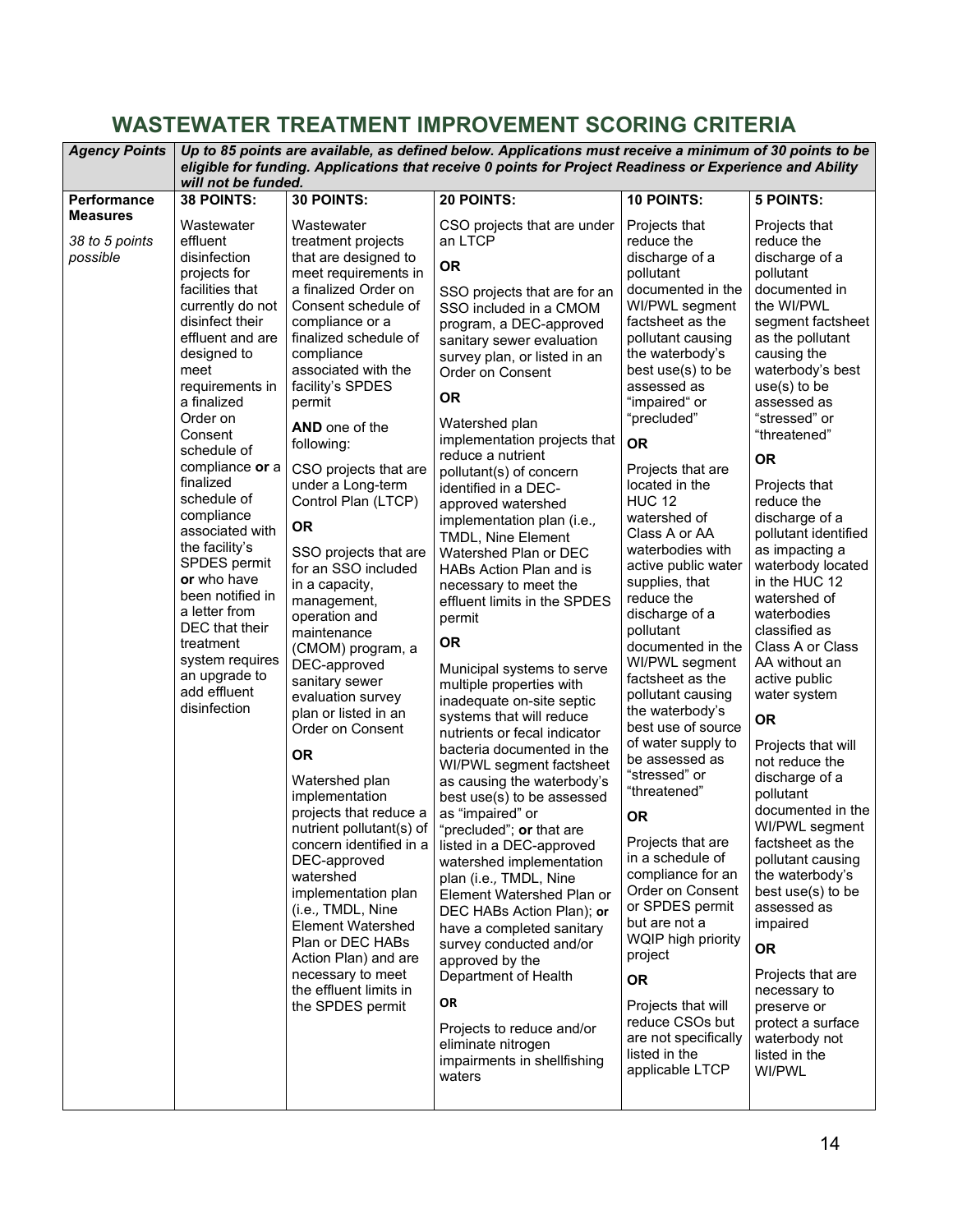| <b>Classification</b>                           | 5 POINTS:                                                                  |                                                |                                                  |  |                                                                            | 2 POINTS:                                                                                          |                                                                              |                |                                                                   |
|-------------------------------------------------|----------------------------------------------------------------------------|------------------------------------------------|--------------------------------------------------|--|----------------------------------------------------------------------------|----------------------------------------------------------------------------------------------------|------------------------------------------------------------------------------|----------------|-------------------------------------------------------------------|
| <b>Points Factor</b>                            | AA, A, A-special, AA-special, A(T), A(TS), B, B(T), B(TS), SB,             |                                                |                                                  |  |                                                                            | C, SC, I, D, SD, GSA, GSB                                                                          |                                                                              |                |                                                                   |
| 5 to 2 points<br>possible                       |                                                                            | C(T), C(TS), GA (primary water supply aquifer) |                                                  |  |                                                                            |                                                                                                    |                                                                              |                |                                                                   |
| Environmental                                   | <b>7 POINTS:</b>                                                           |                                                |                                                  |  |                                                                            | 0 POINTS:                                                                                          |                                                                              |                |                                                                   |
| Justice (EJ)                                    | Projects that improve water quality in an EJ area, or positively           |                                                |                                                  |  |                                                                            |                                                                                                    |                                                                              |                | Projects that do not improve water quality                        |
| 7 to 0 points<br>possible                       | impact drinking water quality serving an EJ community                      |                                                |                                                  |  |                                                                            | community                                                                                          | in an EJ area, nor positively impact<br>drinking water quality serving an EJ |                |                                                                   |
| Reasonable-                                     | 20 POINTS:                                                                 | <b>15 POINTS:</b>                              |                                                  |  | 10 POINTS:                                                                 |                                                                                                    | <b>5 POINTS:</b>                                                             |                | 0 POINTS:                                                         |
| ness of Cost <sup>9</sup>                       | Exceptional value for the                                                  | Cost is good as it                             |                                                  |  | Cost is reasonable as                                                      |                                                                                                    | Costs are not                                                                |                | Costs are not                                                     |
| 20 to 0 points                                  | cost as it applies to both                                                 | applies to both                                |                                                  |  | it applies to both                                                         |                                                                                                    | clearly explained                                                            |                | reasonable for                                                    |
| possible                                        | achieving the project<br>objectives and being a<br>fiscally sound project. | a fiscally sound                               | achieving the project<br>objectives and being    |  | achieving the project<br>objectives and being a<br>fiscally sound project. |                                                                                                    | in application and<br>budget.                                                |                | this type of<br>project.                                          |
|                                                 | WQIP budget includes<br>no ineligible activities.                          | project.                                       |                                                  |  |                                                                            |                                                                                                    |                                                                              |                |                                                                   |
| Project                                         | <b>10 POINTS:</b>                                                          | <b>5 POINTS:</b>                               |                                                  |  | 2 POINTS:                                                                  |                                                                                                    |                                                                              | 0 POINTS:      |                                                                   |
| <b>Readiness</b>                                | Project has all necessary                                                  |                                                | Project is not ready to                          |  |                                                                            | Project is expected to be<br>Project has none of the                                               |                                                                              |                |                                                                   |
| 10 to 0 points<br>possible                      | permits (or does not need<br>permits) and engineering                      |                                                | proceed with construction<br>but has some of the |  | years.                                                                     | completed within five<br>necessary approvals and<br>is not expected to be<br>completed within five |                                                                              |                |                                                                   |
|                                                 | report is                                                                  |                                                | necessary approvals and                          |  |                                                                            |                                                                                                    |                                                                              |                |                                                                   |
|                                                 | approved/accepted.<br>SEQR is completed. The                               |                                                | is expected to begin<br>construction within two  |  |                                                                            | years.<br><b>Applications that fall</b><br>into this category will                                 |                                                                              |                |                                                                   |
|                                                 | project is ready to move                                                   | years.                                         |                                                  |  |                                                                            |                                                                                                    |                                                                              |                |                                                                   |
|                                                 | forward with construction.                                                 |                                                |                                                  |  |                                                                            |                                                                                                    |                                                                              | not be funded. |                                                                   |
|                                                 |                                                                            |                                                |                                                  |  |                                                                            |                                                                                                    |                                                                              |                |                                                                   |
| <b>Experience</b>                               | <b>5 POINTS:</b>                                                           |                                                | 3 POINTS:                                        |  |                                                                            |                                                                                                    | 0 POINTS:                                                                    |                |                                                                   |
| and Ability                                     | Applicant has shown the ability to                                         |                                                |                                                  |  | Applicant has shown the ability to                                         |                                                                                                    |                                                                              |                | Applicant has demonstrated poor                                   |
| 5 to 0 points<br>possible                       | complete state-funded wastewater<br>treatment projects in the past 10      |                                                |                                                  |  | complete a state-funded water<br>quality project that was not related      |                                                                                                    |                                                                              |                | management of WQIP and/or EPG<br>contract(s) in the past 10 years |
|                                                 | years in a timely manner                                                   |                                                |                                                  |  | to wastewater treatment in the past                                        |                                                                                                    | <b>OR</b>                                                                    |                |                                                                   |
|                                                 | <b>OR</b>                                                                  |                                                | 10 years in a timely manner                      |  |                                                                            |                                                                                                    |                                                                              |                | Applicant has not been awarded a                                  |
|                                                 | Applicant has sufficiently shown its                                       |                                                | <b>OR</b>                                        |  |                                                                            |                                                                                                    |                                                                              |                | WQIP or EPG grant in the past 10                                  |
|                                                 | ability to complete this wastewater                                        |                                                |                                                  |  | Applicant has not been awarded a<br>state grant related to water quality   |                                                                                                    |                                                                              |                | years and does not appear to have                                 |
|                                                 | project.                                                                   |                                                | in the past 10 years but appears to              |  |                                                                            |                                                                                                    | out the project.                                                             |                | the experience and ability to carry                               |
|                                                 |                                                                            |                                                | carry out the project                            |  | have the experience and ability to                                         |                                                                                                    |                                                                              |                | <b>Applications that fall into this</b>                           |
|                                                 |                                                                            |                                                |                                                  |  |                                                                            |                                                                                                    |                                                                              |                | category will not be funded.                                      |
| <b>Total</b><br><b>Maximum</b><br><b>Points</b> | 85 points                                                                  |                                                |                                                  |  |                                                                            |                                                                                                    |                                                                              |                |                                                                   |

<span id="page-14-0"></span> $^9$  Also to be considered: If the applicant is a Climate Smart Community and has completed one or more of the following actions: PE10 Action: Green House Gas Tracking System; PE3 Action: Energy Benchmarking for Government Buildings; PE7 Action: Climate Vulnerability Assessment; and/or PE7 Action: Watershed Assessment; and if the project is within a 100-year floodplain, the engineering report addresses storm and flood resiliency.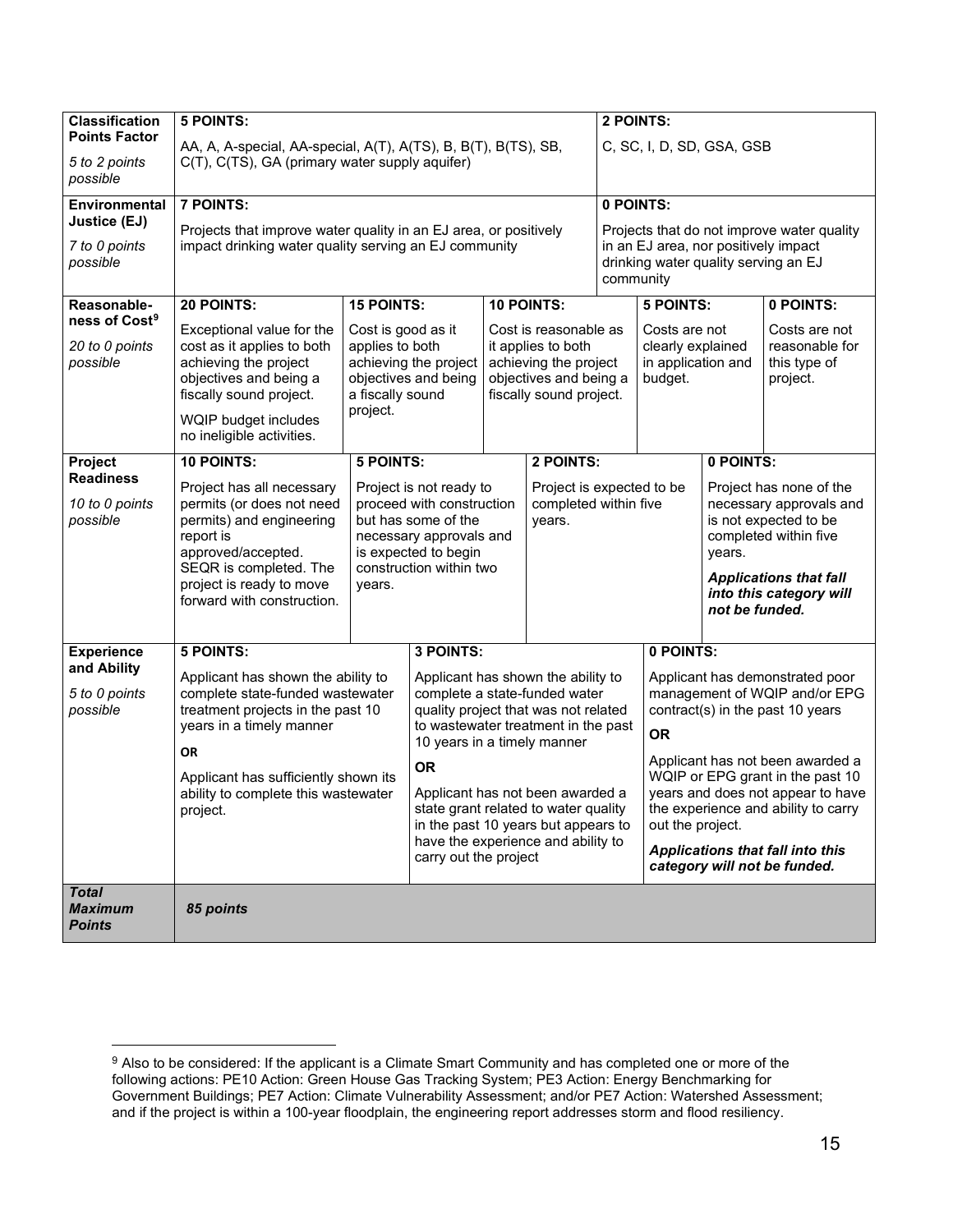## <span id="page-15-0"></span>**NON-AGRICULTURAL NONPOINT SOURCE ABATEMENT AND CONTROL**

#### **ELIGIBLE APPLICANTS**

- Municipalities<sup>[10](#page-15-1)</sup>
- Soil and water conservation districts (excluding Decentralized Municipal Wastewater Treatment Facilities for Failing On-Site Treatment Systems project subtype)

#### **DESCRIPTION**

Funding is available for non-agricultural nonpoint source projects or programs<sup>[11](#page-15-2)</sup> that improve a documented water quality impairment, or that protect a drinking water source.

## **REQUIREMENTS FOR ALL NONPOINT SOURCE APPLICATIONS:**

#### **Required Attachments:**

- Completed WQIP budget worksheet<sup>[12](#page-15-3)</sup>
- Completed and signed Sexual Harassment Prevention Certification Form<sup>[13](#page-15-4)</sup>
- Map with the project or program area clearly identified. Map must be a minimum of 1:24,000 scale USGS or DOT planimetric map.
- If the project is in a floodplain, attach the applicable floodplain map with the location of the project indicated (except for Stormwater Retrofits, In-Waterbody Controls for Nutrients, Bathing Beach Restoration, Vacuum Trucks in MS4 Areas, Road Ditch Stabilization Program, Septic Tank Pumpout Program, and Rain Garden/Rain Barrel Program)
- See special requirements column in below table for required attachments for specific project subtypes.
- In addition to required attachments, all applicants **should** attach any site assessments, permits, feasibility studies, landowner agreements or other documentation that demonstrates the likelihood of project success and/or feasibility.

<span id="page-15-1"></span><sup>&</sup>lt;sup>10</sup> For the purposes of Non-agricultural Nonpoint Source Abatement and Control projects and programs under this grant opportunity, "Municipality" means a local public authority or public benefit corporation, a county, city, town, village, school district, supervisory district, district corporation, improvement district within a county, city, town or village, or Indian nation or tribe recognized by the state or the United States with a reservation wholly or partly within the boundaries of New York State, or any combination thereof. (Environmental Conservation Law §56-0101)

<span id="page-15-2"></span> $\frac{1}{11}$  A Nonpoint Source Program consists of multiple projects or locations that impact multiple waterbody segments. See the Nonpoint Source Program description on page 24 for more information.

<span id="page-15-4"></span><span id="page-15-3"></span><sup>&</sup>lt;sup>12</sup> WQIP Budget Worksheet: <u>http://www.dec.ny.gov/pubs/4774.html</u><br><sup>13</sup> Sexual Harassment Prevention Certification Form: http://www.dec.ny.gov/pubs/4774.html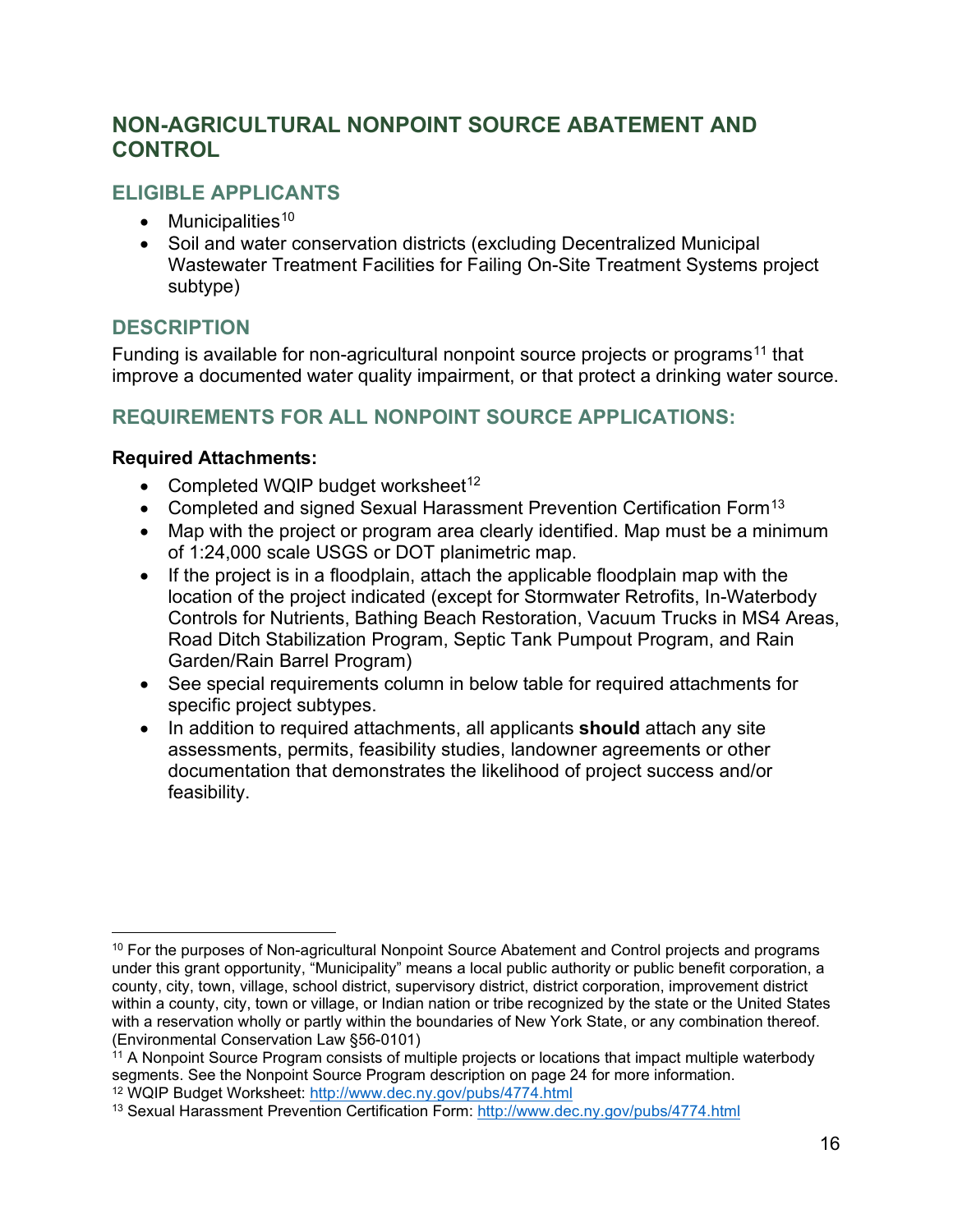| Project                                                                               | <b>Description</b>                                               | <b>Maximum</b> | <b>Required</b> | <b>Special Requirements</b>                                                                                                                                                                                                                                                                                                |
|---------------------------------------------------------------------------------------|------------------------------------------------------------------|----------------|-----------------|----------------------------------------------------------------------------------------------------------------------------------------------------------------------------------------------------------------------------------------------------------------------------------------------------------------------------|
| <b>Subtypes</b>                                                                       |                                                                  | award          | match           |                                                                                                                                                                                                                                                                                                                            |
| Decentralized<br>Municipal                                                            | Projects to<br>construct a                                       | \$4,000,000    | 25% of<br>award | <b>Must</b> consist of a subsurface<br>treatment and disposal system.                                                                                                                                                                                                                                                      |
| Wastewater<br><b>Treatment</b><br><b>Facilities for</b><br>Failing On-<br><b>Site</b> | municipally<br>owned<br>decentralized<br>wastewater<br>treatment |                | amount          | Collection and conveyance system<br>may consist of septic tank effluent<br>pump or gravity, grinder pump or<br>gravity sewer.                                                                                                                                                                                              |
| <b>Treatment</b><br><b>Systems</b>                                                    | facility in<br>areas with                                        |                |                 | Projects must be designed by a<br>professional engineer.                                                                                                                                                                                                                                                                   |
|                                                                                       | failing on-site<br>treatment<br>systems,<br>including the        |                |                 | If awarded, a sewer district must be<br>formed within two years of date of<br>award. No funding will be disbursed<br>until sewer district is formed.                                                                                                                                                                       |
|                                                                                       | necessary<br>collection and<br>conveyance<br>system              |                |                 | <b>Required attachment:</b><br>Feasibility study that follows the<br><b>NYS Environmental Facilities</b><br><b>Corporation/DEC Engineering</b><br><b>Report Outline for New York</b><br><b>State Wastewater Infrastructure</b><br>Projects <sup>14</sup> .<br><b>Best Management Practice</b><br>Detail Form <sup>15</sup> |

#### **PROJECT SUBTYPES AND REQUIREMENTS**

<span id="page-16-2"></span><span id="page-16-1"></span><span id="page-16-0"></span><sup>&</sup>lt;sup>14</sup> Engineering Report Outline for NYS Wastewater Infrastructure Projects:<https://efc.ny.gov/forms-tools><sup>15</sup> Best Management Practice Detail Form: <u>http://www.dec.ny.gov/pubs/4774.html</u>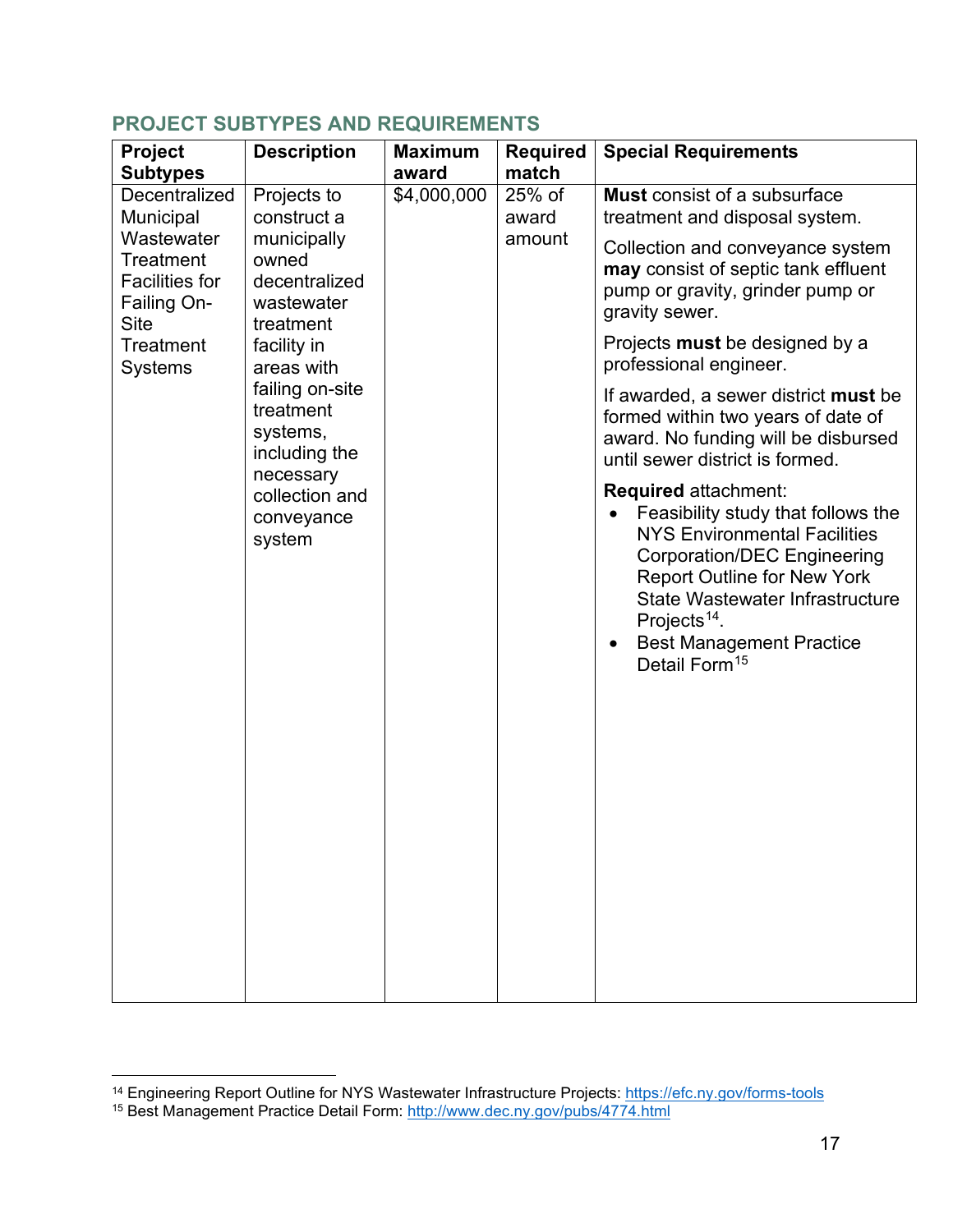| Project                                     | <b>Description</b>                                                                                                                                                                                                                                                                                                                                                            | <b>Maximum</b> | <b>Required</b>           | <b>Special Requirements</b>                                                                                                                                                                                                                                                                                                                                                                                                                                                                                                                                                                                                                                                                                                                                                                                                                                                                                                                                       |
|---------------------------------------------|-------------------------------------------------------------------------------------------------------------------------------------------------------------------------------------------------------------------------------------------------------------------------------------------------------------------------------------------------------------------------------|----------------|---------------------------|-------------------------------------------------------------------------------------------------------------------------------------------------------------------------------------------------------------------------------------------------------------------------------------------------------------------------------------------------------------------------------------------------------------------------------------------------------------------------------------------------------------------------------------------------------------------------------------------------------------------------------------------------------------------------------------------------------------------------------------------------------------------------------------------------------------------------------------------------------------------------------------------------------------------------------------------------------------------|
| <b>Subtypes</b>                             |                                                                                                                                                                                                                                                                                                                                                                               | award          | match                     |                                                                                                                                                                                                                                                                                                                                                                                                                                                                                                                                                                                                                                                                                                                                                                                                                                                                                                                                                                   |
| Green<br>Infrastructure<br><b>Practices</b> | Green<br>infrastructure<br>projects to<br>address<br>combined<br>sewer<br>overflows,<br>reduce a<br>pollutant<br>impacting a<br>waterbody or<br>address a<br>regional water<br>quality issue;<br>or projects to<br>install green<br>infrastructure<br>practices<br>designed to<br>capture and<br>remove the<br>pollutant<br>contributing to<br>a water quality<br>impairment. | \$2,000,000    | 25% of<br>award<br>amount | Eligible practices are limited to:<br><b>Bioretention</b><br>Rain gardens<br>$\bullet$<br><b>Constructed wetlands</b><br>$\bullet$<br>Porous pavement<br>$\bullet$<br>Green roofs<br>$\bullet$<br>Downspout disconnection<br>$\bullet$<br>Stormwater street trees<br>$\bullet$<br>Stormwater harvesting and<br>$\bullet$<br>reuse<br>Stream daylighting<br>$\bullet$<br>Must be designed in accordance<br>with the 2015 NYS Stormwater<br>Design Manual.<br>Must go above and beyond water<br>quality volume treatment and/or<br>reduction requirements in SPDES<br><b>Construction General Permit.</b><br><b>Required attachments:</b><br>Feasibility study that meets<br>$\bullet$<br>WQIP Green Infrastructure or<br><b>Stormwater Retrofit Feasibility</b><br>Study Requirements <sup>16</sup><br>Policies and procedures for<br>$\bullet$<br>maintaining BMPs <sup>17</sup> .<br><b>Best Management Practice</b><br>$\bullet$<br>Detail Form <sup>15</sup> . |
|                                             |                                                                                                                                                                                                                                                                                                                                                                               |                |                           |                                                                                                                                                                                                                                                                                                                                                                                                                                                                                                                                                                                                                                                                                                                                                                                                                                                                                                                                                                   |

<span id="page-17-3"></span><span id="page-17-2"></span><span id="page-17-0"></span><sup>&</sup>lt;sup>16</sup> Green Infrastructure or Stormwater Retrofit Feasibility Study Requirements:

<span id="page-17-1"></span><sup>&</sup>lt;u>http://www.dec.ny.gov/pubs/4774.html</u><br><sup>17</sup> Suggested procedures for operation and maintenance are included in the NYS Maintenance Guidance: Stormwater Management Practices, March 31, 2017: [https://www.dec.ny.gov/chemical/8694.html.](https://www.dec.ny.gov/chemical/8694.html)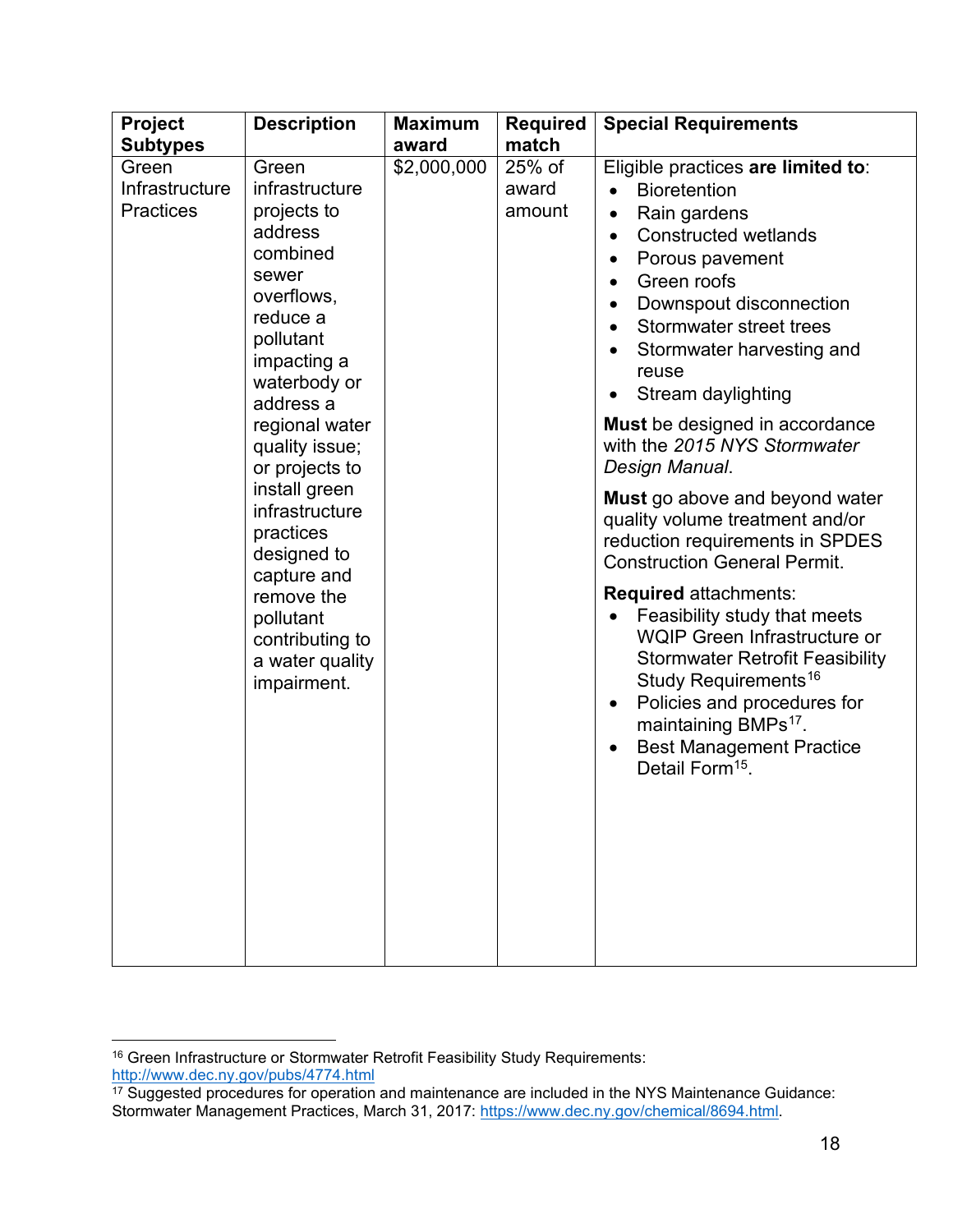| Project<br><b>Subtypes</b>                                                                 | <b>Description</b>                                                                                | <b>Maximum</b><br>award | <b>Required</b><br>match  | <b>Special Requirements</b>                                                                                                                                                                                                                                                                                                     |
|--------------------------------------------------------------------------------------------|---------------------------------------------------------------------------------------------------|-------------------------|---------------------------|---------------------------------------------------------------------------------------------------------------------------------------------------------------------------------------------------------------------------------------------------------------------------------------------------------------------------------|
| Stormwater<br><b>Retrofits</b>                                                             | Stormwater<br>retrofit<br>projects                                                                | \$1,000,000             | 25% of<br>award<br>amount | Eligible practices limited to those<br>identified in Chapters 5 & 6 of the<br>NYS Stormwater Design Manual <sup>18</sup> .                                                                                                                                                                                                      |
|                                                                                            | designed to<br>capture and<br>remove<br>pollutants                                                |                         |                           | Must be designed in accordance<br>with the current NYS Stormwater<br>Design Manual.                                                                                                                                                                                                                                             |
|                                                                                            | causing a<br>water quality<br>impairment.                                                         |                         |                           | <b>Required attachments:</b><br>Feasibility study that meets<br><b>WQIP Green Infrastructure or</b><br><b>Stormwater Retrofit Feasibility</b><br>Study Requirements <sup>16</sup><br>Policies and procedures for<br>$\bullet$<br>maintaining BMPs <sup>17</sup><br><b>Best Management Practice</b><br>Detail Form <sup>15</sup> |
| Streambank /<br><b>Shoreline</b><br><b>Stabilization</b><br>and Riparian<br><b>Buffers</b> | Projects to<br>reduce<br>sedimentation<br>of waterbodies<br>caused by<br>eroding<br>streambanks / | \$1,000,000             | 25% of<br>award<br>amount | Streambank/shoreline stabilization<br>practices include, but are not limited<br>to staking, erosion control matting,<br>root wads and rip-rap (rip-rap may<br>only be used in conjunction with<br>natural restoration principles that<br>incorporate vegetative materials).                                                     |
|                                                                                            | shorelines<br>and/or to filter<br>surface runoff<br>with riparian                                 |                         |                           | Streambank/shoreline stabilization<br>projects paired with replanting of<br>riparian buffers are preferred.                                                                                                                                                                                                                     |
|                                                                                            | buffer<br>vegetation.                                                                             |                         |                           | Riparian buffer projects are to<br>replant vegetation within the riparian<br>zone of waterbodies to filter<br>nutrients and sediment, prevent<br>streambank/shoreline erosion and<br>reduce thermal impacts to<br>waterbodies.                                                                                                  |
|                                                                                            |                                                                                                   |                         |                           | Proposals to stabilize<br>streambanks/shorelines of two or<br>more WI/PWL segments should<br>apply under the Nonpoint Source<br>Program subtype described below.                                                                                                                                                                |
|                                                                                            |                                                                                                   |                         |                           | <b>Required attachments:</b><br><b>Best Management Practice</b><br>Detail Form <sup>15</sup>                                                                                                                                                                                                                                    |

<span id="page-18-0"></span><sup>18</sup> NYS Stormwater Design Manual:<https://www.dec.ny.gov/chemical/29072.html>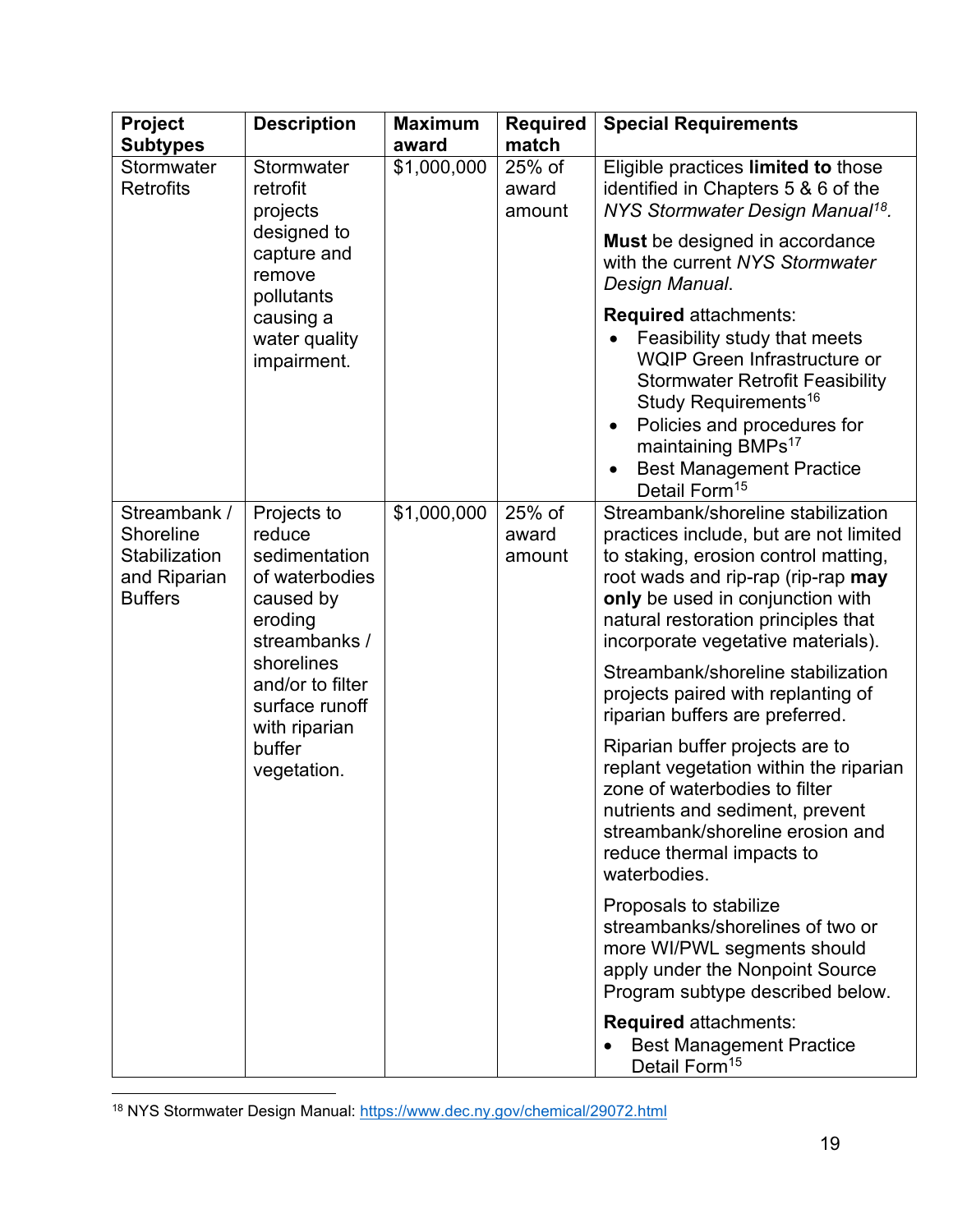| Project                                                             | <b>Description</b>                                                                                                                                                                                                                                                                                | <b>Maximum</b>       | <b>Required</b>                    | <b>Special Requirements</b>                                                                                                                                                                                                                                                                                                                                                                                                                                                                                                                                                                                                                                                                                                                                                                                                                                                                                                                                                                                                                                                                 |
|---------------------------------------------------------------------|---------------------------------------------------------------------------------------------------------------------------------------------------------------------------------------------------------------------------------------------------------------------------------------------------|----------------------|------------------------------------|---------------------------------------------------------------------------------------------------------------------------------------------------------------------------------------------------------------------------------------------------------------------------------------------------------------------------------------------------------------------------------------------------------------------------------------------------------------------------------------------------------------------------------------------------------------------------------------------------------------------------------------------------------------------------------------------------------------------------------------------------------------------------------------------------------------------------------------------------------------------------------------------------------------------------------------------------------------------------------------------------------------------------------------------------------------------------------------------|
| <b>Subtypes</b><br>In-Waterbody<br>Controls for<br><b>Nutrients</b> | Projects that<br>reduce<br>internal<br>loading of<br>nutrients<br>(mainly<br>phosphorus)<br>within<br>waterbodies<br>experiencing<br>internal<br>nutrient<br>cycling leading<br>to excessive<br>algae and<br>plant growth,<br>low water<br>quality, and<br>other water<br>quality<br>impairments. | award<br>\$1,000,000 | match<br>25% of<br>award<br>amount | Eligible practices are limited to:<br><b>Hypolimnetic aeration</b><br>Destratification systems for<br>$\bullet$<br>polymictic lakes<br>Hypolimnetic withdrawal<br>$\bullet$<br><b>Dredging</b><br><b>Must secure appropriate permits</b><br>prior to submitting application.<br><b>Required attachments:</b><br>Documentation <sup>19</sup> of projects that<br>are completed or underway to<br>control external sources of<br>nutrients that meets Minimum<br><b>Documentation Requirements</b><br>for Control of External Sources<br>of Nutrients Projects <sup>20</sup> )<br>A study acceptable to DEC by a<br>qualified professional <sup>21</sup> that<br>identifies significant internal<br>waterbody loading and<br>justification for use of the BMP.<br>For destratification systems, the<br>study must identify the<br>waterbody as a polymictic lake.<br>For hypolimnetic aeration,<br>destratification systems and<br>hypolimnetic withdrawal, must<br>attach a plan for long-term<br>operation and maintenance.<br><b>Best Management Practice</b><br>Detail Form <sup>15</sup> |
|                                                                     |                                                                                                                                                                                                                                                                                                   |                      |                                    |                                                                                                                                                                                                                                                                                                                                                                                                                                                                                                                                                                                                                                                                                                                                                                                                                                                                                                                                                                                                                                                                                             |

<span id="page-19-0"></span><sup>19</sup> DEC will evaluate documentation provided to determine if external nonpoint sources (landside) have been sufficiently controlled. DEC reserves the right to only fund in-waterbody control practices that meet this criterion.

<span id="page-19-1"></span><sup>&</sup>lt;sup>20</sup> Minimum Documentation Requirements for Control of External Sources of Nutrients Projects: <http://www.dec.ny.gov/pubs/4774.html>

<span id="page-19-2"></span><sup>&</sup>lt;sup>21</sup> A qualified professional for this study is a professional engineer, certified lake manager, master's degree in limnology or related field, bachelor's degree in limnology or related field with 2 years of relevant experience.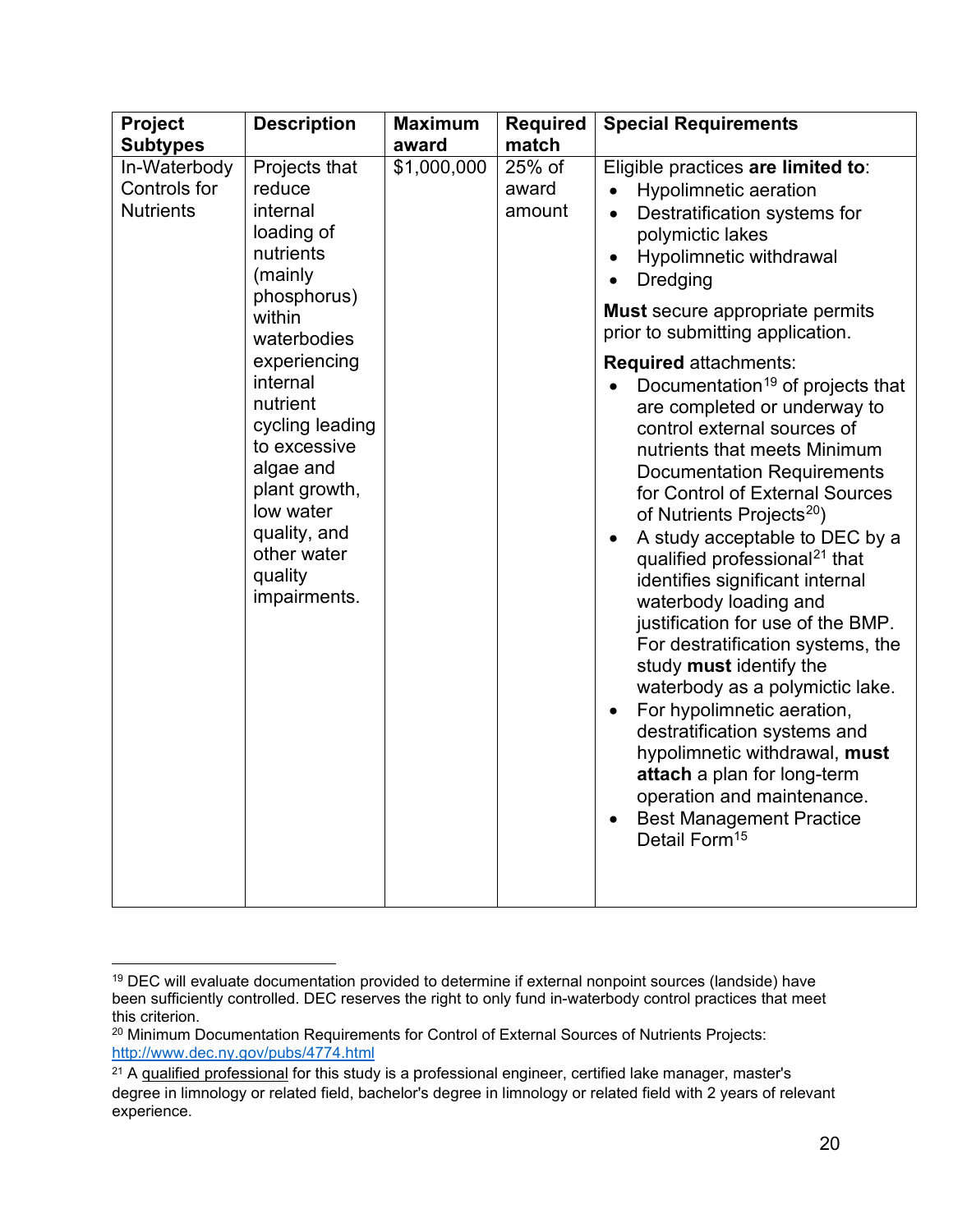| Project                                       | <b>Description</b>                                                                                                                                   | <b>Maximum</b> | <b>Required</b>           | <b>Special Requirements</b>                                                                                                                                                                                                                                                                                                                                                                                                                                                                                                                                                                                                                                                                                                                                                                                                          |
|-----------------------------------------------|------------------------------------------------------------------------------------------------------------------------------------------------------|----------------|---------------------------|--------------------------------------------------------------------------------------------------------------------------------------------------------------------------------------------------------------------------------------------------------------------------------------------------------------------------------------------------------------------------------------------------------------------------------------------------------------------------------------------------------------------------------------------------------------------------------------------------------------------------------------------------------------------------------------------------------------------------------------------------------------------------------------------------------------------------------------|
| <b>Subtypes</b>                               |                                                                                                                                                      | award          | match                     |                                                                                                                                                                                                                                                                                                                                                                                                                                                                                                                                                                                                                                                                                                                                                                                                                                      |
| <b>Bathing</b><br><b>Beach</b><br>Restoration | Projects to<br>implement<br>practices<br>recommended<br>in beach<br>restoration<br>green<br>infrastructure<br>reports or<br>beach sanitary<br>survey | \$1,000,000    | 25% of<br>award<br>amount | Eligible practices are limited to:<br>The following green<br>infrastructure practices:<br>Bio-infiltration/Bioretention<br>$\bigcirc$<br>o Porous pavement<br>Rain gardens<br>$\circ$<br>Stormwater tree trenches<br>$\circ$<br><b>Constructed wetlands</b><br>$\circ$<br>The following beach re-<br>$\bullet$<br>naturalization practices:<br>Beach sand enrichment/<br>$\circ$<br>nourishment<br>Beach sloping/grading<br>$\circ$<br>Required attachments:<br>Completed beach sanitary<br>$\bullet$<br>survey for swimming beaches <sup>22</sup><br>For green infrastructure<br>$\bullet$<br>practices: Feasibility Study that<br>meets WQIP Green<br>Infrastructure or Stormwater<br><b>Retrofit Feasibility Study</b><br>Requirements <sup>16</sup><br><b>Best Management Practice</b><br>$\bullet$<br>Detail Form <sup>15</sup> |

<span id="page-20-0"></span><sup>&</sup>lt;sup>22</sup> Beach Sanitary Survey Requirements: https://www.dec.ny.gov/pubs/4774.html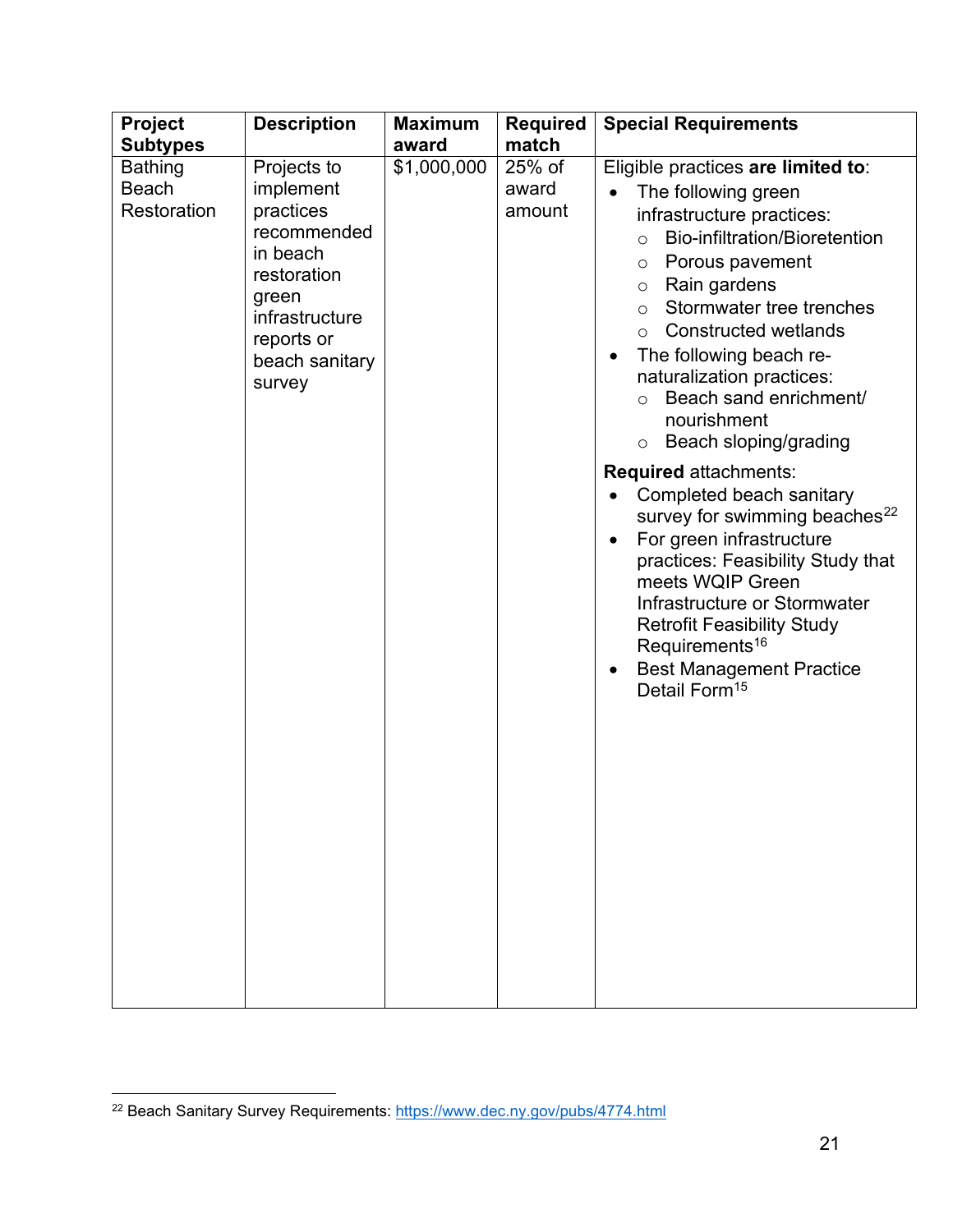| <b>Project</b>                                 | <b>Description</b>                                                                                                                                        | <b>Maximum</b> | <b>Required</b>           | <b>Special Requirements</b>                                                                                                                                                                                                                                                                                                                                                                                                                                                                                                                                                                                                                                                                                                                                                        |
|------------------------------------------------|-----------------------------------------------------------------------------------------------------------------------------------------------------------|----------------|---------------------------|------------------------------------------------------------------------------------------------------------------------------------------------------------------------------------------------------------------------------------------------------------------------------------------------------------------------------------------------------------------------------------------------------------------------------------------------------------------------------------------------------------------------------------------------------------------------------------------------------------------------------------------------------------------------------------------------------------------------------------------------------------------------------------|
| <b>Subtypes</b>                                |                                                                                                                                                           | award          | match                     |                                                                                                                                                                                                                                                                                                                                                                                                                                                                                                                                                                                                                                                                                                                                                                                    |
| Stream<br>Culvert<br>Repair and<br>Replacement | Projects to<br>reduce<br>erosion<br>caused by<br>failing or<br>inadequately<br>sized stream<br>culverts<br>through<br>culvert repair<br>or<br>replacement | \$500,000      | 25% of<br>award<br>amount | The primary purpose of the project<br>must be to reduce erosion caused<br>by failing or inadequately sized<br>culverts in streams, as documented<br>by:<br>photographs (must show erosion<br>$\bullet$<br>on the upstream side of the<br>culvert); or<br>a DEC-accepted culvert site<br>$\bullet$<br>assessment report<br>Proposals to repair or replace<br>culverts impacting two or more<br>WI/PWL segments should apply<br>under the Nonpoint Source Program<br>subtype (below).<br>Projects that also improve aquatic<br>organism connectivity, reduce<br>flooding and protect infrastructure<br>will receive additional points.<br>However, projects that are for the<br>primary goal of improving aquatic<br>organism passage should apply<br>under the Aquatic Connectivity |
|                                                |                                                                                                                                                           |                |                           | <b>Restoration</b> project type.<br><b>Required attachment:</b><br><b>Best Management Practice</b><br>Detail Form <sup>15</sup><br>Photographs demonstrating<br>erosion on the upstream side of<br>the stream culvert caused by<br>failing or inadequately sized<br>stream culverts AND/OR a DEC-<br>approved site assessment report<br>that documents erosion from<br>failing or inadequately sized<br>culverts that will be replaced by<br>this project                                                                                                                                                                                                                                                                                                                          |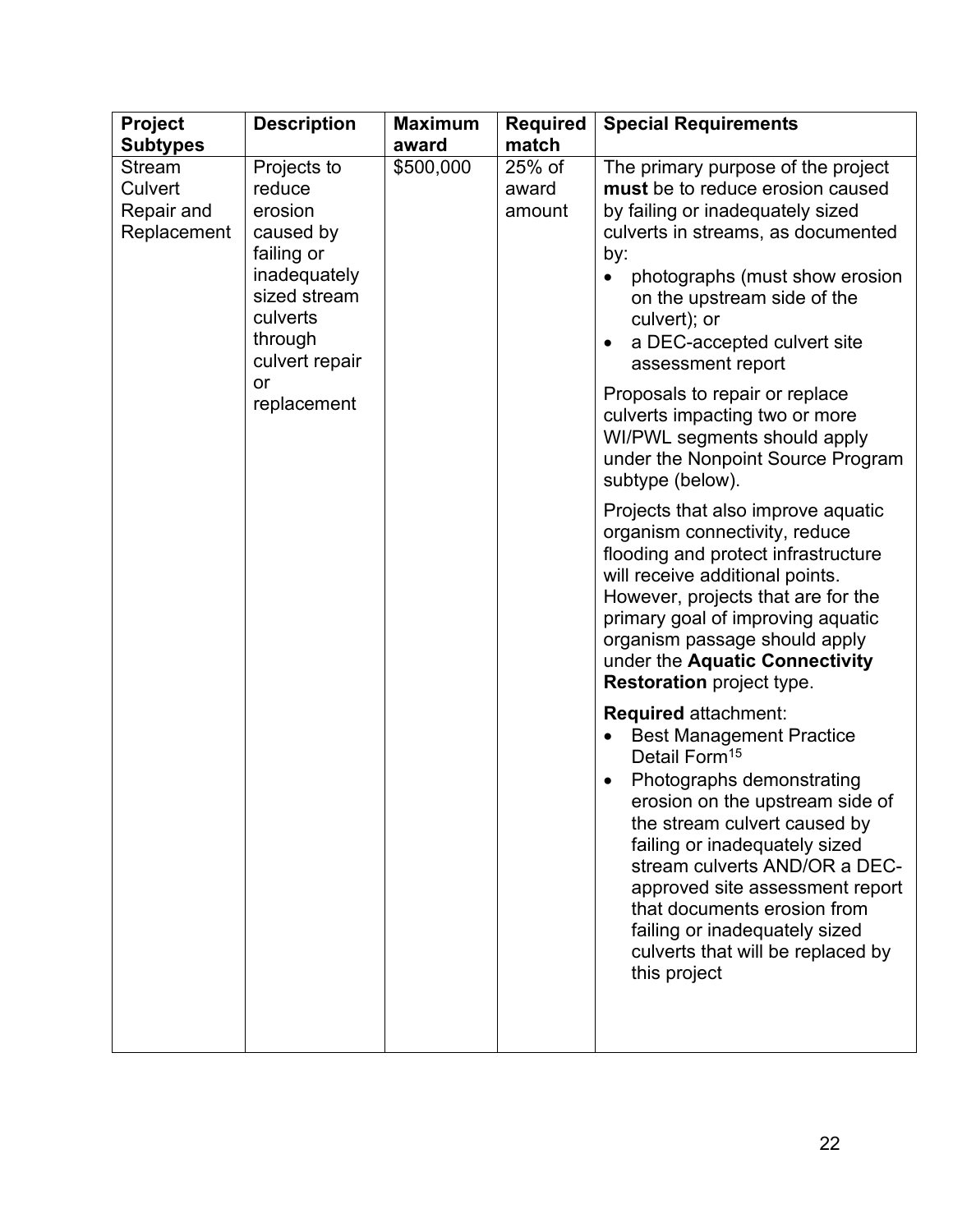| <b>Project</b><br><b>Subtypes</b>       | <b>Description</b>                                           | <b>Maximum</b><br>award | <b>Required</b><br>match  | <b>Special Requirements</b>                                                                                                                                                                                                                                                                                                                                                                                                               |
|-----------------------------------------|--------------------------------------------------------------|-------------------------|---------------------------|-------------------------------------------------------------------------------------------------------------------------------------------------------------------------------------------------------------------------------------------------------------------------------------------------------------------------------------------------------------------------------------------------------------------------------------------|
| Vacuum<br>Trucks in<br><b>MS4 Areas</b> | Projects to<br>purchase one<br>vacuum truck<br>to be used in | \$500,000               | 25% of<br>award<br>amount | Applicant must have completed all<br>Basic Elements Map items (view<br>MS4 Mapping Status Worksheet <sup>23</sup> )<br>by the date of application submittal.                                                                                                                                                                                                                                                                              |
|                                         | an MS4 area                                                  |                         |                           | Applicants must participate in an<br>area-wide municipal cooperative<br>stormwater group if one exists. If<br>one does not exist, the application<br>must document the steps that are<br>being taken to develop a group,<br>which must be formed prior to<br>receiving a grant award. In the rare<br>case where a coalition does not<br>exist nor will be established, the<br>application must justify the reasons<br>in the application. |
|                                         |                                                              |                         |                           | Funding will be considered for<br>proposals submitted on behalf of<br>multiple regulated MS4s. Only the<br>lead applicant needs to register in<br>the NYS Grants Gateway. Projects<br>being undertaken by multiple<br>regulated MS4s in the same county<br>or urbanized area will receive<br>additional points. A list of the<br>cooperating MS4s must be provided<br>in the application.                                                 |
|                                         |                                                              |                         |                           | <b>Required attachments:</b><br>Letters of support from regulated<br>MS4 entities participating in<br>and/or benefiting from this<br>project<br><b>Mapping Status Table</b><br>$\bullet$<br>worksheet(s) for each MS4<br>participating or benefitting<br>directly from proposed project.                                                                                                                                                  |
|                                         |                                                              |                         |                           | Catch basin clean-out plan and<br>$\bullet$<br>procedures that meet Catch<br>Basin Clean-Out Plan Minimum<br>Requirements <sup>24</sup>                                                                                                                                                                                                                                                                                                   |

<span id="page-22-1"></span><span id="page-22-0"></span><sup>&</sup>lt;sup>23</sup> MS4 Mapping Status Worksheet: <u>http://www.dec.ny.gov/pubs/4774.html</u><br><sup>24</sup> Catch Basin Clean-Out Plan Minimum Requirements: <u>http://www.dec.ny.gov/pubs/4774.html</u>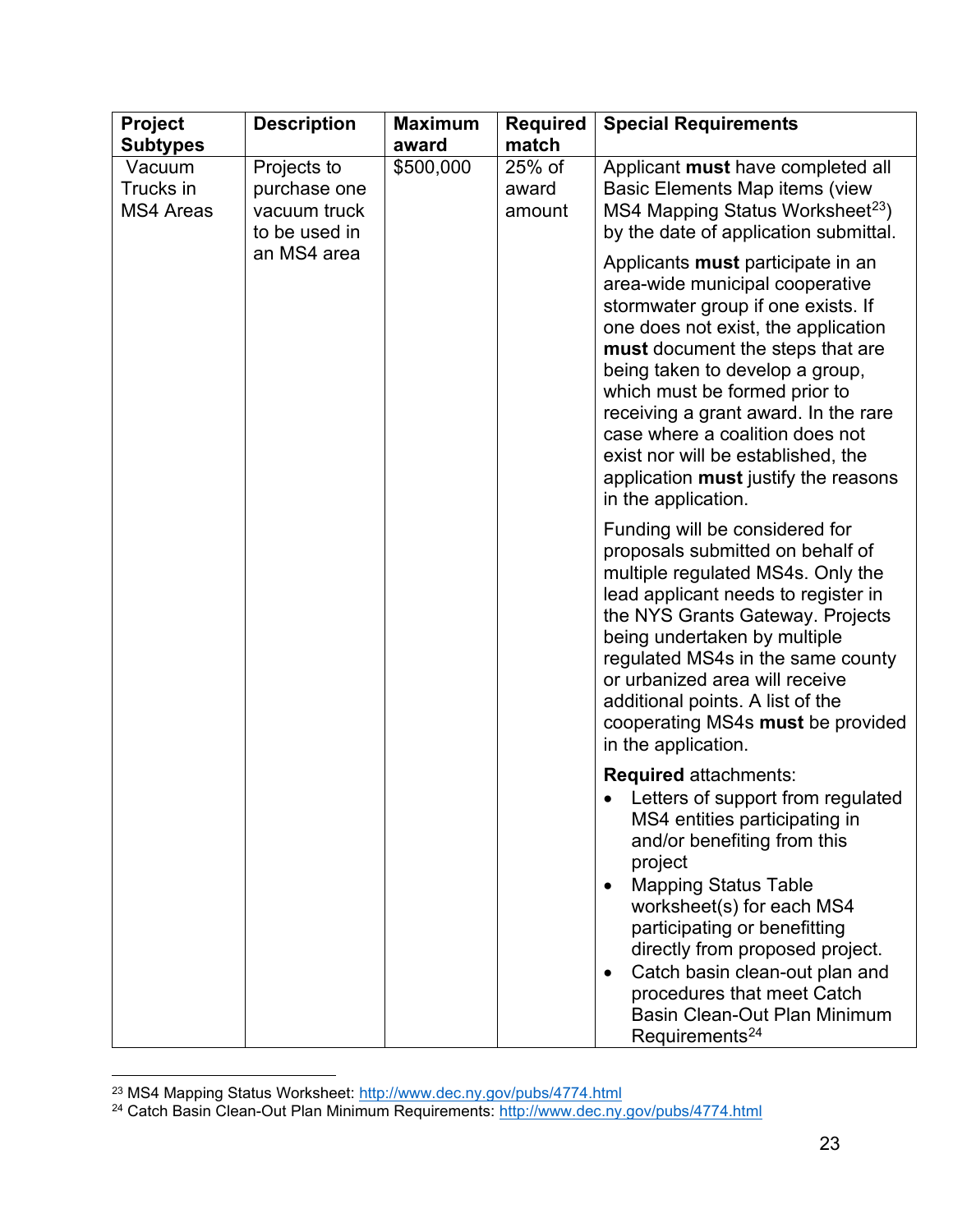| <b>Project</b>                | <b>Description</b>                                                                                                                                                                                                                                               | <b>Maximum</b> | <b>Required</b>           | <b>Special Requirements</b>                                                                                                                                                                                                                                                                                                                                                                                                                                                                                                            |  |  |
|-------------------------------|------------------------------------------------------------------------------------------------------------------------------------------------------------------------------------------------------------------------------------------------------------------|----------------|---------------------------|----------------------------------------------------------------------------------------------------------------------------------------------------------------------------------------------------------------------------------------------------------------------------------------------------------------------------------------------------------------------------------------------------------------------------------------------------------------------------------------------------------------------------------------|--|--|
| <b>Subtypes</b>               |                                                                                                                                                                                                                                                                  | award          | match                     |                                                                                                                                                                                                                                                                                                                                                                                                                                                                                                                                        |  |  |
| Nonpoint<br>Source<br>Program | Programs to<br>implement<br>particular<br>nonpoint<br>source BMPs<br>within a<br>defined<br>geographic<br>area.<br>Geographic<br>areas include,<br>but are not<br>limited to:<br>counties,<br>watersheds,<br>municipalities,<br>or sanitary<br>sewer<br>overflow | \$1,000,000    | 25% of<br>award<br>amount | Eligible programs are limited to one<br>of the following types of BMPs per<br>application:<br>Streambank stabilization and<br>riparian buffers<br>Stream culvert repair and/or<br>replacement<br>Road ditch stabilization<br>(including hydroseeding <sup>25</sup> )<br>Septic tank pump-out<br>Rain garden/rain barrel program<br>for SSO areas (must be for an<br>SSO in a capacity,<br>management, operation and<br>maintenance (CMOM) program,<br>a DEC-approved sanitary sewer<br>evaluation survey plan, or Order<br>on Consent) |  |  |
|                               | (SSO) areas.                                                                                                                                                                                                                                                     |                |                           | Stream culvert repair, road ditch and<br>streambank/shoreline stabilization<br>programs <b>must</b> implement projects<br>to improve two or more WI/PWL<br>segments to be considered under<br>this program category and must<br>identify all project locations at time of<br>application.                                                                                                                                                                                                                                              |  |  |
|                               |                                                                                                                                                                                                                                                                  |                |                           | For rain garden/rain barrel<br>programs, project locations or<br>geographic areas in which programs<br>will be implemented must be<br>identified at time of application                                                                                                                                                                                                                                                                                                                                                                |  |  |
|                               |                                                                                                                                                                                                                                                                  |                |                           | Stream culvert repair and<br>replacement programs must<br>address erosion caused by failing or<br>inadequately sized culverts as<br>documented in attached:<br>photographs (must show erosion<br>on upstream side of culverts); or<br>a DEC-accepted culvert site<br>assessment report.                                                                                                                                                                                                                                                |  |  |

<span id="page-23-0"></span> $^{25}$ WQIP does not fund hydroseeding at SPDES General Permit for Stormwater Discharges from Construction Activity sites, or for purposes other than stormwater/runoff reduction (e.g., ball fields).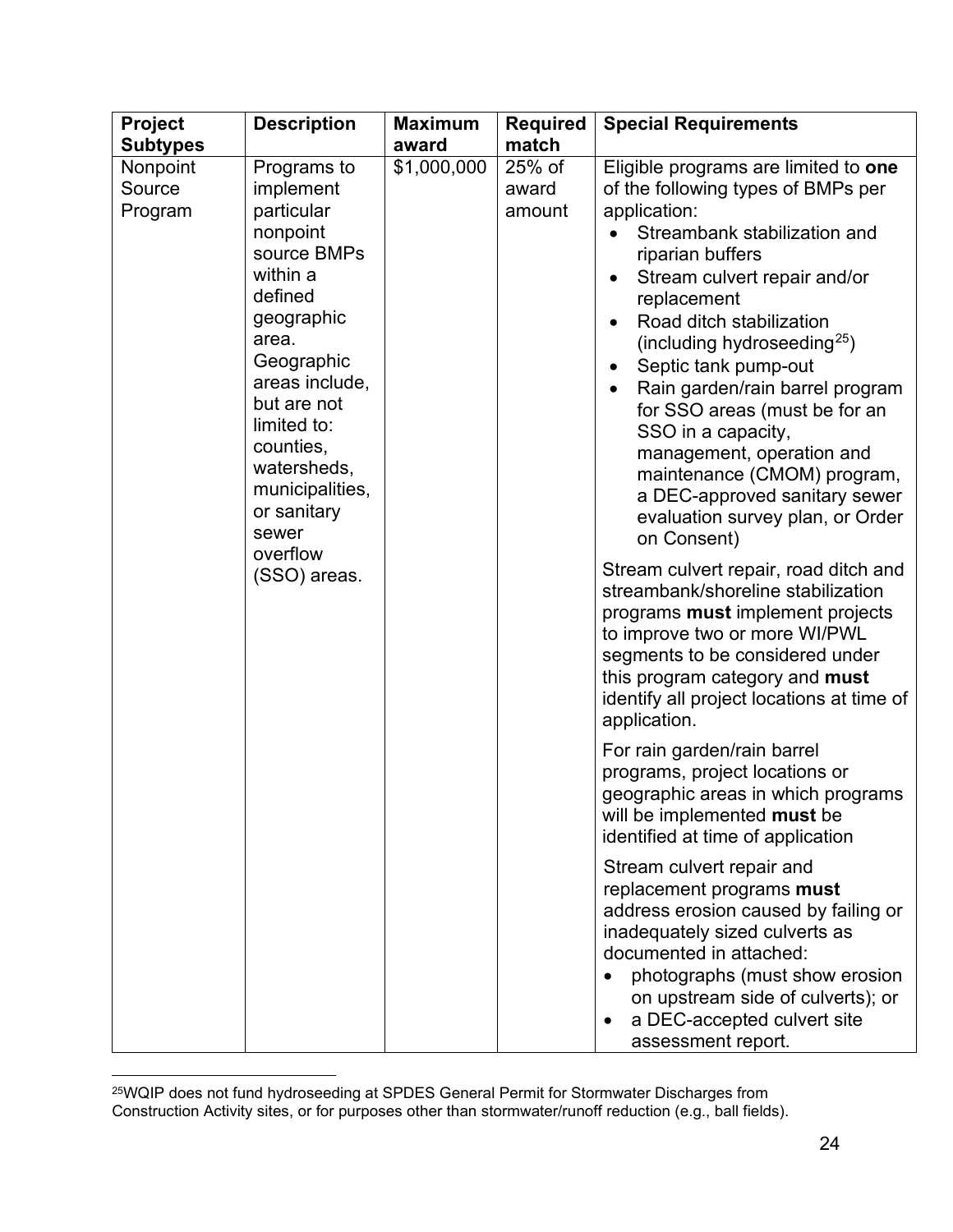#### **ELIGIBLE COSTS**

- Equipment
- Equipment operating expenses
- Contractual services
- Construction
- Construction inspection
- Salary and fringe
- Travel
- Planning, design, administrative<sup>[26](#page-24-0)</sup> and construction oversight costs (total may not exceed 20% of award amount)

#### **INELIGIBLE COSTS/ACTIVITES/APPLICATIONS**

- Land purchases
- Indirect costs (e.g., space/property rent, utilities, office supplies)
- Legal fees
- Costs incurred outside the start and end date of the contract (no earlier than May 2, 2022)
- Applications that do not include required attachments with application
- Projects that do not address a water quality impairment or protect a drinking water source
- Pre- and post-construction monitoring and sampling
- Aquatic vegetation harvesting projects or programs
- Algaecides
- Water circulators, bubblers or other equipment designed to move water
- Culvert replacement projects/programs that do not address erosion issues
- Culvert replacement projects for the primary purpose of improving aquatic organism passage (should apply under the Aquatic Connectivity Restoration category of WQIP)
- Hydroseeding on permitted construction sites

<span id="page-24-0"></span><sup>26</sup>The following are examples of **eligible administrative costs**: Procuring sub-contractors and materials needed to implement the project; contacting municipalities to schedule projects; and reviewing and paying invoices for materials and sub-contractors associated with the project. The following are examples of **ineligible administrative costs**: preparing, completing, submitting the WQIP application for funding; preparing, completing, submitting information and documents need to get a contract in place; preparing, completing, submitting information for progress reporting, payment requests and contract amendments; preparing, completing and submitting environmental regulatory approvals/permits needed to implement the project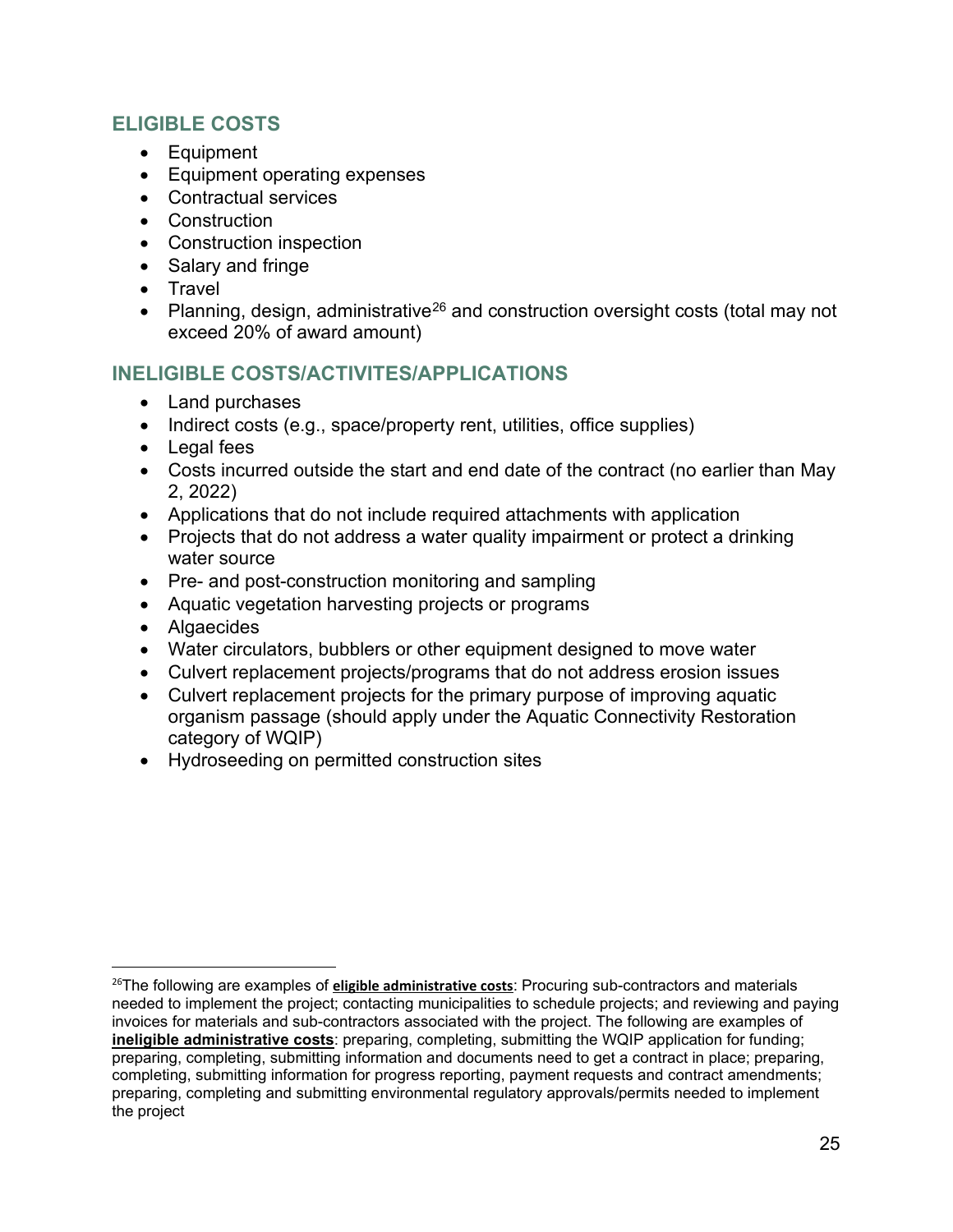#### **RESOURCES**

- Nonpoint Source Guidance and Technical Assistance: <https://www.dec.ny.gov/chemical/96777.html>
- Information on preferred, nature-based methods of shoreline stabilization: [http://www.dec.ny.gov/permits/50534.html.](http://www.dec.ny.gov/permits/50534.html)
- DECinfo Locator<sup>[27](#page-25-0)</sup> (most up to date source of WI/PWL segment fact sheets): <http://www.dec.ny.gov/pubs/109457.html>
- HUC 12 watershed map: [https://nysdec.maps.arcgis.com/apps/webappviewer/index.html?id=a02867dc903](https://nysdec.maps.arcgis.com/apps/webappviewer/index.html?id=a02867dc903f40a2831c904c7eb1b7d8) [f40a2831c904c7eb1b7d8](https://nysdec.maps.arcgis.com/apps/webappviewer/index.html?id=a02867dc903f40a2831c904c7eb1b7d8)
- Pollutant Source Prioritization Table: http://www.dec.ny.gov/pubs/4774.html
- EPA Guidance for Sanitary Surveys: [https://www.epa.gov/dwreginfo/sanitary](https://www.epa.gov/dwreginfo/sanitary-survey-guidance-manuals)[survey-guidance-manuals](https://www.epa.gov/dwreginfo/sanitary-survey-guidance-manuals)
- NYS Stormwater Design Manual:<https://www.dec.ny.gov/chemical/29072.html>
- North Atlantic Aquatic Connectivity Project (NAACC): <https://streamcontinuity.org/naacc>
- Maps of EJ areas in New York State: http://www.dec.ny.gov/public/911.html

## **CONTACT**

NYS Department of Environmental Conservation, Division of Water

- Decentralized Wastewater Treatment Facilities for Failing On-Site Treatment Systems—Don Canestrari, (518) 402-8138
- Green Infrastructure Practices—Ryan Waldron, (518) 402-8244
- Stormwater Retrofits—Ethan Sullivan, (518) 402-1382
- Streambank/Shoreline Stabilization & Riparian Buffers— Julie Berlinski, (518) 402-8212
- In-Waterbody Controls for Nutrients— Matthew Kraft, (518) 402-8260
- Bathing Beach Restoration—Lauren Townley, (518) 402-8283
- Stream Culvert Repair and Replacement—Julie Berlinski, (518) 402-8212
- Vacuum Truck in MS4 Area—Christina Chiappetta, (518) 402-1224
- Nonpoint Source Programs—Julie Berlinski, (518) 402-8212

<span id="page-25-0"></span><sup>&</sup>lt;sup>27</sup> For projects impacting surface water, the applicant must provide the correct WI/PWL segment ID and HUC 12 watershed of the closest waterbody the project will impact. To find the closest WI/PWL segment fact sheet, visit the DECinfo Locator at [https://gisservices.dec.ny.gov/gis/dil/.](https://gisservices.dec.ny.gov/gis/dil/) In the left column of the map, click "DEC Information Layers">" Environmental Quality">"Environmental Monitoring" and check the box for "Waterbody Inventory/Priority Waterbodies List". In the left column, select "Search" and enter the address or project location. Click the plus sign in the top left corner of the map to zoom into the location until the waterbodies are visible on the map. Click on the waterbody of interest. A box with the Waterbody Inventory/Priority Waterbodies List information will be displayed, including the waterbody name, ID number, basin, and description. To access the WI/PWL assessment for that waterbody, click the "Fact Sheet" link in the box.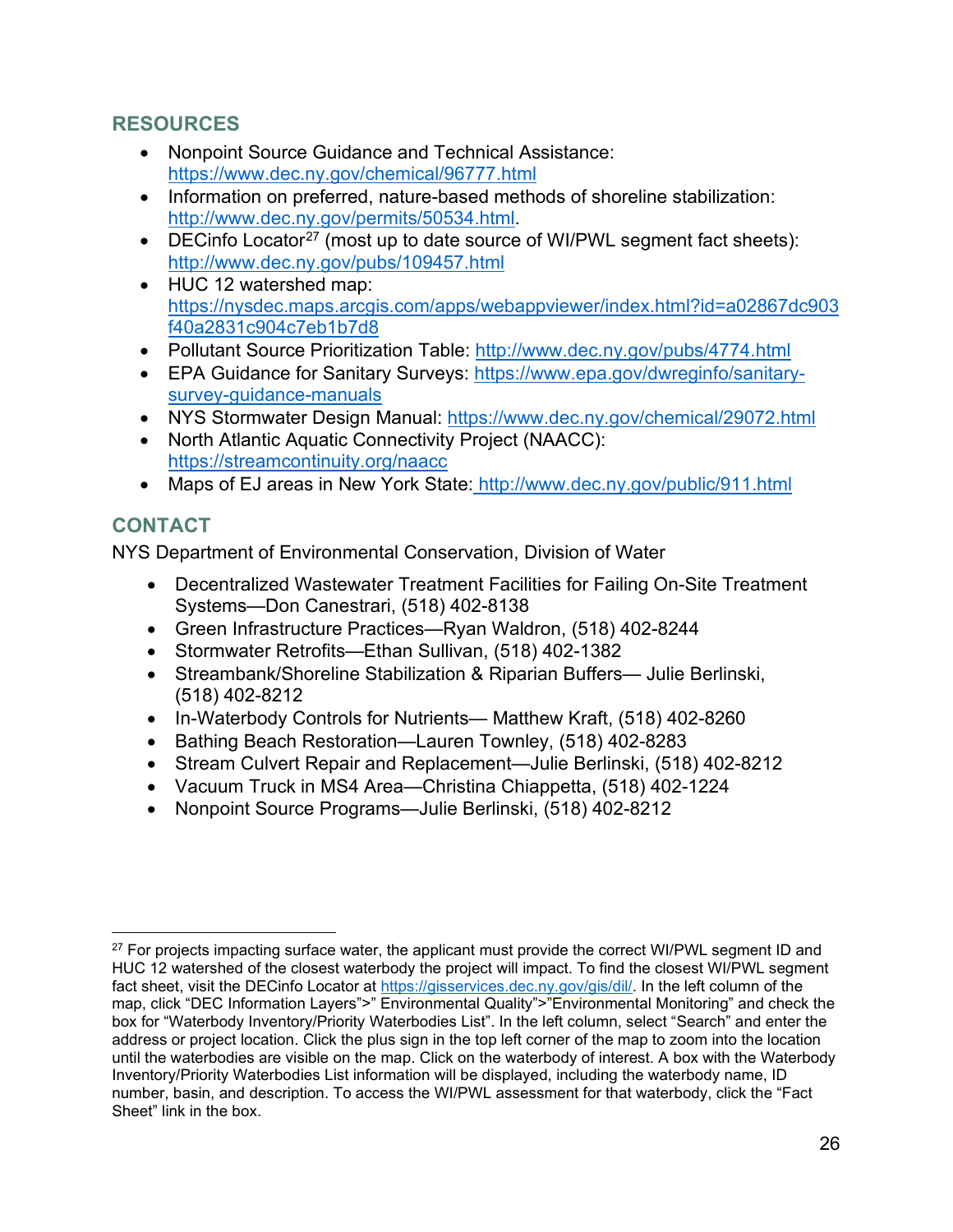## <span id="page-26-0"></span>**NONPOINT SOURCE PROJECT SCORING CRITERIA**

<span id="page-26-4"></span>

| Agency<br><b>Points</b>                                                                    | Up to 85 points are available, as defined below. Applications must receive a minimum of 30 points to be<br>eligible for funding. Applications that receive 0 points for Reasonableness of Cost, Project Readiness, or<br><b>Experience and Ability will not be funded.</b>                                                                                                                                                                                                                                                                                                                                              |                                                                                                                                                                                                                                                                                                                                                                                                                                                                                                                                                                                                                                  |                                                                                                                                                                                                                                                                                                                                                                                                                                                                                                                                                                                                                                                                 |                                                                                                                                                                                                          |  |  |  |
|--------------------------------------------------------------------------------------------|-------------------------------------------------------------------------------------------------------------------------------------------------------------------------------------------------------------------------------------------------------------------------------------------------------------------------------------------------------------------------------------------------------------------------------------------------------------------------------------------------------------------------------------------------------------------------------------------------------------------------|----------------------------------------------------------------------------------------------------------------------------------------------------------------------------------------------------------------------------------------------------------------------------------------------------------------------------------------------------------------------------------------------------------------------------------------------------------------------------------------------------------------------------------------------------------------------------------------------------------------------------------|-----------------------------------------------------------------------------------------------------------------------------------------------------------------------------------------------------------------------------------------------------------------------------------------------------------------------------------------------------------------------------------------------------------------------------------------------------------------------------------------------------------------------------------------------------------------------------------------------------------------------------------------------------------------|----------------------------------------------------------------------------------------------------------------------------------------------------------------------------------------------------------|--|--|--|
| <b>Vision</b><br>40 to 1<br>point(s)<br>possible                                           |                                                                                                                                                                                                                                                                                                                                                                                                                                                                                                                                                                                                                         | Impact Factor points will not be included in the total project score, only the combined Vision points.                                                                                                                                                                                                                                                                                                                                                                                                                                                                                                                           | Vision will be calculated by multiplying Performance Measures times Impact Factor. Performance Measures points and                                                                                                                                                                                                                                                                                                                                                                                                                                                                                                                                              |                                                                                                                                                                                                          |  |  |  |
| Performance<br>Measures<br>10 to 2<br>point(s)<br>possible (as<br>part of Vision<br>score) | 10 POINTS:<br>Projects that address a primary<br>pollution source identified in a<br>DEC-approved watershed<br>implementation plan (i.e.,<br>TMDL, Nine Element<br>Watershed Plan, or DEC HABs<br>Action Plan) as listed in DEC's<br><b>Pollutant Source Prioritization</b><br>Table <sup>28</sup> AND benefit an active<br>public drinking water supply<br><b>OR</b><br>Green infrastructure projects<br>specifically listed in a Long Term<br>Control Plan (LTCP) that reduce<br>stormwater flow to a combined<br>sewer system<br><b>OR</b><br>Stormwater retrofit projects<br>required by an MS4 permit<br><b>OR</b> | 8 POINTS:<br>Projects that address a primary<br>pollution source identified in a<br>DEC-approved watershed<br>implementation plan (i.e., TMDL,<br>Nine Element Watershed Plan or<br>HABs Action Plan) as listed in<br><b>DEC's Pollutant Source</b><br><b>Prioritization Table</b><br><b>OR</b><br>Projects located in the HUC 12<br>watershed of a Waterbody<br>Inventory/Priority Waterbodies<br>List (WI/PWL) segment that will<br>reduce a pollutant documented in<br>the WI/PWL segment factsheet as<br>the pollutant causing the<br>waterbody's best use(s) to be<br>assessed as "impaired" or<br>"precluded"<br><b>OR</b> | <b>6 POINTS:</b><br>Projects that address a secondary<br>pollution source identified in a<br>DEC-approved watershed<br>implementation plan (i.e., TMDL,<br>Nine Element Watershed Plan, or<br>DEC HABs Action Plan) as listed<br>in DEC's Pollutant Source<br>Prioritization Table <sup>21</sup><br><b>OR</b><br>Projects located in the HUC 12<br>watershed of a WI/PWL segment<br>that will reduce a pollutant<br>documented in the WI/PWL<br>segment factsheet as the pollutant<br>causing the waterbody's best<br>use(s) to be assessed as<br>"stressed" or "threatened"<br><b>OR</b><br>Projects that support an action or<br>priority identified in a DEC | 2 POINTS:<br>Projects<br>located in<br>the HUC 12<br>watershed<br>of a<br>WI/PWL<br>segment<br>where best<br>$use(s)$ are<br>unassessed<br><b>OR</b><br>waterbody<br>is not<br>included on<br>the WI/PWL |  |  |  |
|                                                                                            | Beach restoration projects that<br>are specifically listed as a<br>priority in a DEC-approved<br>beach restoration report                                                                                                                                                                                                                                                                                                                                                                                                                                                                                               | Projects that support multiple<br>actions in a DEC Watershed<br>Action Agenda or DEC-approved<br>plan or report (i.e., Resilient New<br>York Flood Mitigation Report,<br>Drinking Water Source Protection<br>Program Plan (DWSP2) <sup>29</sup> that<br>reduce nonpoint source pollution<br><b>OR</b><br>Beach restoration projects that are<br>for a type of project that is the<br>focus of a beach restoration report<br>funded independently or based on<br>a sanitary survey for swimming<br>beaches<br><b>OR</b><br>Stormwater retrofit projects in an<br>MS4 area                                                         | Watershed Action Agenda or DEC-<br>approved plan or report (i.e.,<br><b>Resilient New York Flood</b><br>Mitigation Report, DWSP2 <sup>29</sup> ) that<br>reduce nonpoint source pollution<br><b>OR</b><br>Decentralized municipal<br>wastewater treatment facilities for<br>failing on-site treatment systems<br>where the need for the project has<br>been documented in a completed<br>sanitary survey conducted and/or<br>approved by the Department of<br>Health                                                                                                                                                                                            |                                                                                                                                                                                                          |  |  |  |

<span id="page-26-3"></span><span id="page-26-2"></span><span id="page-26-1"></span><sup>&</sup>lt;sup>28</sup> Pollutant Source Prioritization Table: <u>http://www.dec.ny.gov/pubs/4774.html</u><br><sup>29</sup> Applicants can contact DEC at <u>source.water@dec.ny.gov</u> for information about which municipalities have a complete DWSP2 plan.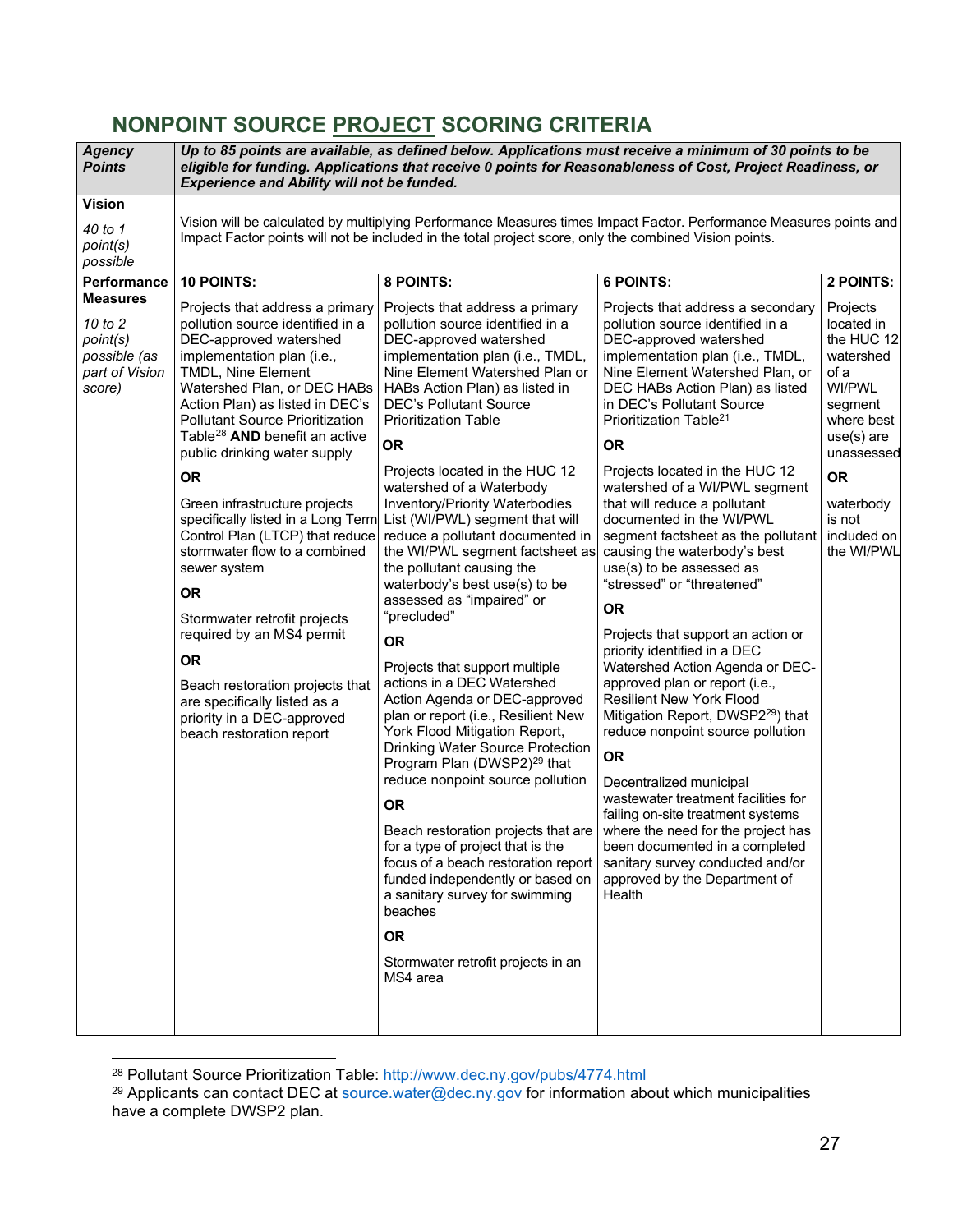| Impact                                                                | Decentralized                                                                                                   | <b>4 POINTS:</b>                                                                                                                                                                                                                                                                                                                                                     | 3 POINTS:                                                                                                                                                                                                                                                                                                                                                                                                                                                                                                                                                                                                         | 2 POINTS:                                                                                                                                                                                                                                                                                                                    | 1 POINT:                                                                                                                                                    |
|-----------------------------------------------------------------------|-----------------------------------------------------------------------------------------------------------------|----------------------------------------------------------------------------------------------------------------------------------------------------------------------------------------------------------------------------------------------------------------------------------------------------------------------------------------------------------------------|-------------------------------------------------------------------------------------------------------------------------------------------------------------------------------------------------------------------------------------------------------------------------------------------------------------------------------------------------------------------------------------------------------------------------------------------------------------------------------------------------------------------------------------------------------------------------------------------------------------------|------------------------------------------------------------------------------------------------------------------------------------------------------------------------------------------------------------------------------------------------------------------------------------------------------------------------------|-------------------------------------------------------------------------------------------------------------------------------------------------------------|
| Factor<br>4 to 1 point(s)<br>possible (as<br>part of Vision<br>score) | Municipal<br>Wastewater<br><b>Treatment</b><br><b>Facilities for</b><br>Failing On-<br>Site Systems<br>projects | Project addresses a<br>primary pollution<br>source in a DEC-<br>approved watershed<br>implementation plan<br>(i.e., TMDL, Nine<br>Element Watershed<br>Plan, or DEC HABs<br>Action Plan) as listed<br>in DEC's Pollutant<br>Source Prioritization<br>Table <sup>28</sup><br><b>OR</b><br>Project has a DEC-<br>approved Nonpoint<br>Source Planning<br>Grant report. | Project will reduce<br>nutrients or fecal<br>indicator bacteria<br>documented in the<br>WI/PWL segment<br>factsheet as causing<br>$use(s)$ to be<br>assessed as<br>"impaired" or<br>"precluded" <b>AND</b> the proposed project<br>proposed project<br>serves properties<br>located directly on<br>the waterbody<br>segment<br>OR.<br>Project addresses a<br>secondary pollution<br>source in a DEC-<br>approved watershed<br>implementation plan<br>(i.e., TMDL, Nine<br><b>Element Watershed</b><br>Plan, or DEC HABs<br>Action Plan) as listed<br>in DEC's Pollutant<br>Source Prioritization<br>Table $^{22}$ | Project will reduce<br>nutrients or fecal<br><b>i</b> ndicator bacteria<br>documented in the<br>WI/PWL segment<br>factsheet as causing<br>the waterbody's best the waterbody's best<br>use(s) to be assessed<br>as "stressed" or<br>"threatened AND the<br>serves properties<br>located directly on the<br>waterbody segment | Project will impact a<br>WI/PWL segment<br>where best uses are<br>assessed as<br>"unassessed"<br><b>OR</b><br>Waterbody is not<br>included on the<br>WI/PWL |
|                                                                       | Green<br>Infrastructure<br>Practice                                                                             | Total water quality<br>volume (WQv)30<br>treated or reduced<br>7,500 cubic feet $(ft^3)$<br>or more<br><b>OR</b><br>Project has a DEC-<br>approved Nonpoint<br>Source Planning<br>Grant report.                                                                                                                                                                      | Total WQv treated or<br>reduced 5,000 to<br>7,499 ft <sup>3</sup>                                                                                                                                                                                                                                                                                                                                                                                                                                                                                                                                                 | Total WQv treated or<br>reduced 2,500 to<br>4,999 ft <sup>3</sup>                                                                                                                                                                                                                                                            | Total WQv treated or<br>reduced 2,499 ft <sup>3</sup> or<br>less                                                                                            |

<span id="page-27-0"></span> $^{\rm 30}$  To calculate the water quality volume, refer to Table 4.1 on page 4-1 of the 2015 New York State Stormwater Management Design Manual or use the NYSDEC Runoff Reduction Worksheets. Both resources can be found at <u>https://www.dec.ny.gov/chemical/8694.html</u>.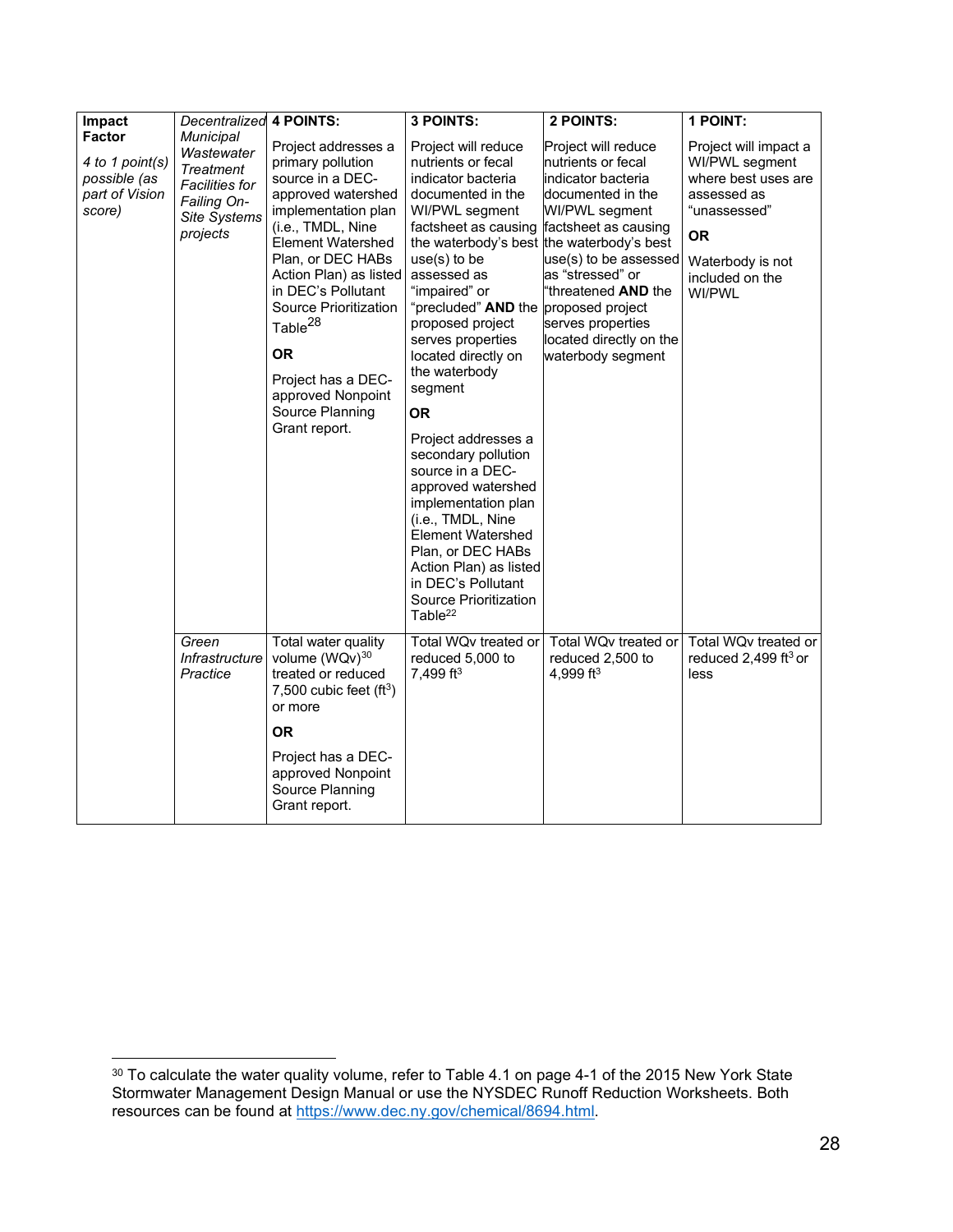|  | Stormwater<br>Retrofits                                                    | Project is in an MS4<br>area AND addresses<br>a primary or<br>secondary pollution<br>source in a DEC-<br>approved watershed<br>implementation plan<br>(i.e., TMDL, Nine<br><b>Element Watershed</b><br>Plan, or DEC HABs<br>Action Plan) as listed<br>in DEC's Pollutant<br>Source Prioritization<br>Table<br><b>OR</b><br>Project has a DEC-<br>approved Nonpoint<br>Source Planning<br>Grant report.                                                         | Project is in an MS4<br>area AND will reduce<br>pollutant(s) listed in<br>the WI/PWL segment<br>fact sheet where best<br>use(s) are assessed<br>as "impaired "or<br>"precluded"                                                                                                                                                                     | Project is in an MS4<br>area AND will reduce MS4 area AND will<br>pollutant(s) listed in<br>the WI/PWL segment segment where best<br>fact sheet where best<br>use(s) are assessed<br>as "stressed" or<br>"threatened"<br><b>OR</b><br>Project is in a non-<br>MS4 area AND will<br>reduce pollutant(s)<br>listed in the WI/PWL<br>segment fact sheet<br>where best uses are<br>assessed as<br>"impaired" or<br>"precluded" | Project is in a non-<br>impact a WI/PWL<br>use(s) are assessed<br>as "stressed",<br>"threatened", or<br>"unassessed"<br><b>OR</b><br>Waterbody is not<br>included on the<br>WI/PWL                                                                                                                                               |
|--|----------------------------------------------------------------------------|----------------------------------------------------------------------------------------------------------------------------------------------------------------------------------------------------------------------------------------------------------------------------------------------------------------------------------------------------------------------------------------------------------------------------------------------------------------|-----------------------------------------------------------------------------------------------------------------------------------------------------------------------------------------------------------------------------------------------------------------------------------------------------------------------------------------------------|----------------------------------------------------------------------------------------------------------------------------------------------------------------------------------------------------------------------------------------------------------------------------------------------------------------------------------------------------------------------------------------------------------------------------|----------------------------------------------------------------------------------------------------------------------------------------------------------------------------------------------------------------------------------------------------------------------------------------------------------------------------------|
|  | Streambank<br>Shoreline<br>Stabilization<br>and Riparian<br><b>Buffers</b> | Project implements<br>streambank/shoreline<br>stabilization <b>AND</b><br>riparian buffers AND<br>addresses a primary<br>or secondary<br>pollution source in a<br>DEC-approved<br>watershed<br>implementation plan<br>(i.e., TMDL, Nine<br>Element Watershed<br>Plan, or DEC HABs<br>Action Plan) as listed<br>in DEC's Pollutant<br>Source Prioritization<br>Table<br><b>OR</b><br>Project has a DEC-<br>approved Nonpoint<br>Source Planning<br>Grant report | Project implements<br>streambank/shoreline<br>stabilization <b>AND</b><br>addresses a primary<br>or secondary<br>pollution source in a<br>DEC-approved<br>watershed<br>implementation plan<br>(i.e., TMDL, Nine<br><b>Element Watershed</b><br>Plan, or DEC HABs<br>Action Plan) as listed<br>in DEC's Pollutant<br>Source Prioritization<br>Table. | Project implements<br>streambank/shoreline<br>stabilization <b>AND</b> will<br>reduce pollutant(s)<br>listed in the WI/PWL<br>segment fact sheet<br>where bests use(s)<br>are assessed as<br>"precluded" or<br>"impaired"                                                                                                                                                                                                  | Project implements<br>streambank/shoreline<br>stabilization <b>AND</b> will<br>reduce pollutant(s)<br>listed in the WI/PWL<br>segment fact sheet<br>where bests use(s)<br>are assessed as<br>"stressed",<br>"threatened" or<br>where best use(s)<br>are unassessed<br><b>OR</b><br>Waterbody is not<br>included on the<br>WI/PWL |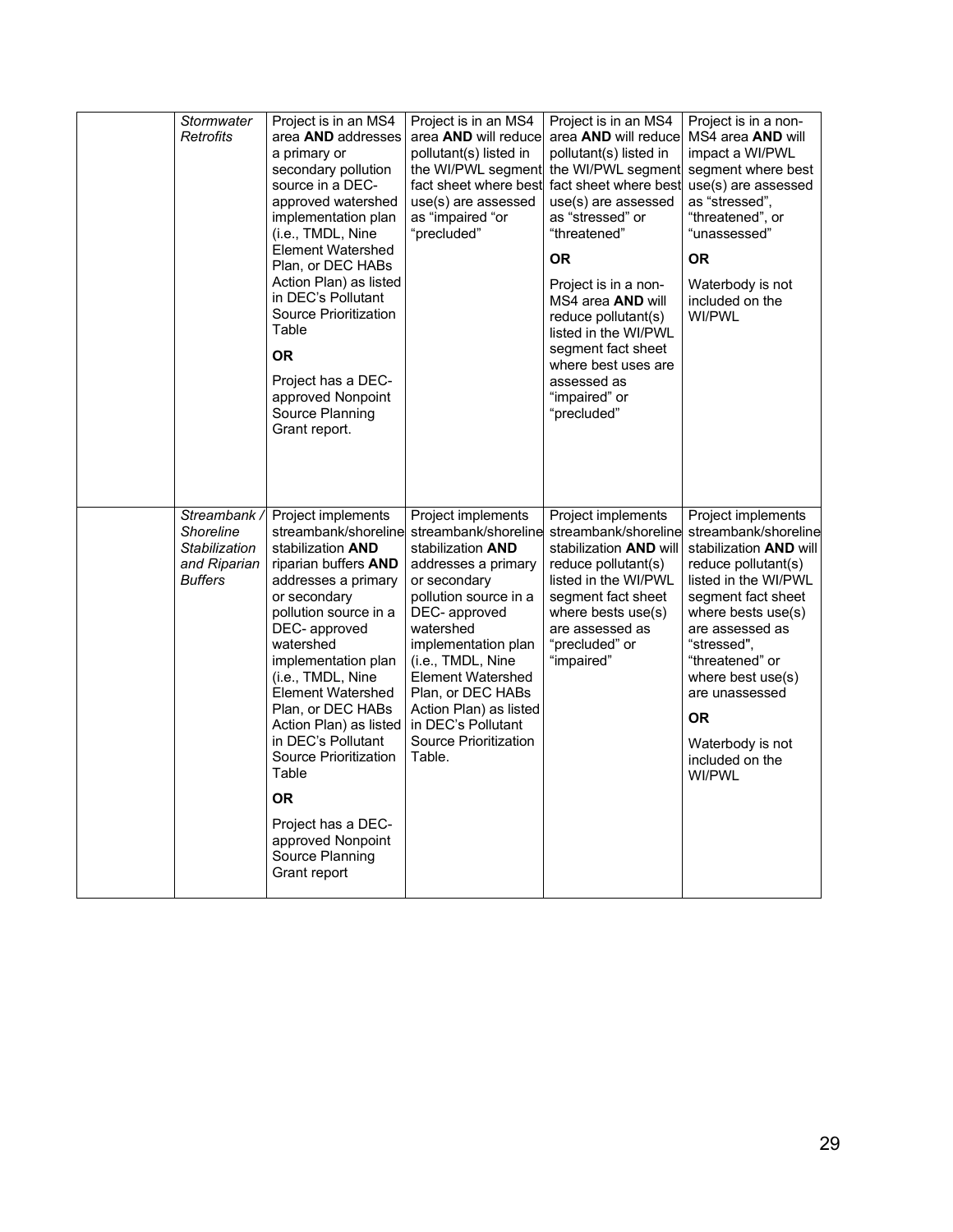| Impact<br><b>Factor</b><br>continued | In-Waterbody<br>Controls for<br><b>Nutrients</b> | Project where<br>internal loading has<br>been identified as the<br>primary source of<br>pollution in a DEC-<br>approved watershed<br>implementation plan<br>(i.e., TMDL, Nine<br>Element Watershed<br>Plan, or DEC HABs<br>Action Plan) as listed<br>in DEC's Pollutant<br>Source Prioritization<br>Table<br><b>OR</b><br>Project has a DEC-<br>approved Nonpoint<br>Source Planning<br>Grant report                          | Project is identified in<br>a DEC-approved<br>watershed<br>implementation plan<br>(i.e., TMDL, Nine<br><b>Element Watershed</b><br>Plan or DEC HABs<br>Action Plan) where<br>internal loading was<br>identified as a<br>secondary source of<br>pollution as listed in<br><b>DEC's Pollutant</b><br>Source Prioritization<br>Table                                               | Project will reduce<br>pollutant(s) listed in<br>the WI/PWL segment<br>fact sheet where best<br>use(s) are assessed<br>as "impaired"                                       | Project will impact a<br>WI/PWL segment<br>where best use(s)<br>are "stressed",<br>"threatened", or<br>"unassessed"<br><b>OR</b><br>Waterbody is not<br>included in the<br>WI/PWL  |
|--------------------------------------|--------------------------------------------------|-------------------------------------------------------------------------------------------------------------------------------------------------------------------------------------------------------------------------------------------------------------------------------------------------------------------------------------------------------------------------------------------------------------------------------|---------------------------------------------------------------------------------------------------------------------------------------------------------------------------------------------------------------------------------------------------------------------------------------------------------------------------------------------------------------------------------|----------------------------------------------------------------------------------------------------------------------------------------------------------------------------|------------------------------------------------------------------------------------------------------------------------------------------------------------------------------------|
|                                      | Bathing<br>Beach<br>Restoration                  | Project combines two<br>or more practices<br>(e.g., porous<br>pavement, rain<br>gardens and<br>bioswale) to<br>reduce/restore<br>waterbody (such that<br>the water quality<br>benefit is greater<br>than any one practice<br>alone) AND the<br>proposed project is<br>located on the beach<br>or within the<br>beach/park property<br><b>OR</b><br>Project has a DEC-<br>approved Nonpoint<br>Source Planning<br>Grant report | Project combines two<br>or more practices<br>(e.g., porous<br>pavement, rain<br>garden and<br>bioswale) to<br>reduce/restore<br>waterbody (such that<br>the water quality<br>benefit is greater<br>than any one practice<br>alone) AND the<br>proposed project is<br>located on a tributary<br>adjacent to the beach<br>that has been<br>identified as a source<br>of pollution | Project with one<br>practice to<br>reduce/restore<br>waterbody AND the<br>proposed project is<br>on a tributary<br>that has been<br>identified as a source<br>of pollution | Project with one<br>practice to<br>reduce/restore<br>waterbody AND the<br>proposed project is<br>located within the<br>adjacent to the beach HUC 12 watershed of<br>that waterbody |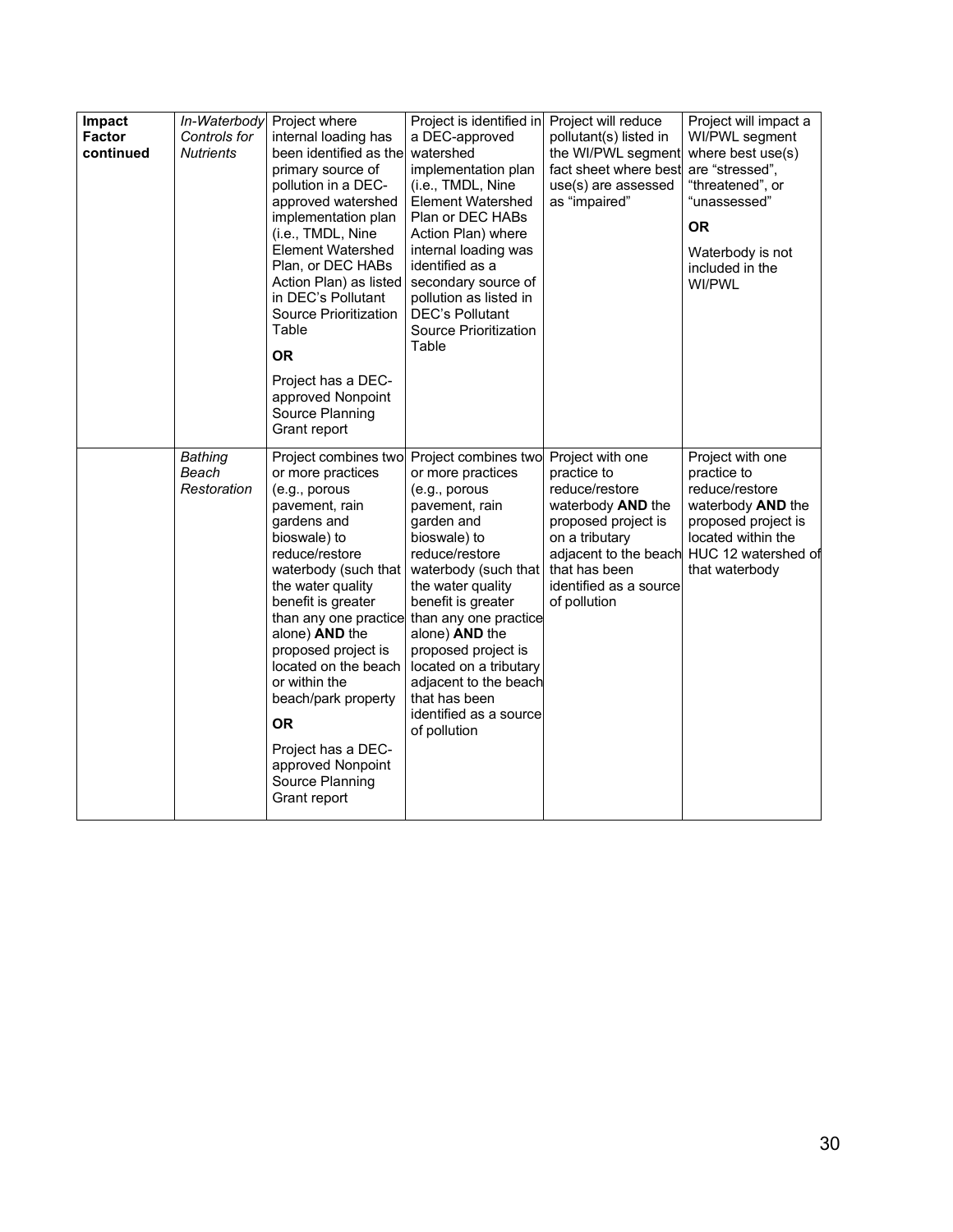| Impact<br>Stream<br><b>Factor</b><br>Culvert<br>continued<br>Repair and<br>Replacement |                                                                                                                                                                                                                                                                                                                                                                                                                                                                                                                                                                                                                     | Project where<br>undersized,<br>improperly placed, or<br>failing stream<br>culverts have caused<br>erosion of stream<br>bed and/or banks<br><b>AND</b> that will help<br>protect high risk or<br>critical<br>infrastructure <sup>31</sup> AND<br>that would improve<br>NAACC score <sup>32</sup> by at<br>least one level | Project where<br>undersized,<br>improperly placed, or<br>failing stream<br>culverts have caused<br>erosion of stream<br>bed and/or banks<br><b>AND that would</b><br>improve NAACC<br>score by at least one<br>level                                                                                                                                                                                                                                                                                                                                        | Project where<br>undersized,<br>improperly placed, or<br>failing stream<br>culverts have caused<br>erosion of stream<br>bed and/or banks<br><b>AND</b> that will help<br>protect high risk or<br>critical infrastructure                                       | Project where<br>undersized,<br>improperly placed, or<br>failing stream<br>culverts have caused<br>erosion of stream<br>bed and/or banks<br><b>AND</b> improvement of<br>NAACC score is<br>unlikely or does not<br>have a NAACC score                               |
|----------------------------------------------------------------------------------------|---------------------------------------------------------------------------------------------------------------------------------------------------------------------------------------------------------------------------------------------------------------------------------------------------------------------------------------------------------------------------------------------------------------------------------------------------------------------------------------------------------------------------------------------------------------------------------------------------------------------|---------------------------------------------------------------------------------------------------------------------------------------------------------------------------------------------------------------------------------------------------------------------------------------------------------------------------|-------------------------------------------------------------------------------------------------------------------------------------------------------------------------------------------------------------------------------------------------------------------------------------------------------------------------------------------------------------------------------------------------------------------------------------------------------------------------------------------------------------------------------------------------------------|----------------------------------------------------------------------------------------------------------------------------------------------------------------------------------------------------------------------------------------------------------------|---------------------------------------------------------------------------------------------------------------------------------------------------------------------------------------------------------------------------------------------------------------------|
|                                                                                        |                                                                                                                                                                                                                                                                                                                                                                                                                                                                                                                                                                                                                     | <b>OR</b><br>Project has a DEC-<br>approved Nonpoint<br>Source Planning<br>Grant report                                                                                                                                                                                                                                   |                                                                                                                                                                                                                                                                                                                                                                                                                                                                                                                                                             |                                                                                                                                                                                                                                                                |                                                                                                                                                                                                                                                                     |
|                                                                                        | Applicant has<br>Vacuum<br>Trucks in<br>completed Basic and<br>Intermediate<br>MS4 Areas<br>Elements Map items<br><b>AND has</b><br>demonstrated<br>support from all<br>collaborating<br>regulated MS4<br>entities that will<br>benefit directly or<br>indirectly from the<br>completion of this<br>mapping project or<br>project is on behalf of<br>a single municipality<br>with needs specific to<br>the scope of this<br>project OR is neither<br>located in an area<br>with other<br>cooperating<br>regulated MS4<br>entities nor are<br>shared services<br>available (must<br>specify this in<br>application) |                                                                                                                                                                                                                                                                                                                           | Applicant has<br>completed Basic<br>Elements Map items<br><b>AND</b> has<br>demonstrated<br>support from all<br>collaborating<br>regulated MS4<br>entities that will<br>benefit directly or<br>indirectly from the<br>completion of this<br>mapping project or<br>project is on behalf of<br>a single municipality<br>with needs specific to<br>the scope of this<br>project OR is neither<br>located in an area<br>with other<br>cooperating<br>regulated MS4<br>entities nor are<br>shared services<br>available (must<br>specify this in<br>application) | Applicant has<br>completed Basic<br>Elements Map items<br><b>AND has</b><br>demonstrated<br>support from 50% or<br>more of collaborating<br>regulated MS4<br>entities that will<br>benefit directly or<br>indirectly from the<br>completion of this<br>project | Applicant has<br>completed Basic<br>Elements Map items<br><b>AND has</b><br>demonstrated<br>support from less<br>than 50% of<br>collaborating<br>regulated MS4<br>entities that will<br>benefit directly or<br>indirectly from the<br>completion of this<br>project |

<span id="page-30-0"></span> $31$  Infrastructure is located on the primary ingress and/or egress from a community or a significant portion of a community that serves a substantial number of residents and/or businesses; or is located on a designated emergency evacuation route.

<span id="page-30-1"></span><sup>32</sup> NAACC score refers to the North Atlantic Aquatic Connectivity Collaborative's Aquatic Passability Score which uses a numeric scale from 0.0 to 1.0 with six associated levels from "severe barrier" to "no barrier." Culvert repair or replacement must raise the passability score such that the associated descriptor level will change/improve. Where scoring is unavailable, professional judgement will be used to categorize the passability of each structure.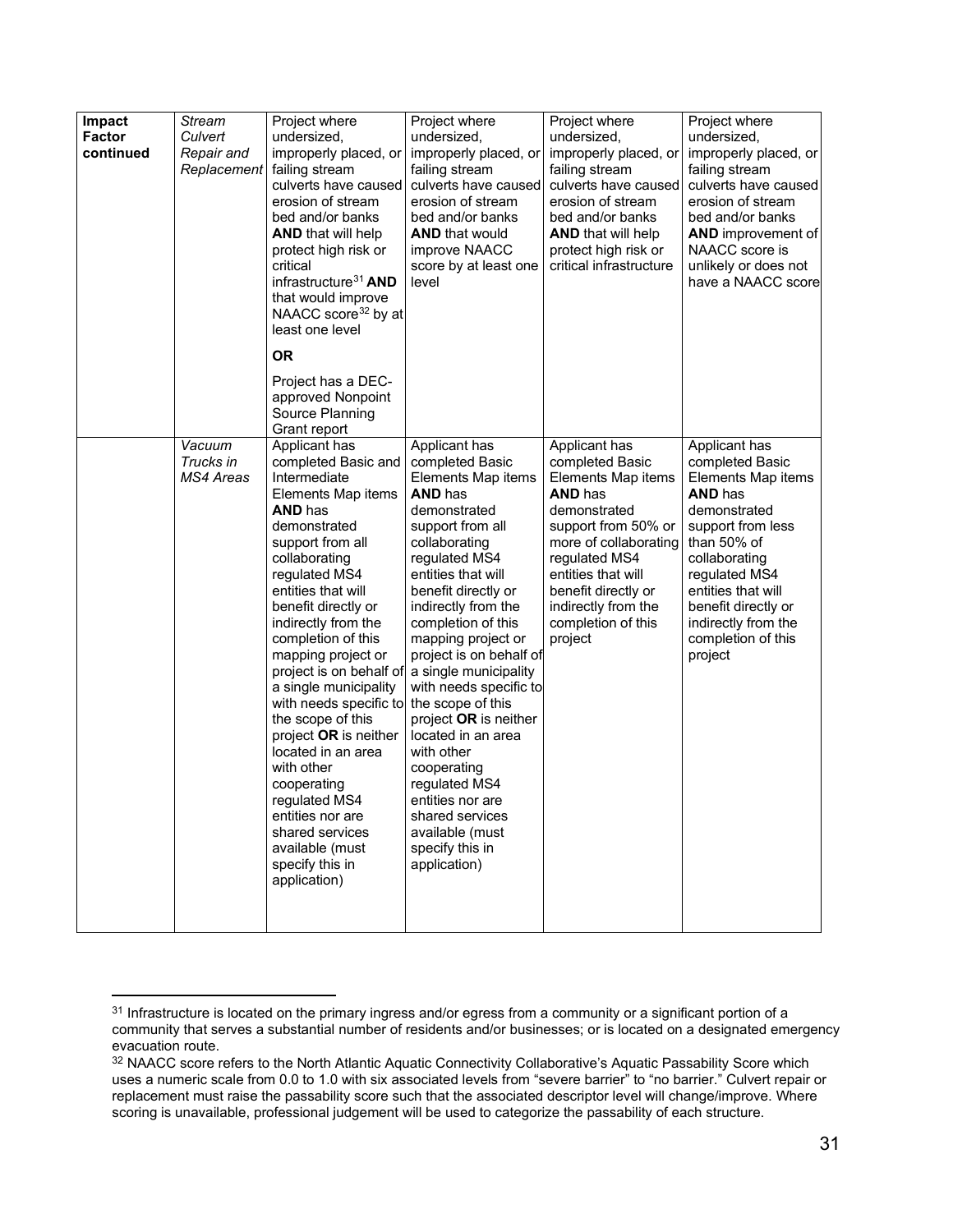| Waterbody                                                                                                                                                     | Waterbody                                                                                                                                          | 2 POINTS:                                                            |                                                                                                                                                                       |  | 1 POINT:                                                                                                                            |            |                                                                                                                                                                                  |  |
|---------------------------------------------------------------------------------------------------------------------------------------------------------------|----------------------------------------------------------------------------------------------------------------------------------------------------|----------------------------------------------------------------------|-----------------------------------------------------------------------------------------------------------------------------------------------------------------------|--|-------------------------------------------------------------------------------------------------------------------------------------|------------|----------------------------------------------------------------------------------------------------------------------------------------------------------------------------------|--|
| <b>Assessment</b><br>(for all<br>projects<br><b>EXCEPT</b><br>Green<br><b>Infrastructure</b><br>Practice/<br><b>Stormwater</b><br><b>Retrofits</b><br>project | Classification                                                                                                                                     | watershed plan                                                       | AA, A, A-special, AA-special, A(T), A(TS),<br>B, B(T), B(TS), SB, C(T), C(TS), GA<br>(primary water supply aquifer) or has a                                          |  | C, SC, I, D, SD, GSA, GSB                                                                                                           |            |                                                                                                                                                                                  |  |
| subtypes)                                                                                                                                                     | Type of                                                                                                                                            | 3 POINTS:                                                            |                                                                                                                                                                       |  | 2 POINTS:                                                                                                                           | 0 POINTS:  |                                                                                                                                                                                  |  |
| 5 to 0 points<br>possible                                                                                                                                     | Pollutant<br>(must be a<br>nonpoint<br>source<br>pollutant)                                                                                        | Confirmed                                                            |                                                                                                                                                                       |  | Unconfirmed                                                                                                                         | the WI/PWL | Unassessed or Waterbody not included in                                                                                                                                          |  |
| Waterbody                                                                                                                                                     | Type of                                                                                                                                            | <b>5 POINTS:</b>                                                     |                                                                                                                                                                       |  | 3 POINTS:                                                                                                                           |            | 0 POINTS:                                                                                                                                                                        |  |
| <b>Assessment</b><br>(for Green<br>Infrastructure<br>Practice/<br><b>Stormwater</b><br><b>Retrofits</b><br>project<br>subtypes)                               | Pollutant<br>(must be a<br>pollutant<br>traditionally<br>identified with<br><b>CSO</b><br>discharges)                                              | Confirmed                                                            |                                                                                                                                                                       |  | Unconfirmed                                                                                                                         |            | Unassessed or Waterbody not<br>included in the WI/PWL                                                                                                                            |  |
| 5 to 0 point(s)<br>possible                                                                                                                                   |                                                                                                                                                    |                                                                      |                                                                                                                                                                       |  |                                                                                                                                     |            |                                                                                                                                                                                  |  |
| Environ-                                                                                                                                                      | <b>7 POINTS:</b>                                                                                                                                   |                                                                      |                                                                                                                                                                       |  | 0 POINTS:                                                                                                                           |            |                                                                                                                                                                                  |  |
| mental<br>Justice (EJ)<br>7 to 0 points<br>possible                                                                                                           | community                                                                                                                                          |                                                                      | Projects that improve water quality in an EJ area or<br>positively impact drinking water quality serving an EJ                                                        |  | Projects that do not improve water quality in an EJ area<br>nor positively impact drinking water quality serving an EJ<br>community |            |                                                                                                                                                                                  |  |
| Reasonable-                                                                                                                                                   | 20 POINTS:                                                                                                                                         |                                                                      | 10 POINTS:                                                                                                                                                            |  | <b>5 POINTS:</b>                                                                                                                    |            | 0 POINTS:                                                                                                                                                                        |  |
| ness of Cost<br>20 to 0 points<br>possible                                                                                                                    | Budget clearly details and<br>justifies only eligible costs<br>non-agricultural nonpoint<br>source project                                         | related to implementation of a                                       | Budget is missing<br>some detail and/or<br>justification of costs<br>and/or includes<br>ineligible costs                                                              |  | Budget is missing<br>some detail and/or<br>justification of costs<br>and/or includes<br>ineligible costs                            |            | Budget is not completed and/or<br>costs are not justified<br><b>AND/OR</b><br>Project costs do not provide a                                                                     |  |
|                                                                                                                                                               | <b>AND</b>                                                                                                                                         |                                                                      | <b>OR</b>                                                                                                                                                             |  | <b>AND</b>                                                                                                                          |            | good value as it applies to<br>achieving pollutant reduction                                                                                                                     |  |
|                                                                                                                                                               | Project costs provide an                                                                                                                           | exceptional value as it applies<br>to achieving pollutant reduction. | Project costs provide a<br>good value as it<br>applies to achieving<br>pollutant reduction.                                                                           |  | Project costs provide a<br>good value as it applies<br>to achieving pollutant<br>reduction.                                         |            | Applications that fall into this<br>category will not be funded.                                                                                                                 |  |
| Project                                                                                                                                                       | 8 POINTS:                                                                                                                                          |                                                                      | <b>5 POINTS:</b>                                                                                                                                                      |  | 2 POINTS:                                                                                                                           |            | 0 POINTS:                                                                                                                                                                        |  |
| <b>Readiness</b><br>8 to 0 points<br>possible                                                                                                                 | Project has all necessary<br>permits (or does not need<br>permits) and approvals AND<br>the project is ready to move<br>forward with construction. |                                                                      | Project is not ready to<br>proceed with<br>construction but has<br>some of the necessary<br>approvals and is<br>expected to lead to<br>construction without<br>delay. |  | Project has not secured<br>any of the necessary<br>approvals but is<br>expected to be<br>completed within five<br>years.            |            | Project has none of the necessary<br>approvals and is not expected to<br>be completed within 5 years.<br><b>Applications that fall into this</b><br>category will not be funded. |  |
|                                                                                                                                                               |                                                                                                                                                    |                                                                      |                                                                                                                                                                       |  |                                                                                                                                     |            |                                                                                                                                                                                  |  |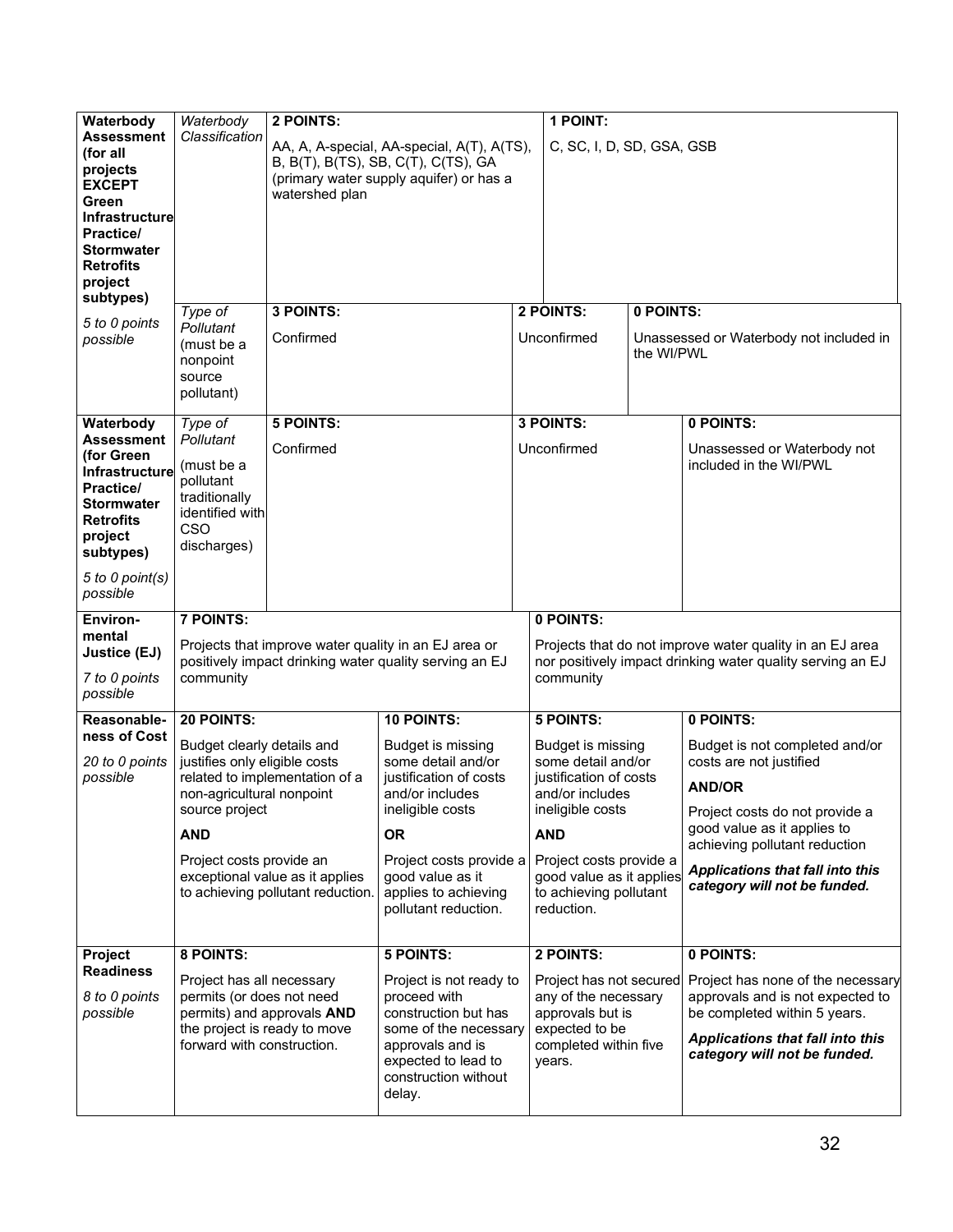| <b>Experience</b><br>and Ability<br>5 to 0 points<br>possible | 5 POINTS:<br>Applicant has shown the ability to<br>complete state-funded non-<br>agricultural nonpoint source projects<br>in the past 10 years in a timely<br>manner<br><b>OR</b><br>Applicant has sufficiently shown its<br>ability to complete this non-<br>agricultural nonpoint source project<br>based upon experience with similar<br>non-agricultural nonpoint source<br>projects. | 3 POINTS:<br>Applicant has shown the<br>ability to complete a state<br>funded water quality project<br>that was not related to non-<br>agricultural nonpoint source<br>treatment in the past 10 years<br>in a timely manner<br>OR.<br>Applicant has not been<br>awarded a state grant related<br>to water quality in the past 10<br>years but appears to have the<br>experience and ability to carry<br>out the project | 0 POINTS:<br>Applicant has demonstrated poor management<br>of WQIP contract(s) in the past 10 years<br><b>OR</b><br>Applicant has not been awarded a WQIP grant<br>in the past 10 years and does not appear to<br>have the experience and ability to carry out the<br>project.<br>Applications that fall into this category will<br>not be funded. |
|---------------------------------------------------------------|-------------------------------------------------------------------------------------------------------------------------------------------------------------------------------------------------------------------------------------------------------------------------------------------------------------------------------------------------------------------------------------------|-------------------------------------------------------------------------------------------------------------------------------------------------------------------------------------------------------------------------------------------------------------------------------------------------------------------------------------------------------------------------------------------------------------------------|----------------------------------------------------------------------------------------------------------------------------------------------------------------------------------------------------------------------------------------------------------------------------------------------------------------------------------------------------|
| <b>Total</b><br><b>Maximum</b><br><b>Points</b>               | 85                                                                                                                                                                                                                                                                                                                                                                                        |                                                                                                                                                                                                                                                                                                                                                                                                                         |                                                                                                                                                                                                                                                                                                                                                    |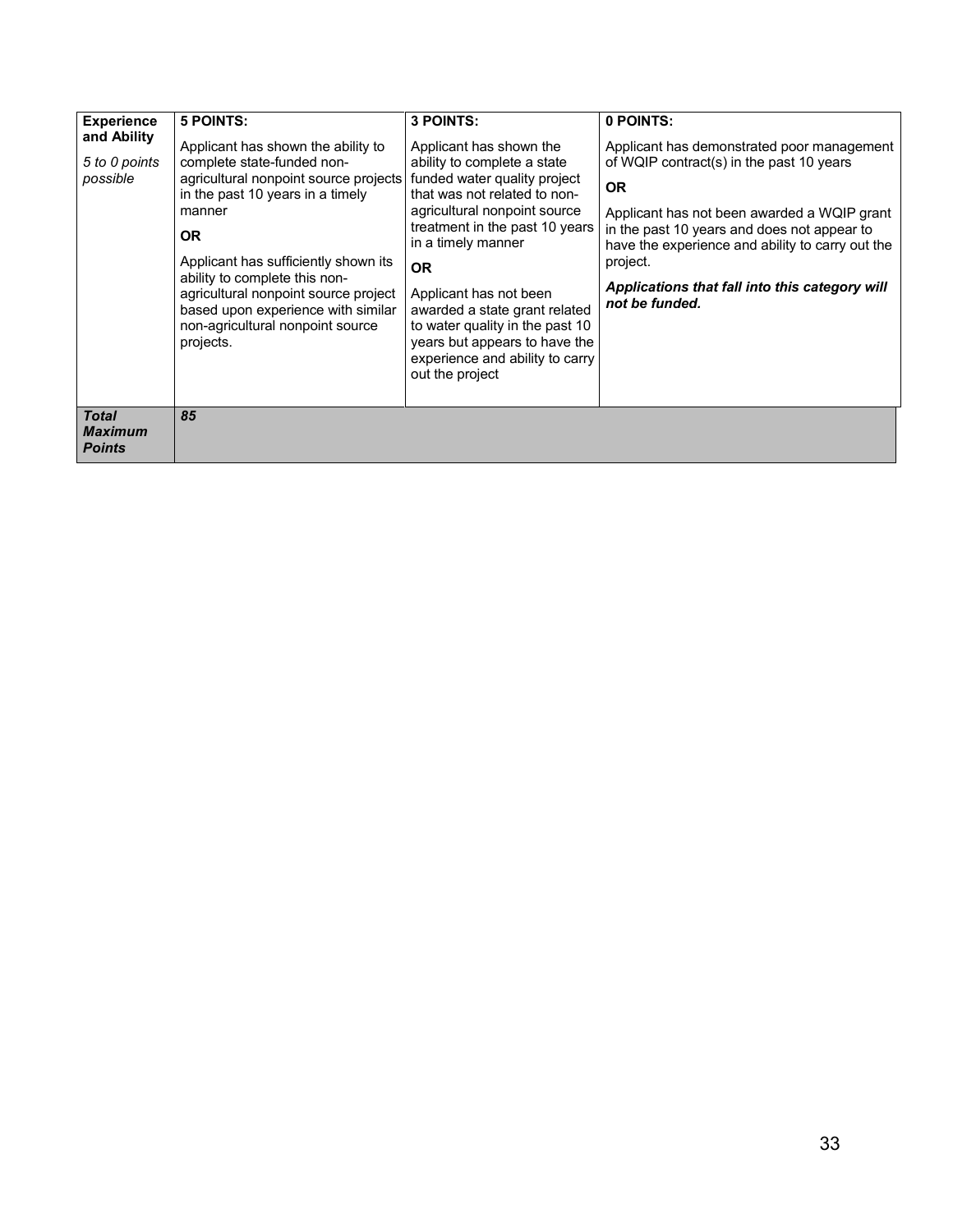## <span id="page-33-0"></span>**NONPOINT SOURCE PROGRAM SCORING CRITERIA**

| <b>Agency</b><br><b>Points</b>                                                                         |                                                                                                                                                                                                                                                                                                                                                                              | Up to 85 points are available, as defined below. Applications must receive a minimum of 30 points to<br>be eligible for funding. Applications that receive 0 points for Reasonableness of Cost, Project<br>Readiness, or Experience and Ability will not be funded.          |                                                                                                                                                                                                                                                                                        |           |                                                                                                                                                                                                                                                                                                                                                                                                                                                                                                                                                                 |                                                  |                                                                                                    |                                                                                                                                                                                                                                              |  |
|--------------------------------------------------------------------------------------------------------|------------------------------------------------------------------------------------------------------------------------------------------------------------------------------------------------------------------------------------------------------------------------------------------------------------------------------------------------------------------------------|------------------------------------------------------------------------------------------------------------------------------------------------------------------------------------------------------------------------------------------------------------------------------|----------------------------------------------------------------------------------------------------------------------------------------------------------------------------------------------------------------------------------------------------------------------------------------|-----------|-----------------------------------------------------------------------------------------------------------------------------------------------------------------------------------------------------------------------------------------------------------------------------------------------------------------------------------------------------------------------------------------------------------------------------------------------------------------------------------------------------------------------------------------------------------------|--------------------------------------------------|----------------------------------------------------------------------------------------------------|----------------------------------------------------------------------------------------------------------------------------------------------------------------------------------------------------------------------------------------------|--|
| <b>Vision</b><br>40 to 1<br>point(s)<br>possible                                                       |                                                                                                                                                                                                                                                                                                                                                                              | Vision will be calculated by multiplying Performance Measures times Impact Factor. Performance Measures<br>points and Impact Factor points will not be included in the total project score, only the combined Vision points.                                                 |                                                                                                                                                                                                                                                                                        |           |                                                                                                                                                                                                                                                                                                                                                                                                                                                                                                                                                                 |                                                  |                                                                                                    |                                                                                                                                                                                                                                              |  |
| Performan-                                                                                             | <b>10 POINTS:</b>                                                                                                                                                                                                                                                                                                                                                            | 8 POINTS:                                                                                                                                                                                                                                                                    |                                                                                                                                                                                                                                                                                        |           | <b>6 POINTS:</b>                                                                                                                                                                                                                                                                                                                                                                                                                                                                                                                                                |                                                  | <b>4 POINTS:</b>                                                                                   | 1 POINT:                                                                                                                                                                                                                                     |  |
| ce<br><b>Measures</b><br>(Programs)<br>10 to 1<br>point(s)<br>possible (as<br>part of Vision<br>score) | Programs that<br>address a primary<br>pollution source<br>identified in a DEC-<br>approved<br>watershed<br>implementation<br>plan (i.e., TMDL,<br>Nine Element<br>Watershed Plan, or<br><b>DEC HABs Action</b><br>Plan) as listed in<br><b>DEC's Pollutant</b><br>Source<br><b>Prioritization Table</b><br><b>AND</b> impact an<br>active public<br>drinking water<br>supply | identified in a DEC-<br>approved watershed<br><b>TMDL, Nine Element</b><br>Action Plan) as listed in<br><b>DEC's Pollutant Source</b><br><b>Prioritization Table</b><br><b>OR</b><br>be completed in the<br>watershed of a WI/PWL<br>the WI/PWL segment<br>best use(s) to be | Programs that address a<br>primary pollution source<br>implementation plan (i.e.,<br>Watershed Plan or HABs<br>Programs where work will<br>segment that will reduce a<br>pollutant documented in<br>factsheet as the pollutant<br>causing the waterbody's<br>assessed as "impaired" or | <b>OR</b> | Programs that address a<br>secondary pollution source<br>identified in a DEC-<br>approved watershed<br>implementation plan (i.e.,<br>TMDL, Nine Element<br>Watershed Plan, or DEC<br>HABs Action Plan) as listed<br>in DEC's Pollutant Source<br><b>Prioritization Table</b><br>Programs where work will<br>be completed in the<br>watershed of a WI/PWL<br>segment that will reduce a<br>pollutant documented in the<br>WI/PWL segment factsheet<br>as the pollutant causing the<br>waterbody's best use(s) to<br>be assessed as "stressed"<br>or "threatened" | will be<br>the<br>is                             | Programs<br>where work<br>completed in<br>watershed of<br>a WI/PWL<br>segment that<br>"unassessed" | Programs<br>where work will<br>be completed<br>in the<br>watershed of a<br>waterbody not<br>included in the<br>WI/PWL                                                                                                                        |  |
| Impact                                                                                                 |                                                                                                                                                                                                                                                                                                                                                                              | "precluded"                                                                                                                                                                                                                                                                  | 3 POINTS:                                                                                                                                                                                                                                                                              |           | 2 POINTS:                                                                                                                                                                                                                                                                                                                                                                                                                                                                                                                                                       |                                                  | 1 POINT:                                                                                           |                                                                                                                                                                                                                                              |  |
| Factor<br>4 to 1<br>point(s)<br>possible (as<br>part of Vision<br>score)                               | <b>4 POINTS:</b><br>Program will be implemented in<br>the watershed of a waterbody<br>with a DEC-approved watershed<br>implementation plan (i.e., TMDL,<br>Nine Element Watershed Plan or<br>HABs Action Plan) AND<br>implements a practice<br>recommended in the<br>implementation section of that<br>document                                                              |                                                                                                                                                                                                                                                                              | Program<br>addresses<br>pollutant impacts to<br>at least two<br>WI/PWL segments<br>identified as<br>"impaired" or<br>"precluded" in the<br>WI/PWL segment<br>fact sheet                                                                                                                |           | Program addresses<br>pollutant impacts to at least<br>one WI/PWL segment<br>identified as "impaired" or<br>"precluded" in the WI/PWL<br>segment fact sheet AND at<br>least one WI/PWL segment<br>identified as "stressed" or<br>"threatened" in the WI/PWL<br>segment fact sheet                                                                                                                                                                                                                                                                                | least one WI/PWL                                 |                                                                                                    | Program will address<br>pollutant impacts to at<br>segment identified as<br>"stressed" or "threatened"<br>in the WI/PWL segment<br>fact sheet <b>AND</b> at least<br>one WI/PWL segment<br>identified as unassessed<br>in the WI/PWL segment |  |
|                                                                                                        |                                                                                                                                                                                                                                                                                                                                                                              |                                                                                                                                                                                                                                                                              | <b>OR</b>                                                                                                                                                                                                                                                                              |           | <b>OR</b>                                                                                                                                                                                                                                                                                                                                                                                                                                                                                                                                                       |                                                  | fact sheet                                                                                         |                                                                                                                                                                                                                                              |  |
|                                                                                                        | <b>OR</b><br>Program will implement projects<br>identified in a DEC-approved<br>plan (i.e., Resilient New York<br>Flood Mitigation Report, Drinking<br><b>Water Source Protection</b><br>Program Plan (DWSP2) <sup>33</sup> that<br>address nonpoint source<br>pollution                                                                                                     |                                                                                                                                                                                                                                                                              | Program<br>addresses aquatic<br>habitat connectivity<br>and/or flood<br>resiliency in<br>addition to<br>nonpoint source<br>pollution                                                                                                                                                   |           | At least two WI/PWL<br>segments identified as<br>in the WI/PWL segment<br>fact sheet                                                                                                                                                                                                                                                                                                                                                                                                                                                                            | <b>OR</b><br>"stressed" or "threatened"<br>sheet |                                                                                                    | At least two WI/PWL<br>segments identified as<br>unassessed in the<br>WI/PWL segment fact                                                                                                                                                    |  |

<span id="page-33-1"></span><sup>&</sup>lt;sup>33</sup> Applicants can contact DEC at **source**.water@dec.ny.gov for information about which municipalities have a complete DWSP2 plan.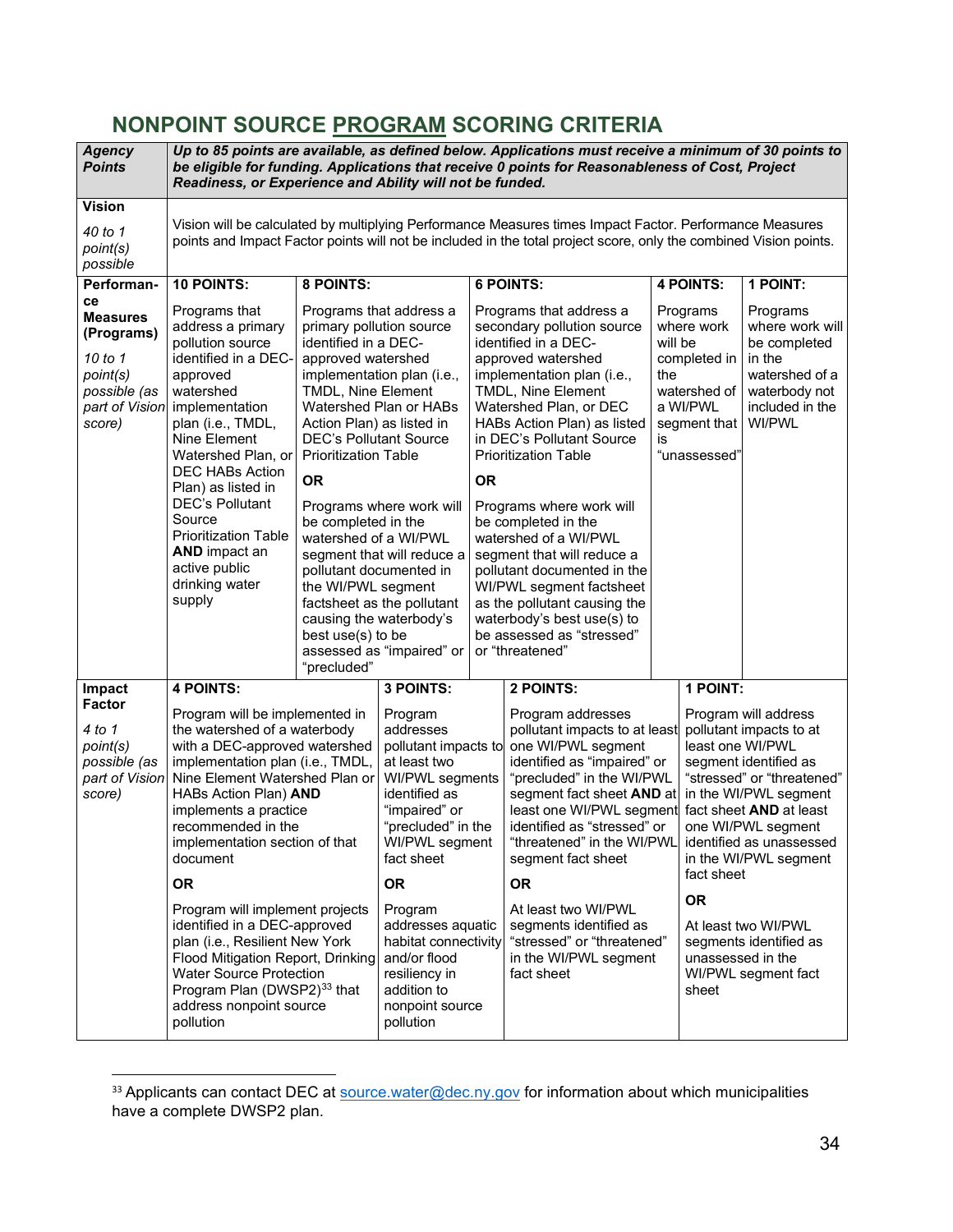| Program                         | <b>5 POINTS:</b>                                                                                         | 3 POINTS:                                                                                                                                                                                                                                        |                                                                                                                  | 1 POINTS:                                                                                                                                                                                            |                                                           |  |
|---------------------------------|----------------------------------------------------------------------------------------------------------|--------------------------------------------------------------------------------------------------------------------------------------------------------------------------------------------------------------------------------------------------|------------------------------------------------------------------------------------------------------------------|------------------------------------------------------------------------------------------------------------------------------------------------------------------------------------------------------|-----------------------------------------------------------|--|
| <b>Scale</b>                    | Programs that will be                                                                                    | Programs that will be implemented at Programs that will be implemented                                                                                                                                                                           |                                                                                                                  |                                                                                                                                                                                                      |                                                           |  |
| 5 to 1 points                   | implemented at a watershed                                                                               | a county scale                                                                                                                                                                                                                                   |                                                                                                                  |                                                                                                                                                                                                      | at the municipal scale                                    |  |
| possible                        | scale (HUC 12 or greater)                                                                                |                                                                                                                                                                                                                                                  |                                                                                                                  |                                                                                                                                                                                                      |                                                           |  |
| Environ-                        | 7 POINTS:                                                                                                |                                                                                                                                                                                                                                                  | 0 POINTS:                                                                                                        |                                                                                                                                                                                                      |                                                           |  |
| mental<br><b>Justice (EJ)</b>   | Programs that improve water quality in an EJ area<br>or positively impact drinking water quality serving |                                                                                                                                                                                                                                                  | Programs that do not improve water quality in an EJ<br>area nor positively impact drinking water quality serving |                                                                                                                                                                                                      |                                                           |  |
| 7 to 0 points<br>possible       | an EJ community<br>an EJ community                                                                       |                                                                                                                                                                                                                                                  |                                                                                                                  |                                                                                                                                                                                                      |                                                           |  |
| Reasonable-                     | 20 POINTS:                                                                                               | <b>15 POINTS:</b>                                                                                                                                                                                                                                |                                                                                                                  |                                                                                                                                                                                                      | 0 POINTS:                                                 |  |
| ness of<br>Cost                 | Budget clearly details and<br>justifies only eligible costs related                                      | Budget is missing some detail and/or<br>justification of costs and/or includes                                                                                                                                                                   |                                                                                                                  |                                                                                                                                                                                                      | Budget is not completed and/or<br>costs are not justified |  |
| 20 to 0<br>points               | to implementation of a non-<br>agricultural nonpoint source                                              | ineligible costs                                                                                                                                                                                                                                 |                                                                                                                  | <b>AND</b>                                                                                                                                                                                           |                                                           |  |
| possible                        | program                                                                                                  | <b>OR</b>                                                                                                                                                                                                                                        |                                                                                                                  | Program costs do not provide a                                                                                                                                                                       |                                                           |  |
|                                 | <b>AND</b>                                                                                               | Program costs provide a good value<br>as it applies to achieving pollutant<br>reduction.                                                                                                                                                         |                                                                                                                  | good value as it applies to<br>achieving pollutant reduction                                                                                                                                         |                                                           |  |
|                                 | Program costs provide a good<br>value as it applies to achieving<br>pollutant reduction                  |                                                                                                                                                                                                                                                  |                                                                                                                  | <b>Applications that fall into this</b><br>category will not be funded                                                                                                                               |                                                           |  |
| Program                         | 8 POINTS:                                                                                                | <b>5 POINTS:</b>                                                                                                                                                                                                                                 | 2 POINTS:                                                                                                        |                                                                                                                                                                                                      | 0 POINTS:                                                 |  |
| <b>Readiness</b>                | Program has all necessary                                                                                | Program is not                                                                                                                                                                                                                                   | Program has not                                                                                                  |                                                                                                                                                                                                      | Program has none of the                                   |  |
| 8 to 0 points                   | permits (or does not need                                                                                | ready to proceed                                                                                                                                                                                                                                 | secured any of the<br>necessary approvals and is not                                                             |                                                                                                                                                                                                      |                                                           |  |
| possible                        | permits) and approvals. Program                                                                          | with construction                                                                                                                                                                                                                                | necessary approvals but<br>expected to be completed                                                              |                                                                                                                                                                                                      |                                                           |  |
|                                 | is ready to move forward with<br>construction                                                            | but has some of<br>the necessary                                                                                                                                                                                                                 | is expected to be<br>completed within five                                                                       | within 5 years                                                                                                                                                                                       |                                                           |  |
|                                 |                                                                                                          | approvals and is                                                                                                                                                                                                                                 | years                                                                                                            | <b>Applications that fall into</b>                                                                                                                                                                   |                                                           |  |
|                                 |                                                                                                          | expected to lead                                                                                                                                                                                                                                 |                                                                                                                  |                                                                                                                                                                                                      | this category will not be<br>funded                       |  |
|                                 |                                                                                                          | to construction                                                                                                                                                                                                                                  |                                                                                                                  |                                                                                                                                                                                                      |                                                           |  |
|                                 |                                                                                                          | without delay                                                                                                                                                                                                                                    |                                                                                                                  |                                                                                                                                                                                                      |                                                           |  |
| <b>Experience</b>               | 5 POINTS:                                                                                                | 3 POINTS:                                                                                                                                                                                                                                        |                                                                                                                  |                                                                                                                                                                                                      | 0 POINTS:                                                 |  |
| and Ability                     | Applicant has shown the ability                                                                          | Applicant has shown the ability to                                                                                                                                                                                                               |                                                                                                                  | Applicant has demonstrated poor                                                                                                                                                                      |                                                           |  |
| 5 to 0 points                   | to complete state-funded non-                                                                            | complete a state funded water quality                                                                                                                                                                                                            |                                                                                                                  | management of WQIP contract(s) in                                                                                                                                                                    |                                                           |  |
| possible                        | agricultural nonpoint source<br>projects or programs in the past                                         | project or program that was not<br>related to non-agricultural nonpoint                                                                                                                                                                          |                                                                                                                  |                                                                                                                                                                                                      | the past 10 years                                         |  |
|                                 | 10 years in a timely manner                                                                              | source in the past 10 years in a<br>timely manner<br><b>OR</b><br>Applicant has not been awarded a<br>state grant related to water quality in<br>the past 10 years but appears to have<br>the experience and ability to carry out<br>the program |                                                                                                                  | <b>OR</b>                                                                                                                                                                                            |                                                           |  |
|                                 | <b>OR</b>                                                                                                |                                                                                                                                                                                                                                                  |                                                                                                                  |                                                                                                                                                                                                      | Applicant has not been awarded a                          |  |
|                                 |                                                                                                          |                                                                                                                                                                                                                                                  |                                                                                                                  | WQIP grant in the past 10 years and<br>does not appear to have the<br>experience and ability to carry out<br>the program.<br><b>Applications that fall into this</b><br>category will not be funded. |                                                           |  |
|                                 | Applicant has sufficiently shown<br>its ability to complete this non-                                    |                                                                                                                                                                                                                                                  |                                                                                                                  |                                                                                                                                                                                                      |                                                           |  |
|                                 | agricultural nonpoint source                                                                             |                                                                                                                                                                                                                                                  |                                                                                                                  |                                                                                                                                                                                                      |                                                           |  |
|                                 | program based upon experience                                                                            |                                                                                                                                                                                                                                                  |                                                                                                                  |                                                                                                                                                                                                      |                                                           |  |
|                                 | with similar non-agricultural<br>nonpoint source projects or                                             |                                                                                                                                                                                                                                                  |                                                                                                                  |                                                                                                                                                                                                      |                                                           |  |
|                                 | programs                                                                                                 |                                                                                                                                                                                                                                                  |                                                                                                                  |                                                                                                                                                                                                      |                                                           |  |
|                                 |                                                                                                          |                                                                                                                                                                                                                                                  |                                                                                                                  |                                                                                                                                                                                                      |                                                           |  |
| <b>Total</b>                    | 85                                                                                                       |                                                                                                                                                                                                                                                  |                                                                                                                  |                                                                                                                                                                                                      |                                                           |  |
| <b>Maximum</b><br><b>Points</b> |                                                                                                          |                                                                                                                                                                                                                                                  |                                                                                                                  |                                                                                                                                                                                                      |                                                           |  |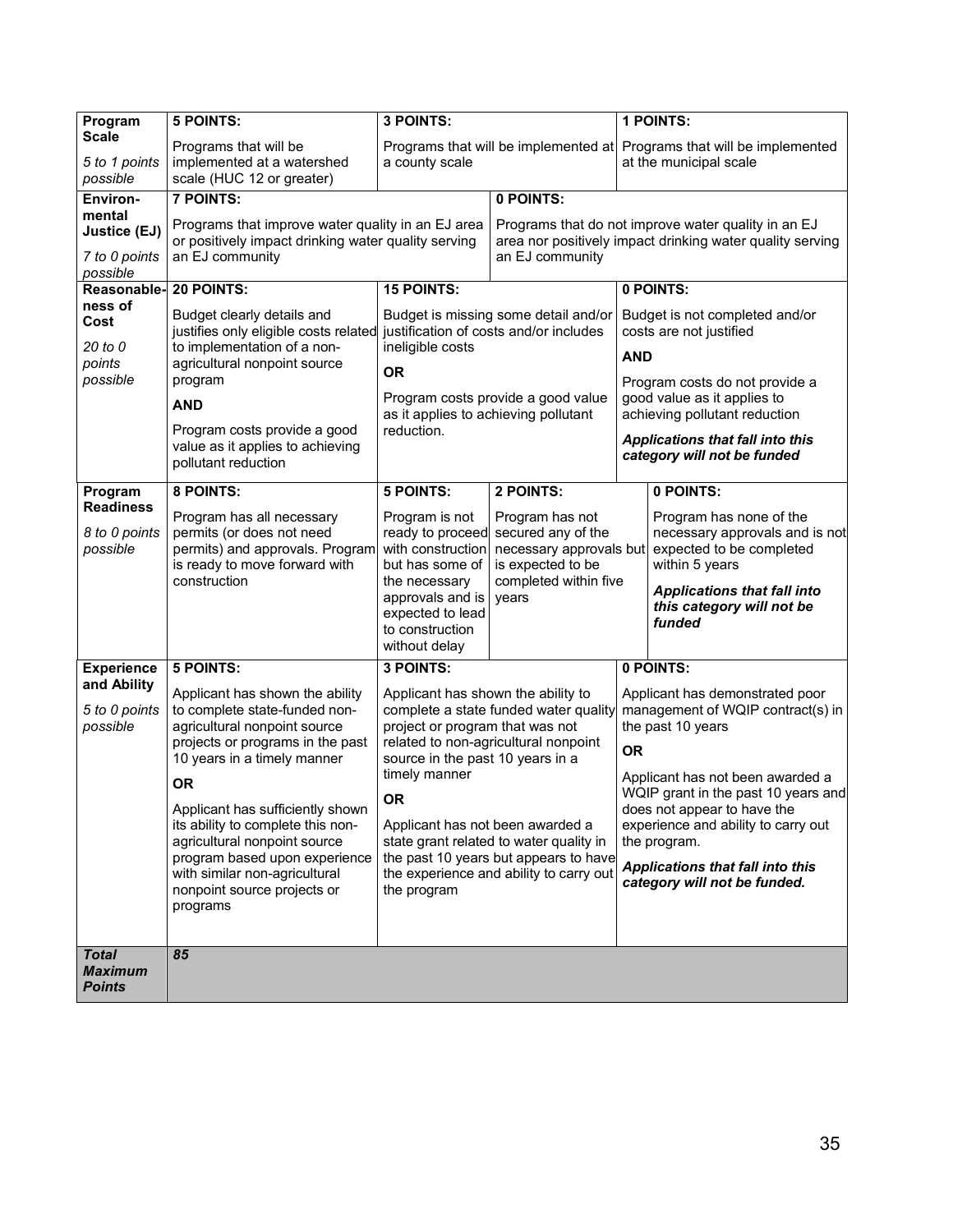## <span id="page-35-0"></span>**LAND ACQUISITION FOR SOURCE WATER PROTECTION**

#### **ELIGIBLE APPLICANTS**

- Municipalities $34$
- Soil and water conservation districts
- Not-for-profit corporations  $35$

#### **DESCRIPTION**

Funding is available to purchase land, including associated transactional, riparian buffer, or groundwater recharge area restoration costs for the purpose of protecting public surface or groundwater drinking water supplies.

#### **REQUIREMENTS AND ADDITIONAL INFORMATION FOR ALL LAND ACQUISITION APPLICATIONS**

- Before starting an application, applicants are strongly encouraged to investigate steps that must be taken and state and local approvals that are needed to start a project of this type (permits, easements, etc.). Applicants who have questions about what is needed for their project are encouraged to call the contact below.
- Only active public water supplies<sup>[36](#page-35-3)</sup> as defined by the New York State Department of Health (NYSDOH) are eligible<sup>37</sup>.
- **Only** land acquisition projects or programs associated with established and active public water supplies are eligible.
- Land Acquisition projects must drain to the surface water source that is identified as the public water supply.
- Monitoring and enforcement of properties or easements obtained through this grant may be performed by a subcontractor. To ensure all current and future uses are consistent with the public purposes set forth in ECL  $\S$  15-3303<sup>38</sup>. monitoring and enforcement protocol and the associated property is subject to inspection.

<span id="page-35-1"></span><sup>&</sup>lt;sup>34</sup> For the purposes of Land Acquisition for Source Water Protection under this grant opportunity, "Municipality" means a local public authority or public benefit corporation, a county, city, town, village, school district, supervisory district, district corporation, improvement district within a county, city, town or village, or Indian nation or tribe recognized by the state or the United States with a reservation wholly or partly within the boundaries of New York State, or any combination thereof (Environmental Conservation Law §56-0101) .

<span id="page-35-2"></span><sup>35&</sup>quot;Not-for-profit corporation" means a corporation formed pursuant to the not-for-profit corporation law and qualified for tax-exempt status under the federal internal revenue code (Environmental Conservation Law, Article 56-0101 (16))

<span id="page-35-3"></span><sup>36</sup> NYSDOH defines a public drinking water supply as "any system with at least 5 service connections or that regularly serves an average of at least 25 people daily for at least 60 days out of the year".

<span id="page-35-4"></span><sup>&</sup>lt;sup>37</sup> Applicants may contact their local county health departments to verify active public drinking water supplies. Contact information can be found by visiting:

<span id="page-35-5"></span>https://www.health.ny.gov/contact/contact\_information/<br><sup>38</sup> Public purpose as set forth in ECL § 15-3303. See [https://www.nysenate.gov/legislation/laws/ENV/15-](https://www.nysenate.gov/legislation/laws/ENV/15-3303) [3303.](https://www.nysenate.gov/legislation/laws/ENV/15-3303)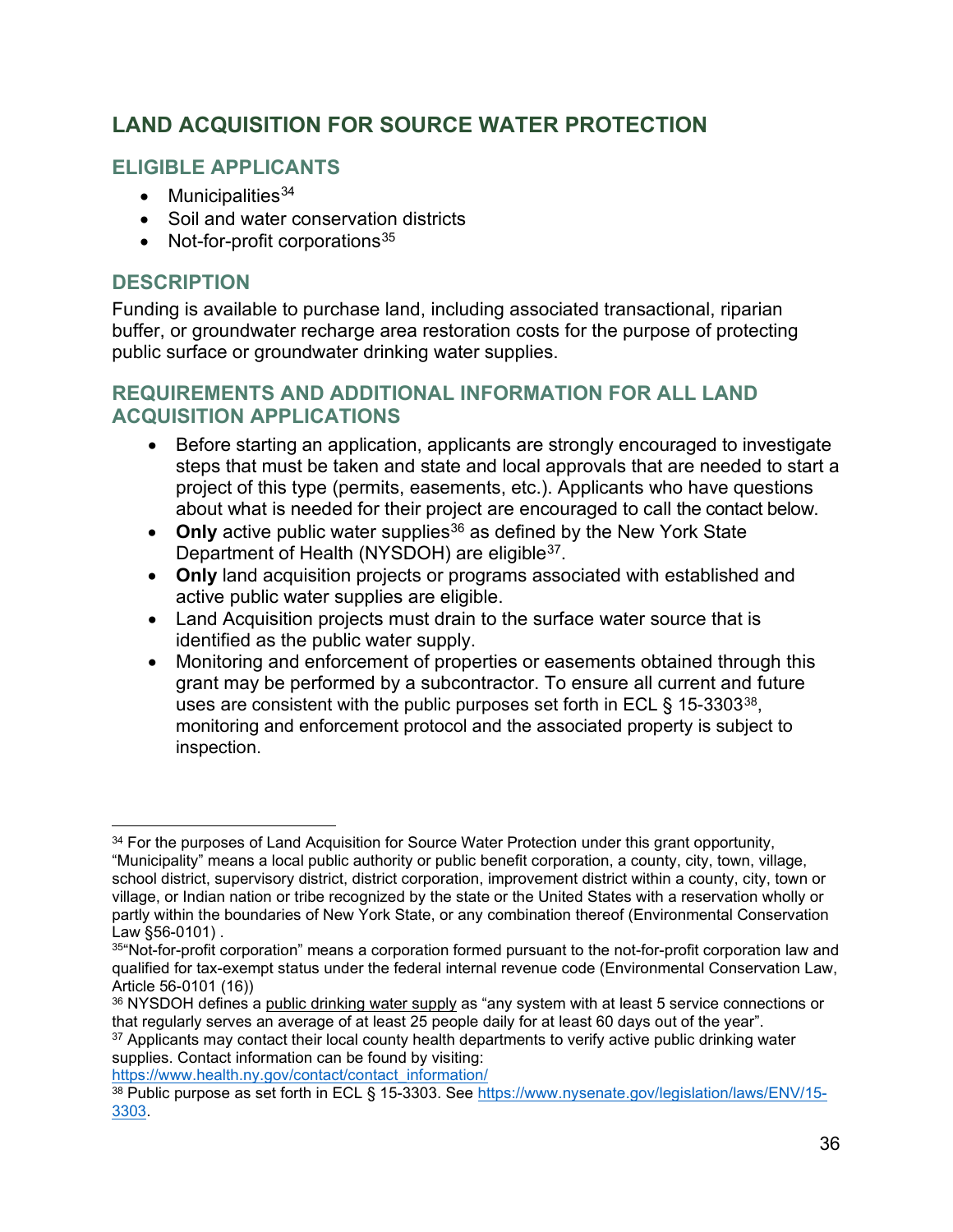- Agricultural Environmental Management (AEM)<sup>[39](#page-36-0)</sup> Tier 2 assessment or Tier 3 plan may be required **post award** for acquisitions that currently, or in the future, have agricultural uses and activities. AEM plans may be developed, reviewed, and monitored by a qualified subcontractor.
- Parcels acquired prior to an executed contract are not guaranteed reimbursement.
- Donated parcels or parcels to be used as match are subject to the terms of the grant and applicable land acquisition document requirements.
- Parcels previously acquired with WQIP grant funds cannot be used as match.
- For both projects and programs targeting protection of surface waterbodies, parcels adjacent to waterbodies used as a water supply, parcels containing or adjacent to a wetland, or adjacent to tributaries draining to a water supply **must** contain an existing riparian buffer OR restore a riparian buffer. Both existing and restored riparian buffers **must** meet the requirements listed below. Only restoration activities performed on properties or easements acquired through this grant opportunity are eligible for funding.
- Riparian Buffer Requirements (Projects or programs):
	- o Riparian buffers **must** have a minimum width of 300 feet if they are adjacent to tributaries, reservoirs, or wetlands.
	- o Riparian buffers **must** be revegetated using only native trees, shrubs, or grasses appropriate for the site conditions. Replacement of dead trees or shrubs must be continued until the buffer is, or will progress to, a fully functional condition.
	- o For newly created or restored buffers, the applicant **must** develop and implement a maintenance plan during the buffer establishment period, defined as 3-5 years after planting of vegetation.
	- o Streambanks **must** be stable prior to creation or restoration of riparian buffers. "Soft" streambank stabilization practices including, but not limited to, live staking, contour wattling, erosion control matting, and root wads, are eligible for funding as part of a buffer project. Hard armoring of streambanks, including stone rip rap, is **not** eligible for funding under this category.
	- $\circ$  Selective cutting of trees, removal of invasive species, or supplemental planting of trees, shrubs, or grasses are allowed provided they improve habitat and function of the riparian buffer or remove, mitigate, or warn against unreasonable harm to people, property or health of native species on or around the defined riparian buffer area.
	- o Field drains through the riparian buffer are **not** allowed. Existing field drains **must** be terminated prior to entering the riparian buffer in a manner that will allow infiltration of field drain discharge.

<span id="page-36-0"></span><sup>&</sup>lt;sup>39</sup> For information regarding the Agricultural Environmental Management program, visit [https://agriculture.ny.gov/soil-and-water/agricultural-environmental-management.](https://agriculture.ny.gov/soil-and-water/agricultural-environmental-management)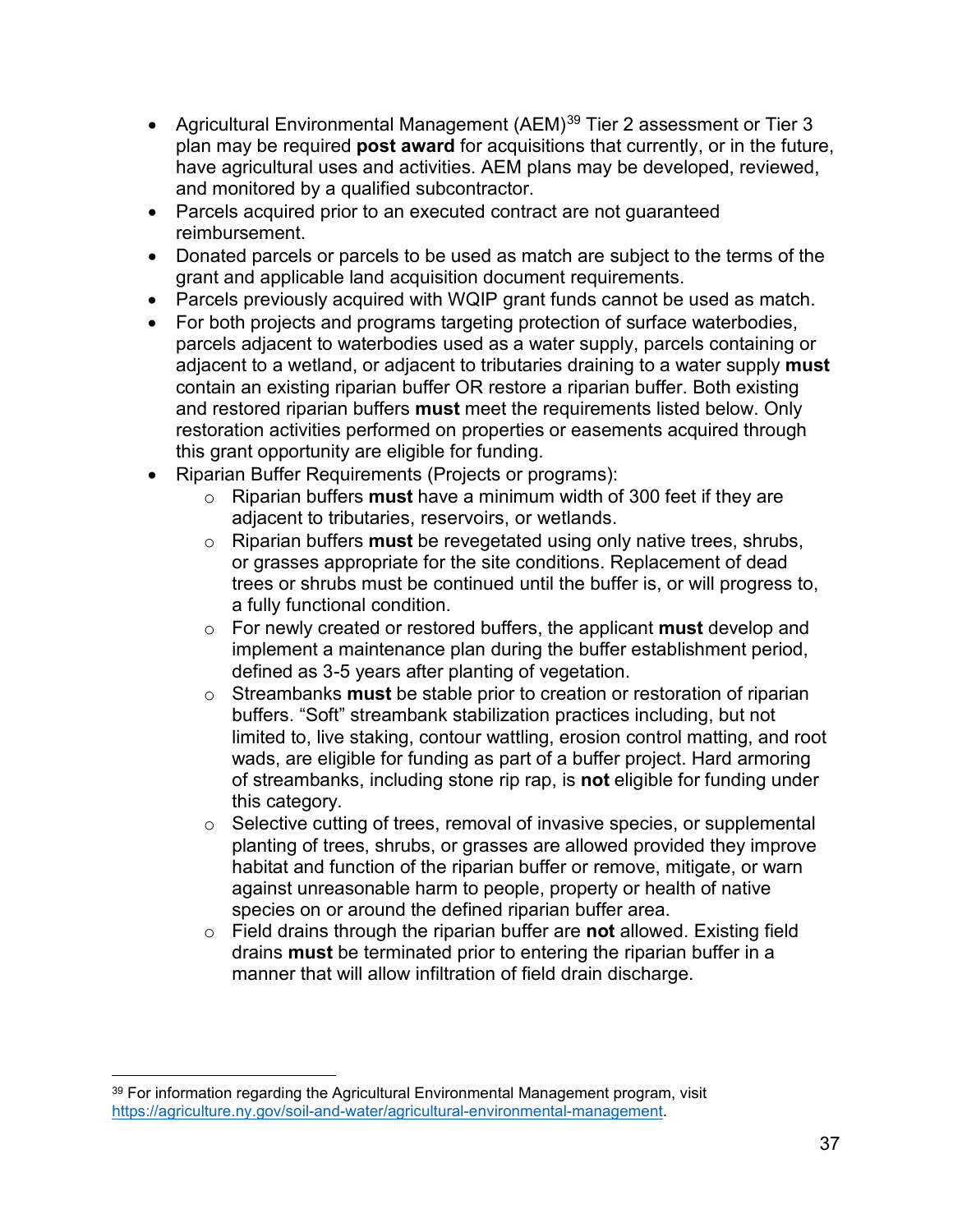- Groundwater Recharge Area Restoration Requirements (Projects or Programs):
	- o The area of a parcel, acquired to protect a wellhead, which overlays a designated groundwater recharge area<sup>[40](#page-37-0)</sup> may be revegetated using only native trees, shrubs, or grasses appropriate for the site conditions.
	- o Selective cutting of trees, removal of invasive species, or supplemental planting of trees, shrubs, or grasses are allowed provided they improve habitat and function of the groundwater recharge area restoration, or remove, mitigate, or warn against unreasonable harm to people, property or health of native species on or around the defined groundwater recharge area restoration.
	- $\circ$  For newly created or restored groundwater recharge areas, the applicant **must** develop and implement a maintenance plan during the recharge area restoration establishment period, defined as 3-5 years after planting of vegetation.
- Wetland Requirements:
	- o Project plans **must** describe how the work in and near wetlands will protect drinking water supplies and provide improved wetland function.
	- o Work within or immediately adjacent to existing wetlands **must** be limited to activities that will improve wetland function. Disturbances that compromise ecological functions are ineligible.
	- o Projects **cannot** mitigate for impacts to regulated wetlands. Wetland mitigation projects are ineligible.
	- o The applicant **must** develop and implement a maintenance plan for any wetland creation or enhancement. The maintenance plan **must** include protocols for addressing problems for a minimum of 3 years following creation or enhancement.
- Land Purchase and Conservation Easement Requirements
	- o All **municipalities**, whether a project or program, **must** submit a complete water withdrawal permit modification application for all properties being acquired.[41](#page-37-1)
	- o Lands currently protected by a federal or state easement program are **not** eligible.
	- o Conservation easements **must** be acquired in perpetuity. Applicants for easements will be expected to make use of the Conservation Easement Template found on [https://www.dec.ny.gov/pubs/115920.html.](https://www.dec.ny.gov/pubs/115920.html)
	- $\circ$  If the property is used for activities which interfere with the accomplishment of approved purposes, the violating activities **must** cease, and any resulting adverse effects **must** be remedied.

<span id="page-37-0"></span> $40$  Recharge area identified in a plan produced by a licensed geologist, Rural Water authority or Regional Planning authority.

<span id="page-37-1"></span><sup>41</sup> Water withdrawal permitting requirements as stated in 6 NYCRR Part 601.6. See [https://govt.westlaw.com/nycrr/Document/I4ebfafbecd1711dda432a117e6e0f345?viewType=FullText&ori](https://govt.westlaw.com/nycrr/Document/I4ebfafbecd1711dda432a117e6e0f345?viewType=FullText&originationContext=documenttoc&transitionType=CategoryPageItem&contextData=(sc.Default)) [ginationContext=documenttoc&transitionType=CategoryPageItem&contextData=\(sc.Default\)](https://govt.westlaw.com/nycrr/Document/I4ebfafbecd1711dda432a117e6e0f345?viewType=FullText&originationContext=documenttoc&transitionType=CategoryPageItem&contextData=(sc.Default))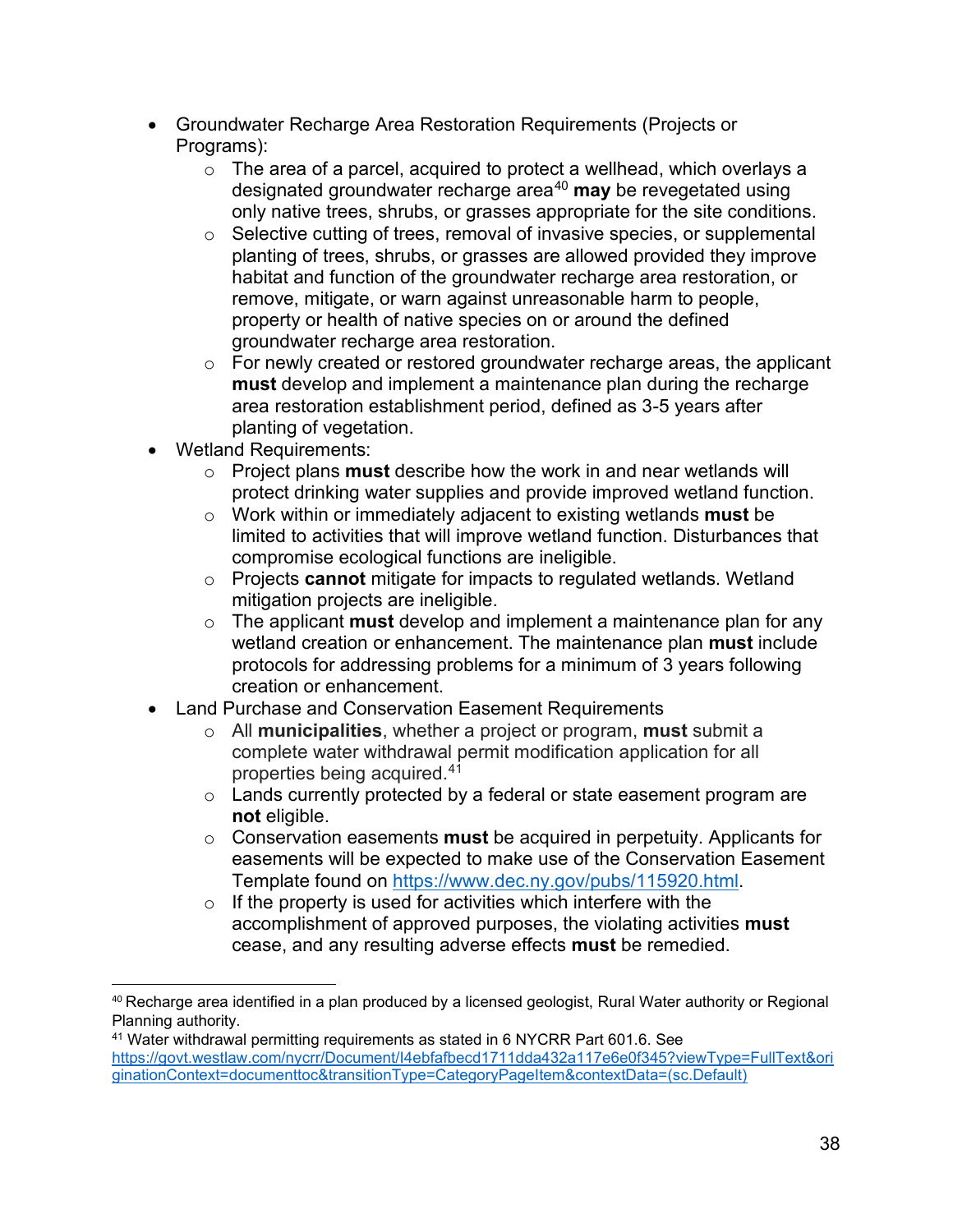- $\circ$  Disturbances that compromise the ecological condition of the riparian buffer or wetland areas, including, but not limited to, livestock access, wood or timber harvesting, excessive mowing and recreational vehicular use **must** be prohibited.
- o Per Environmental Conservation Law §15-3303, DEC **cannot** provide funding for any land acquisition project by a not-for-profit if any town, village, or city objects to such acquisition. A not-for-profit contact **must** notify any town, village, or city of their interest in acquiring such project. The town, village, or city has 90 days after such notification to object by resolution. A not-for-profit contractor **must** provide DEC with copies of such notification and any responses received from any town, village or city, or certify to DEC that no responses were received within 90 days.
- o Phase I environmental assessment reports **are required** for lands acquired in fee and conservation easements. Phase I reports **must** be completed by a qualified consultant.
- o The applicant **must** hold title to any land or easement acquired through this grant.
- o Upon approval of the Department, an applicant who acquired an interest in real property using monies obtained through this program may sell, lease, exchange or donate the real property to a not-for-profit or municipality, who will continue to use the real property for the same public purpose, without an express act of the New York State Legislature. Any sale, lease, exchange or donation which will result in the real property no longer having a public purpose must be approved by an express act of the New York State Legislature.
- $\circ$  In the event that a municipality or not-for-profit sells a parcel(s) that was acquired with funds made available pursuant to ECL Article 15 Title 33, other new lands must be acquired, and the following must be met:
	- parcel(s) must be of equal environmental and source water value;
	- parcel(s) must be equal to or greater than the original purchase amount, excluding the awardee's match and any stewardship & monitoring expenses incurred; and
	- value of the new parcel(s) must account for inflation of the original parcel(s).

The Department must review and approve the proposed acquisition of a new parcel(s) prior to the sale of the original parcel. This requirement shall remain in effect beyond the term of this contract.

- o In accordance with New York State Finance Law, landowners are considered sub-contractors of the applicant and any landowner receiving \$100,000 or more is required to submit a Vendor Responsibility Questionnaire before DEC will execute a contract with the applicant. [42](#page-38-0)
- Public access and passive recreational trails will be reviewed by DEC on a case-by-case basis. The applicant **must** provide at the earliest date practicable,

<span id="page-38-0"></span><sup>&</sup>lt;sup>42</sup> More information about Vendor Responsibility can be found on the website of the Office of the State Comptroller: [https://www.osc.state.ny.us/state-vendors/vendrep/file-your-vendor-responsibility](https://www.osc.state.ny.us/state-vendors/vendrep/file-your-vendor-responsibility-questionnaire)[questionnaire.](https://www.osc.state.ny.us/state-vendors/vendrep/file-your-vendor-responsibility-questionnaire)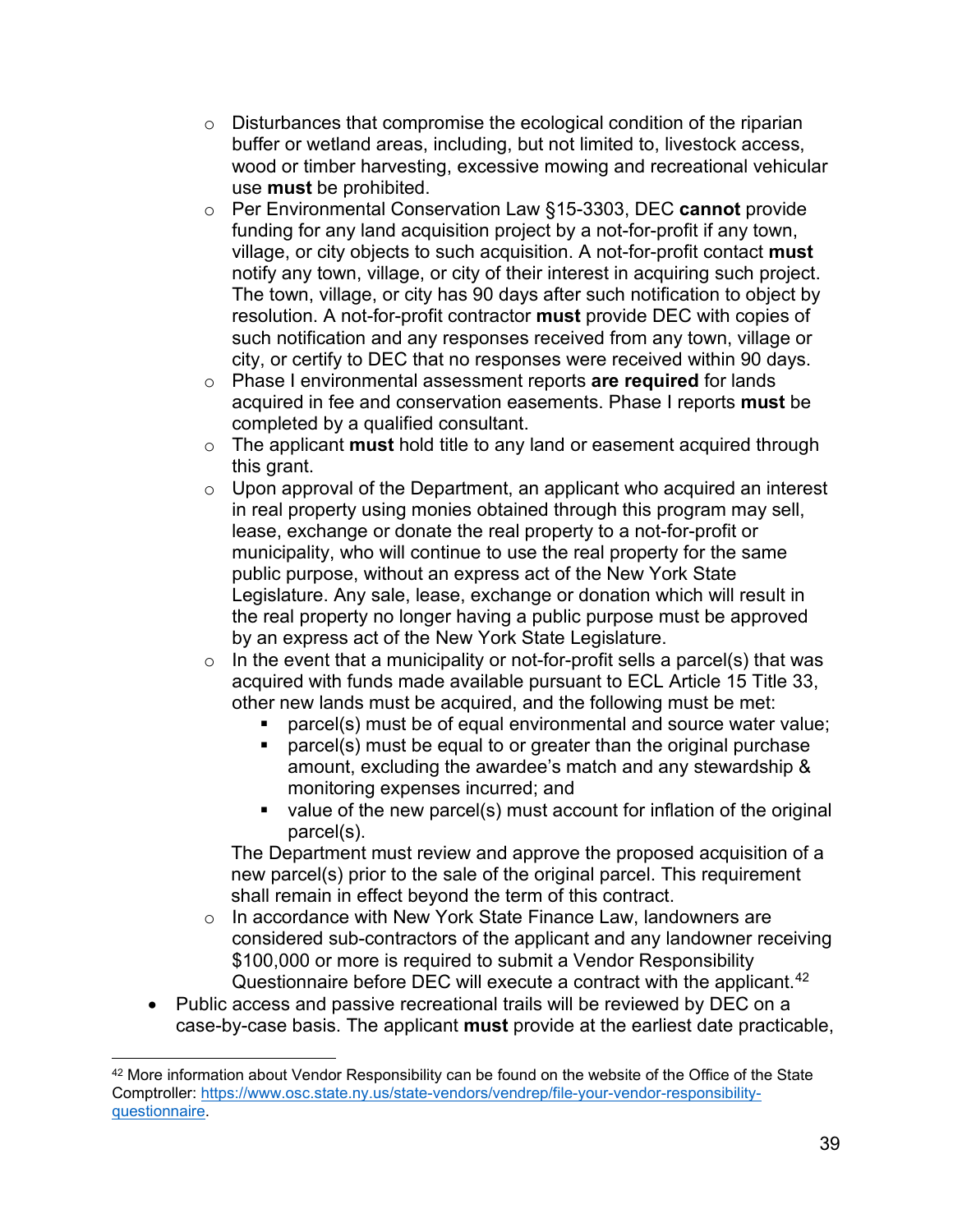a thorough description and maps showing public access points, proposed activities, proximity to the public water supply, and justification for public access to assist DEC in making the determination of whether public access will have an impact to the drinking water supply.

- Transaction requirements (post-award)<sup>[43](#page-39-0)</sup>:
	- o Appraisals **are required** for all properties prior to reimbursement.
	- o Appraisals **must** be completed by a state general certified appraiser following the Uniform Standards of Professional Appraisal Practice (USPAP) and submitted as non-restricted narrative appraisal reports.
	- o DEC may reimburse for purchase of land or development rights above appraised value if, in DEC's opinion, a parcel has exceptional source water value that cannot be factored into a determination of fair market value. DEC may reimburse at a price above the highest approved independent appraisal provided: 1) the price was the result of documented negotiations between the Grantee and the seller and 2) the Grantee demonstrates the unique source water protection value and how it accomplishes the objective of this program to DEC's satisfaction.
	- o Boundary surveys **are required** for all properties. Surveys **must** be completed by a professional land surveyor.
	- o Baseline Data **is required** for all conservation easement acquisitions.
	- o Phase I environmental assessment reports **are required** for **all properties** and must be completed by a qualified consultant. If a Phase II is recommended, the awardee **must** contact DEC to propose and request approval on appropriate next steps if reimbursement will be requested. If the land is determined to be contaminated in either the Phase I or Phase II report, DEC must be contacted to determine whether the parcel is eligible for the program and reimbursement. If conditions are considered unacceptable, DEC will notify awardee within 30 days of receipt of the environmental report.
	- o Title insurance **is required** for all properties.
	- o Appraisals, surveys, title report and insurance, baseline data and easement language (if applicable), Phase I environmental assessments, and deeds **must** be reviewed and approved or disapproved by DEC for all projects/programs. No reimbursement will be made until the final approval is given by the Department. DEC will have a minimum of 120 days from the date all documents are received to review and approve or disapprove parcel(s) being proposed.

<span id="page-39-0"></span><sup>&</sup>lt;sup>43</sup> For more information on WQIP Land Acquisition Projects for Source Water Protection resources and standards, visit the WQIP Land Acquisition Projects for Source Water Protection Toolkit: <https://www.dec.ny.gov/pubs/115920.html>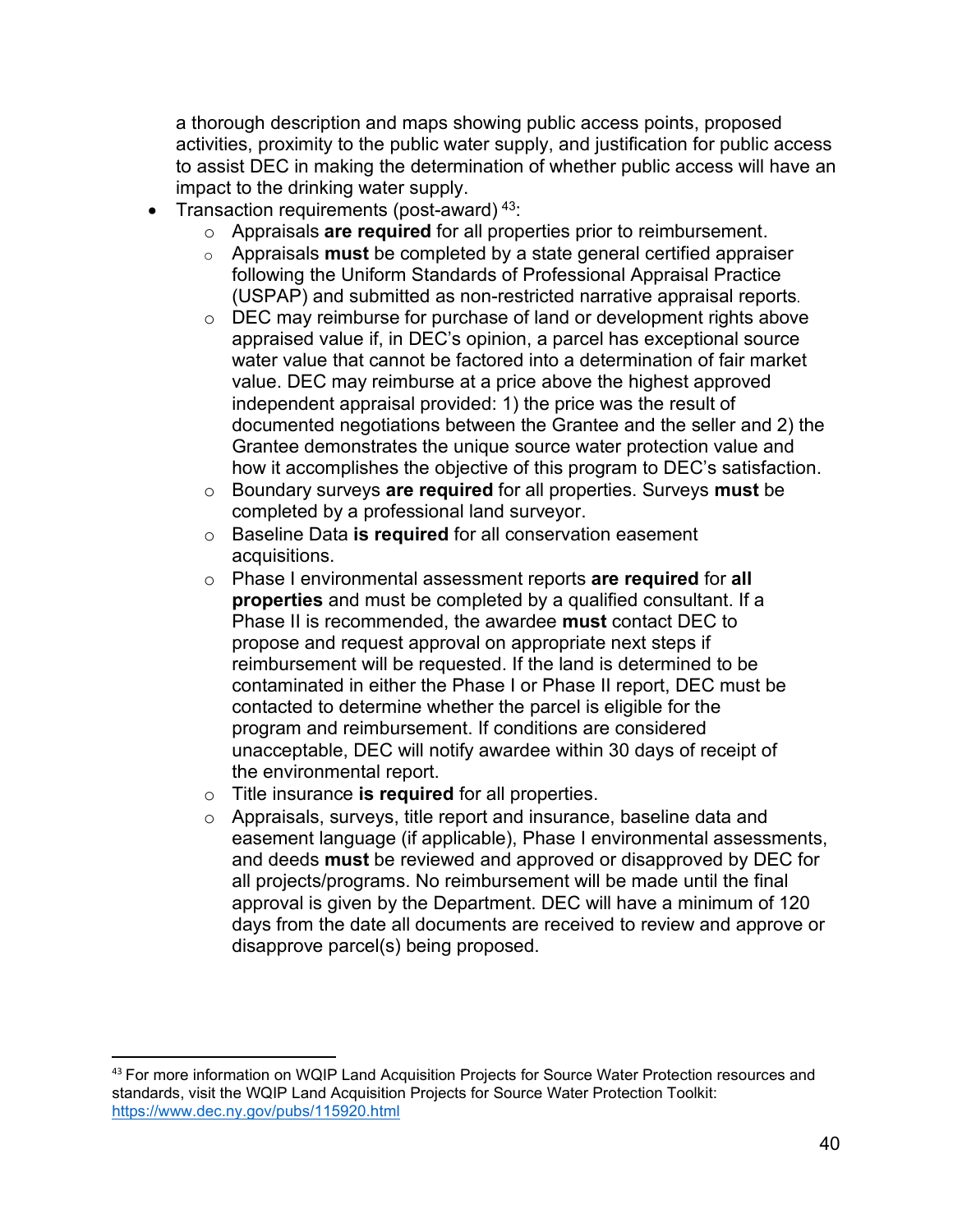#### **Required Application Attachments**

- <span id="page-40-0"></span>• Detailed protocol for monitoring and enforcement of properties or easements. The protocols should include all Elements listed in the WQIP Land Acquisition for Source Water Protection Documentation Guidance<sup>[44](#page-40-1)</sup>.
- Detailed expenditure-based summary budget. The budget summary **must** estimate the value of the land or development rights being acquired (for each specific parcel if there are multiple), transactional costs (for each specific parcel if there are multiple), staff salaries directly devoted to or connected to the project or program, restoration costs, contractual costs and travel costs.
- Map(s) depicting the active public drinking water supply(s), location of wells, intakes, or springs, parcel location(s), parcel tax map I.D.(s), areal extent of the zone of contribution, watershed boundary, land use (National Land Cover Dataset 2016), existing riparian buffer or wetlands (if applicable), proposed riparian buffer or wetland restoration sites (if applicable), circles showing distance to 1,000 feet and 1,500 feet from groundwater wells (if applicable), and circles showing distance to 1,000 feet from surface water intake (if applicable). The map(s) **must** include all Elements listed in the WQIP Land Acquisition for Source Water Protection Documentation Guidanc[e44.](#page-40-0)
- Completed and signed Sexual Harassment Prevention Certification Form<sup>[45](#page-40-2)</sup>

| <b>Subtype</b>                  | <b>Description</b>                                                                                                                                                                            | <b>Maximum</b> | <b>Required</b>           | <b>Special</b>                                                                                                                          |
|---------------------------------|-----------------------------------------------------------------------------------------------------------------------------------------------------------------------------------------------|----------------|---------------------------|-----------------------------------------------------------------------------------------------------------------------------------------|
|                                 |                                                                                                                                                                                               | award          | match                     | <b>Requirements</b>                                                                                                                     |
| Land<br>Acquisition<br>Projects | Projects to purchase<br>conservation easements<br>or parcels of land for the<br>purpose of protecting one<br>or more active public<br>surface water drinking                                  | \$5,000,000    | 25% of<br>award<br>amount | Land parcel(s) must<br>be specifically<br>identified at the time of<br>application to be<br>considered for funding<br>under the Project |
|                                 | supplies (streams, lakes,<br>rivers, and reservoirs)<br><b>OR</b> for the purpose of<br>protecting one or more<br>active public groundwater<br>drinking water supplies<br>(groundwater wells) |                |                           | category.<br>Projects are expected<br>to acquire all parcels<br>identified in application<br>unless unusual<br>circumstances arise.     |

## **PROJECT SUBTYPES AND REQUIREMENTS**

<span id="page-40-1"></span><sup>44</sup> WQIP Land Acquisition for Source Water Protection Documentation Guidance: <http://www.dec.ny.gov/pubs/4774.html>45 Sexual Harassment Prevention Certification Form:<http://www.dec.ny.gov/pubs/4774.html>

<span id="page-40-2"></span>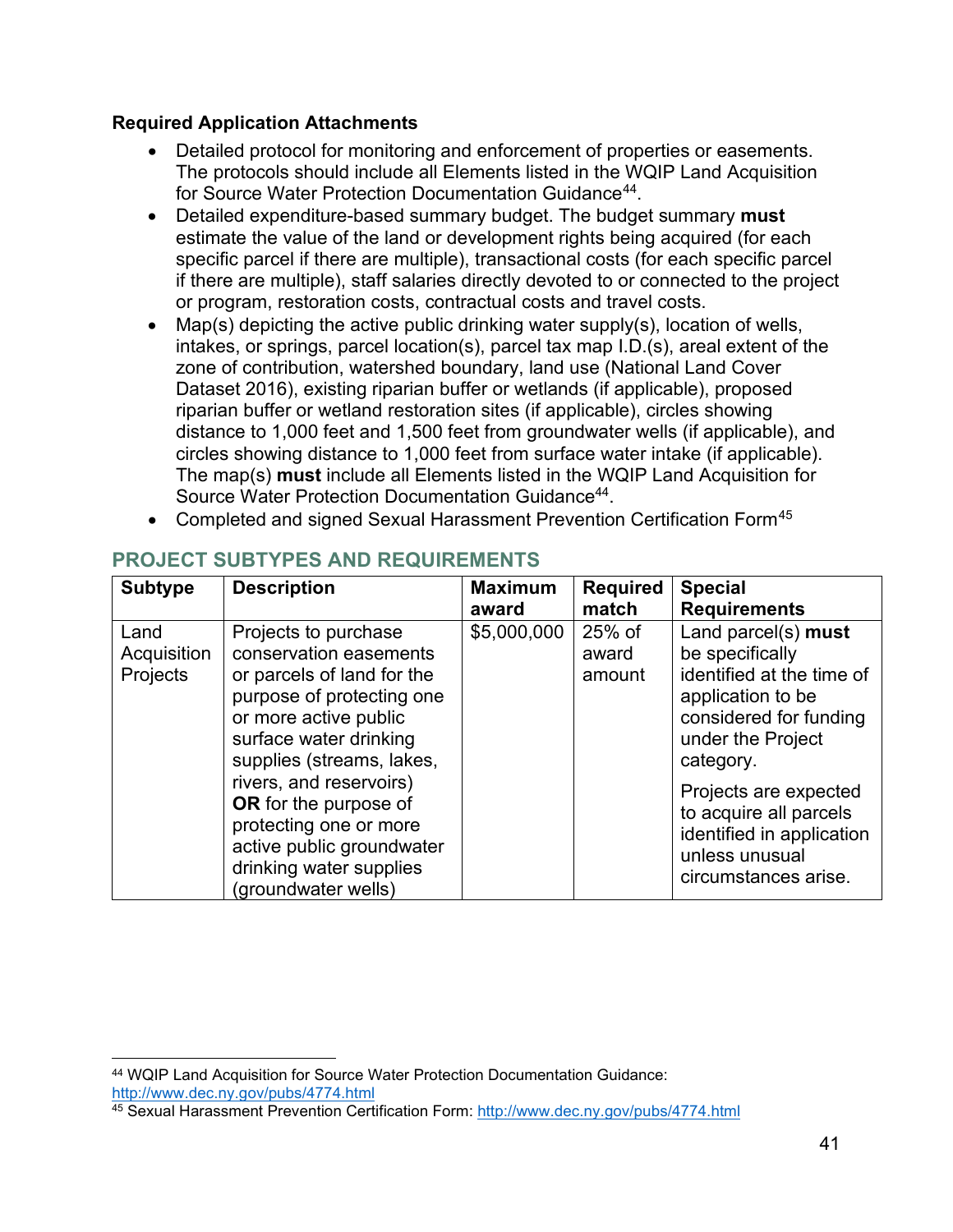| <b>Subtype</b>                  | <b>Description</b>                                                                                                                                                                                                                                                                                                                                                                                                                                    | <b>Maximum</b><br>award | <b>Required</b><br>match    | <b>Special</b><br><b>Requirements</b>                                                                                                                                                                                                                                                                                                                                                                |
|---------------------------------|-------------------------------------------------------------------------------------------------------------------------------------------------------------------------------------------------------------------------------------------------------------------------------------------------------------------------------------------------------------------------------------------------------------------------------------------------------|-------------------------|-----------------------------|------------------------------------------------------------------------------------------------------------------------------------------------------------------------------------------------------------------------------------------------------------------------------------------------------------------------------------------------------------------------------------------------------|
| Land<br>Acquisition<br>Programs | Programs to purchase<br>conservation easements<br>or parcels of land at<br>multiple locations<br>throughout the HUC 12<br>watershed of one or more<br>active public surface water<br>drinking water supplies<br>(streams, lakes, rivers,<br>and reservoirs) OR<br>parcels at multiple<br>locations within the areal<br>extent of the zone of<br>contribution <sup>46</sup> of one or<br>more active public<br>groundwater drinking<br>water supplies. | \$5,000,000             | $25%$ of<br>award<br>amount | <b>Must</b> provide fiscal<br>information, such as<br>annual reports, that<br>demonstrate the ability<br>to sustain the level of<br>effort being funded<br>under this grant if grant<br>funds will be used for<br>personal services.<br>Parcels are not<br>required to be<br>specifically identified at<br>the time of application<br>to be considered for<br>funding under the<br>Program category. |

#### **ELIGIBLE COSTS**

- The value of the land or development rights being acquired, provided such value associated with the purchase of the property or purchase of a conservation easement is from an appraisal deemed acceptable by DEC
- Personal services (e.g., salary, fringe)
	- o Grantees will be required to document time worked, tasks, pay ratio and payment, and itemize salaries according to job title and roles/responsibilities. Personal services and Planning costs cannot exceed a total of 25% of the award amount.
- Non-personal services (e.g., contractual services, travel)
	- o Value of contractual services provided by professional and technical personnel and consultants (i.e., surveys, plans and specifications, research, design and development of a project, consultant and legal services directly related to a project, feasibility study for a property, etc.) deemed acceptable by DEC.
	- o Travel Costs (within New York State) must be directly associated and required to implement the project or program.
- Transactional costs, provided they result in final acquisition of land or perpetual conservation easement and/or restoration of new riparian buffers or wetlands. Transactional costs can be submitted for reimbursement as

<span id="page-41-0"></span><sup>46</sup> Areal extent of the zone of contribution as defined by USGS. See [https://water.usgs.gov/water](https://water.usgs.gov/water-resources/memos/memo.php?id=1425)[resources/memos/memo.php?id=1425](https://water.usgs.gov/water-resources/memos/memo.php?id=1425)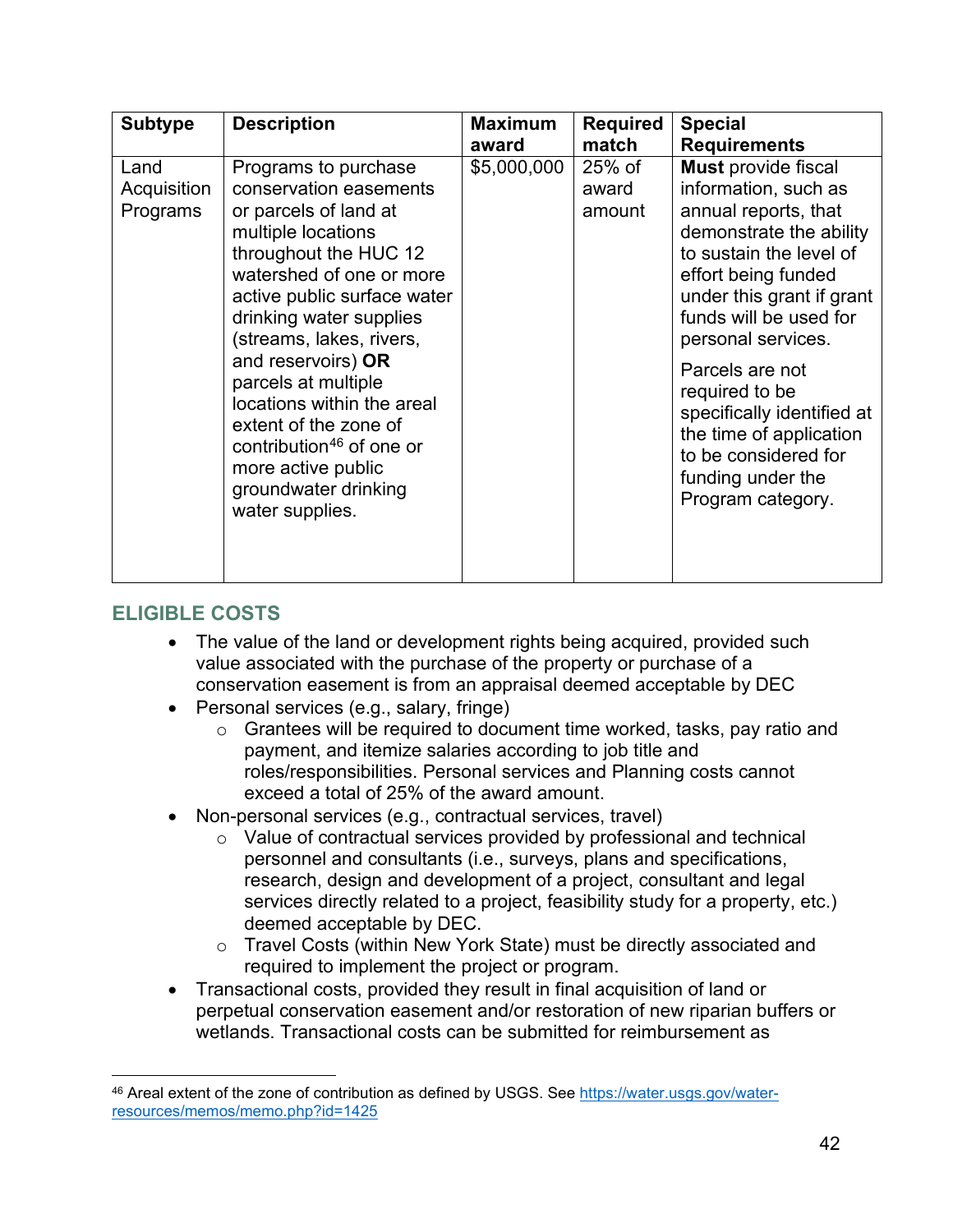incurred throughout the contract term, but payments may need to be returned to the State should the land transaction not successfully close.

- o Transactional costs are limited to:
	- Title reports and insurance
	- Property surveys
	- Appraisals
	- Certified appraisal review
	- Easement holder and landowner's legal fees to negotiate/close the conservation easement transaction and to review title reports and, as necessary, prepare title curatives, filing fees or other closing costs
	- Map and GIS/remote sensing data
	- Phase I environmental assessment
	- Baseline documentation reports
	- Stewardship or management plans
	- Stewardship fee
	- Project specific defense liability insurance fees
	- Property taxes
	- State or local real estate transfer taxes
- Riparian buffer, groundwater recharge area restoration, or wetland restoration costs as defined above and deemed acceptable by DEC. Riparian Buffer design, restoration, and implementation and/or field drain restoration (including equipment rental) costs cannot exceed a total of 25% of the award amount.
- Planning costs. Personal Services and Planning costs cannot exceed a total of 25% of the award amount.

## **INELIGIBLE COSTS/ACTIVITIES/APPLICATIONS[47](#page-42-0)**

- Out-of-state travel costs and any travel not directly required to implement the project or program.
- Project or program costs funded from other state and/or federal funding sources.
- Indirect costs, including overhead/operating expenses (space, rent, utilities).
- Costs incurred outside the start and end date of the contract (no earlier than August 1, 2021). Applications that do not include required attachments with application.
- Applications that do not clearly detail costs associated with a land acquisition project or program; or detail costs that do not provide a good value as it applies to achieving source water protection.
- Endowment funds
- Major capital expenditures, such as computers

<span id="page-42-0"></span><sup>47</sup> This list is not all encompassing. There may be other costs/activities/applications that the DEC may deem ineligible.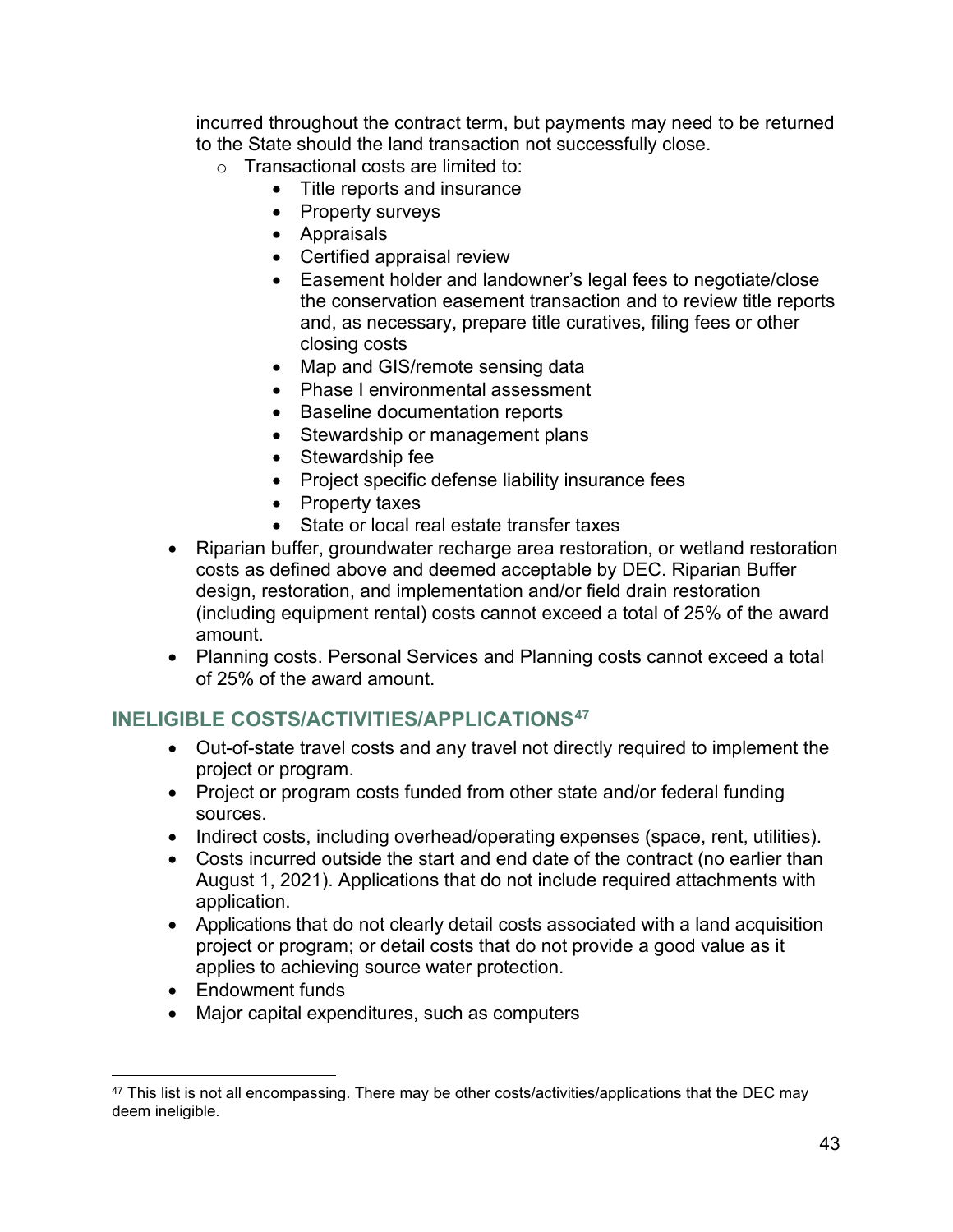- Restoration projects that include hard armoring of streambanks, including stone rip rap.
- Costs exceeding the maximum allowable percentage for that type of cost as listed above
- Costs associated with DEC accepted public access and passive recreational trails
- Wetland mitigation projects
- Projects that do not include land acquisition as part of the grant.
- Construction oversight
- Projects to acquire land to be used for a new well.
- Acquisition of land that is known or highly suspected of being contaminated (e.g., where past contamination is not uncommon).
- Any remediation/restoration work associated with removal of contaminants (e.g., hazardous waste, petroleum products).
- Phase II environmental assessment reports unless requested by the DEC.
- Costs associated with water withdrawal permit modification (e.g., completion of engineering reports, water withdrawal program forms).
- Forest Management Plans.
- Agricultural Environmental Management (AEM) assessments or plans.
- Nutrient Management Plans

## **RESOURCES**

- HUC 12 watershed map: [https://nysdec.maps.arcgis.com/apps/webappviewer/index.html?id=a02867dc](https://nysdec.maps.arcgis.com/apps/webappviewer/index.html?id=a02867dc903f40a2831c904c7eb1b7d8) [903f40a2831c904c7eb1b7d8](https://nysdec.maps.arcgis.com/apps/webappviewer/index.html?id=a02867dc903f40a2831c904c7eb1b7d8)
- Guidance on designing and maintaining riparian buffers: <http://www.dec.ny.gov/chemical/106345.html>
- "Soft" streambank stabilization guidance: [http://www.dec.ny.gov/permits/67096.html.](http://www.dec.ny.gov/permits/67096.html)
- Examples of maps meeting all required elements: <https://www.dec.ny.gov/pubs/4774.html>
- Example detailed expenditure-based summary budget meeting all required elements:<https://www.dec.ny.gov/pubs/4774.html>
- Maps of Environmental Justice areas in New York State[:](http://www.dec.ny.gov/public/911.html) [http://www.dec.ny.gov/public/911.html.](http://www.dec.ny.gov/public/911.html)

## **CONTACT**

NYS Department of Environmental Conservation, Division of Water Kristin Martinez, (518) 402-8086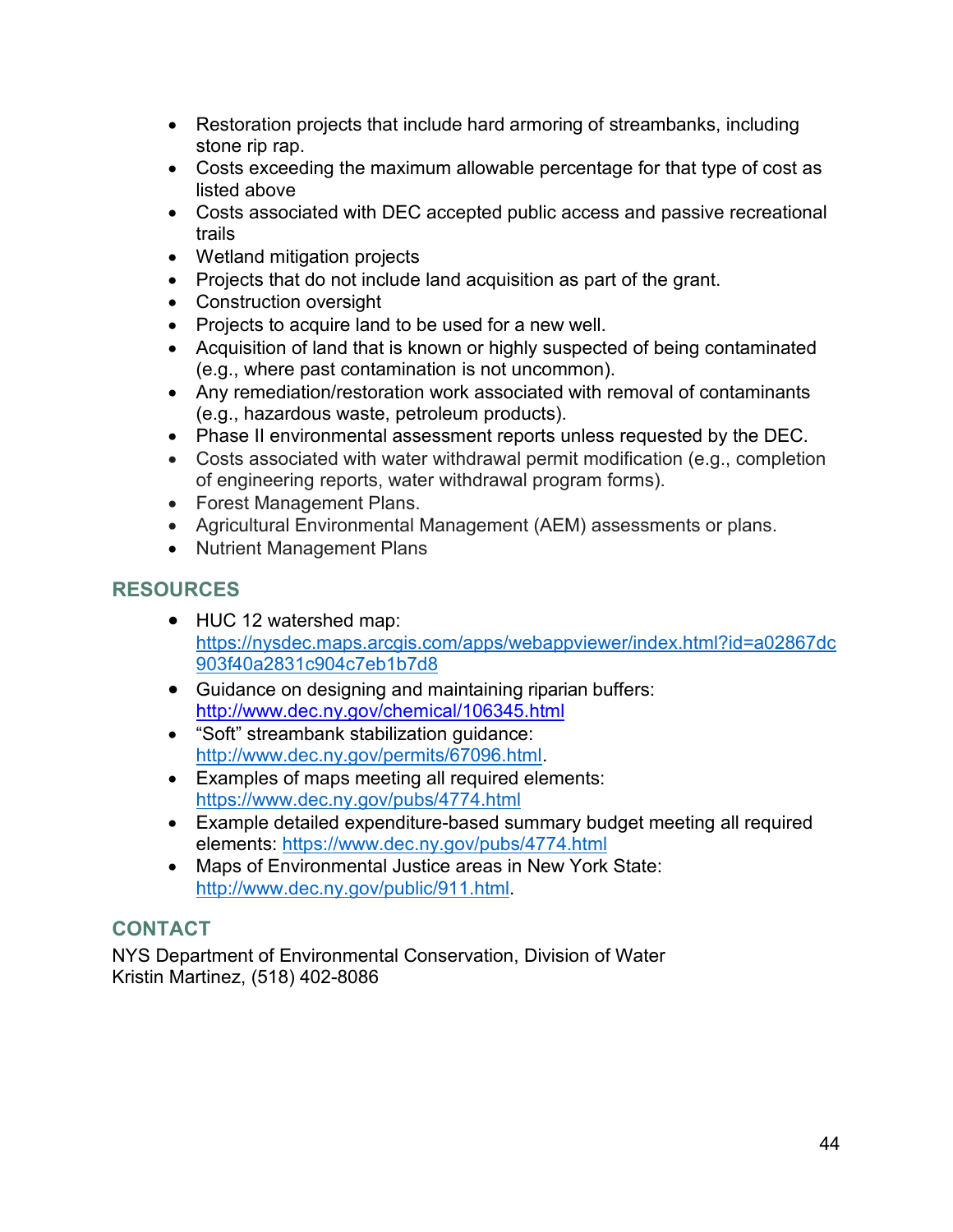#### <span id="page-44-1"></span><span id="page-44-0"></span>**LAND ACQUISITION FOR SOURCE WATER PROTECTION PROJECT SCORING CRITERIA**

| <b>Points</b>      | Agency Up to 85 points are available, as defined below. Applications must receive a minimum of 30 points to be eligible<br>for funding. Applications that receive 0 points for Performance Measures, Reasonableness of Cost, Source<br>Water Protection Prioritization, Project Readiness or Experience and Ability will not be funded. |                                              |                          |                             |
|--------------------|-----------------------------------------------------------------------------------------------------------------------------------------------------------------------------------------------------------------------------------------------------------------------------------------------------------------------------------------|----------------------------------------------|--------------------------|-----------------------------|
| Perform-           | 30 POINTS:                                                                                                                                                                                                                                                                                                                              | <b>20 POINTS:</b>                            | 10 POINTS:               | 0 POINTS:                   |
| ance               | Projects identified in a DEC-approved watershed implementation plan (i.e.,                                                                                                                                                                                                                                                              | Projects included in                         | Parcel(s)                | Projects that               |
| Meas-              | TMDL, Nine Element Watershed Plan or DEC HABs Action Plan)                                                                                                                                                                                                                                                                              | the source water                             | within the               | target                      |
| ures <sup>48</sup> | <b>OR</b>                                                                                                                                                                                                                                                                                                                               | protection area of a                         | <b>HUC 12</b>            | protection of               |
|                    |                                                                                                                                                                                                                                                                                                                                         | <b>DEC/DOH</b> reviewed                      | watershed of             | land parcel(s)              |
| 30 to 0            | Projects included in the critical area of a DEC/DOH reviewed and accepted                                                                                                                                                                                                                                                               | and accepted                                 | a lake or                | outside the                 |
| points             | Drinking Water Source Protection Program (DWSP2) Plan <sup>49</sup>                                                                                                                                                                                                                                                                     | DWSP2 Plan <sup>49</sup>                     | reservoir                | <b>HUC 12</b>               |
| possible           | <b>OR</b>                                                                                                                                                                                                                                                                                                                               | <b>OR</b>                                    | used as an               | watershed of<br>a surface   |
|                    | Parcels to protect a lake or reservoir used as an active public drinking water                                                                                                                                                                                                                                                          | Parcels to protect a                         | active public            | waterbody                   |
|                    | supply that are within 1,000 feet of shoreline $^{\rm 50}$ and within 10 miles of public                                                                                                                                                                                                                                                | lake or reservoir                            | drinking                 | used as an                  |
|                    | water supply intake                                                                                                                                                                                                                                                                                                                     | used as an active                            | water supply             | active public               |
|                    | <b>OR</b>                                                                                                                                                                                                                                                                                                                               | public drinking water OR                     |                          | drinking water              |
|                    | Parcels to protect a lake or reservoir used as an active public drinking water                                                                                                                                                                                                                                                          | supply and are within                        |                          | supply                      |
|                    | supply that are adjacent to shoreline <sup>50</sup> and within 10 miles of public water                                                                                                                                                                                                                                                 | area 1,001 feet to $\frac{1}{2}$             | Parcels                  | <b>OR</b>                   |
|                    |                                                                                                                                                                                                                                                                                                                                         | mile of shoreline <sup>50</sup>              | adjacent to              | Projects that               |
|                    | supply intake.                                                                                                                                                                                                                                                                                                                          | and within 10 miles                          | an upstream              | target                      |
|                    | <b>OR</b>                                                                                                                                                                                                                                                                                                                               | of public water                              | tributary and            | protection of               |
|                    | Parcels to protect a lake or reservoir used as an active public drinking water                                                                                                                                                                                                                                                          | supply intake                                | within the               | parcels that                |
|                    | supply that are within 1,000 feet of tributary shoreline <sup>50</sup> and are no more than $\mathsf{p}_\mathsf{R}$                                                                                                                                                                                                                     |                                              | HUC 12 inlet             | are not                     |
|                    | 1 mile upstream of reservoir                                                                                                                                                                                                                                                                                                            | Parcels to protect a                         | of the lake or           | adjacent to an              |
|                    | <b>OR</b>                                                                                                                                                                                                                                                                                                                               | river or stream used                         | reservoir                | upstream                    |
|                    | Parcels to protect a lake or reservoir used as an active public drinking water                                                                                                                                                                                                                                                          | as an active public                          | used as an               | tributary and               |
|                    | supply that are adjacent to tributary shoreline <sup>50</sup> and are no more than 1 mile                                                                                                                                                                                                                                               | water supply that are                        | active public            | within the                  |
|                    | upstream of reservoir                                                                                                                                                                                                                                                                                                                   | no more than 1 mile                          | drinking                 | HUC 12 inlet                |
|                    |                                                                                                                                                                                                                                                                                                                                         | upstream of intake                           | water                    | of lake or                  |
|                    | <b>OR</b>                                                                                                                                                                                                                                                                                                                               | and within area                              | supply <sup>51</sup>     | reservoir used<br>as active |
|                    | Parcels to protect a river or stream used as an active public water supply that $ 1,001$ feet to $\frac{1}{2}$ mile                                                                                                                                                                                                                     |                                              | <b>OR</b>                | public drinking             |
|                    | are no more than 1 mile upstream of intake and within 1,000 feet of                                                                                                                                                                                                                                                                     | of shoreline <sup>50</sup>                   | Parcels to               | water supply                |
|                    | shoreline <sup>50</sup>                                                                                                                                                                                                                                                                                                                 | OR.                                          | protect a                | <b>OR</b>                   |
|                    | OR                                                                                                                                                                                                                                                                                                                                      | Parcels within 1,001                         | river or                 |                             |
|                    | Parcels to protect a river or stream used as an active public water supply that $\downarrow$ 1,500 feet from                                                                                                                                                                                                                            |                                              | stream used              | Greater than                |
|                    | are no more than 1 mile upstream of intake and adjacent to shoreline                                                                                                                                                                                                                                                                    | water supply                                 | as an active             | 50% of<br>parcel(s) are     |
|                    | <b>OR</b>                                                                                                                                                                                                                                                                                                                               | wellhead permitted                           | public                   | more than                   |
|                    | Parcels to protect a water supply wellhead that are identified in a recharge                                                                                                                                                                                                                                                            | as an active public                          | drinking<br>water supply | 1,500 feet                  |
|                    | zone or protection plan produced by a licensed geologist, Rural Water                                                                                                                                                                                                                                                                   | drinking water                               | that are                 | away from a                 |
|                    | authority or Regional Planning authority as needing protection                                                                                                                                                                                                                                                                          | source                                       | within 3 to 5            | water supply                |
|                    | <b>OR</b>                                                                                                                                                                                                                                                                                                                               | <b>OR</b>                                    | miles of                 | wellhead                    |
|                    |                                                                                                                                                                                                                                                                                                                                         | Parcels to protect a                         | intake and               | permitted as                |
|                    | Parcels within 1,000 feet of a water supply wellhead permitted as an active<br>public drinking water source                                                                                                                                                                                                                             | river or stream used                         | within 1,000             | an active                   |
|                    |                                                                                                                                                                                                                                                                                                                                         | as an active public                          | feet of                  | public drinking             |
|                    | <b>OR</b>                                                                                                                                                                                                                                                                                                                               | drinking water supplyshoreline <sup>50</sup> |                          | water source                |
|                    | Parcels identified within a Long Island Special Groundwater Protection Area                                                                                                                                                                                                                                                             | that are within 1 to 3                       |                          | <b>Applications</b>         |
|                    | <b>OR</b>                                                                                                                                                                                                                                                                                                                               | miles upstream of                            |                          | that fall into              |
|                    | Parcels specifically identified for drinking water protection in the New York                                                                                                                                                                                                                                                           | intake and within                            |                          | this category               |
|                    | State Open Space Plan and within 10 miles of public water supply intake                                                                                                                                                                                                                                                                 | 1,000 feet of                                |                          | will not be                 |
|                    |                                                                                                                                                                                                                                                                                                                                         | shoreline <sup>50</sup>                      |                          | funded                      |

<span id="page-44-2"></span><sup>48</sup> Projects will be scored based on the area where the majority (over 50%) of the parcel lies. If the majority of the parcel meets the criteria for 0 points, the project will not be funded.

<span id="page-44-3"></span> $^{49}$  Applicants can contact DEC at  $\frac{\rm source.water@dec.ny.gov}$  $\frac{\rm source.water@dec.ny.gov}$  $\frac{\rm source.water@dec.ny.gov}$  for information about which municipalities have a complete DWSP2 plan.

<span id="page-44-4"></span><sup>50</sup> Lateral distance from the shoreline

<span id="page-44-5"></span><sup>51</sup> Tributaries should be identified using the National Hydrography Dataset from USGS: [https://www.usgs.gov/core](https://www.usgs.gov/core-science-systems/ngp/national-hydrography)[science-systems/ngp/national-hydrography.](https://www.usgs.gov/core-science-systems/ngp/national-hydrography)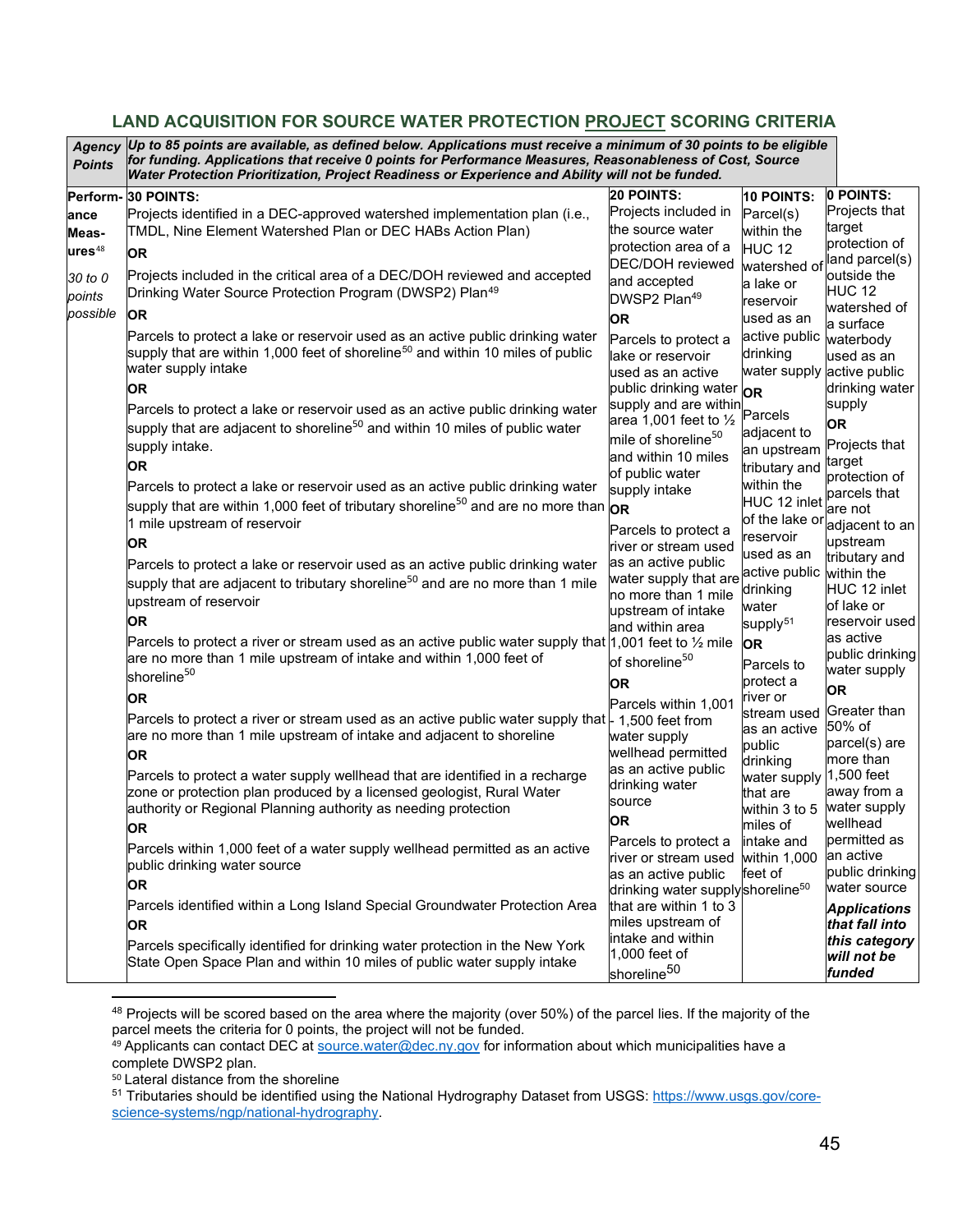| Reas-                                                                                          | 20 POINTS:                                                                                                                                                                                                                                                                                                                                                                                                                                                                                                                                                                                                                                           | 10 POINTS:                                                                |                                                                                                                                                                                                                                                                                                                                                                     | 0 POINTS:                                                                                                                                                                                                                                                                                    |  |  |
|------------------------------------------------------------------------------------------------|------------------------------------------------------------------------------------------------------------------------------------------------------------------------------------------------------------------------------------------------------------------------------------------------------------------------------------------------------------------------------------------------------------------------------------------------------------------------------------------------------------------------------------------------------------------------------------------------------------------------------------------------------|---------------------------------------------------------------------------|---------------------------------------------------------------------------------------------------------------------------------------------------------------------------------------------------------------------------------------------------------------------------------------------------------------------------------------------------------------------|----------------------------------------------------------------------------------------------------------------------------------------------------------------------------------------------------------------------------------------------------------------------------------------------|--|--|
| onab-<br>leness<br>of Cost<br>20 to 0<br>points<br>possible                                    | Budget clearly details costs related<br>to implementation of a land<br>acquisition project; project costs<br>provide exceptional value as it<br>applies to achieving source water<br>protection                                                                                                                                                                                                                                                                                                                                                                                                                                                      | source water protection                                                   | Budget provides some detail on<br>costs related to implementation<br>of a land acquisition project;<br>project costs provide reasonable<br>value as it applies to achieving                                                                                                                                                                                         | Budget does not clearly detail costs<br>associated with a land acquisition project;<br>costs do not provide a good value as it<br>applies to achieving source water<br>protection<br>Applications that fall into this category                                                               |  |  |
| <b>Source</b>                                                                                  | <b>13 POINTS:</b>                                                                                                                                                                                                                                                                                                                                                                                                                                                                                                                                                                                                                                    | 9 POINTS:                                                                 |                                                                                                                                                                                                                                                                                                                                                                     | <b>5 POINTS:</b>                                                                                                                                                                                                                                                                             |  |  |
| <b>Water</b><br><b>Protect-</b><br>ion<br>Prior-<br>itization<br>13 to 5<br>points<br>possible | At least 50% of the parcel is located<br>within an area designated for the<br>protection of source water identified in a<br>conservation overlay district, wetlands<br>protection plan, DEC-approved<br>watershed implementation plan (i.e.,<br>TMDL, Nine Element Watershed Plan or<br>DEC HABs Action Plan), Drinking Water<br>Source Protection Program (DWSP2)<br>Plan <sup>49</sup> , or other plan produced by a<br>licensed geologist, Rural Water authority<br>or Regional Planning authority<br><b>OR</b><br>At least 50% of the parcel is designated<br>as wetlands, forested land, open space,<br>or grasslands by the 2016 National Land | <b>OR</b><br>Dataset                                                      | At least 50% of the parcel is<br>designated as agriculture or<br>low/medium intensity<br>developed area by the 2016<br>National Land Cover Dataset<br>35% - 49% of the parcel is<br>located within an area<br>designated for source water<br>protection or classified as<br>wetlands, forested land, open<br>space or grasslands by the<br>2016 National Land Cover | At least 50% of the parcel is<br>designated as high density developed<br>area by the 2016 National Land Cover<br>Dataset<br><b>OR</b><br>35% - 49% of the parcel is designated<br>as agriculture or low/medium intensity<br>developed area by the 2016 National<br><b>Land Cover Dataset</b> |  |  |
|                                                                                                | <b>Cover Dataset</b>                                                                                                                                                                                                                                                                                                                                                                                                                                                                                                                                                                                                                                 |                                                                           |                                                                                                                                                                                                                                                                                                                                                                     |                                                                                                                                                                                                                                                                                              |  |  |
| Envir-<br>onmen∙<br>tal<br><b>Justice</b><br>(EJ)<br>$7$ to $0$<br>points                      | <b>7 POINTS:</b><br>Projects that improve water quality in an EJ area or<br>protect drinking water quality serving an EJ<br>community.                                                                                                                                                                                                                                                                                                                                                                                                                                                                                                               |                                                                           | 0 POINTS:                                                                                                                                                                                                                                                                                                                                                           | Projects that will not improve water quality in an EJ area nor<br>protect drinking water quality serving an EJ community.                                                                                                                                                                    |  |  |
|                                                                                                | 10 POINTS:                                                                                                                                                                                                                                                                                                                                                                                                                                                                                                                                                                                                                                           | <b>5 POINTS:</b>                                                          |                                                                                                                                                                                                                                                                                                                                                                     | 0 POINTS:                                                                                                                                                                                                                                                                                    |  |  |
| Project<br>Read-<br>iness<br>10 to 0<br>points                                                 | Parcels have been identified and at<br>least 50% of landowner<br>endorsement is demonstrated by a<br>letter of commitment AND applicant                                                                                                                                                                                                                                                                                                                                                                                                                                                                                                              | 49% or less of landowner<br>endorsement has been                          | Parcels have been identified but<br>demonstrated AND applicant                                                                                                                                                                                                                                                                                                      | Specific parcels have not been clearly<br>identified<br><b>OR</b>                                                                                                                                                                                                                            |  |  |
| possible                                                                                       | has provided protocols for<br>monitoring and enforcement of<br>properties using the WQIP Land<br>Acquisition for Source Water<br><b>Protection Documentation Guidance</b>                                                                                                                                                                                                                                                                                                                                                                                                                                                                            | has provided protocols for<br><b>Protection Documentation</b><br>Guidance | monitoring and enforcement of<br>properties using the WQIP Land<br>Acquisition for Source Water                                                                                                                                                                                                                                                                     | Applicant has not provided protocols for<br>monitoring and enforcement of properties<br>Applications that fall into this category<br>will not be funded                                                                                                                                      |  |  |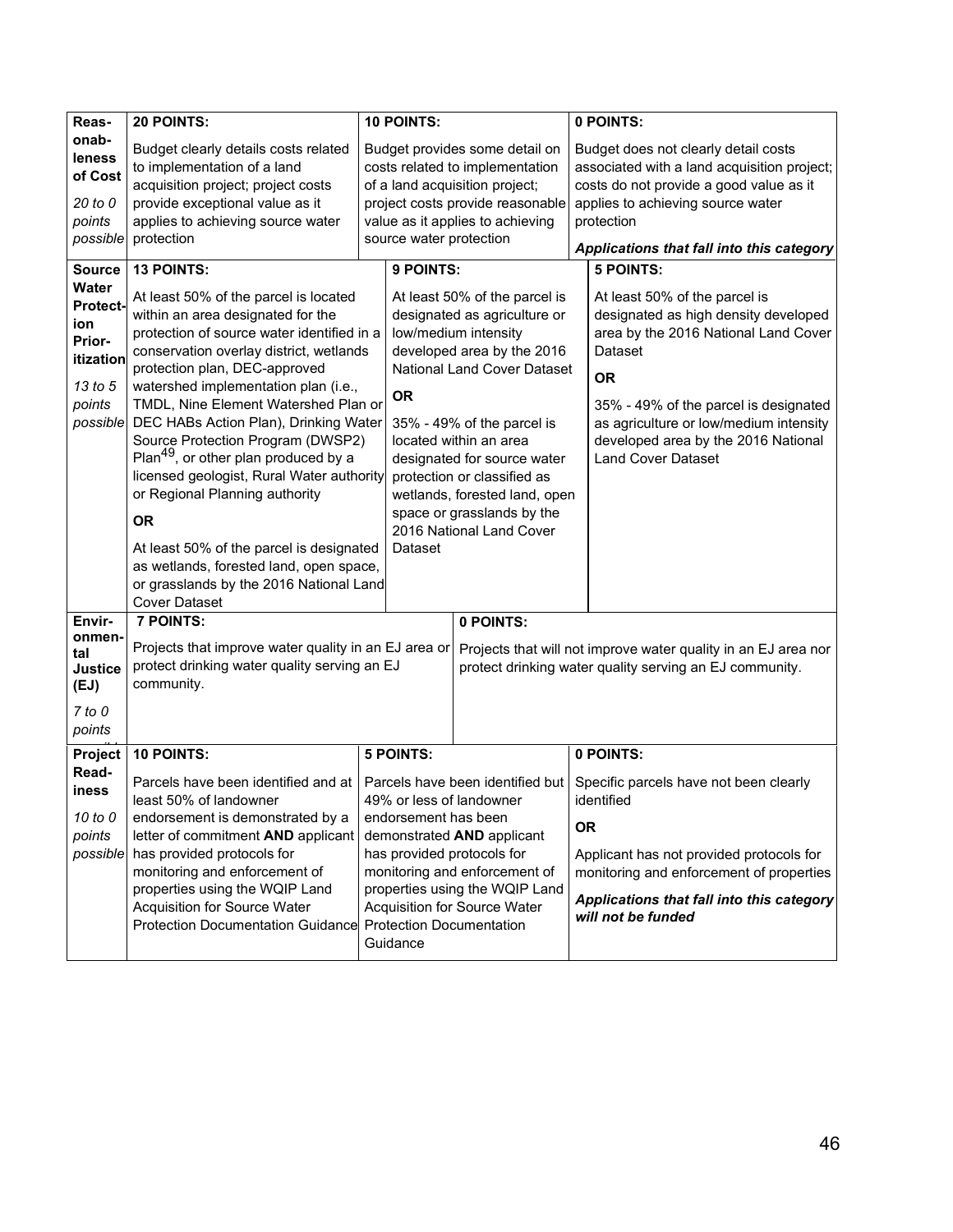| Exper-                                                               | <b>5 POINTS:</b>                                                                                                                                                                                                                    | <b>3 POINTS:</b>                                                                                                                                                                                      | 0 POINTS:                                                                                                                                                                                                                |
|----------------------------------------------------------------------|-------------------------------------------------------------------------------------------------------------------------------------------------------------------------------------------------------------------------------------|-------------------------------------------------------------------------------------------------------------------------------------------------------------------------------------------------------|--------------------------------------------------------------------------------------------------------------------------------------------------------------------------------------------------------------------------|
| ience<br>and<br><b>Ability</b><br>5 to 0<br>points<br>avail-<br>able | Applicant possesses the knowledge,<br>skills and ability to complete the<br>project, and has prior experience<br>with WQIP Land Acquisition for<br>Source Water Protection grants, and<br>completed all tasks in a timely<br>manner | Applicant possesses the knowledge,<br>skills and ability to complete the<br>project, but does not have prior<br>experience with WQIP Land<br>Acquisition for Source Water<br><b>Protection grants</b> | Applicant does not possess the<br>knowledge, skills and ability to<br>complete the project and does not<br>have prior experience with WQIP<br>Land Acquisition for Source Water<br><b>Protection grants</b><br><b>OR</b> |
|                                                                      |                                                                                                                                                                                                                                     |                                                                                                                                                                                                       | Applicant has previous experience<br>with WQIP Land Acquisition for<br>Source Water Protection grants and<br>did not complete all tasks in a timely<br>manner                                                            |
| <b>Total</b><br>Max-<br>imum                                         | 85                                                                                                                                                                                                                                  |                                                                                                                                                                                                       |                                                                                                                                                                                                                          |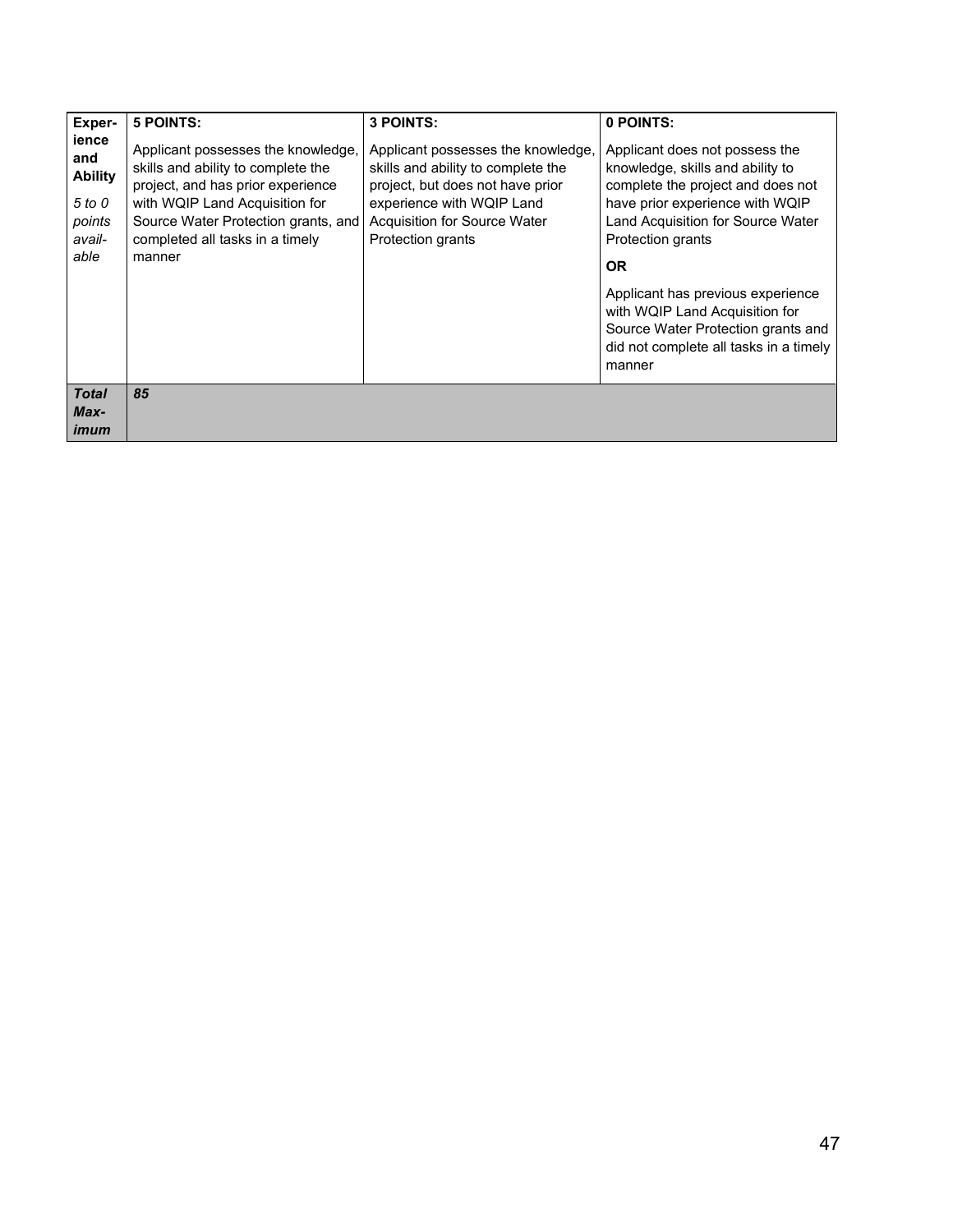## **LAND ACQUISITION FOR SOURCE WATER PROTECTION PROGRAM SCORING CRITERIA**

<span id="page-47-0"></span>

| <b>Agency</b><br><b>Points</b>                                             |                                                                                                                                                                                                                                                    |                                                                              | Up to 85 points are available, as defined below. Applications must receive a minimum of 30 points to<br>be eligible for funding. Applications that receive 0 points for Performance Measures, Reasonableness<br>of Cost, Program Readiness or Experience and Ability will not be funded. |                                                                                                                                                                                                        |                                                                                                                                                                                         |           |                                                                                                                                                                                                                                                             |  |  |  |  |
|----------------------------------------------------------------------------|----------------------------------------------------------------------------------------------------------------------------------------------------------------------------------------------------------------------------------------------------|------------------------------------------------------------------------------|------------------------------------------------------------------------------------------------------------------------------------------------------------------------------------------------------------------------------------------------------------------------------------------|--------------------------------------------------------------------------------------------------------------------------------------------------------------------------------------------------------|-----------------------------------------------------------------------------------------------------------------------------------------------------------------------------------------|-----------|-------------------------------------------------------------------------------------------------------------------------------------------------------------------------------------------------------------------------------------------------------------|--|--|--|--|
| <b>Performance</b>                                                         | <b>30 POINTS:</b>                                                                                                                                                                                                                                  | <b>20 POINTS:</b>                                                            |                                                                                                                                                                                                                                                                                          |                                                                                                                                                                                                        | 10 POINTS:                                                                                                                                                                              |           | 0 POINTS:                                                                                                                                                                                                                                                   |  |  |  |  |
| <b>Measures</b><br>30 to 0 points<br>possible                              | Programs identified in a<br>DEC-approved watershed<br>implementation plan (i.e.,<br>TMDL, Nine Element<br>Watershed Plan or DEC<br><b>HABs Action Plan)</b>                                                                                        | OR.                                                                          | Programs in watersheds<br>specifically identified for<br>drinking water protection<br>in the New York State<br>Open Space Plan                                                                                                                                                           |                                                                                                                                                                                                        | Programs that<br>demonstrate that some<br>level of planning has<br>taken place using tools or<br>methods to prioritize<br>acquiring lands to protect<br>public water supplies           |           | Applications that do not<br>meet any of the previous<br>performance measures<br>will not be funded                                                                                                                                                          |  |  |  |  |
|                                                                            | <b>OR</b>                                                                                                                                                                                                                                          |                                                                              |                                                                                                                                                                                                                                                                                          | Programs included in the                                                                                                                                                                               | <b>OR</b>                                                                                                                                                                               |           |                                                                                                                                                                                                                                                             |  |  |  |  |
|                                                                            | Programs included in the<br>critical area of a<br>DEC/DOH reviewed and<br>accepted Drinking Water<br>Source Protection<br>Program (DWSP2) Plan <sup>52</sup>                                                                                       | area of a DEC/DOH<br><b>Protection Program</b><br>(DWSP2) Plan <sup>52</sup> |                                                                                                                                                                                                                                                                                          | source water protection<br>reviewed and accepted<br>Drinking Water Source                                                                                                                              | Inclusion of source water<br>protection in<br>comprehensive plans,<br>municipal resolutions, etc.<br>of the majority of<br>municipalities in the HUC<br>12 watersheds being<br>proposed |           |                                                                                                                                                                                                                                                             |  |  |  |  |
| Reasonable-                                                                | 20 POINTS:                                                                                                                                                                                                                                         |                                                                              |                                                                                                                                                                                                                                                                                          | <b>10 POINTS:</b>                                                                                                                                                                                      |                                                                                                                                                                                         | 0 POINTS: |                                                                                                                                                                                                                                                             |  |  |  |  |
| ness of Cost<br>20 to 0 points<br>possible                                 | Budget clearly details costs related<br>to implementation of a land<br>acquisition program; program costs<br>provide exceptional value as it<br>applies to achieving source water<br>protection                                                    |                                                                              |                                                                                                                                                                                                                                                                                          | Budget provides some detail on<br>costs related to implementation of a<br>land acquisition program; program<br>costs provide reasonable value as<br>it applies to achieving source water<br>protection |                                                                                                                                                                                         |           | Budget does not clearly detail costs<br>associated with a land acquisition<br>program; costs do not provide a<br>good value as it applies to<br>achieving source water protection<br><b>Applications that fall into this</b><br>category will not be funded |  |  |  |  |
| <b>Source</b>                                                              | <b>13 POINTS:</b>                                                                                                                                                                                                                                  |                                                                              |                                                                                                                                                                                                                                                                                          | 9 POINTS:                                                                                                                                                                                              |                                                                                                                                                                                         |           | <b>5 POINTS:</b>                                                                                                                                                                                                                                            |  |  |  |  |
| Water<br><b>Protection</b><br>Prioritization<br>13 to 5 points<br>possible | Program prioritizes parcels using<br>scientific methodology or tool that ranks<br>parcels based on greatest impact to<br>water quality (i.e., steep slopes, lack of<br>riparian buffers, intensive development)                                    |                                                                              |                                                                                                                                                                                                                                                                                          | source<br><b>OR</b>                                                                                                                                                                                    | Program prioritizes parcels based on<br>proximity to the drinking water                                                                                                                 |           | Program prioritizes parcels<br>based on vacancy or<br>availability for acquisition                                                                                                                                                                          |  |  |  |  |
|                                                                            | <b>OR</b>                                                                                                                                                                                                                                          |                                                                              |                                                                                                                                                                                                                                                                                          |                                                                                                                                                                                                        | Program prioritizes parcels within a<br>community's drinking water source                                                                                                               |           |                                                                                                                                                                                                                                                             |  |  |  |  |
|                                                                            | Program prioritizes parcels within a<br>community's critical drinking water<br>source protection area that is delineated<br>using methodology or tools found in "A<br>Framework for Creating a Drinking Water<br>Source Protection Program Plan"53 |                                                                              |                                                                                                                                                                                                                                                                                          | Program Plan"51                                                                                                                                                                                        | protection area that is delineated<br>using methodology or tools found in<br>"A Framework for Creating a<br><b>Drinking Water Source Protection</b>                                     |           |                                                                                                                                                                                                                                                             |  |  |  |  |

<span id="page-47-1"></span>52 Applicants can contact DEC at [source.water@dec.ny.gov](mailto:source.water@dec.ny.gov) for information about which municipalities have a complete DWSP2 plan.

<span id="page-47-2"></span><sup>53 &</sup>quot;*A Framework for Creating a Drinking Water Source Protection Program Plan"* can be found on DEC's website. See [https://www.dec.ny.gov/chemical/115250.html.](https://www.dec.ny.gov/chemical/115250.html)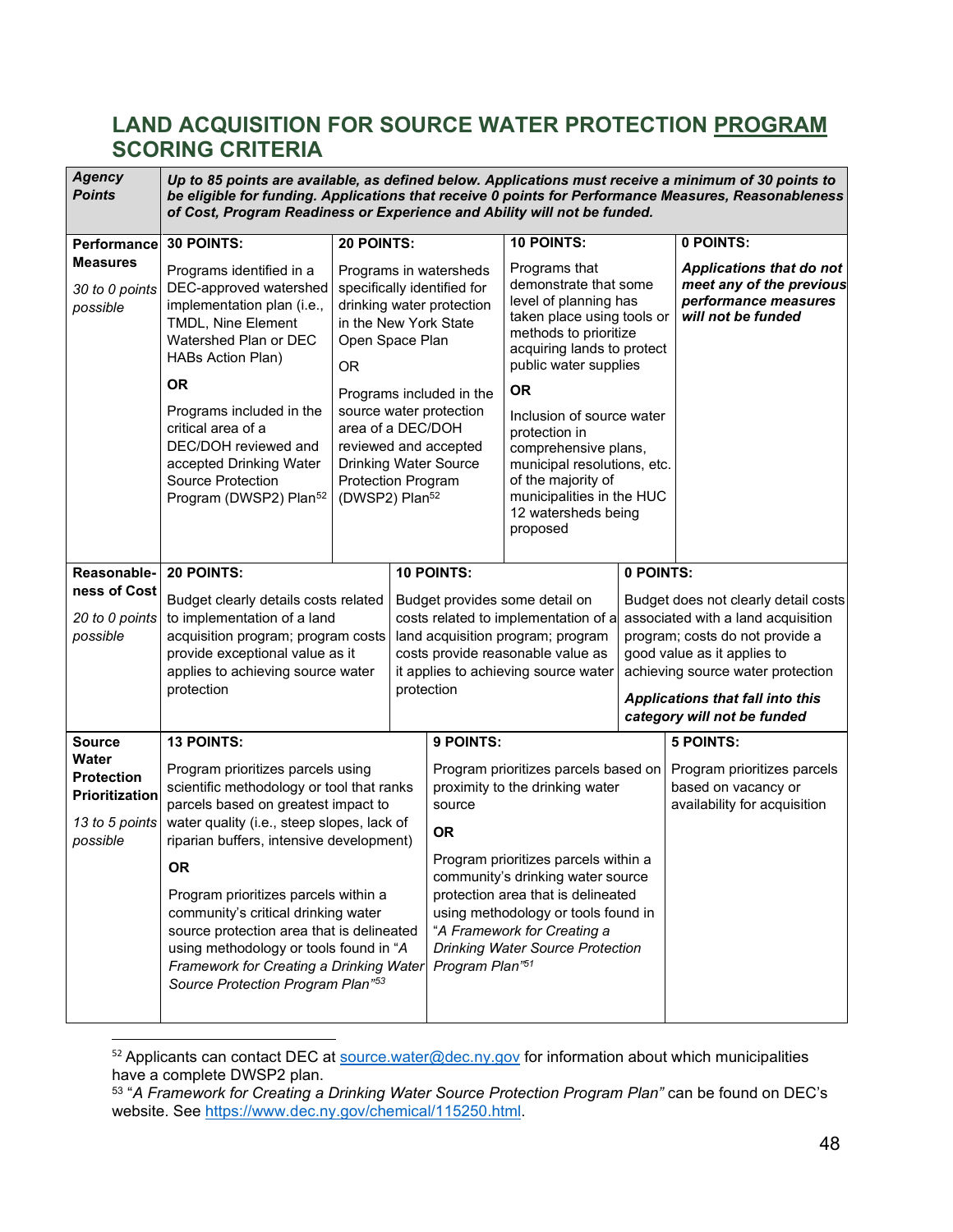| Environ-          | <b>7 POINTS:</b>                                                |                  |                                                          | 0 POINTS:                                                                                                                 |                    |                                                      |  |  |
|-------------------|-----------------------------------------------------------------|------------------|----------------------------------------------------------|---------------------------------------------------------------------------------------------------------------------------|--------------------|------------------------------------------------------|--|--|
| mental            | Programs that improve water quality in an EJ                    |                  |                                                          |                                                                                                                           |                    |                                                      |  |  |
| Justice (EJ)      | area or protect drinking water quality serving an               |                  |                                                          | Programs that will not improve water quality in an EJ area<br>nor protect drinking water quality serving an EJ community. |                    |                                                      |  |  |
| 7 to 0 points     | EJ community.                                                   |                  |                                                          |                                                                                                                           |                    |                                                      |  |  |
| possible          |                                                                 |                  |                                                          |                                                                                                                           |                    |                                                      |  |  |
| Program           | 10 POINTS:                                                      | 8 POINTS:        |                                                          | <b>5 POINTS:</b>                                                                                                          |                    | 0 POINTS:                                            |  |  |
| <b>Readiness</b>  | Watershed parcels                                               |                  | Watershed parcels                                        | Drinking water supply                                                                                                     |                    | Drinking water supply watershed                      |  |  |
| 10 to 0 points    | have been identified                                            |                  | have been identified                                     | watershed targeted for                                                                                                    |                    | targeted for protection has not                      |  |  |
| available         | and prioritized; at least                                       |                  | but 49% or less of                                       | protection has been                                                                                                       |                    | been clearly identified                              |  |  |
|                   | 50% of landowner                                                | landowner        |                                                          | identified AND applicant                                                                                                  |                    |                                                      |  |  |
|                   | endorsement is                                                  |                  | endorsement has                                          | has provided protocols for                                                                                                |                    | <b>OR</b>                                            |  |  |
|                   | demonstrated by letters                                         |                  | been demonstrated                                        | monitoring and                                                                                                            |                    | Applicant has not provided                           |  |  |
|                   | of commitment;                                                  |                  | <b>AND</b> applicant has                                 | enforcement of properties                                                                                                 |                    | protocols for monitoring and                         |  |  |
|                   | applicant has provided                                          |                  | provided protocols for                                   | using the WQIP Land                                                                                                       |                    | enforcement of properties                            |  |  |
|                   | protocols for monitoring<br>and enforcement of                  |                  | monitoring and<br>enforcement of                         | <b>Acquisition for Source</b><br><b>Water Protection</b>                                                                  |                    | <b>OR</b>                                            |  |  |
|                   | properties using the                                            |                  | properties using the                                     | <b>Documentation Guidance</b>                                                                                             |                    | For projects involving personal                      |  |  |
|                   | WQIP Land Acquisition                                           | <b>WQIP Land</b> |                                                          | <b>AND</b> for projects involving                                                                                         |                    | service costs, applicant has not                     |  |  |
|                   | for Source Water<br>Protection                                  |                  | <b>Acquisition for Source</b><br><b>Water Protection</b> | personal service costs,                                                                                                   |                    | demonstrated the ability to                          |  |  |
|                   | Documentation                                                   |                  | Documentation                                            | applicant has<br>demonstrated the ability to                                                                              |                    | maintain the level of effort<br>funded by this grant |  |  |
|                   | Guidance; for projects                                          |                  | Guidance AND for                                         | maintain the level of effort                                                                                              |                    |                                                      |  |  |
|                   | involving personal                                              |                  | projects involving                                       | funded by this grant                                                                                                      |                    | Applications that fall into this                     |  |  |
|                   | service costs, applicant                                        |                  | personal service                                         |                                                                                                                           |                    | category will not be funded                          |  |  |
|                   | has demonstrated the                                            |                  | costs, applicant has                                     |                                                                                                                           |                    |                                                      |  |  |
|                   | ability to maintain the                                         |                  | demonstrated the                                         |                                                                                                                           |                    |                                                      |  |  |
|                   | level of effort funded by                                       |                  | ability to maintain the                                  |                                                                                                                           |                    |                                                      |  |  |
|                   | this grant                                                      | by this grant    | level of effort funded                                   |                                                                                                                           |                    |                                                      |  |  |
|                   |                                                                 |                  |                                                          |                                                                                                                           |                    |                                                      |  |  |
| <b>Experience</b> | <b>5 POINTS:</b>                                                |                  | 3 POINTS:                                                |                                                                                                                           | 0 POINTS:          |                                                      |  |  |
| and Ability       | Applicant possesses the                                         |                  | Applicant possesses the                                  |                                                                                                                           |                    | Applicant does not possess the knowledge,            |  |  |
| 5 to 0 points     | knowledge, skills and ability to                                |                  | knowledge, skills and ability to                         |                                                                                                                           |                    | skills and ability to complete the program           |  |  |
| available         | complete the program, and has                                   |                  | complete the program, but                                |                                                                                                                           |                    | and does not have prior experience with              |  |  |
|                   | prior experience with WQIP                                      |                  |                                                          | does not have prior experience                                                                                            |                    | WQIP Land Acquisition for Source Water               |  |  |
|                   | Land Acquisition for Source                                     |                  |                                                          | with WQIP Land Acquisition for                                                                                            | Protection grants  |                                                      |  |  |
|                   | Water Protection grants, and<br>completed all tasks in a timely |                  |                                                          | Source Water Protection grants                                                                                            | <b>OR</b>          |                                                      |  |  |
|                   | manner                                                          |                  |                                                          |                                                                                                                           |                    | Has previous experience with WQIP Land               |  |  |
|                   |                                                                 |                  |                                                          |                                                                                                                           |                    | Acquisition for Source Water Protection              |  |  |
|                   |                                                                 |                  |                                                          |                                                                                                                           |                    | grants and did not complete all tasks in a           |  |  |
|                   |                                                                 |                  |                                                          |                                                                                                                           | timely manner      |                                                      |  |  |
|                   |                                                                 |                  |                                                          |                                                                                                                           |                    | Applications that fall into this category            |  |  |
|                   |                                                                 |                  |                                                          |                                                                                                                           | will not be funded |                                                      |  |  |
|                   |                                                                 |                  |                                                          |                                                                                                                           |                    |                                                      |  |  |
| <b>Total</b>      | 85                                                              |                  |                                                          |                                                                                                                           |                    |                                                      |  |  |
| <b>Maximum</b>    |                                                                 |                  |                                                          |                                                                                                                           |                    |                                                      |  |  |
| <b>Points</b>     |                                                                 |                  |                                                          |                                                                                                                           |                    |                                                      |  |  |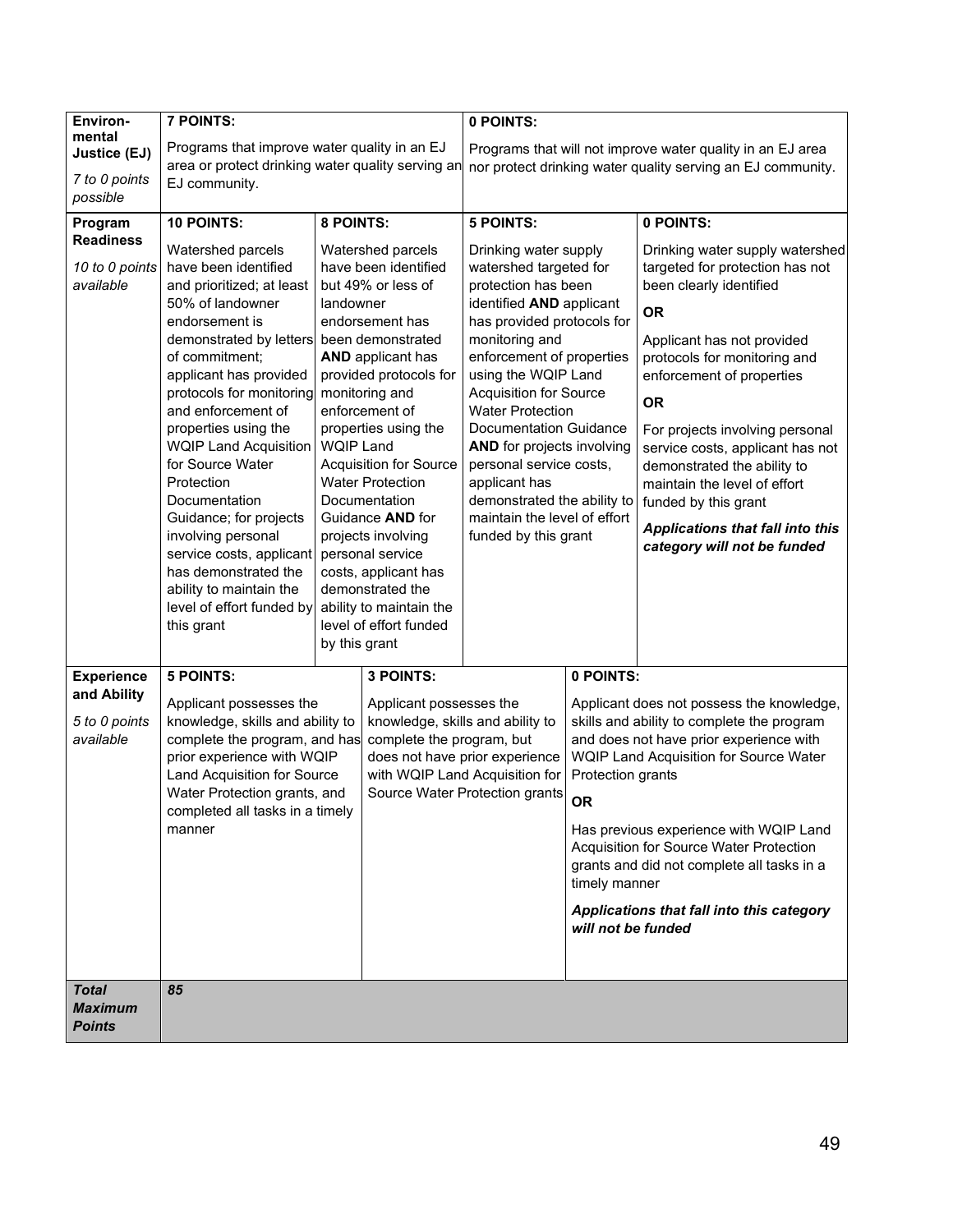## **SALT STORAGE**

## **ELIGIBLE APPLICANTS**

- $\bullet$  Municipalities<sup>[54](#page-49-0)</sup>
- Soil and water conservation districts

## **DESCRIPTION**

Funding is available for projects to construct a permanent structure to cover a salt or a salt/sand mixture storage pile.

## **REQUIREMENTS FOR ALL SALT STORAGE APPLICATIONS**

• Projects must adhere to the New York State Office of General Services salt storage specifications to be eligible for this grant.

[\(https://online2.ogs.ny.gov/DNC/MasterSpec04/MasterSpecListing.asp?Div=13\)](https://online2.ogs.ny.gov/DNC/MasterSpec04/MasterSpecListing.asp?Div=13)

- o Section 133423 Rectangular Salt Storage Structure, Parts 1.02, 1.03, 1.04, 1.05 and 1.06
- $\circ$  Section 133424 Dome Salt Storage Structure, Parts 1.02, 1.03, 1.04, 1.05 and 1.06

#### **Required Attachments**

- Map with the project area clearly identified. Map must be a minimum of 1:24,000 scale USGS or DOT planimetric map
- If the structure is to be built in a floodplain, attach the applicable floodplain map with the location of project indicated.
- Completed WQIP budget worksheet<sup>[55](#page-49-1)</sup>
- Completed and signed Sexual Harassment Prevention Certification Form<sup>[56](#page-49-2)</sup>

<span id="page-49-0"></span><sup>54</sup> For the purposes of Salt Storage projects under this grant opportunity, "Municipality" means a local public authority or public benefit corporation, a county, city, town, village, school district, supervisory district, district corporation, improvement district within a county, city, town or village, or Indian nation or tribe recognized by the state or the United States with a reservation wholly or partly within the boundaries of New York State, or any combination thereof (Environmental Conservation Law §56-0101). <sup>55</sup> WQIP Budget Worksheet:<http://www.dec.ny.gov/pubs/4774.html>

<span id="page-49-2"></span><span id="page-49-1"></span><sup>56</sup> Sexual Harassment Prevention Certification Form:<http://www.dec.ny.gov/pubs/4774.html>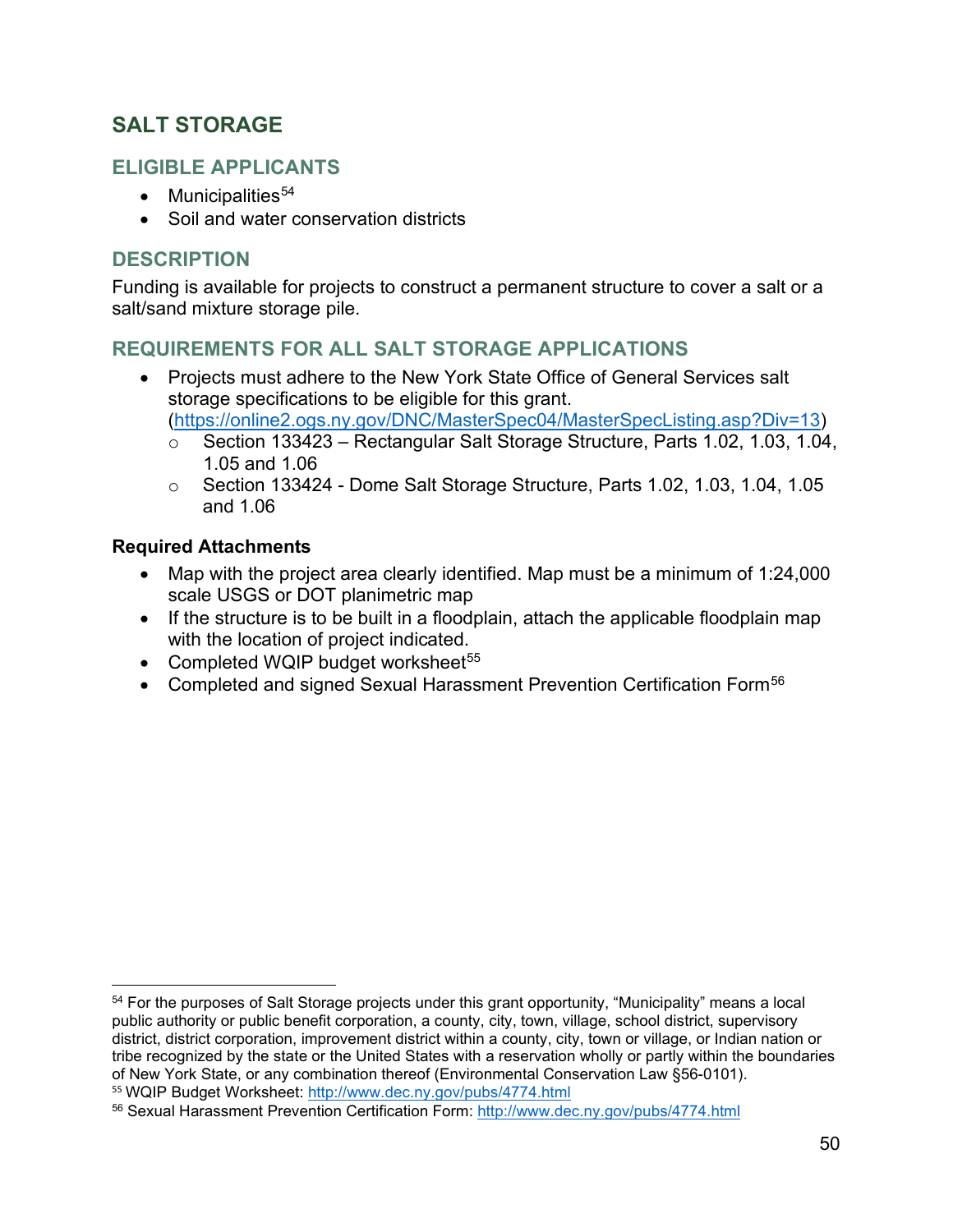## **PROJECT SUBTYPES**

| Project<br>subtype        | <b>Description</b>                                                                                                    | <b>Maximum</b><br>award | <b>Required</b><br>match  | <b>Additional Information</b>                                                                                                                                                                                                                                                                                                                                                                         |
|---------------------------|-----------------------------------------------------------------------------------------------------------------------|-------------------------|---------------------------|-------------------------------------------------------------------------------------------------------------------------------------------------------------------------------------------------------------------------------------------------------------------------------------------------------------------------------------------------------------------------------------------------------|
| <b>High Priority</b>      |                                                                                                                       |                         |                           |                                                                                                                                                                                                                                                                                                                                                                                                       |
| <b>New</b><br>structures  | Projects to<br>construct new<br>structures to<br>enclose an<br>uncovered salt or<br>salt/sand mixture<br>storage pile | \$500,000               | 50% of<br>award<br>amount | Highest priority are projects to<br>construct a new structure to<br>enclose an uncovered salt or<br>salt/sand mixture storage pile<br>that is currently located near a<br>groundwater drinking water<br>source (public or private well)<br>or surface water used for a<br>public water system; or within<br>a primary, principal, or sole<br>source aquifer (maps and<br>definitions provided below). |
| <b>Low Priority</b>       |                                                                                                                       |                         |                           |                                                                                                                                                                                                                                                                                                                                                                                                       |
| Replacement<br>structures | Projects to<br>replace an<br>existing salt or<br>salt/sand mixture<br>storage structure                               | \$500,000               | 50% of<br>award<br>amount | Applications will receive<br>minimum points for Vision                                                                                                                                                                                                                                                                                                                                                |
| Capacity<br>expansion     | Projects to<br>expand the<br>capacity of an<br>existing salt or<br>salt/sand mixture<br>structure                     | \$500,000               | 50% of<br>award<br>amount | Applications will receive<br>minimum points for Vision                                                                                                                                                                                                                                                                                                                                                |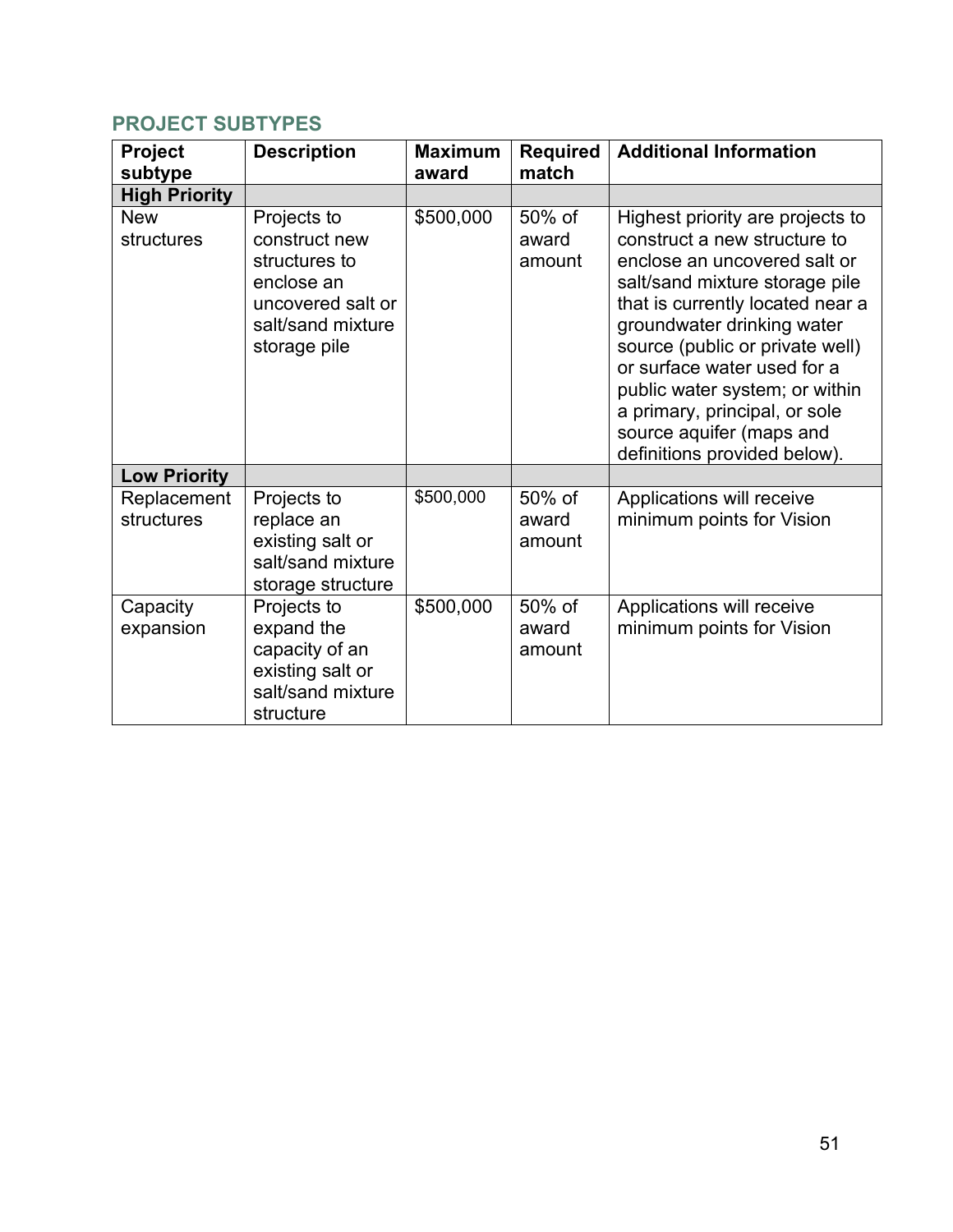## **ELIGIBLE COSTS**

- Costs related to the construction of the salt or salt/sand mixture storage structure
- Planning, design, administrative<sup>[57](#page-51-0)</sup> and construction oversight costs (total may not exceed 20% of award amount).
- Construction of access road and impervious pad surrounding structure necessary to load and unload salt.

#### **INELIGIBLE COSTS/ACTIVITIES/APPLICATIONS**

- Applications that do not include construction of a permanent structure to cover a salt or salt/sand mixture storage pile will be ineligible for this category.
- Projects with planning, design, administrative, and construction oversight costs in excess of 20% of the award amount may be deemed ineligible.
- Costs incurred outside the start and end date of the contract (no earlier than May 2, 2022).
- Legal fees
- Costs for stormwater controls that are required under the SPDES General Permit for Construction Activities.
- Demolition and/or removal costs for current storage structure if the project is for a replacement.
- Indirect costs (e.g., space/property rent, utilities, office supplies, additional maintenance facilities, etc.).
- Applications that do not include required attachments with the application.
- Pre- and post-construction monitoring and sampling

<span id="page-51-0"></span><sup>57</sup> The following are examples of **eligible administrative costs**: Procuring sub-contractors and materials needed to implement the project; contacting municipalities to schedule projects; and reviewing and paying invoices for materials and sub-contractors associated with the project. The following are examples of **ineligible administrative costs**: preparing, completing, submitting the WQIP application for funding; preparing, completing, submitting information and documents needed to get a contract in place; preparing, completing, submitting information for progress reporting, payment requests and contract amendments; preparing, completing, and submitting environmental regulatory approvals/permits needed to implement the project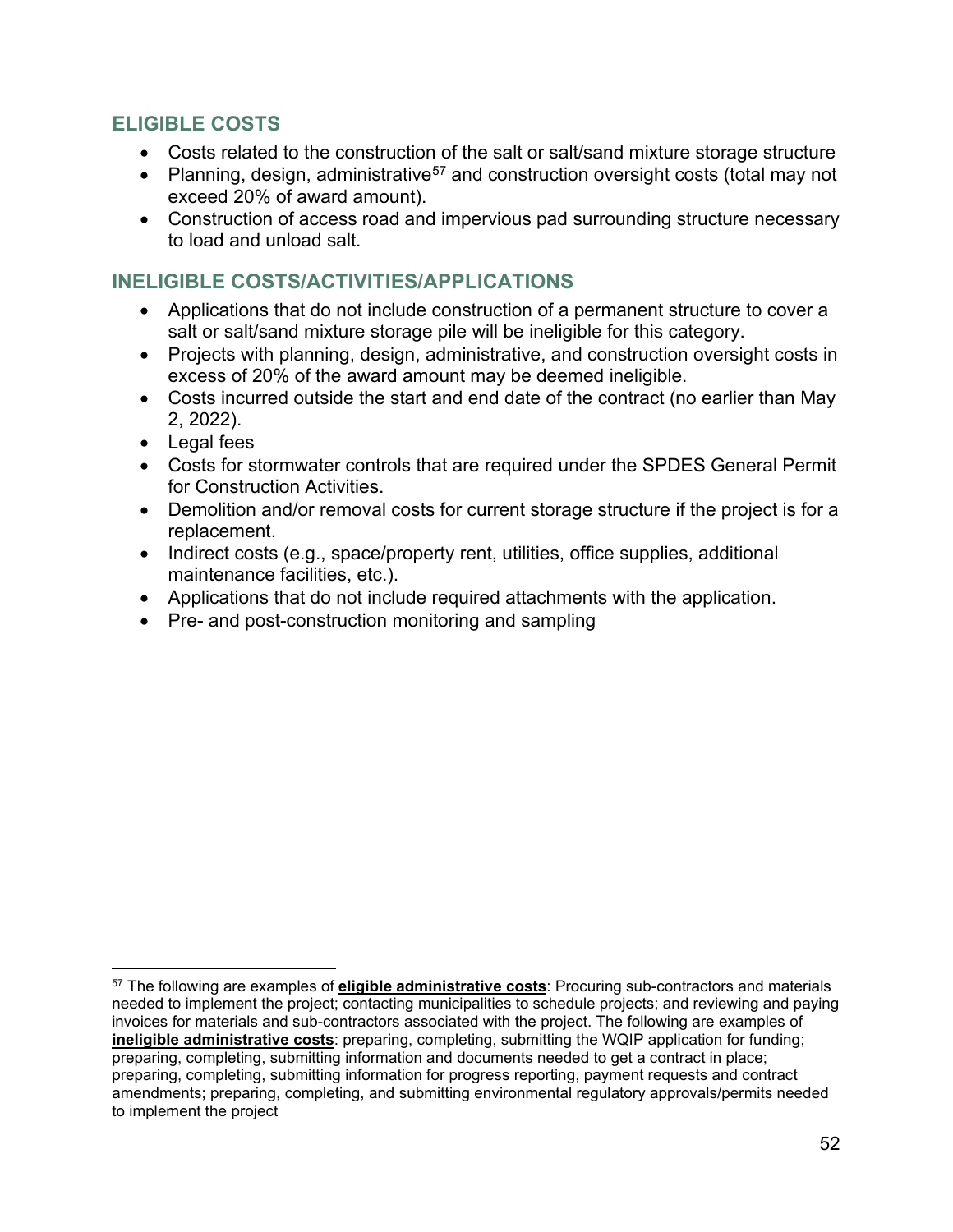## **RESOURCES**

- Office of General Services Specifications for salt storage facilities: <https://online2.ogs.ny.gov/DNC/MasterSpec04/MasterSpecListing.asp?Div=13>
- DECinfo Locator<sup>[58](#page-52-0)</sup> (most up to date source of WI/PWL segment fact sheets): <http://www.dec.ny.gov/pubs/109457.html>
- HUC 12 watershed map: [https://nysdec.maps.arcgis.com/apps/webappviewer/index.html?id=a02867dc903](https://nysdec.maps.arcgis.com/apps/webappviewer/index.html?id=a02867dc903f40a2831c904c7eb1b7d8) [f40a2831c904c7eb1b7d8](https://nysdec.maps.arcgis.com/apps/webappviewer/index.html?id=a02867dc903f40a2831c904c7eb1b7d8)
- Principal aquifers<sup>[59](#page-52-1)</sup> map: [https://www.dec.ny.gov/lands/36119.html.](https://www.dec.ny.gov/lands/36119.html)
- Primary aquifers<sup>[60](#page-52-2)</sup> map:<https://www.dec.ny.gov/lands/36119.html>
- Sole source aquifers<sup>[61](#page-52-3)</sup> map: [https://epa.maps.arcgis.com/apps/webappviewer/index.html?id=9ebb047ba3ec41a](https://epa.maps.arcgis.com/apps/webappviewer/index.html?id=9ebb047ba3ec41ada1877155fe31356b) [da1877155fe31356b](https://epa.maps.arcgis.com/apps/webappviewer/index.html?id=9ebb047ba3ec41ada1877155fe31356b)
- Maps of Environmental Justice areas in New York State[:](http://www.dec.ny.gov/public/911.html) [http://www.dec.ny.gov/public/911.html.](http://www.dec.ny.gov/public/911.html)

## **CONTACT**

NYS Department of Environmental Conservation, Division of Water

- Don Tuxill, (518) 402-8168
- Ryan Waldron (518) 402-8244

<span id="page-52-0"></span><sup>&</sup>lt;sup>58</sup> For projects impacting surface water, the applicant must provide the correct WI/PWL segment ID and HUC 12 watershed of the closest waterbody the project will impact. To find the closest WI/PWL segment fact sheet, visit the DECinfo Locator at [https://gisservices.dec.ny.gov/gis/dil/.](https://gisservices.dec.ny.gov/gis/dil/) In the left column of the map, click "DEC Information Layers">"Environmental Quality">"Environmental Monitoring" and check the box for "Waterbody Inventory/Priority Waterbodies List". In the left column, select "Search" and enter the address or project location. Click the plus sign in the top left corner of the map to zoom into the location until the waterbodies are visible on the map. Click on the waterbody of interest. A box with the Waterbody Inventory/Priority Waterbodies List information will be displayed, including the waterbody name, ID number, basin, and description. To access the WI/PWL assessment for that waterbody, click the "Fact Sheet" link in the box.<br><sup>59</sup> Principal aquifers are aquifers known to be highly productive or whose geology suggests abundant

<span id="page-52-1"></span>potential water supply, but which are not intensively used as sources of water supply by major municipal systems at the present time.

<span id="page-52-2"></span> $60$  Primary aquifers are defined as highly productive aquifers presently utilized as sources of water supply by major municipal water supply systems.

<span id="page-52-3"></span> $61$  Sole source aquifers are designated by the US Environmental Protection Agency as the sole or main source of drinking water for a community, under provisions of the Federal Safe Drinking Water Act.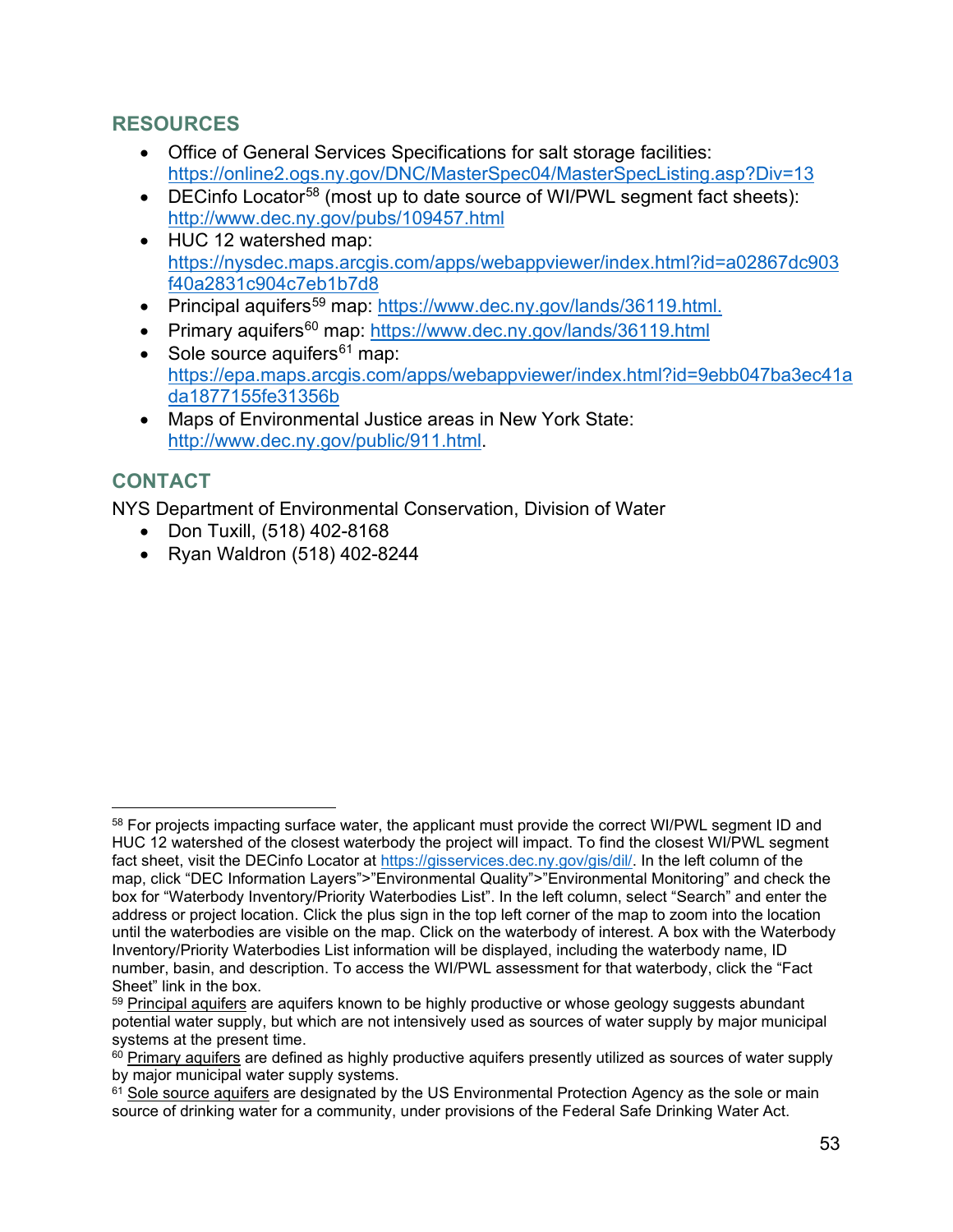# **SALT STORAGE SCORING CRITERIA**

| <b>Agency Points</b>                                                                   | Up to 85 points are available, as defined below. Applications must receive a minimum of 30 points to be<br>eligible for funding. Applications that receive 0 points for Project Readiness or Experience and Ability<br>will not be funded.                                                                                                                                                                        |                                                                                                                                                                                                                                                                                                                                                                            |                                                                                                                                                                                                                                                                                                                                                                                                     |                                                                                                                                                                                                                                                                                                                                                                                                          |                                                                                                                                                                                                                                                                                                                                                                                                                                                                                                                                 |  |  |  |  |  |
|----------------------------------------------------------------------------------------|-------------------------------------------------------------------------------------------------------------------------------------------------------------------------------------------------------------------------------------------------------------------------------------------------------------------------------------------------------------------------------------------------------------------|----------------------------------------------------------------------------------------------------------------------------------------------------------------------------------------------------------------------------------------------------------------------------------------------------------------------------------------------------------------------------|-----------------------------------------------------------------------------------------------------------------------------------------------------------------------------------------------------------------------------------------------------------------------------------------------------------------------------------------------------------------------------------------------------|----------------------------------------------------------------------------------------------------------------------------------------------------------------------------------------------------------------------------------------------------------------------------------------------------------------------------------------------------------------------------------------------------------|---------------------------------------------------------------------------------------------------------------------------------------------------------------------------------------------------------------------------------------------------------------------------------------------------------------------------------------------------------------------------------------------------------------------------------------------------------------------------------------------------------------------------------|--|--|--|--|--|
| <b>Vision</b><br>40 to 1 point(s)<br>possible                                          | Vision will be calculated by multiplying Performance Measures times Impact Factor. Performance Measures<br>points and Impact Factor points will not be included in the total score, only the combined Vision points.                                                                                                                                                                                              |                                                                                                                                                                                                                                                                                                                                                                            |                                                                                                                                                                                                                                                                                                                                                                                                     |                                                                                                                                                                                                                                                                                                                                                                                                          |                                                                                                                                                                                                                                                                                                                                                                                                                                                                                                                                 |  |  |  |  |  |
| Performance                                                                            | 10 POINTS:                                                                                                                                                                                                                                                                                                                                                                                                        | 7 POINTS:                                                                                                                                                                                                                                                                                                                                                                  | <b>5 POINTS:</b>                                                                                                                                                                                                                                                                                                                                                                                    | 3 POINTS:                                                                                                                                                                                                                                                                                                                                                                                                | 1 POINT:                                                                                                                                                                                                                                                                                                                                                                                                                                                                                                                        |  |  |  |  |  |
| Measures <sup>62</sup><br>10 to 1 point(s)<br>possible (as<br>part of Vision<br>score) | Projects to construct<br>a new structure to<br>enclose an exposed<br>salt or salt/sand<br>mixture storage pile<br>that is currently<br>located:<br>Less than 300 feet<br>from a groundwater<br>drinking water source<br>or surface water<br>used for a public<br>water system<br><b>OR</b><br>Within a principal<br>aquifer<br>OR.<br>Within a primary<br>aquifer<br><b>OR</b><br>Within a sole source<br>aquifer | Projects to<br>construct a new<br>structure to<br>enclose an<br>exposed salt or<br>salt/sand mixture<br>storage pile that is<br>currently located:<br>300 feet or more<br>but less than 1,000<br>feet from a<br>groundwater<br>drinking water<br>source or surface<br>water used for a<br>public water<br>system<br><b>OR</b><br>Less than 500 feet<br>from a private well | Projects to<br>construct a new<br>structure to enclose<br>an exposed salt or<br>salt/sand mixture<br>storage pile that is<br>currently located:<br>1,000 feet or more<br>but less than 2,000<br>feet from a<br>groundwater<br>drinking water<br>source or surface<br>water used for a<br>public water system<br><b>OR</b><br>500 feet or more<br>but less than 1,000<br>feet from a private<br>well | Projects to<br>construct a new<br>structure to<br>enclose an<br>exposed salt or<br>salt/sand mixture<br>storage pile that is<br>currently located:<br>2,000 feet or more<br>but less than 4,000<br>feet from a<br>groundwater<br>drinking water<br>source or surface<br>water used for a<br>public water system<br><b>OR</b><br>1,000 feet or more<br>but less than 1,500<br>feet from a private<br>well | Projects to build a<br>structure that replaces an<br>existing structure<br><b>OR</b><br>Projects that expand the<br>capacity of existing salt or<br>salt/sand mixture<br>structure<br><b>OR</b><br>Projects to construct a<br>new structure to enclose<br>an exposed salt or<br>salt/sand mixture storage<br>pile that is currently<br>located:<br>4,000 feet or more from a<br>groundwater drinking<br>water source or surface<br>water used for a public<br>system.<br><b>OR</b><br>1,500 feet or more from a<br>private well |  |  |  |  |  |
| <b>Impact Factor</b>                                                                   | <b>4 POINTS:</b>                                                                                                                                                                                                                                                                                                                                                                                                  |                                                                                                                                                                                                                                                                                                                                                                            | 3 POINTS:                                                                                                                                                                                                                                                                                                                                                                                           | 2 POINTS:                                                                                                                                                                                                                                                                                                                                                                                                | 1 POINT:                                                                                                                                                                                                                                                                                                                                                                                                                                                                                                                        |  |  |  |  |  |
| 4 to 1 point(s)<br>possible (as<br>part of Vision<br>score)                            | Projects to construct a new structure to<br>enclose an uncovered salt or salt/sand<br>mixture storage pile currently located:<br>within 300 feet of a groundwater drinking<br>water source or surface water used for a<br>public water system<br><b>OR</b><br>within a principal aquifer<br><b>OR</b><br>within a primary aquifer<br><b>OR</b><br>within a sole source aquifer                                    |                                                                                                                                                                                                                                                                                                                                                                            | Projects to construct a<br>new structure to<br>enclose an uncovered<br>salt or salt/sand<br>mixture storage pile<br>currently located:<br>300 feet or more but<br>less than 2,000 feet<br>from a groundwater<br>drinking water source<br>or surface water used<br>for a public water<br>system<br><b>OR</b>                                                                                         | Projects to construct a<br>new structure to<br>enclose an uncovered<br>salt or salt/sand<br>mixture storage pile<br>that do not fall within<br>the first two impact<br>factor criteria.<br><b>OR</b><br>Project is to move<br>structure out of<br>floodplain.                                                                                                                                            | Projects to replace<br>an existing salt or<br>salt/sand storage<br>structure or that<br>expand the capacity<br>of an existing<br>structure                                                                                                                                                                                                                                                                                                                                                                                      |  |  |  |  |  |
|                                                                                        |                                                                                                                                                                                                                                                                                                                                                                                                                   |                                                                                                                                                                                                                                                                                                                                                                            | within 1,000 feet of a<br>private well                                                                                                                                                                                                                                                                                                                                                              |                                                                                                                                                                                                                                                                                                                                                                                                          |                                                                                                                                                                                                                                                                                                                                                                                                                                                                                                                                 |  |  |  |  |  |

<span id="page-53-0"></span> $62$  Points are based on the location of the current uncovered salt or salt/sand pile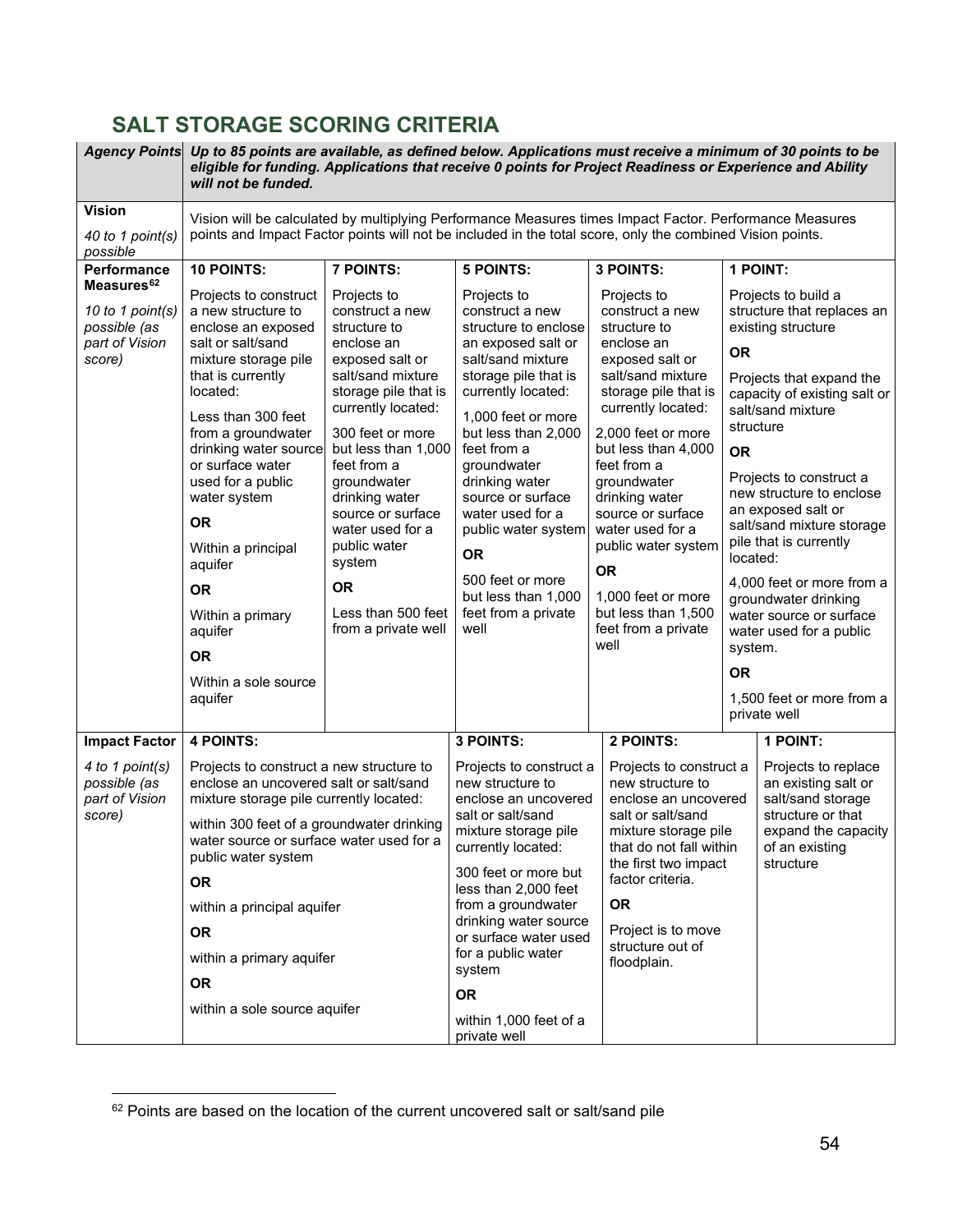| Reasonable-                                     | 20 POINTS:                                                                                                                        | <b>10 POINTS:</b> |                                                                                                         | <b>5 POINTS:</b>                                                                                                         | 0 POINTS:                                                                                                                                                    |                                                                 |  |
|-------------------------------------------------|-----------------------------------------------------------------------------------------------------------------------------------|-------------------|---------------------------------------------------------------------------------------------------------|--------------------------------------------------------------------------------------------------------------------------|--------------------------------------------------------------------------------------------------------------------------------------------------------------|-----------------------------------------------------------------|--|
| ness of Cost<br>20 to 0 points<br>possible      | Exceptional value for the cost<br>as it applies to both achieving<br>the project objectives and<br>being a fiscally sound project | project           | Cost is good as it applies<br>to both achieving the<br>project objectives and<br>being a fiscally sound | Cost is reasonable as it<br>applies to both achieving<br>the project objectives and<br>being a fiscally sound<br>project |                                                                                                                                                              | Cost not reasonable for<br>this type of project                 |  |
| <b>Classification</b>                           | 8 POINTS:                                                                                                                         |                   | <b>5 POINTS:</b>                                                                                        |                                                                                                                          | 1 POINT:                                                                                                                                                     |                                                                 |  |
| <b>Points Factor</b>                            | AA, GA (Primary or principal water                                                                                                |                   | $B(T) B(TS) C(T)^{63}$ , C(TS)                                                                          |                                                                                                                          |                                                                                                                                                              | B, SB, C, SC, I, D, SD, SA, GSB                                 |  |
| 8 to 1 point(s)<br>possible                     | supply aquifer), AA special, A, A<br>Special, GA (other)                                                                          |                   |                                                                                                         |                                                                                                                          | <b>GSA</b>                                                                                                                                                   |                                                                 |  |
| Environmental                                   | 7 POINTS:                                                                                                                         |                   |                                                                                                         | 0 POINTS:                                                                                                                |                                                                                                                                                              |                                                                 |  |
| Justice (EJ)                                    | Projects that will improve water quality in an EJ area or                                                                         |                   |                                                                                                         |                                                                                                                          |                                                                                                                                                              | Projects that will not improve water quality in an EJ area      |  |
| 7 to 0 points<br>possible                       | protect drinking water quality serving an EJ community                                                                            |                   |                                                                                                         | community                                                                                                                | nor protect drinking water quality serving an EJ                                                                                                             |                                                                 |  |
| Project                                         | <b>5 POINTS:</b>                                                                                                                  |                   | 3 POINTS:                                                                                               |                                                                                                                          |                                                                                                                                                              | 0 POINTS:                                                       |  |
| <b>Readiness</b>                                | Project has all necessary permits (or                                                                                             |                   | Project is not ready to proceed                                                                         |                                                                                                                          | Project has not secured any of the                                                                                                                           |                                                                 |  |
| 5 to 0 points                                   | does not need permits) and<br>approvals. The project is ready to                                                                  |                   | with construction but has some of<br>the necessary approvals and is                                     |                                                                                                                          | necessary approvals and is not<br>ready to proceed to construction                                                                                           |                                                                 |  |
| possible                                        | move forward with construction.                                                                                                   |                   |                                                                                                         | expected to lead to construction                                                                                         |                                                                                                                                                              |                                                                 |  |
|                                                 |                                                                                                                                   |                   | without delay                                                                                           |                                                                                                                          | Applications that fall into this<br>category will not be funded                                                                                              |                                                                 |  |
| <b>Experience</b>                               | <b>5 POINTS:</b>                                                                                                                  |                   | 3 POINTS:                                                                                               |                                                                                                                          | 0 POINTS:                                                                                                                                                    |                                                                 |  |
| and Ability                                     | Applicant has shown the ability to                                                                                                |                   |                                                                                                         | Applicant has shown the ability to                                                                                       |                                                                                                                                                              | Applicant has demonstrated poor                                 |  |
| 5 to 0 points<br>possible                       | complete all WQIP contracts in the<br>past 10 years in a timely manner                                                            |                   | the past 10 years in a timely                                                                           | complete most WQIP contracts in                                                                                          |                                                                                                                                                              | management of WQIP contract(s)<br>in the past 10 years          |  |
|                                                 | OR.                                                                                                                               |                   | manner                                                                                                  |                                                                                                                          | <b>OR</b>                                                                                                                                                    |                                                                 |  |
|                                                 |                                                                                                                                   |                   | <b>OR</b>                                                                                               |                                                                                                                          |                                                                                                                                                              |                                                                 |  |
|                                                 | Applicant has sufficiently shown its<br>ability to complete this salt facility<br>project.                                        |                   | but appears to have the                                                                                 | Applicant has not been awarded a<br>WQIP grant in the past 10 years<br>experience and ability to carry out               | Applicant has not been awarded a<br>WQIP grant in the past 10 years<br>and does not appear to have the<br>experience and ability to carry out<br>the project |                                                                 |  |
|                                                 |                                                                                                                                   |                   | the project                                                                                             |                                                                                                                          |                                                                                                                                                              | Applications that fall into this<br>category will not be funded |  |
| <b>Total</b><br><b>Maximum</b><br><b>Points</b> | 85 points                                                                                                                         |                   |                                                                                                         |                                                                                                                          |                                                                                                                                                              |                                                                 |  |

<span id="page-54-0"></span><sup>&</sup>lt;sup>63</sup> (T) and (TS) indicate the application of standards to protect trout and trout spawning respectively.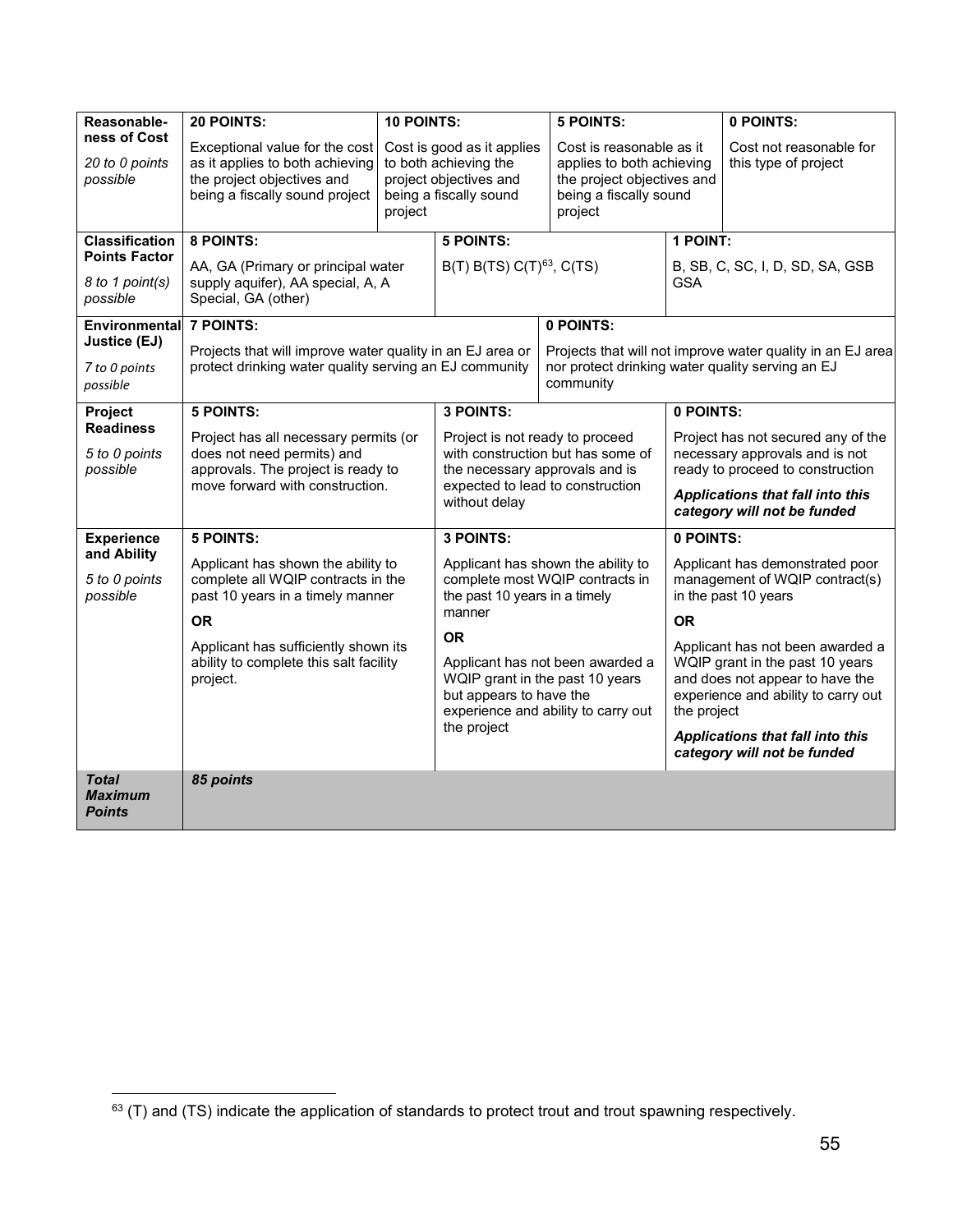## **AQUATIC CONNECTIVITY RESTORATION**

## **ELIGIBLE APPLICANTS**

- Municipalities $64$
- Soil and water conservation districts
- Not-for-profit corporations

## **DESCRIPTION**

Funding is available for projects that improve aquatic habitat connectivity at road/stream crossings or dams.

## **REQUIRED ATTACHMENTS**

- Completed WQIP budget worksheet $65$
- Completed and signed Sexual Harassment Prevention Certification Form<sup>[66](#page-55-2)</sup>
- Map with the project area clearly identified. Map must be a 1:24,000 scale USGS or DOT planimetric map.
- If the project is in a floodplain, attach the applicable floodplain map with the location of the project indicated.
- Landowner agreements (if property not owned by applicant) $67$
- NAACC assessment or picture(s) of proposed site(s) upstream, downstream, inlet and outlet (culverts), structure (dams)
- Pictures of successful right-sized culvert project(s) if the applicant has successfully completed right-sized culvert projects in the past 10 years (if applicable)

<span id="page-55-0"></span> $64$  For the purposes of Aquatic Connectivity Restoration projects under this grant opportunity,

<sup>&</sup>quot;Municipality" means a local public authority or public benefit corporation, a county, city, town, village, school district, supervisory district, district corporation, improvement district within a county, city, town or village, or Indian nation or tribe recognized by the state or the United States with a reservation wholly or partly within the boundaries of New York State, or any combination thereof. In the case of aquatic habitat restoration projects, the term municipality shall include the state. (Environmental Conservation Law §56- 0101).

<span id="page-55-1"></span><sup>&</sup>lt;sup>65</sup> WQIP Budget Worksheet: <u>http://www.dec.ny.gov/pubs/4774.html</u><br><sup>66</sup> Sexual Harassment Prevention Certification Form:<http://www.dec.ny.gov/pubs/4774.html>

<span id="page-55-3"></span><span id="page-55-2"></span> $67$  If the property owner is a municipality: a resolution by the municipality supporting the project; If the property is not owned by the applicant: a formal written agreement between the applicant and the landowner that allows the applicant access to the property, represent the landowner, and accomplish the proposed project; If the applicant is a not-for-profit proposing a project on municipal property: a signed municipal endorsement that provides authorization for the not-for-profit to conduct the proposed project on municipal property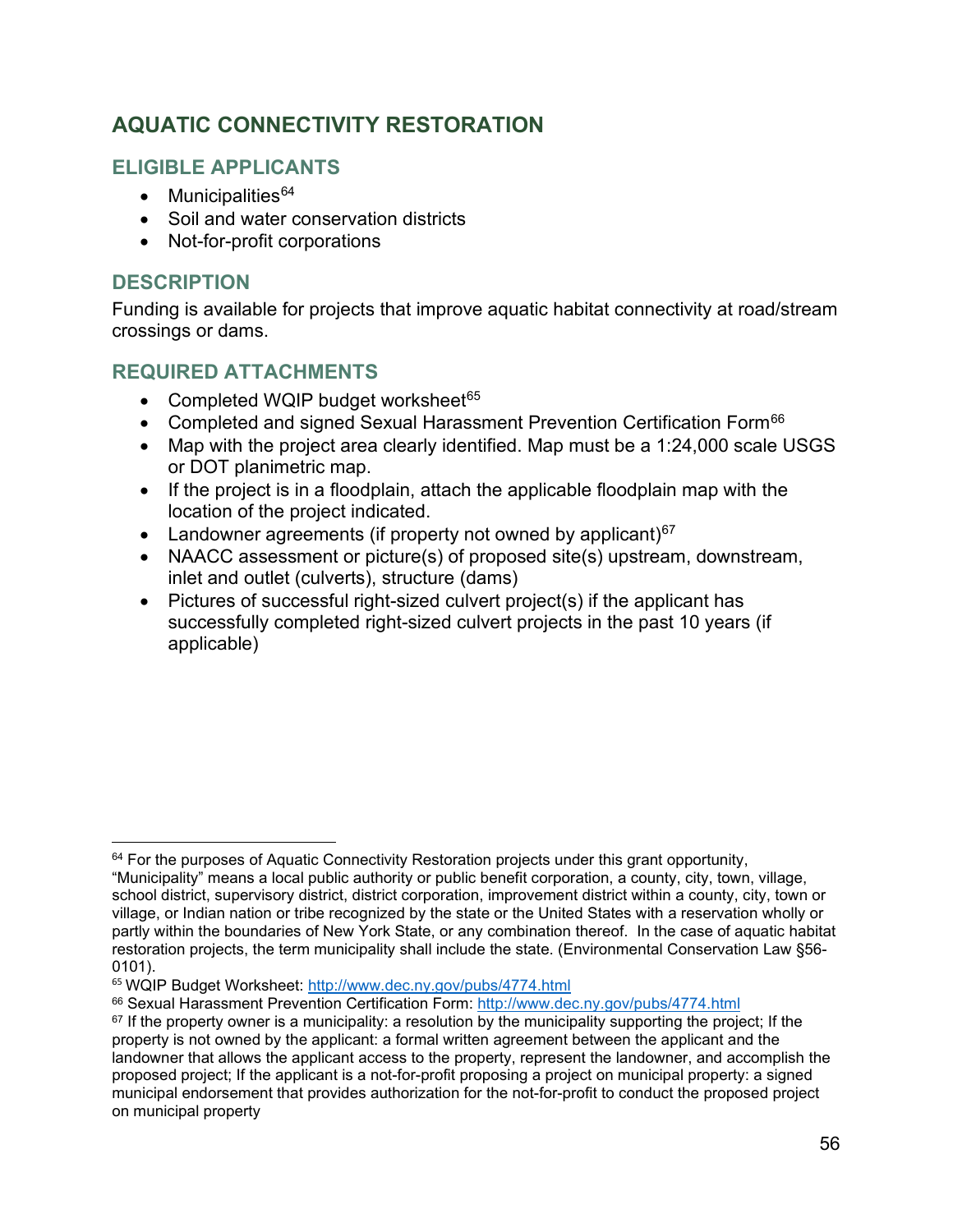| <b>Description</b>                                                                   | <b>Maximum</b><br>award<br>amount | <b>Required</b><br>match    | <b>Requirements</b>                                                                                                                                                                                                                                                                                                                                                                                                          |
|--------------------------------------------------------------------------------------|-----------------------------------|-----------------------------|------------------------------------------------------------------------------------------------------------------------------------------------------------------------------------------------------------------------------------------------------------------------------------------------------------------------------------------------------------------------------------------------------------------------------|
| Projects that improve aquatic<br>habitat connectivity at<br>road/stream crossings or | \$250,000                         | $25%$ of<br>award<br>amount | Projects must focus on culverts,<br>bridges or dams that are causing the<br>aquatic connectivity obstructions.                                                                                                                                                                                                                                                                                                               |
| dams                                                                                 |                                   |                             | Applicant must own the property or<br>obtain an access agreement for the<br>proposed site.                                                                                                                                                                                                                                                                                                                                   |
|                                                                                      |                                   |                             | Projects with a total cost that exceeds<br>the maximum award amount <b>must</b><br>demonstrate in their application that<br>they have secured funding for the<br>remainder of the project cost to be<br>eligible. Projects should remove<br>barriers to aquatic connectivity.                                                                                                                                                |
|                                                                                      |                                   |                             | Sample projects include but are not<br>limited to: upgrade and replacement of<br>road stream crossing structures<br>(culverts and bridges) to a larger size<br>and appropriate design to increase<br>ecological connectivity and hydrologic<br>capacity; removal or breach of stream<br>barriers such as dams or weirs that<br>limit aquatic connectivity and meet the<br>natural resource management goals<br>for the area. |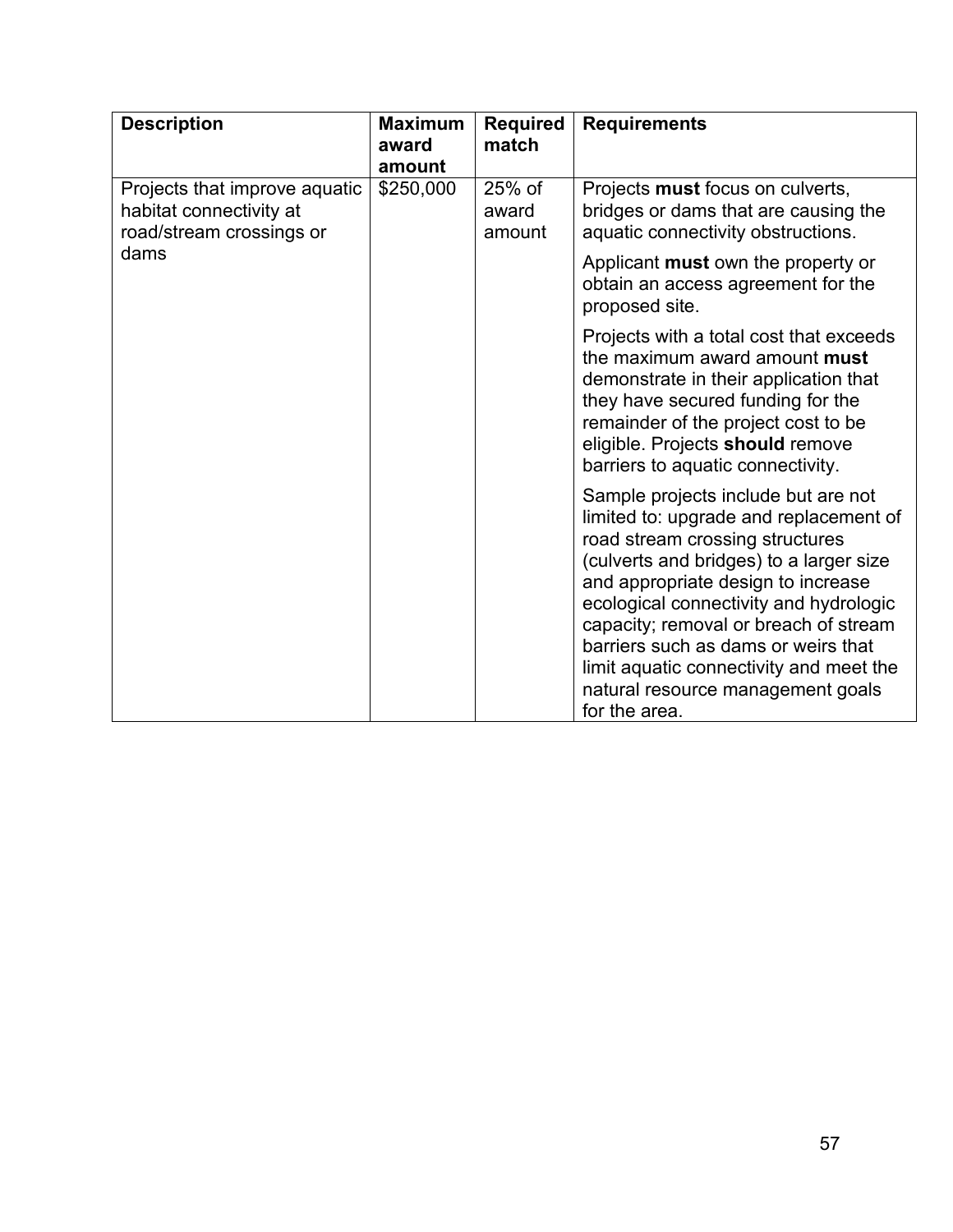#### **ELIGIBLE COSTS**

- Salary and fringe benefits
- Contractual costs
- Travel
- Equipment/materials
- Planning, design, administrative<sup>[68](#page-57-0)</sup> and construction oversight costs (total may not exceed 20% of award amount)
- Monitoring costs (may not exceed 20% of award amount)
- Construction inspection
- Maintenance
- Reconstruction, revitalization, and rejuvenation activities<sup>[69](#page-57-1)</sup>

#### **INELIGIBLE COSTS/ACTIVITIES/APPLICATIONS**

- Costs incurred outside the start and end date of the contract (no earlier than May 2, 2022)
- Indirect costs (e.g., space property rent, utilities, and other office supplies)
- Legal fees

## **US FISH AND WILDLIFE SERVICE REVIEW**

Aquatic Connectivity Restoration projects recommended for an award through WQIP may also be reviewed by the U.S. Fish and Wildlife Service. This review, or the associated pre-screening review by DEC, may impact the decision to award a grant.

<span id="page-57-0"></span><sup>68</sup> The following are examples of **eligible administrative costs**: Procuring sub-contractors and materials needed to implement the project; contacting municipalities to schedule projects; and reviewing and paying invoices for materials and sub-contractors associated with the project. The following are examples of **ineligible administrative costs**: preparing, completing, submitting the WQIP application for funding; preparing, completing, submitting information and documents needed to get a contract in place; preparing, completing, submitting information for progress reporting, payment requests and contract amendments; preparing, completing and submitting environmental regulatory approvals/permits needed to implement the project

<span id="page-57-1"></span><sup>&</sup>lt;sup>69</sup> The terms reconstruction, revitalization, and rejuvenation refer to those activities necessary to reestablish stream channel dimensions, structure, and grade, and to revegetate streambanks in the vicinity of the road/stream crossing or dam.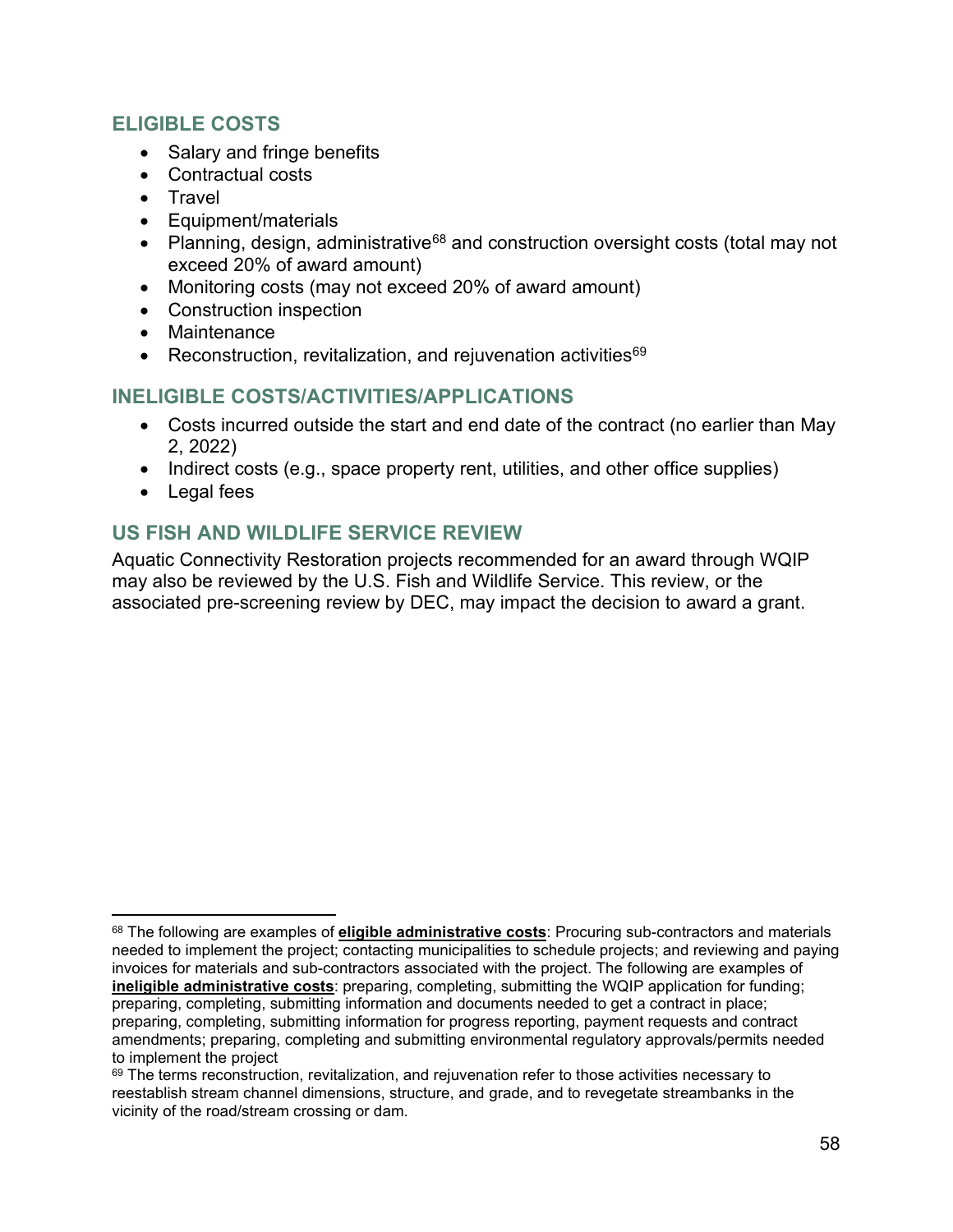## **RESOURCES**

- DECinfo Locator<sup>[70](#page-58-0)</sup> (most up to date source of WI/PWL segment fact sheets): <http://www.dec.ny.gov/pubs/109457.html>
- Guidance for projects to upgrade and replace road stream crossing structures to a larger size and appropriate design to increase ecological connectivity and hydrologic capacity: [http://www.dec.ny.gov/permits/49066.html.](http://www.dec.ny.gov/permits/49066.html)
- Species of Greatest Conservation Need (SGCN): <https://www.dec.ny.gov/animals/7179.html>
- North Atlantic Aquatic Connectivity Project (NAACC): <https://streamcontinuity.org/naacc>
- Maps of Environmental Justice areas in New York State[:](http://www.dec.ny.gov/public/911.html) [http://www.dec.ny.gov/public/911.html.](http://www.dec.ny.gov/public/911.html)

#### **CONTACT**

NYS Department of Environmental Conservation, Division of Fish and Wildlife Corbin Gosier, 518-402-8872

<span id="page-58-0"></span> $70$  For projects impacting surface water, the applicant must provide the correct WI/PWL segment ID and HUC 12 watershed of the closest waterbody the project will impact. To find the closest WI/PWL segment fact sheet, visit the DECinfo Locator at [https://gisservices.dec.ny.gov/gis/dil/.](https://gisservices.dec.ny.gov/gis/dil/) In the left column of the map, click "DEC Information Layers">"Environmental Quality">"Environmental Monitoring" and check the box for "Waterbody Inventory/Priority Waterbodies List". In the left column, select "Search" and enter the address or project location. Click the plus sign in the top left corner of the map to zoom into the location until the waterbodies are visible on the map. Click on the waterbody of interest. A box with the Waterbody Inventory/Priority Waterbodies List information will be displayed, including the waterbody name, ID number, basin, and description. To access the WI/PWL assessment for that waterbody, click the "Fact Sheet" link in the box.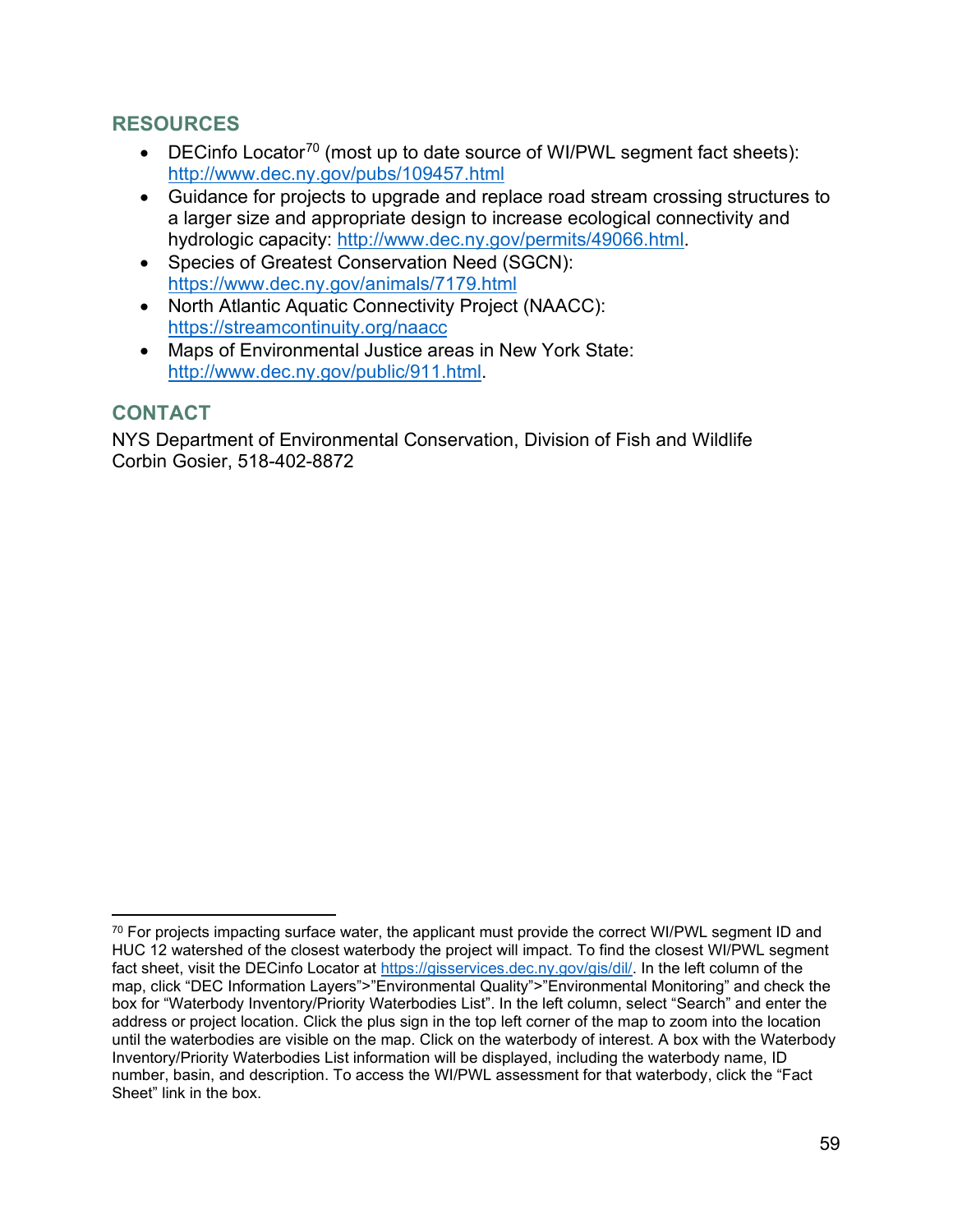## **AQUATIC CONNECTIVITY RESTORATION SCORING CRITERIA**

| <b>Agency Points</b>             | Up to 85 points are available, as defined below. Applications must receive a minimum of 30<br>points to be eligible for funding. Applications that receive 0 points for Barrierity, Project<br>Readiness or Experience and Ability will not be funded. |          |                   |                                                 |            |                                                                              |                                                                             |  |                  |                                                                  |                                                               |
|----------------------------------|--------------------------------------------------------------------------------------------------------------------------------------------------------------------------------------------------------------------------------------------------------|----------|-------------------|-------------------------------------------------|------------|------------------------------------------------------------------------------|-----------------------------------------------------------------------------|--|------------------|------------------------------------------------------------------|---------------------------------------------------------------|
| Barrierity <sup>71</sup> :       | 28 POINTS:                                                                                                                                                                                                                                             |          |                   | 20 POINTS:                                      |            |                                                                              | <b>10 POINTS:</b>                                                           |  | 0 POINTS:        |                                                                  |                                                               |
| 28 to 0 points                   | Significant or severe                                                                                                                                                                                                                                  |          |                   | Moderate                                        |            |                                                                              | Minor                                                                       |  |                  |                                                                  | Insignificant or no barrier                                   |
| possible                         |                                                                                                                                                                                                                                                        |          |                   |                                                 |            |                                                                              |                                                                             |  |                  |                                                                  |                                                               |
|                                  |                                                                                                                                                                                                                                                        |          |                   |                                                 |            |                                                                              |                                                                             |  |                  | Applications that fall into this<br>category will not be funded. |                                                               |
| <b>Species</b>                   | 20 POINTS:                                                                                                                                                                                                                                             |          | <b>15 POINTS:</b> |                                                 | 10 POINTS: |                                                                              |                                                                             |  | <b>5 POINTS:</b> |                                                                  | 0 POINTS:                                                     |
| Miles $72$                       | 5 or more                                                                                                                                                                                                                                              | 3 to 4.9 |                   |                                                 | 1 to 2.9   |                                                                              |                                                                             |  | 0.1 to 0.9       |                                                                  | Less than 0.1                                                 |
| 20 to 0 points<br>possible       |                                                                                                                                                                                                                                                        |          |                   |                                                 |            |                                                                              |                                                                             |  |                  |                                                                  |                                                               |
| Reasonable-                      | 20 POINTS:                                                                                                                                                                                                                                             |          |                   | <b>10 POINTS:</b>                               |            |                                                                              | <b>5 POINTS:</b>                                                            |  |                  |                                                                  | 0 POINTS:                                                     |
| ness of Cost                     | Exceptional value for                                                                                                                                                                                                                                  |          |                   | Cost is good as it                              |            |                                                                              | Cost is reasonable as it                                                    |  |                  |                                                                  | Cost is not reasonable                                        |
| 20 to 0 points                   | the cost as it applies to                                                                                                                                                                                                                              |          |                   | applies to both                                 |            |                                                                              | applies to both                                                             |  |                  |                                                                  | for this type of project                                      |
| possible                         | both achieving the<br>project objectives and                                                                                                                                                                                                           |          |                   | achieving the project<br>objectives and being a |            |                                                                              | achieving the project<br>objectives and being a                             |  |                  |                                                                  |                                                               |
|                                  | being a fiscally sound                                                                                                                                                                                                                                 |          |                   | fiscally sound project                          |            |                                                                              | fiscally sound project                                                      |  |                  |                                                                  |                                                               |
|                                  | project                                                                                                                                                                                                                                                |          |                   |                                                 |            |                                                                              |                                                                             |  |                  |                                                                  |                                                               |
| Project<br><b>Readiness</b>      | <b>5 POINTS:</b>                                                                                                                                                                                                                                       |          | 3 POINTS:         |                                                 |            |                                                                              | 0 POINTS:                                                                   |  |                  |                                                                  |                                                               |
|                                  | Project has all                                                                                                                                                                                                                                        |          |                   | Project is not ready to                         |            | Project has not secured any of the necessary                                 |                                                                             |  |                  |                                                                  |                                                               |
| 5 to 0 points<br>possible        | necessary permits<br>(or does not need                                                                                                                                                                                                                 |          | proceed with      | construction but has                            |            | approvals and is not ready to proceed to construction                        |                                                                             |  |                  |                                                                  |                                                               |
|                                  | permits) and                                                                                                                                                                                                                                           |          |                   | some of the necessary                           |            | <b>AND/OR</b>                                                                |                                                                             |  |                  |                                                                  |                                                               |
|                                  | approvals. The                                                                                                                                                                                                                                         |          |                   | approvals and is                                |            | Project cost exceeds maximum grant amount and has                            |                                                                             |  |                  |                                                                  |                                                               |
|                                  | project is ready to<br>move forward with                                                                                                                                                                                                               |          |                   | expected to lead to<br>construction without     |            | not secured remaining funding needed                                         |                                                                             |  |                  |                                                                  |                                                               |
|                                  | construction                                                                                                                                                                                                                                           |          | delay             |                                                 |            | Applications that fall into this category will not be<br>funded              |                                                                             |  |                  |                                                                  |                                                               |
| Environmental                    | <b>7 POINTS:</b>                                                                                                                                                                                                                                       |          |                   |                                                 |            | 0 POINTS:                                                                    |                                                                             |  |                  |                                                                  |                                                               |
| Justice (EJ)                     | Projects that will improve water quality in an                                                                                                                                                                                                         |          |                   |                                                 |            | Projects that will not improve water quality in an EJ                        |                                                                             |  |                  |                                                                  |                                                               |
| 7 to 0 points<br>possible        | EJ area or positively impact drinking water<br>quality serving an EJ community                                                                                                                                                                         |          |                   |                                                 |            | area nor positively impact drinking water quality<br>serving an EJ community |                                                                             |  |                  |                                                                  |                                                               |
|                                  |                                                                                                                                                                                                                                                        |          |                   |                                                 |            |                                                                              |                                                                             |  |                  |                                                                  |                                                               |
| <b>Experience</b><br>and Ability | <b>5 POINTS:</b>                                                                                                                                                                                                                                       |          |                   | 3 POINTS:                                       |            |                                                                              |                                                                             |  | 0 POINTS:        |                                                                  |                                                               |
|                                  | Applicant has shown the                                                                                                                                                                                                                                |          |                   |                                                 |            |                                                                              | Applicant has shown the ability to                                          |  |                  |                                                                  | Applicant has demonstrated poor                               |
| 5 to 0 points<br>possible        | ability to complete state-<br>funded aquatic connectivity                                                                                                                                                                                              |          |                   |                                                 |            |                                                                              | complete a state-funded water<br>quality project that was not related to    |  |                  |                                                                  | management of WQIP<br>contract(s) in the past 10 years        |
|                                  | restoration projects in the                                                                                                                                                                                                                            |          |                   |                                                 |            |                                                                              | aquatic connectivity restoration in                                         |  | <b>OR</b>        |                                                                  |                                                               |
|                                  | past 10 years in a timely                                                                                                                                                                                                                              |          |                   |                                                 |            |                                                                              | the past 10 years in a timely manner                                        |  |                  |                                                                  |                                                               |
|                                  | manner                                                                                                                                                                                                                                                 |          |                   | OR.                                             |            |                                                                              |                                                                             |  |                  |                                                                  | Applicant has not been awarded<br>a WQIP grant in the past 10 |
|                                  | <b>OR</b>                                                                                                                                                                                                                                              |          |                   |                                                 |            |                                                                              | Applicant has not been awarded a                                            |  |                  |                                                                  | years and does not appear to                                  |
|                                  | Applicant has successfully<br>completed right-sized culvert                                                                                                                                                                                            |          |                   |                                                 |            |                                                                              | state grant related to water quality in<br>the past 10 years but appears to |  |                  | have the experience and ability<br>to carry out the program      |                                                               |
|                                  | projects in the past 10 years                                                                                                                                                                                                                          |          |                   |                                                 |            |                                                                              | have the experience and ability to                                          |  |                  |                                                                  | Applications that fall into this                              |
|                                  | (must attach pictures)                                                                                                                                                                                                                                 |          |                   | carry out the project                           |            |                                                                              |                                                                             |  |                  | category will not be funded                                      |                                                               |
| <b>Total</b>                     | 85 points                                                                                                                                                                                                                                              |          |                   |                                                 |            |                                                                              |                                                                             |  |                  |                                                                  |                                                               |
| <b>Maximum</b>                   |                                                                                                                                                                                                                                                        |          |                   |                                                 |            |                                                                              |                                                                             |  |                  |                                                                  |                                                               |
| <b>Points</b>                    |                                                                                                                                                                                                                                                        |          |                   |                                                 |            |                                                                              |                                                                             |  |                  |                                                                  |                                                               |

<span id="page-59-0"></span><sup>&</sup>lt;sup>71</sup> Barrierity: See explanation at the end of this matrix.

<span id="page-59-1"></span> $72$  Species Miles: See explanation at the end of this matrix.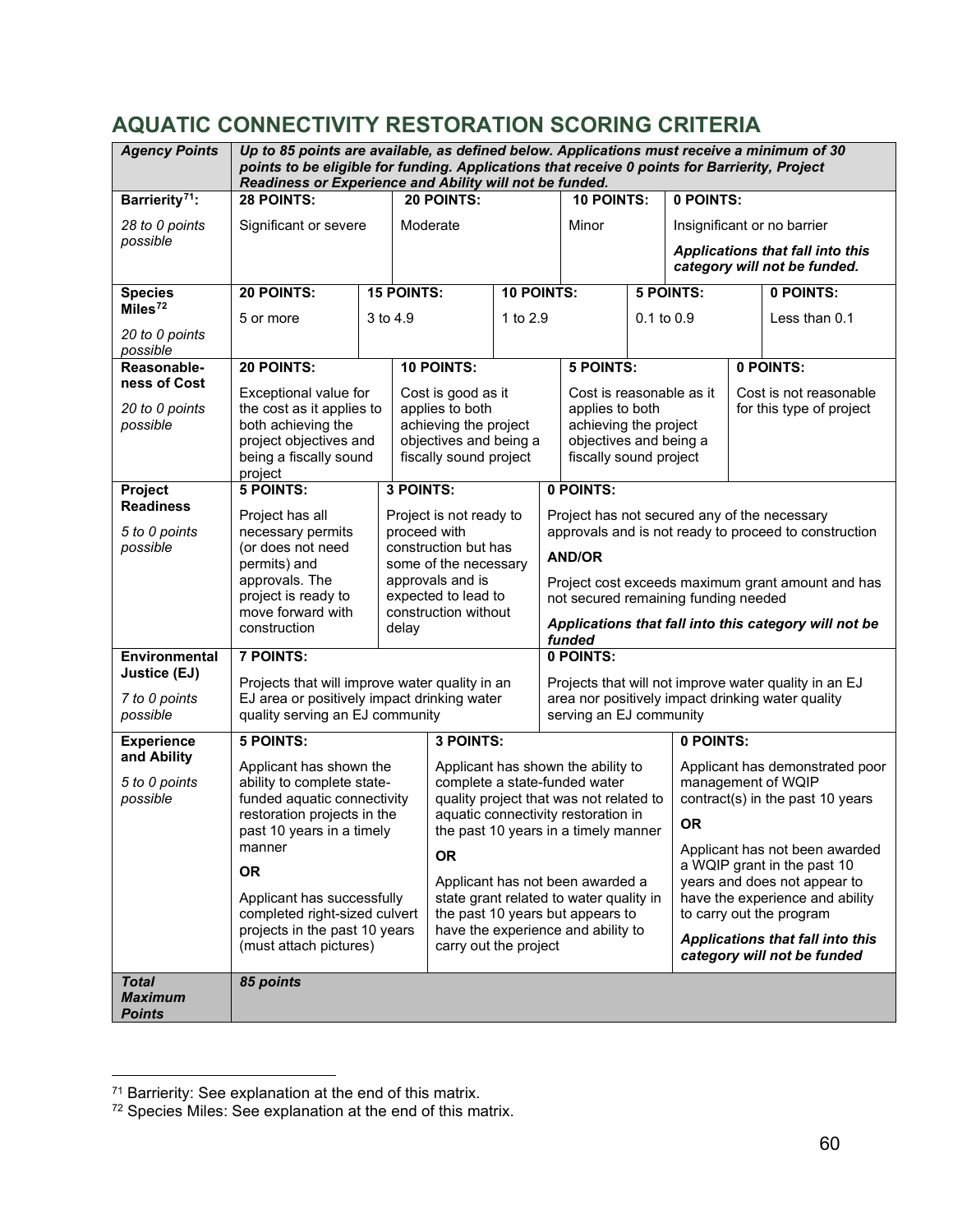#### **Species Miles**

Describes the functional gain achieved by removing a barrier to aquatic organism passage. The total number of Species of Greatest Conservation Need (SGCN) (https://www.dec.ny.gov/animals/7179.html) or other aquatic species of management concern to DEC is multiplied by the total number of stream miles that will be made accessible to these species. Stream miles is calculated by totaling the linear distance of each stream segment, including tributaries, from the existing barrier traveling upstream until the next impassable barrier. (Species x Stream Miles = Species Miles)

#### **Barrierity**

Describes the severity to which a structure creates a barrier to aquatic organism passage. It is derived from a protocol for calculating this value as part of the North Atlantic Aquatic Connectivity Project (NAACC) found at

[https://streamcontinuity.org/naacc.](https://streamcontinuity.org/naacc) When this methodology is not possible, professional judgement will be used to assess a structure that most closely replicates the categories used by NAACC.

| Severe        | $0.19$ or less |
|---------------|----------------|
| Significant   | $0.20 - 0.39$  |
| Moderate      | $0.40 - 0.59$  |
| Minor         | $0.60 - 0.79$  |
| Insignificant | $0.80 - 0.99$  |
| No barrier    | 1.0            |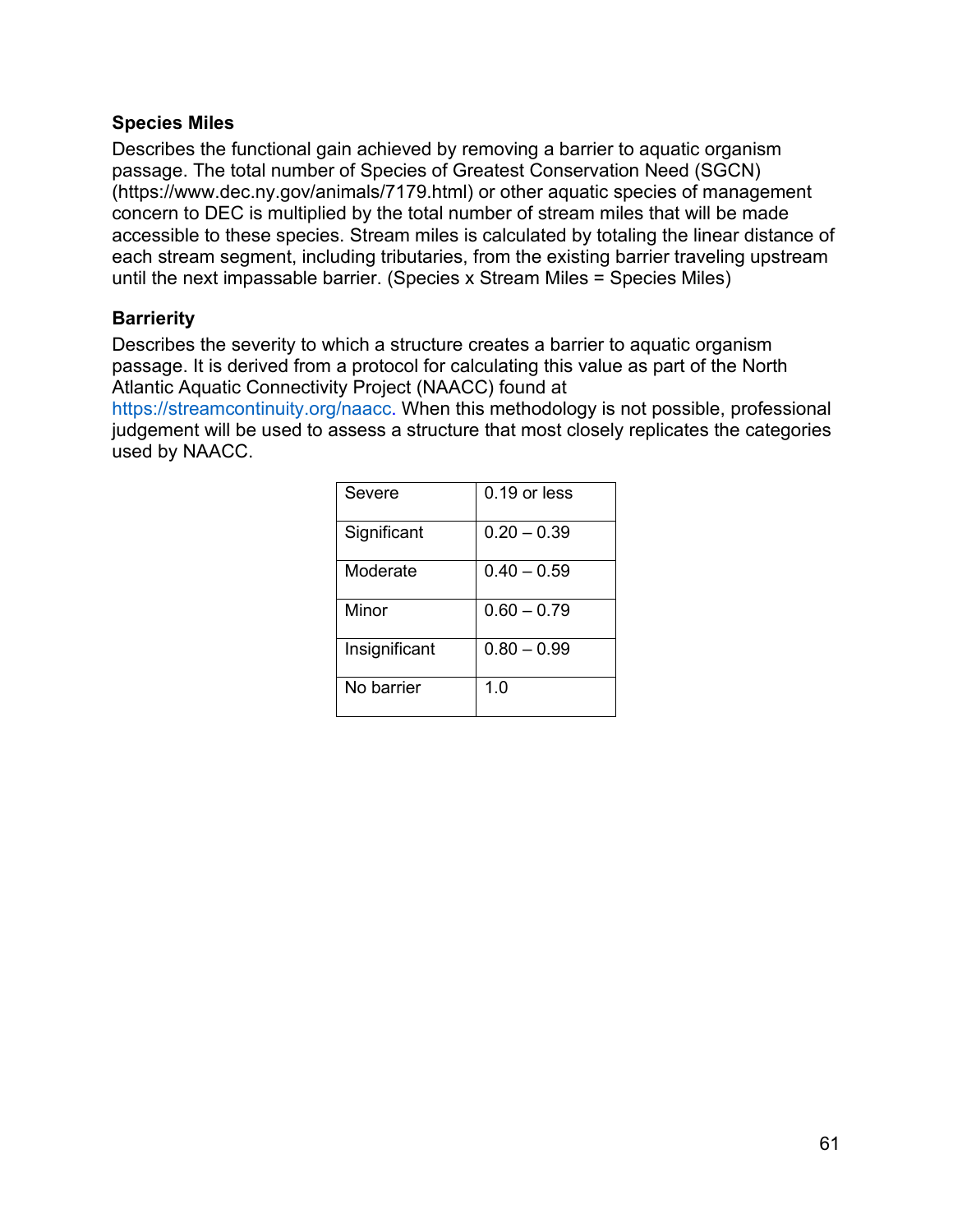## **MARINE DISTRICT HABITAT RESTORATION**

## **ELIGIBLE APPLICANTS**

- Municipalities $73$
- Soil and water conservation districts
- Not-for-profit corporations

### **DESCRIPTION**

Projects that improve the ecological condition of the waters within the marine district with the intent to support a spawning, nursery, wintering, migratory, nesting, breeding, or foraging environment for fish and wildlife, and other biota.

#### **REQUIRED ATTACHMENTS**

- Budget worksheet
- Sexual Harassment Prevention Certification Form<sup>[74](#page-61-1)</sup>
- Map with the project area clearly identified. Map must be a minimum of 1:24,000 scale USGS or DOT planimetric map.
- If the project is in a floodplain, attach the applicable floodplain map with the location of the project indicated.
- Feasibility study for the project that includes Marine District Habitat Restoration Feasibility Study Outline required elements[75](#page-61-2)
- Landowner agreements (if property not owned by applicant)<sup>[76](#page-61-3)</sup>
- Pictures of successful marine district project(s) if the applicant has successfully completed marine district aquatic restoration projects in the past 10 years (if applicable)

<span id="page-61-0"></span> $73$  For the purposes of Marine District Habitat Restoration projects under this grant opportunity, "Municipality" means a public benefit corporation, a county, city, town, village, school district, supervisory district, district corporation, improvement district within a county, city, town or village, or Indian nation or tribe recognized by the state or the United States with a reservation wholly or partly within the boundaries of New York State, or any combination thereof. In the case of marine district habitat restoration projects, the term municipality shall include the state. (Environmental Conservation Law §56-0101).<br><sup>74</sup> Sexual Harassment Prevention Certification Form: http://www.dec.nv.gov/pubs/4774.html

<span id="page-61-1"></span>

<span id="page-61-3"></span><span id="page-61-2"></span><sup>&</sup>lt;sup>75</sup> Marine District Habitat Restoration Feasibility Study Outline:<http://www.dec.ny.gov/pubs/4774.html>  $76$  If the property owner is a municipality: a resolution by the municipality supporting the project; If the property is not owned by the applicant: a formal written agreement between the applicant and the landowner that allows the applicant access to the property, represent the landowner, and accomplish the proposed project; If the applicant is a not-for-profit proposing a project on municipal property: a signed municipal endorsement that provides authorization for the not-for-profit to conduct the proposed project on municipal property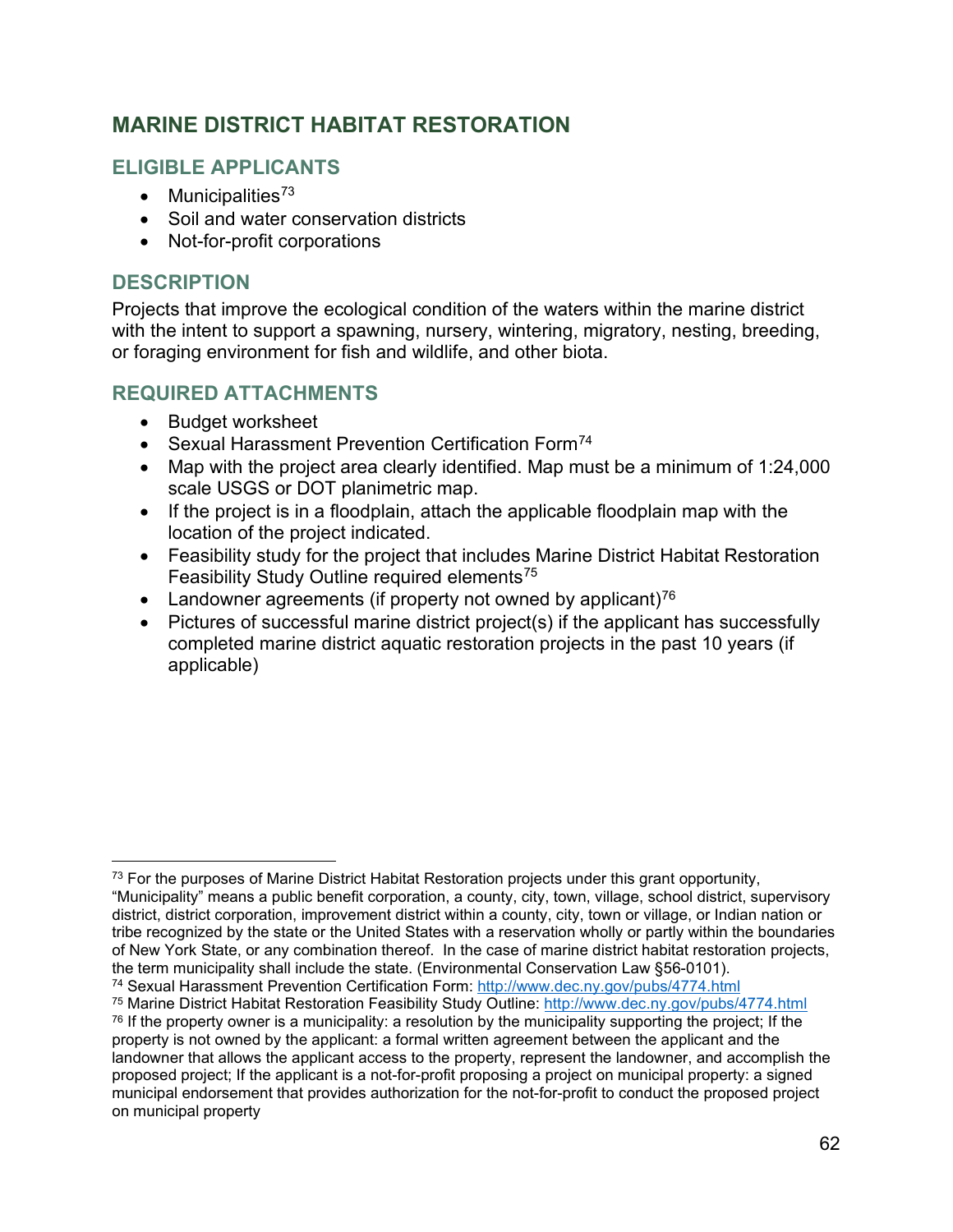| <b>Description</b>                                                       | <b>Maximum</b><br>award<br>amount | <b>Required</b><br>match    | <b>Requirements</b>                                                                                                                                                                                                                                                                                                                                                                                                                                                                                                                                                                                                                                                                                                                 |
|--------------------------------------------------------------------------|-----------------------------------|-----------------------------|-------------------------------------------------------------------------------------------------------------------------------------------------------------------------------------------------------------------------------------------------------------------------------------------------------------------------------------------------------------------------------------------------------------------------------------------------------------------------------------------------------------------------------------------------------------------------------------------------------------------------------------------------------------------------------------------------------------------------------------|
| Projects for habitat<br>restoration within the marine<br>$district^{77}$ | \$750,000                         | $25%$ of<br>award<br>amount | Projects must improve the ecological<br>condition of the waters of the state<br>including ponds, bogs, wetlands, bays,<br>sounds, streams, rivers, or lakes and<br>shorelines with the intent to support a<br>spawning, nursery, wintering,<br>migratory, nesting, breeding, or<br>foraging environment for fish and<br>wildlife, and other biota.<br>Sample projects, include, but are not<br>limited to:<br>Restoration or management of<br>tidal or freshwater wetlands<br>Creation or restoration of<br>submerged aquatic vegetation<br>Restoration or enhancement of<br>shellfish and shellfish beds<br>Removal of tidal restrictions (i.e.,<br>berms, culverts) to reconnect<br>formerly functioning wetlands<br>Fish passage |

## **ELIGIBLE COSTS**

- Salary and fringe benefits
- Contractual costs
- Travel
- Equipment
- Construction inspection
- Maintenance
- Reconstruction
- Revitalization
- Rejuvenation activities
- Planning, design, administrative, monitoring, and construction oversight costs (total may not exceed 20% of award amount)

## **INELIGIBLE COSTS/ACTIVITIES/APPLICATIONS**

- Costs incurred outside the start and end date of the contract (no earlier than May 2, 2022)
- Indirect costs (e.g. space property rent, utilities, and other office supplies)
- Legal fees

<span id="page-62-0"></span><sup>77</sup> New York's Marine District Waters:<https://www.dec.ny.gov/permits/95483.html>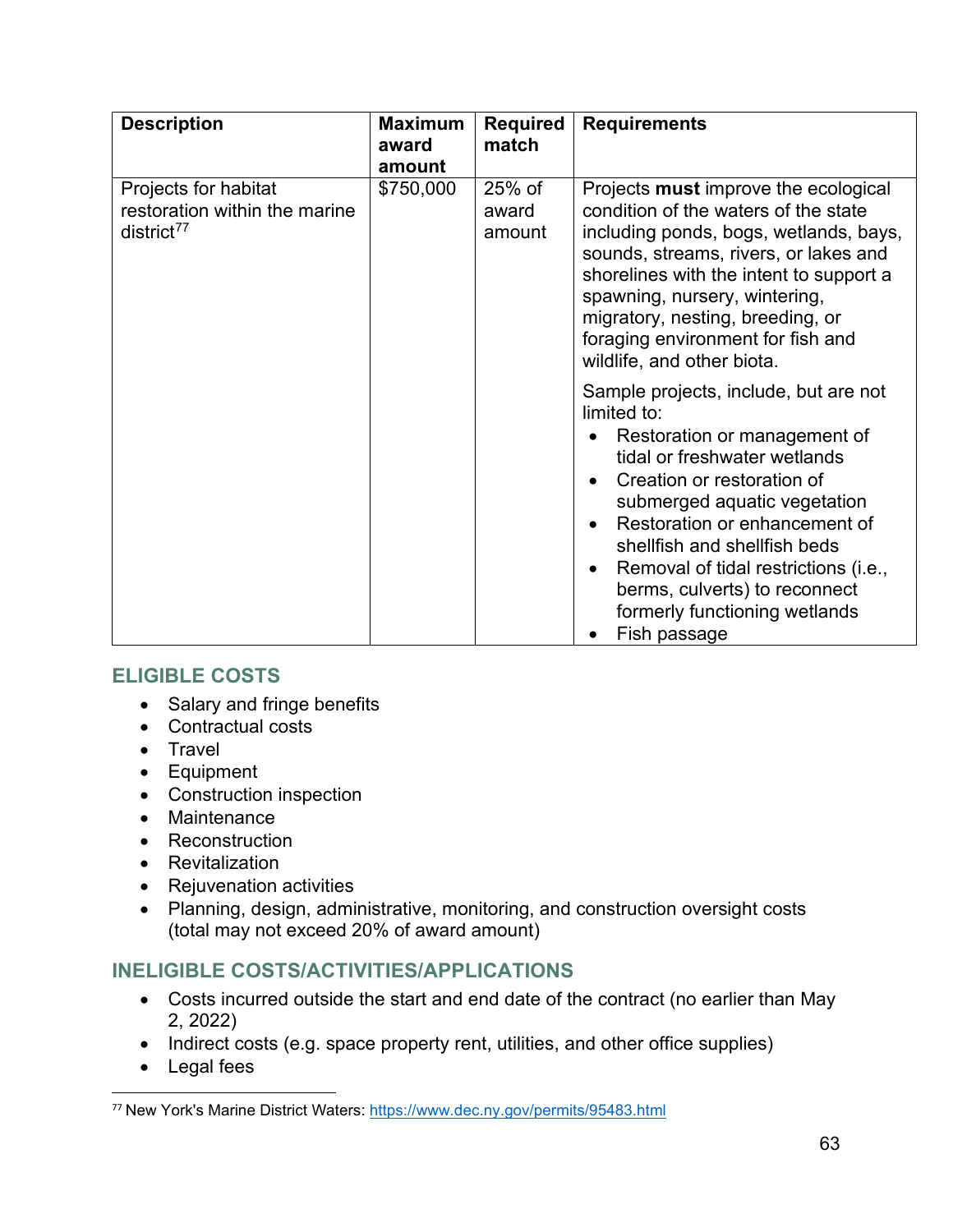## **RESOURCES**

- Species of Greatest Conservation Need (SGCN): <https://www.dec.ny.gov/animals/7179.html>
- Maps of EJ areas in New York State: [http://www.dec.ny.gov/public/911.html.](http://www.dec.ny.gov/public/911.html)
- Natural Resource Management Plans
	- o NY/NJ Harbor Estuary Program Comprehensive Conservation and Management Plan (CCMP):<https://www.hudsonriver.org/estuary-program>
	- o South Shore Estuary Reserve Comprehensive Management Plan (CMP): <https://dos.ny.gov/long-island-south-shore-estuary-reserve-program>
	- o Peconic Estuary Program CCMP:<https://www.peconicestuary.org/>
	- o Long Island Sound Study CCMP:<https://longislandsoundstudy.net/>

#### **CONTACT**

NYS Department of Environmental Conservation, Division of Marine Resources, Bureau of Marine Habitat

Julia Socrates, 631-444-0473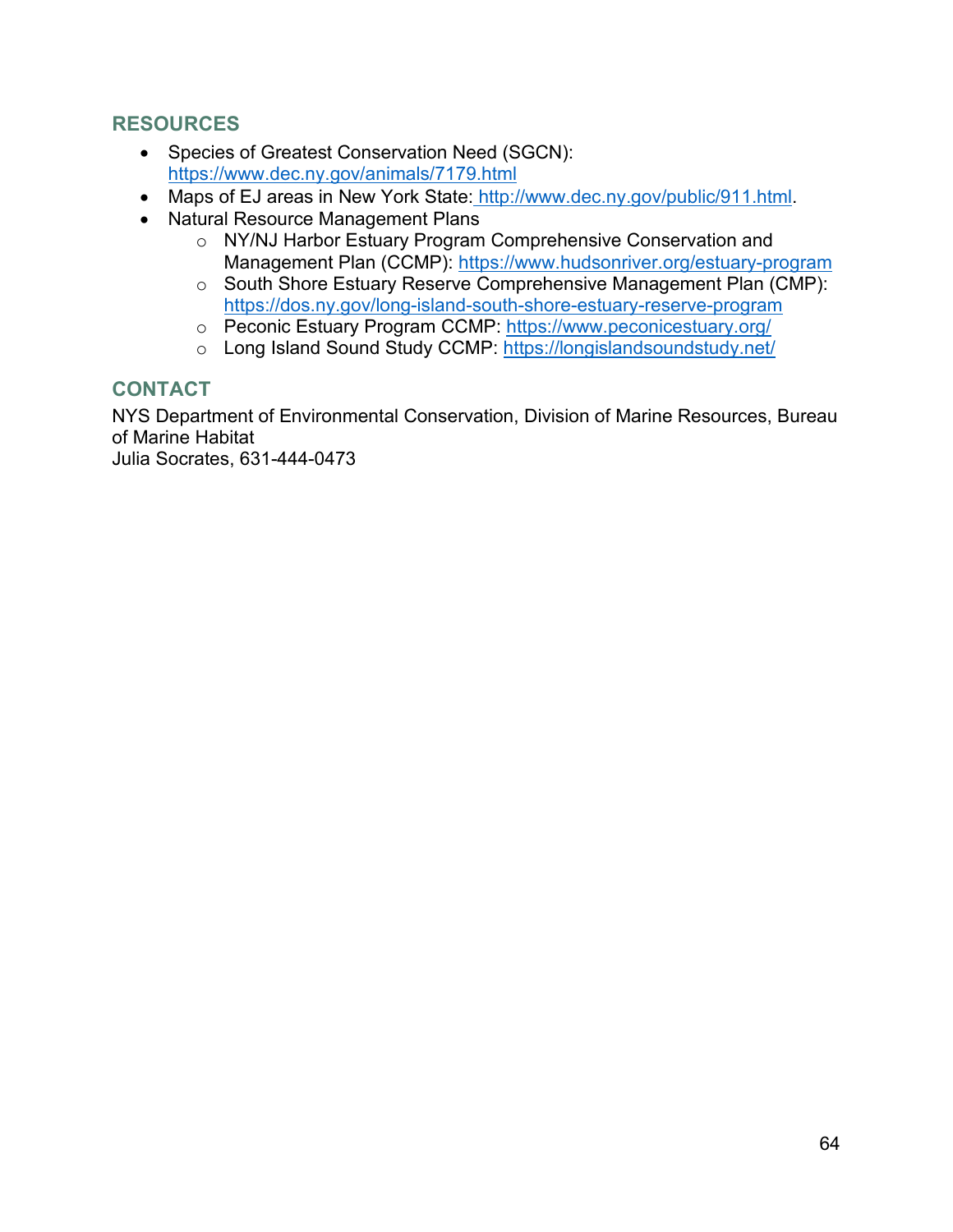## **MARINE DISTRICT HABITAT RESTORATION SCORING CRITERIA**

| <b>Agency Points</b>                          | Up to 85 points are available, as defined below. Applications must receive a minimum of 30<br>points to be eligible for funding. Applications that receive 0 points for Performance Measures,<br>Project Readiness or Experience and Ability will not be funded.                                         |                                                                                                                                                                                                                                                                      |                                                                                                                                                                       |                                                                                                           |                                                                                                    |  |                                                                                                                                                                                        |
|-----------------------------------------------|----------------------------------------------------------------------------------------------------------------------------------------------------------------------------------------------------------------------------------------------------------------------------------------------------------|----------------------------------------------------------------------------------------------------------------------------------------------------------------------------------------------------------------------------------------------------------------------|-----------------------------------------------------------------------------------------------------------------------------------------------------------------------|-----------------------------------------------------------------------------------------------------------|----------------------------------------------------------------------------------------------------|--|----------------------------------------------------------------------------------------------------------------------------------------------------------------------------------------|
| Performance                                   | 30 POINTS:                                                                                                                                                                                                                                                                                               | 24 POINTS:                                                                                                                                                                                                                                                           | <b>12 POINTS:</b>                                                                                                                                                     |                                                                                                           | <b>6 POINTS:</b>                                                                                   |  | 0 POINTS:                                                                                                                                                                              |
| <b>Measures</b><br>30 to 0 points<br>possible | Addresses three or<br>more habitat<br>restoration priorities<br>or critical habitat<br>identified in a<br>Federal or state<br>management plan.<br><b>OR</b><br>Project provides<br>benefit to three or<br>more Species of<br>Greatest<br><b>Conservation Need</b><br>(SGCN) or Federal<br>trust species. | Addresses two<br>habitat<br>restoration<br>priorities or<br>critical habitats<br>identified in a<br>Federal or<br>State<br>management<br>plan.<br><b>OR</b><br>Project<br>provides<br>benefit to two<br>or more State<br>SGCN or<br><b>Federal trust</b><br>species. | Addresses more than<br>Federal or state<br>management plan.<br><b>OR</b><br>DEC.                                                                                      | one goal identified in a<br>Project provides direct<br>benefit to any species of<br>management concern to | Addresses<br>only one goal<br>identified in a<br>Federal or<br><b>State</b><br>management<br>plan. |  | Applications that<br>do not meet any<br>of the previous<br>performance<br>measures.                                                                                                    |
| Reasonable-                                   | 20 POINTS:                                                                                                                                                                                                                                                                                               | <b>13 POINTS:</b>                                                                                                                                                                                                                                                    |                                                                                                                                                                       | <b>6 POINTS:</b>                                                                                          |                                                                                                    |  | 0 POINTS:                                                                                                                                                                              |
| ness of Cost                                  | Exceptional value for                                                                                                                                                                                                                                                                                    | Cost is good as it                                                                                                                                                                                                                                                   | Cost is reasonable as it<br>applies to both<br>achieving the project<br>achieving the project<br>objectives and being a<br>objectives and being a                     |                                                                                                           | <b>OR</b>                                                                                          |  | Cost is not reasonable                                                                                                                                                                 |
| 20 to 0 points<br>possible                    | the cost as it applies to<br>both achieving the                                                                                                                                                                                                                                                          | applies to both                                                                                                                                                                                                                                                      |                                                                                                                                                                       |                                                                                                           |                                                                                                    |  | for this type of project.                                                                                                                                                              |
|                                               | project objectives and                                                                                                                                                                                                                                                                                   |                                                                                                                                                                                                                                                                      |                                                                                                                                                                       |                                                                                                           |                                                                                                    |  |                                                                                                                                                                                        |
|                                               | being a fiscally sound<br>project.                                                                                                                                                                                                                                                                       | fiscally sound project.                                                                                                                                                                                                                                              |                                                                                                                                                                       | fiscally sound project.                                                                                   |                                                                                                    |  | Proposals where<br>planning, design,<br>administrative,<br>monitoring, and<br>construction oversight<br>costs exceeds 20%.<br><b>Applications that fall</b><br>into this category will |
|                                               |                                                                                                                                                                                                                                                                                                          |                                                                                                                                                                                                                                                                      |                                                                                                                                                                       |                                                                                                           |                                                                                                    |  | not be funded                                                                                                                                                                          |
| <b>Vision</b><br>10 to 0 points               | <b>10 POINTS:</b>                                                                                                                                                                                                                                                                                        |                                                                                                                                                                                                                                                                      | <b>5 POINTS:</b>                                                                                                                                                      |                                                                                                           | 0 POINTS:                                                                                          |  |                                                                                                                                                                                        |
| possible                                      | Project will improve water quality as it $\mid$ Project will improve<br>pertains to two or more goals of the<br>Marine District Habitat Restoration<br>category requirements.<br><b>OR</b>                                                                                                               |                                                                                                                                                                                                                                                                      | water quality as it<br>pertains to one goal of<br>the Marine District<br><b>Habitat Restoration</b><br>category requirements.                                         |                                                                                                           | Applications that do not meet any<br>of the previous vision criteria.                              |  |                                                                                                                                                                                        |
| Project will improve water quality of a       |                                                                                                                                                                                                                                                                                                          |                                                                                                                                                                                                                                                                      | <b>OR</b>                                                                                                                                                             |                                                                                                           |                                                                                                    |  |                                                                                                                                                                                        |
|                                               | waterbody with best use(s) assessed<br>as "impaired" or "precluded" as<br>documented in the Waterbodies<br>Inventory/Priority Waterbodies List<br>(WI/PWL) factsheet.                                                                                                                                    |                                                                                                                                                                                                                                                                      | Project will improve<br>water quality of a<br>waterbody with best<br>use(s) assessed as<br>"stressed" or<br>"threatened" as<br>documented in the<br>WI/PWL factsheet. |                                                                                                           |                                                                                                    |  |                                                                                                                                                                                        |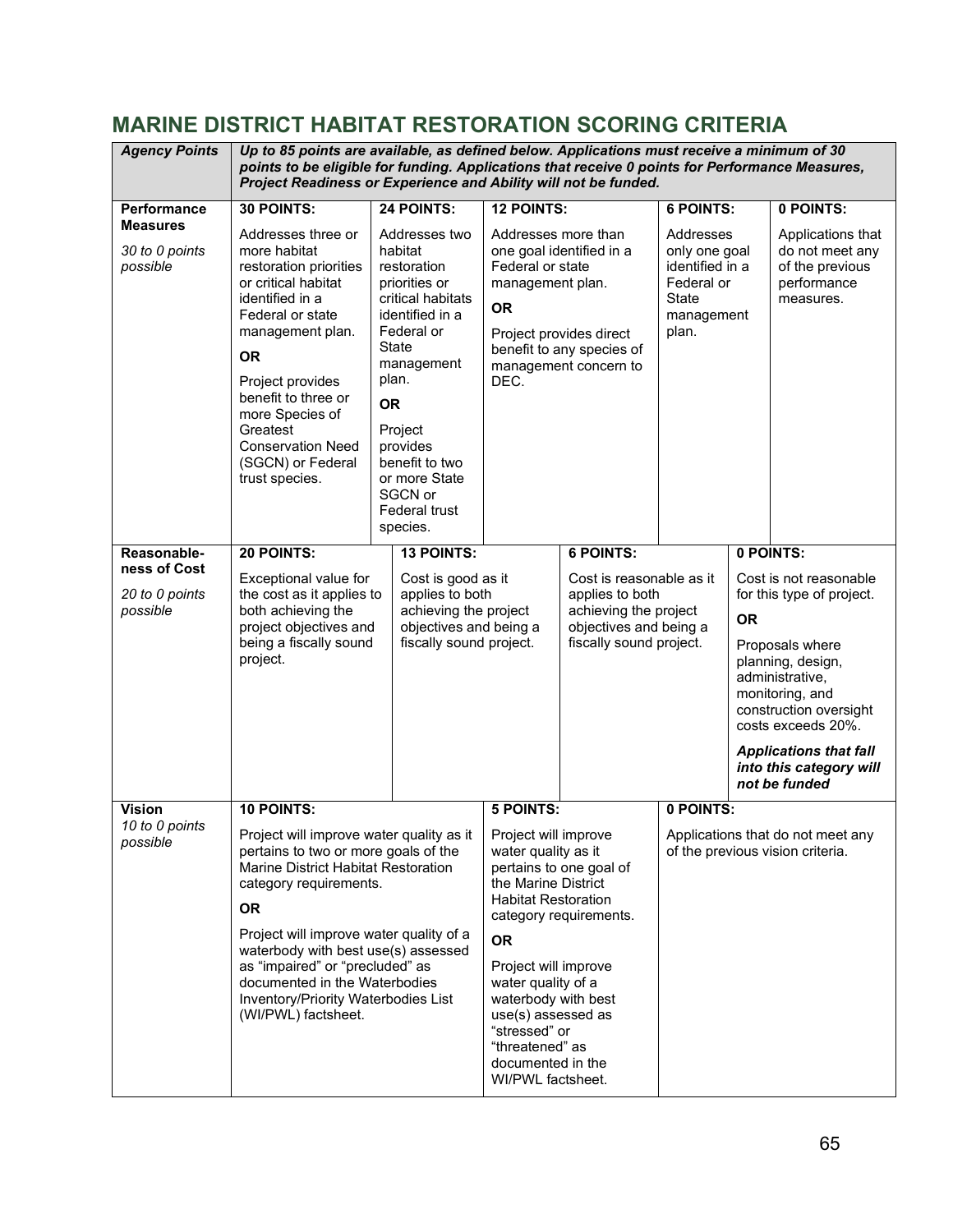| Project                                                                       | <b>10 POINTS:</b>                                                                                                                                                                                                                                                                                                                           | <b>5 POINTS:</b>                                                                                                                                                                                                                                                                                                                                                                                                                     |                          | 0 POINTS:                                                                                                                                                                                                                                                                                                                                                |  |  |
|-------------------------------------------------------------------------------|---------------------------------------------------------------------------------------------------------------------------------------------------------------------------------------------------------------------------------------------------------------------------------------------------------------------------------------------|--------------------------------------------------------------------------------------------------------------------------------------------------------------------------------------------------------------------------------------------------------------------------------------------------------------------------------------------------------------------------------------------------------------------------------------|--------------------------|----------------------------------------------------------------------------------------------------------------------------------------------------------------------------------------------------------------------------------------------------------------------------------------------------------------------------------------------------------|--|--|
| <b>Readiness</b><br>10 to 0 points<br>possible                                | Project has all necessary permits (or<br>does not need permits) and<br>approvals. The project is ready to<br>move forward with construction.                                                                                                                                                                                                | Project is not ready to<br>proceed with<br>construction but has<br>some of the necessary<br>approvals and is<br>expected to lead to<br>construction without<br>delay.                                                                                                                                                                                                                                                                |                          | Project has not secured any of the<br>necessary approvals and is not<br>ready to proceed to construction.<br>Applications that fall into this<br>category will not be funded                                                                                                                                                                             |  |  |
| Environmental<br>Justice (EJ)<br>7 to 0 points                                | <b>7 POINTS:</b><br>Projects that will improve water quality in an EJ<br>area or positively impact drinking water quality<br>serving an EJ community.                                                                                                                                                                                       | 0 POINTS:                                                                                                                                                                                                                                                                                                                                                                                                                            |                          | Projects that will not improve water quality in an EJ<br>area nor positively impact drinking water quality                                                                                                                                                                                                                                               |  |  |
| possible                                                                      |                                                                                                                                                                                                                                                                                                                                             |                                                                                                                                                                                                                                                                                                                                                                                                                                      | serving an EJ community. |                                                                                                                                                                                                                                                                                                                                                          |  |  |
| <b>Experience</b><br>and Ability<br>8 to 0 points<br>possible<br><b>Total</b> | 8 POINTS:<br>Applicant has shown the ability to<br>complete state-funded marine district<br>habitat restoration projects in the past<br>10 years in a timely manner.<br><b>OR</b><br>Applicant has successfully completed<br>marine district habitat restoration<br>projects in the past 10 years (please<br>attach pictures).<br>85 points | <b>4 POINTS:</b><br>Applicant has shown the<br>ability to complete a state<br>funded water quality<br>project that was not<br>related to marine district<br>habitat restoration in the<br>past 10 years in a timely<br>manner.<br><b>OR</b><br>Applicant has not been<br>awarded a state grant<br>related to water quality in<br>the past 10 years but<br>appears to have the<br>experience and ability to<br>carry out the program. |                          | 0 POINTS:<br>Applicant has demonstrated poor<br>management of WQIP contract(s)<br>in the past 10 years.<br><b>OR</b><br>Applicant has not been awarded a<br>WQIP grant in the past 10 years<br>and does not appear to have the<br>experience and ability to carry out<br>the program.<br>Applications that fall into this<br>category will not be funded |  |  |
| <b>Maximum</b><br><b>Points</b>                                               |                                                                                                                                                                                                                                                                                                                                             |                                                                                                                                                                                                                                                                                                                                                                                                                                      |                          |                                                                                                                                                                                                                                                                                                                                                          |  |  |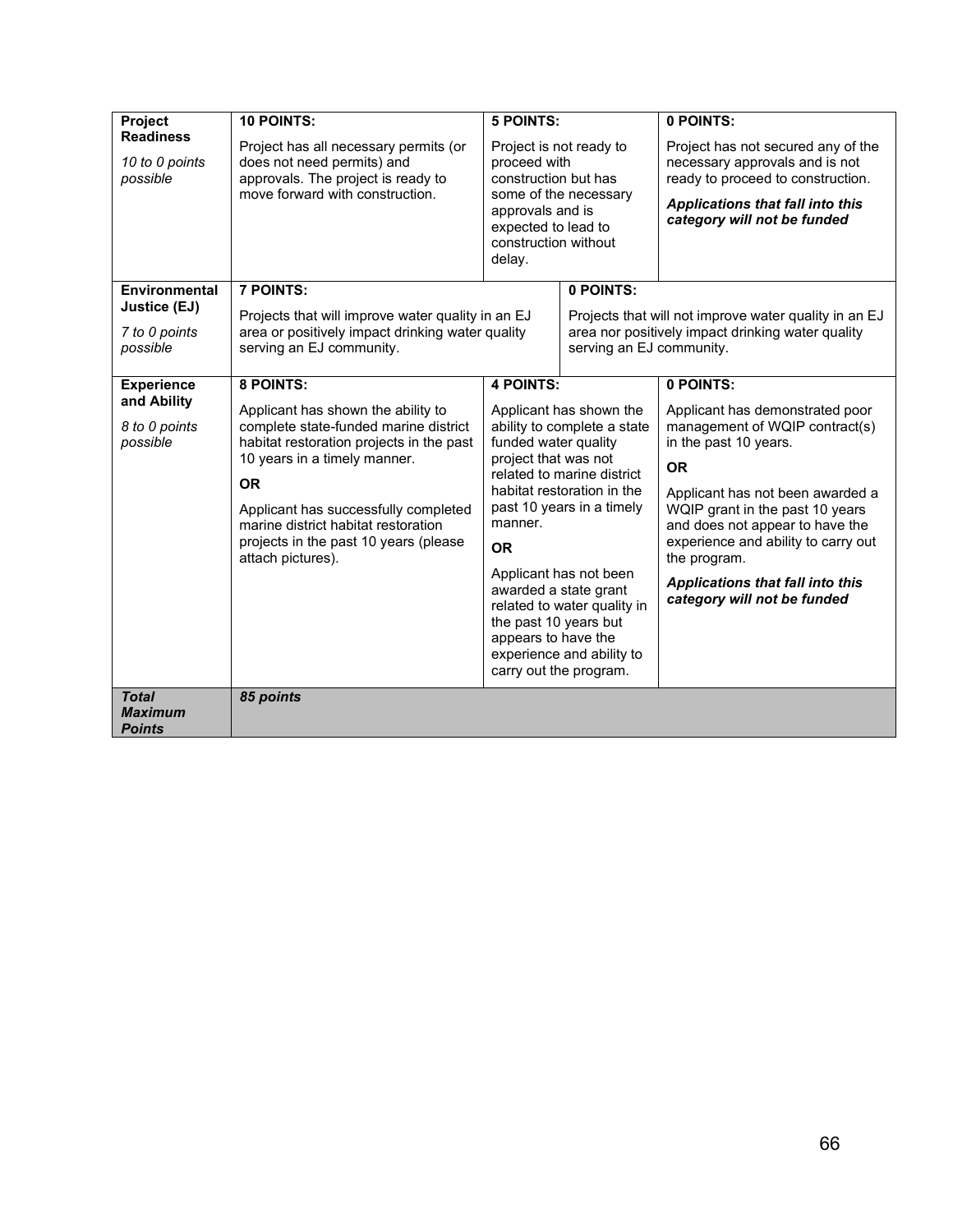## **GRANT OPPORTUNITY GENERAL INFORMATION AND CONDITIONS**

#### **The Department of Environmental Conservation reserves the right to:**

- Award additional and available funding for scored and ranked projects consistent with this grant opportunity.
- Award an agreement for any or all parts of the Program Overview in accordance with the method of award or withdraw the Program Overview at any time at the Department's sole discretion.
- Award only one application for funding in the event there are multiple application submissions for a single project or for pieces of a single project.
- Award to the next highest scoring application in the event a grantee fails to negotiate a grant contract with the Department within 120 days of a grant award.
- Consider regional distribution in the determination of awards and funding allocations, to the extent practicable.
- Monitor the progress of all grant awards and withdraw grant funding if the grantee fails to make significant and timely progress on the project or fails to receive the necessary permissions and permits for the project.
- Refuse to fund projects that are determined to be inconsistent with NYS's Smart Growth Public Infrastructure Policy Act.
- Refuse to fund projects that are determined to be inconsistent with the Climate Leadership and Community Protection Act or its implementing regulations.<sup>[78](#page-66-0)</sup>
- Reject any or all applications in response to the Program Overview at the agency's sole discretion.
- Reduce an award from the amount requested in the application, should the project budget contain costs considered ineligible under this grant program.
- Reduce an award from the amount requested in the application, as long as the reduced funding does not jeopardize the viability of the project to proceed at the reduced funding level.
- Deny a change in workplan tasks from the application project description because of fairness to competitive process.
- Accept Regional Economic Development Council feedback and, if possible/practicable, use this feedback in the review of projects.
- Limit all or some funding for a project in the final scored ranked list if the same activities have been awarded funding by another funding source.

## **Additional Application Submission Information**

## **Pre-Application Requirements**

All applicants must register in the NYS Grants Gateway to be considered eligible to accept this grant opportunity [https://grantsmanagement.ny.gov/.](https://grantsmanagement.ny.gov/) The applicant name must exactly match the name of the eligible entity registered in the NYS Grants Gateway. It may not be the name of an individual.

In addition to registering, not-for-profit organizations must also complete the Vendor

<span id="page-66-0"></span><sup>78</sup> The Climate Leadership and Community Protection Act is in Chapter 106 of the laws of 2019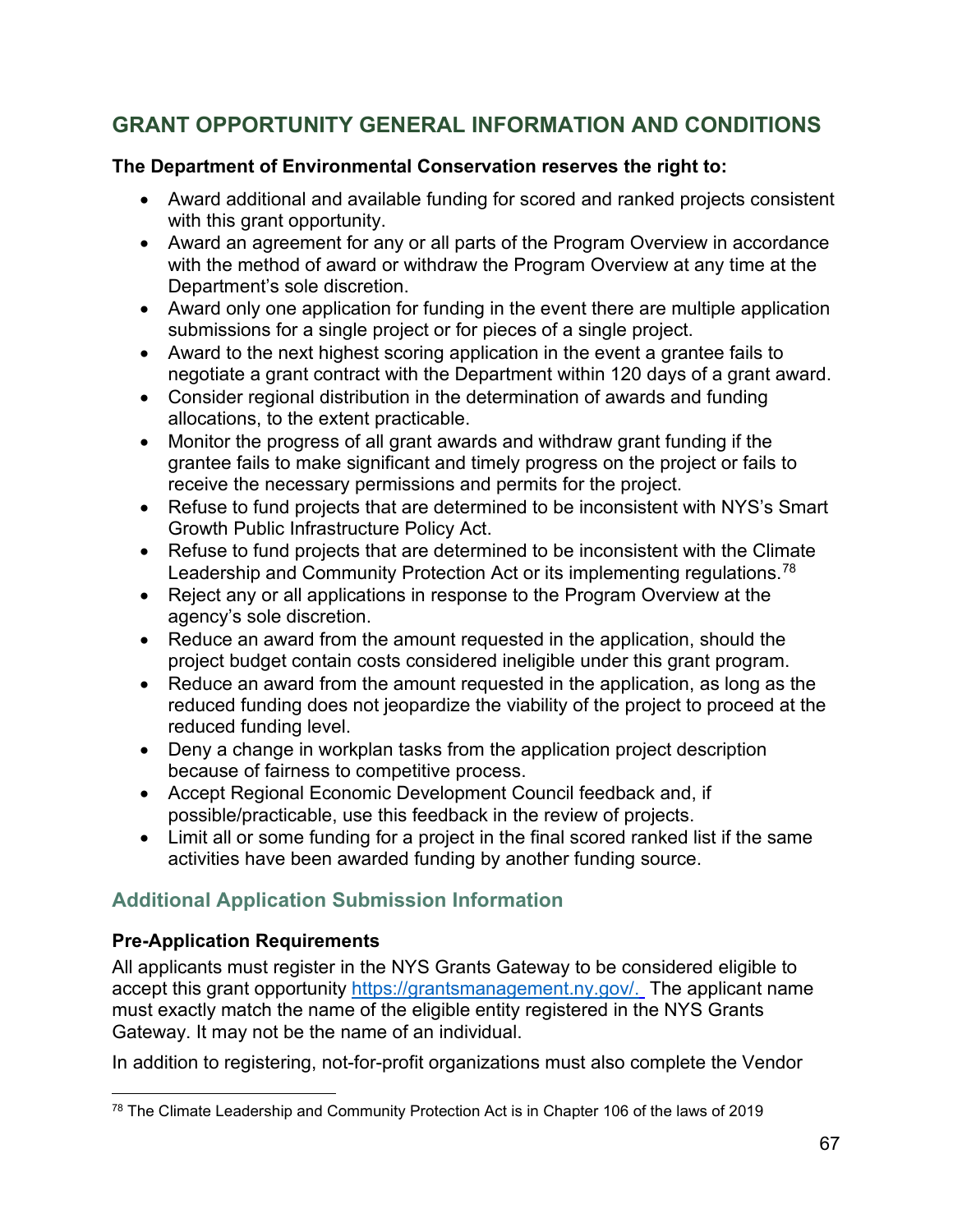Prequalification process in the NYS Grants Gateway to be considered eligible to apply for this grant opportunity. The prequalification must be current (not expired) to be eligible for this grant. Government entities are not required to complete the Vendor Prequalification Process.

### **NYS Grants Gateway Registration Instructions:**

If your organization has not already registered in the Grants Gateway, the registration is NOT an online process. Register now to allow time for processing!

- 1.) On the Grants Management Website at [https://grantsmanagement.ny.gov/grantee-documents,](https://grantsmanagement.ny.gov/grantee-documents) download a copy of the Registration Form for Administrators.
- 2.) Complete the form according to the instructions provided. The completed form must be signed and notarized.
- 3.) After the form is received and reviewed, you will be provided with a Username and Password allowing you to access the Grants Gateway.
- 4.) Log in to the Grants Gateway at [https://grantsgateway.ny.gov.](https://grantsgateway.ny.gov/) You will be prompted to change your password at the bottom of your Profile page. Enter a new password and click the SAVE button located on the top, right-hand side of the page.

If you have previously registered and do not know your Username please email grantsgateway@its.ny.gov. If you do not know your Password, please click the Forgot Password link from the main log in page and follow the prompts.

#### **Not-For-Profit Prequalification Instructions:**

Pursuant to the New York State Division of Budget Bulletin H-1032, dated June 7, 2013, New York State has instituted key reform initiatives to the grant application and contract processes. These initiatives require not-for-profit organizations to complete the Vendor Prequalification process to be considered eligible to apply for a grant.

Below is a summary of the steps to complete the prequalification requirements. The Vendor Prequalification Manual on the Grants Management website at <https://grantsmanagement.ny.gov/get-prequalified> provides additional information and instruction.

- 1.) Complete your Prequalification Application.
	- Log in to the Grants Gateway at [https://grantsgateway.ny.gov.](https://grantsgateway.ny.gov/) If this is your first time logging in, you will be prompted to change your password at the bottom of your Profile page. Enter a new password and click the SAVE button located on the top, right-hand side of the page.
	- •Click the *Organization(s)* link at the top of the page and complete the required fields including selecting the State agency you have the most grants with. This page should be completed in its entirety before you SAVE. A *Document Vault* link will become available near the top of the page. Click this link to access the main Document Vault page.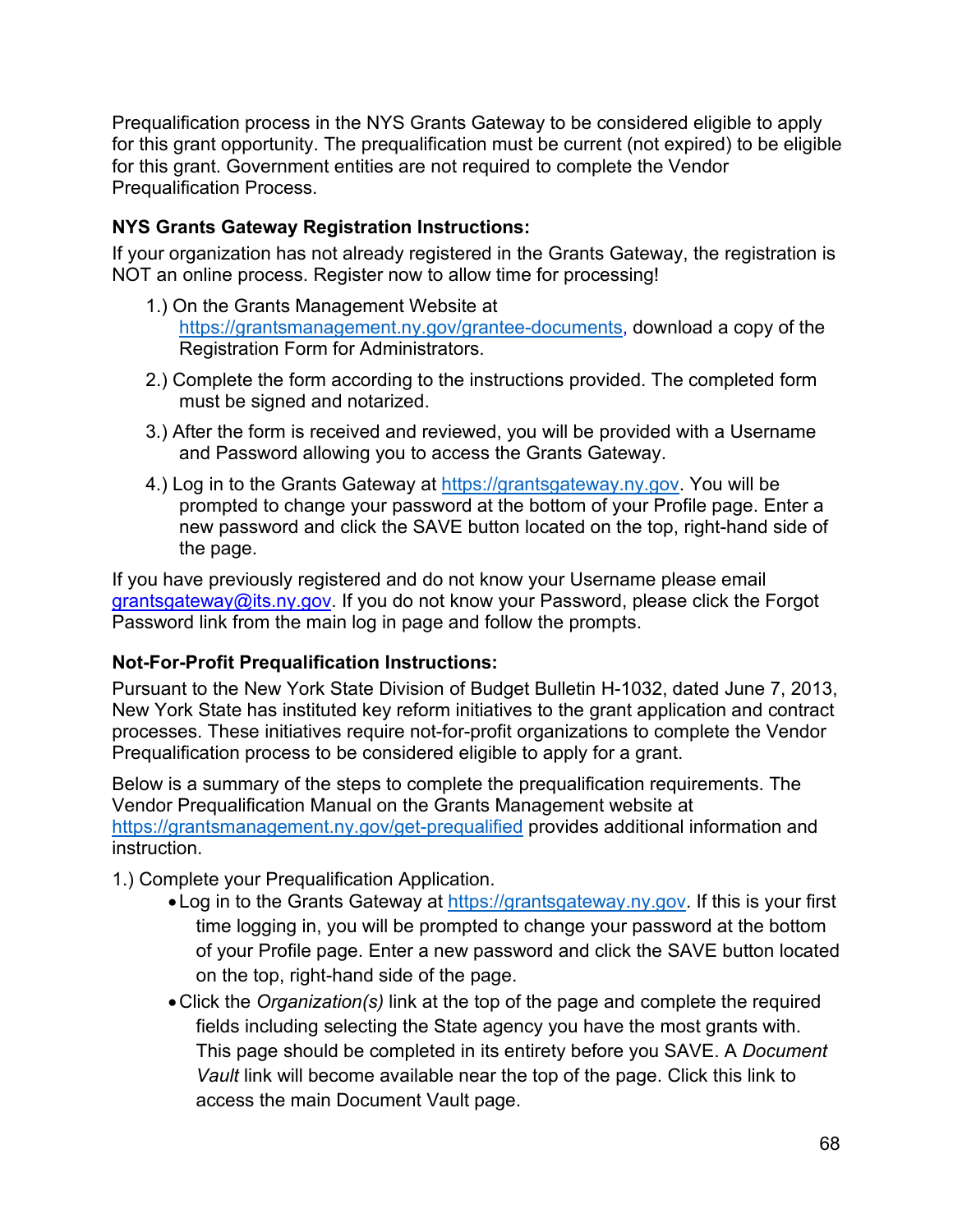- •Answer the questions in the *Required Forms* and upload the *Required Documents*. This constitutes your Prequalification Application. Optional Documents are not required unless specified in this Request for Proposal.
- •For specific questions about the prequalification process see [https://grantsmanagement.ny.gov/contact-grants-management.](https://grantsmanagement.ny.gov/contact-grants-management)
- 2.) Submit Your Prequalification Application
	- •After completing your Prequalification Application, click the *Submit Document Vault* button located below the Required Documents section to submit your Prequalification Application for State agency review. Once submitted, the status of the Document Vault will change to *In Review*.
	- If your Prequalification reviewer has questions or requests changes you will receive email notification from the Gateway system.
	- •Once your Prequalification Application has been approved, you will receive a Gateway notification that you are now prequalified to do business with New York State.

Additional registration and prequalification information, including a video tutorial, is available on the Grants Management website at [https://grantsmanagement.ny.gov/videos-grant-applicants.](https://grantsmanagement.ny.gov/videos-grant-applicants)

#### **Debriefing Request**

In accordance with section 163 of the NY State Finance Law, DEC must, upon request, provide a debriefing to any unsuccessful offeror that responded to the Program Overview, regarding the reasons that the proposal or bid submitted by the unsuccessful offeror was not selected for an award. An unsuccessful offeror wanting a debriefing must request a debriefing in writing, within fifteen calendar days of receipt of the notice that their proposal did not result in an award. Debriefings requested after fifteen calendar days may be denied.

#### **Formal Protest and Appeal Procedure**

Any interested party who believes that he/she has been treated unfairly in the application, evaluation, bid award, or contract award phases of the procurement, may present a formal protest to DEC and request administrative relief concerning such action. Formal protests concerning a pending contract award must be received within five (5) business days after the protesting party knows or should have known of the facts that constitute the basis of the formal protest.

## **Sexual Harassment Prevention Certification**

State Finance Law §139-l requires all applicants of grant funding to certify that they have a written policy addressing sexual harassment prevention in the workplace and provide annual sexual harassment training (that meets the Department of Labor's model policy and training standards) to all its employees.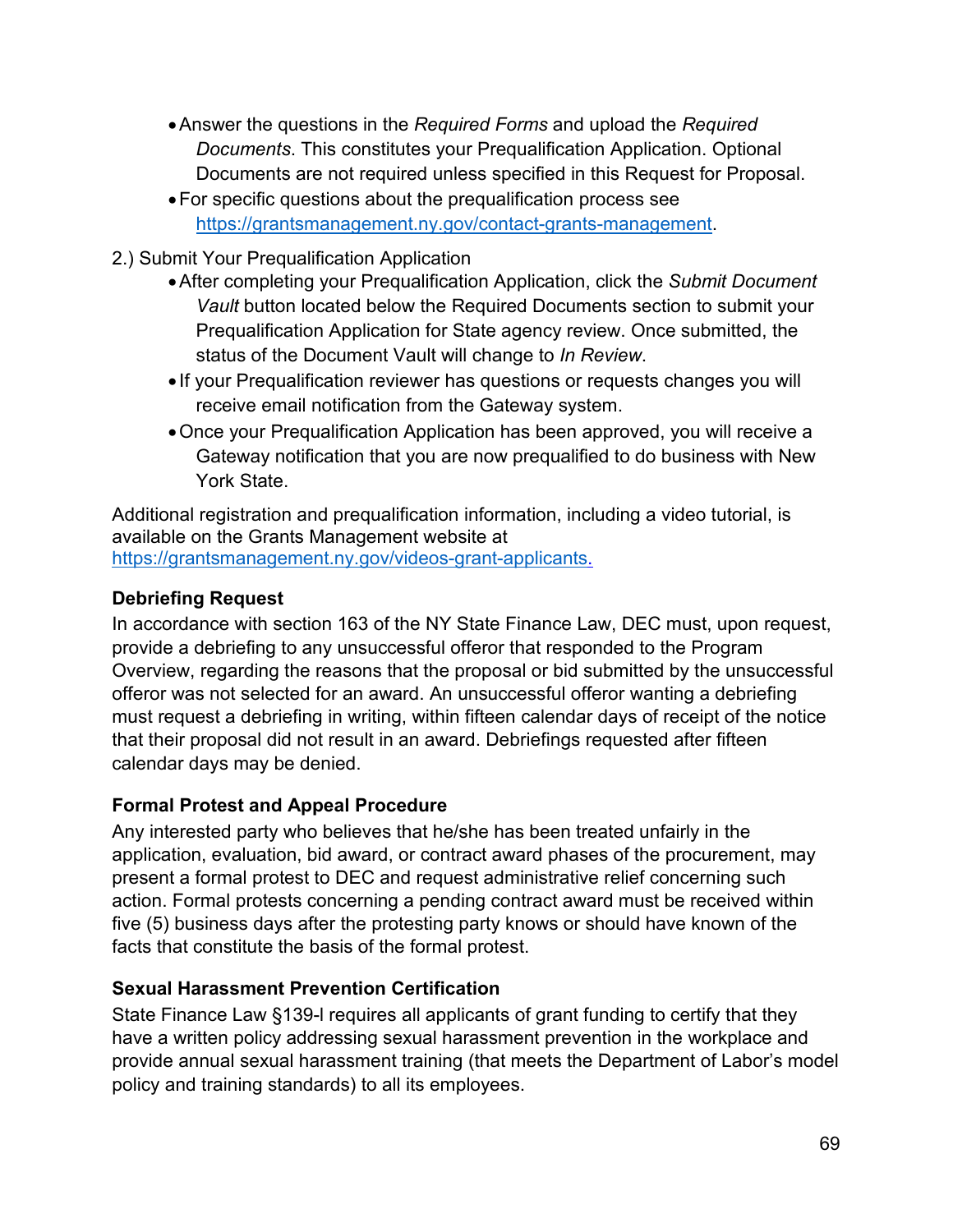Where applying for grant funding is required pursuant to statute, rule or regulation, every application submitted to the state or any public department or agency of the state must contain the following statement: "By submission of this application, each applicant and each person signing on behalf of the applicant certifies, and in the case of a partnering application each party thereto certifies as to its own organization, under penalty of perjury, that the applicant has and has implemented a written policy addressing sexual harassment prevention in the workplace and provides annual sexual harassment prevention training to all of its employees. Such policy shall, at a minimum, meet the requirements of section two hundred one-g of the labor law."

Applications that do not contain the certification will not be considered for award; provided however, that if the applicant cannot make the certification, the applicant may provide a signed statement with their application detailing the reasons why the certification cannot be made. After review and consideration of such statement, the Department may reject the bid or may decide that there are sufficient reasons to accept the bid without such certification.

Applicants are required to sign and upload the Sexual Harassment Prevention Certification form or upload a signed statement with their application detailing the reasons why the certification cannot be made.

## **SEQRA and Permits**

The applicant is responsible for assuring that any SEQR determinations, permits, approvals, lands, easements and rights-of way that may be required to carry out the activities of the project are obtained.

#### **Letters of Permission/Municipal Endorsement**

The applicant must own the property, or obtain an applicable access agreement, for the proposed project site. This includes:

- If the property is owned by the applicant  $-$  a copy of the current deed.
- If the property owner is a municipality  $A$  resolution by the municipality supporting the project.
- $\bullet$  If the property is not owned by the applicant  $-$  a formal written agreement between the applicant and landowner which allows the applicant access to the property, and represent the landowner, to accomplish the proposed project.

## **Quality Assurance**

Quality assurance applies to all programs/projects that involve the collection, generation or use of environmental data associated with the mapping, modeling, monitoring, and assessment of water quality data intended for use by the New York State Department of Environmental Conservation (DEC) for its regulatory purposes. This includes the design or use of water quality focused environmental technology. Guidance and resources for DEC's quality assurance can be found on DEC's quality assurance webpage at [https://www.dec.ny.gov/chemical/23850.html.](https://www.dec.ny.gov/chemical/23850.html) Activities associated with these types of programs/projects, conducted in the field or laboratory, shall be: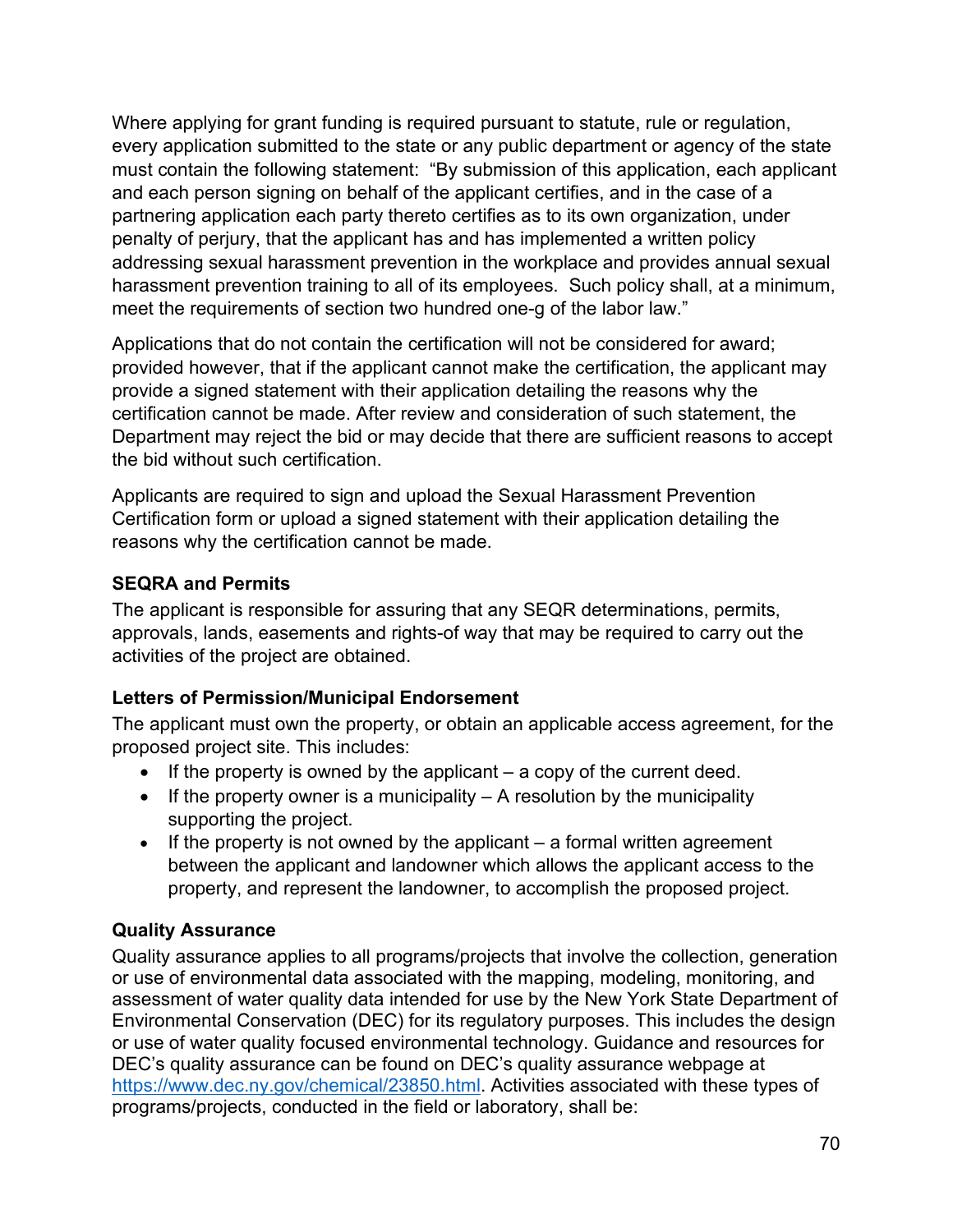- 1. Performed in accordance with an effective quality system for planning and assessing environmental measurements and tests, and for conducting required quality assurance and quality control procedures to promote and maintain the accuracy and reliability of environmental measurements and test results. An effective Quality System includes a Quality Assurance Project Plan (QAPP) based on guidance provided by the USEPA Guidance for Quality Assurance Project Plans (QA/G-5 May 2006), or American National Standard ASQ/ANSI E4:2014: Quality management systems for environmental information and technology programs—Requirements with guidance for use, approved February 4, 2014.
- 2. The fulfillment of the data verification, validation, and usability component of QAPP is to be documented in a Data Usability Assessment Report (DUAR).
- 3. Performed by a laboratory certified by the New York State Department of Health (NYSDOH) under the Environmental Laboratory Approval Program (ELAP) pursuant to Section 502 of the Public Health Law. This requirement shall not apply to specific parameters where NYS DOH ELAP has not issued a certificate for the specific parameter.
- 4. Performed in a manner that ensures all requisite quality control and calibration requirements are met, including field testing, sample collection, preservation, and record-keeping. Basic quality assurance and quality control requirements defined in 40 CFR Part 136.7 shall be followed as well as any specific method requirements.
- 5. Required to submit environmental monitoring data electronically to US EPA Water Quality Exchange (WQX) following the guidance as set by US EPA's WQX Submission Instructions.
- 6. Covered under the Publicity clause (article IV.G.) of the Master Contract for Grants – Standard Terms and Conditions. Specifically, the Contractor agrees that any work products, including but not limited to, water quality data or environmental information; measured, generated, or developed under this contract shall not be released, published, cited, or shared in draft or final form without prior written authorization from the Department.
- 7. At a minimum, performed in accordance with water quality standards in 6 NYCRR Part 703 and/or guidance values in Technical and Operational Guidance Series (TOGS) 1.1.1. Projects designed to assess water quality or inform regulatory decisions must measure parameters with applicable water quality standards and/or guidance values.

#### **Historic Preservation Review Requirements**

Questions about or proposals for listing on the State or national Register should be directed to the OPRHP National Register Unit at (518) 237-8643. To ensure the public benefit from the investment of state funding, preservation covenants or conservation easements will be conveyed to the State (OPRHP) for all historic property grants.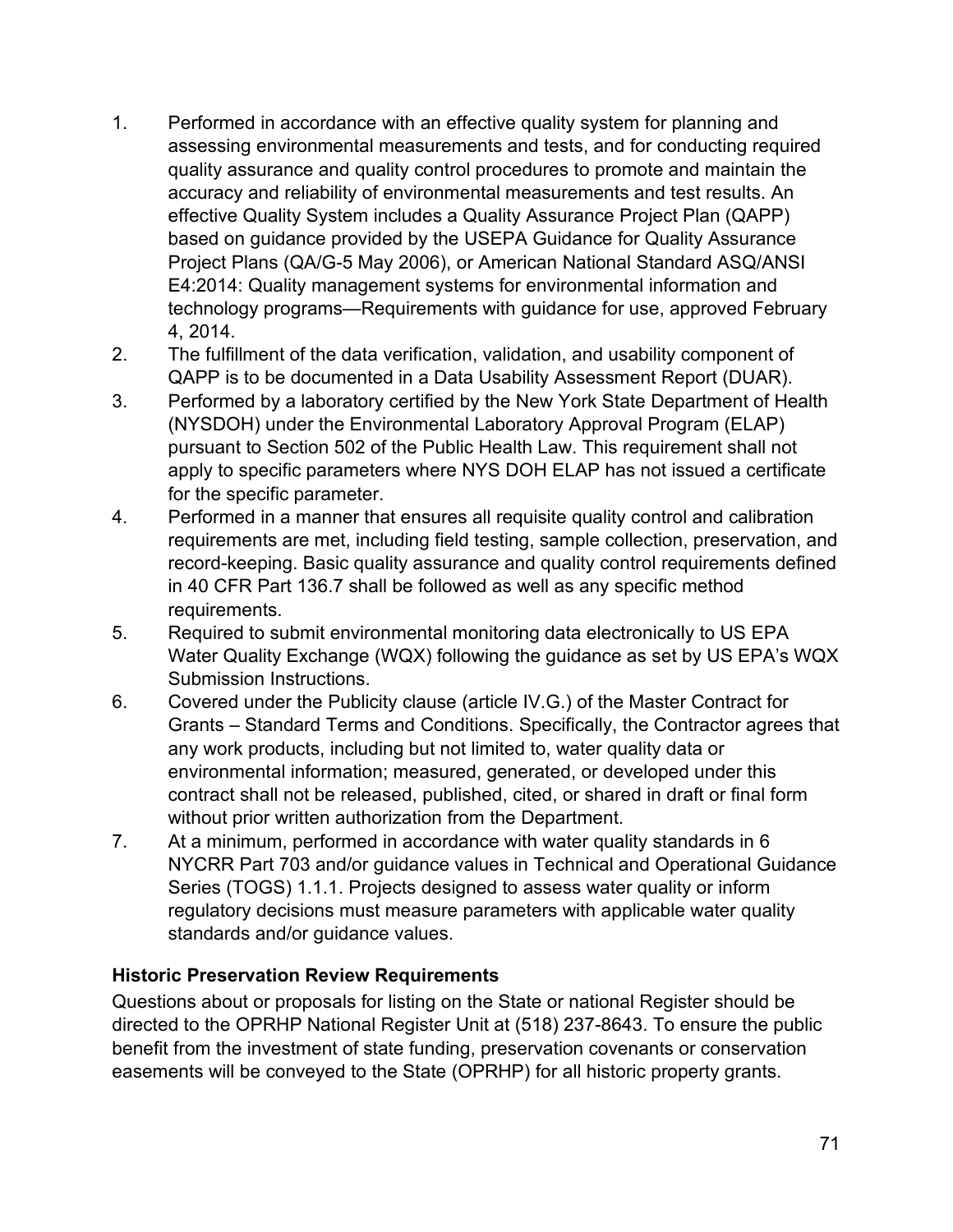#### **Coastal Consistency Requirements**

SEQR Type I and Unlisted actions located within the NYS Department of State's coastal zone boundaries must meet the consistency requirements of the Secretary of State's Coastal Management Program. This consistency determination will be performed by the Department as part of the grant review process. If the proposed project is located within a municipality that has an approved Local Waterfront Revitalization Plan (LWRP), the policies of that LWRP apply. Projects in other areas will need to be consistent with the State's 44 coastal policies. The coastal policies can be found at [https://dos.ny.gov/coastal-consistency-review.](https://dos.ny.gov/coastal-consistency-review) Applicants are encouraged to determine if their project is located within the coastal zone, and to include in their site plan or sketch map their project's location within the coastal zone boundaries if applicable. Maps of the coastal zone boundaries can be found at [https://dos.ny.gov/coastal](https://dos.ny.gov/coastal-consistency-review)[consistency-review.](https://dos.ny.gov/coastal-consistency-review)

#### **Grant opportunity payment and reporting conditions**

- For all WQIP project types except wastewater treatment, upon approval of the MCG by the Office of the State Comptroller, an advance payment of up to twenty-five percent (25%) of the total Contract Amount may be provided to the Contractor, including Contractors that are municipalities, for project start-up funding<sup>[79](#page-71-0)</sup>. Contractors must provide justification of the need for the advance payment.
- For Land Acquisition Projects for Source Water Protection, awardees may request advance payment of transactional and purchase costs.
	- Transactional advance: To provide funds needed to complete land acquisition research (for programs) and documents prior to closing.
	- Purchase advance: To provide funds needed to purchase a parcel or easement including associated personal and legal services.
- No reimbursement payments under the MCG will be made by the Department to the Contractor until the Contractor provides documentation to support how the 25% advance funding was spent on the Project. Future reimbursement payments shall be made upon audit and approval by the Department and the Comptroller's Office of vouchers executed by an authorized officer of the Contractor.
- Project costs eligible for reimbursement and project match must be incurred between the MCG term start date and the MCG term end date. Costs incurred prior to the MCG term start date or after the MCG term end date are not eligible for reimbursement or match. Copies of supporting documentation (paid invoices, receipts, cancelled checks, etc.) must be audited and approved by the Department for costs to be eligible for grant reimbursement.

<span id="page-71-0"></span> $79$  For Land Acquisition project types, please note that transactional costs (e.g., property surveys, land appraisals, staff time devoted to the project) are acceptable by the Department, provided they result in final acquisition of land or perpetual conservation easement and/or restoration of new riparian buffers. As such, before successful applicants request advance payment or submit reimbursement claims, we recommend that you take into consideration the requirement to return state assistance payments should the land transaction not successfully close.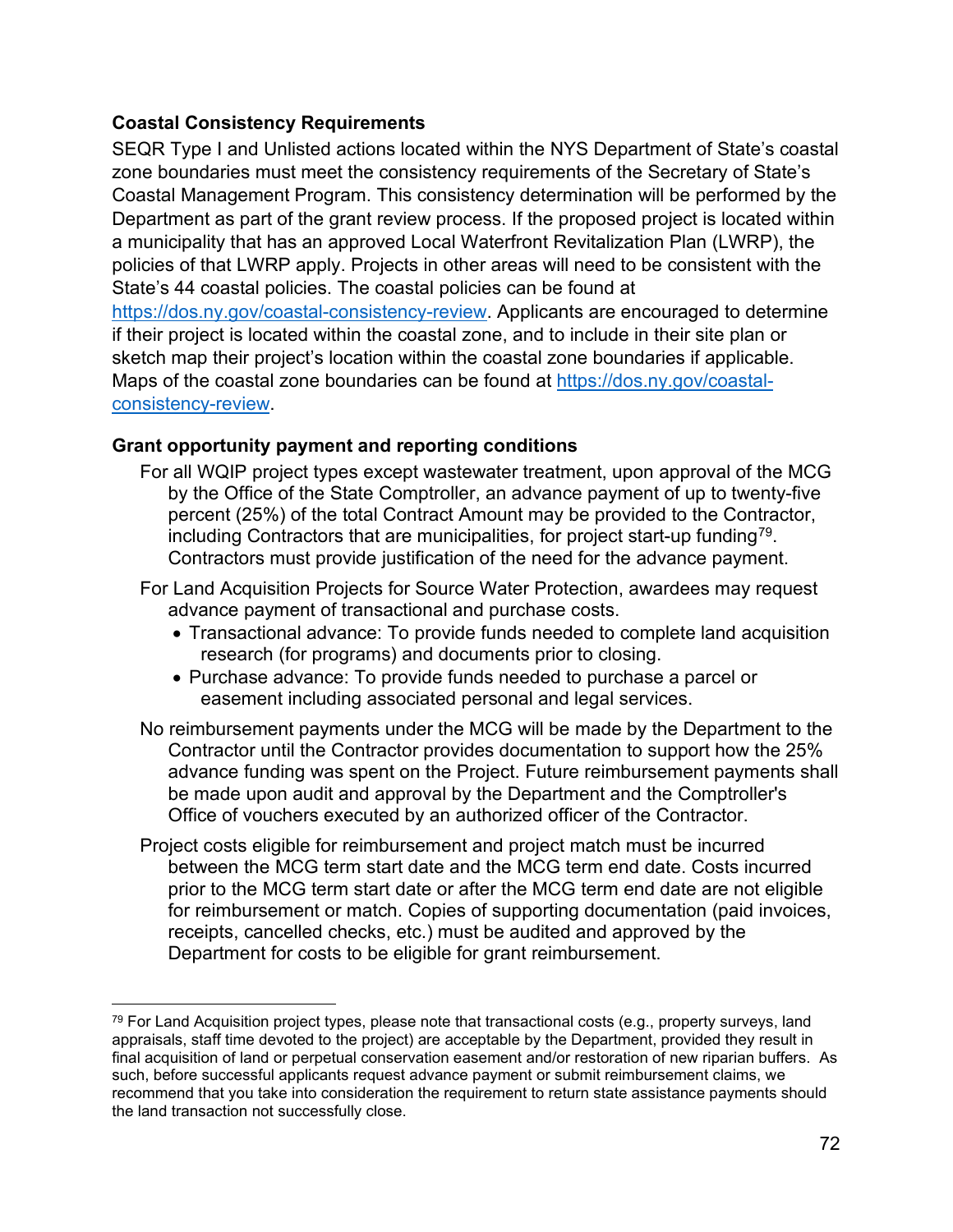- •Quarterly MCG payment reimbursement requests will be accepted prior to submission of a final closeout reimbursement request. Approved project design, required permits and landowner permissions must be in place to submit a reimbursement request.
- •Quarterly Narrative Reports must be submitted within 30 days from the end of the quarter. The reports should summarize how the project progressed towards meeting project objectives and deliverables during the quarter.
- Quarterly Expenditure Reports, detailed by object of expense as defined in the MCG Attachment B-1 Expenditure Based Budget, must accompany the quarterly Narrative Reports, within 30 days from the end of the quarter. These reports must correlate to subsequent vouchers submitted for reimbursement payment.
- Final Report must be submitted and approved by the Department prior to the release of the final contract payment to the Grantee. The Contractor must submit the Final Report no later than 60 days after the end of the contract period. The Final Report should report on all aspects of the program and detail how the grant funds were utilized in achieving the goals set forth in the approved MCG Attachment C Work Plan. Copies of appropriate documents (i.e., inventory and/or management plan) must be submitted and approved by the Department.
- A Department on-site inspection may be required to confirm all work was completed in accordance with the approved project work plan.

### **Satisfactory Progress**

Grant recipients are expected to show satisfactory progress with the development of a project workplan and implementation of the project. Satisfactory progress includes, but is not limited to, timely submission of all necessary documents needed for contract execution, such as, required proofs of insurance, and an M/WBE Utilization Plan. A grantee must also submit timely quarterly payment requests, quarterly narrative reports, quarterly expenditure reports, and a final project summary report. Successful applicants are expected to manage their WQIP projects in accordance with the terms and condition of the State of New York Master Grant Contract. Failure to make satisfactory progress or to complete the project to the satisfaction of the State may be deemed an abandonment of the project and may cause the termination of any financial obligation of the State.

### **Operation and Maintenance of Completed WQIP Projects**

Grant recipients are fully responsible for ensuring the proper and efficient monitoring operation and maintenance of the project satisfactory to the Department, including, but not limited to, retaining a sufficient number of qualified staff and ensuring performance or required tests and requirements. After completion of the project, the grantee shall, for a period of time appropriate for the type of project (the useful life of the project as provided in State Finance Law § 61[18]), which ranges from five to thirty years, operate the project or otherwise cause the project to be operated properly and in a sound and economical manner and shall maintain, preserve and keep the project, or cause the project to be maintained, preserved and kept, in good repair, working order and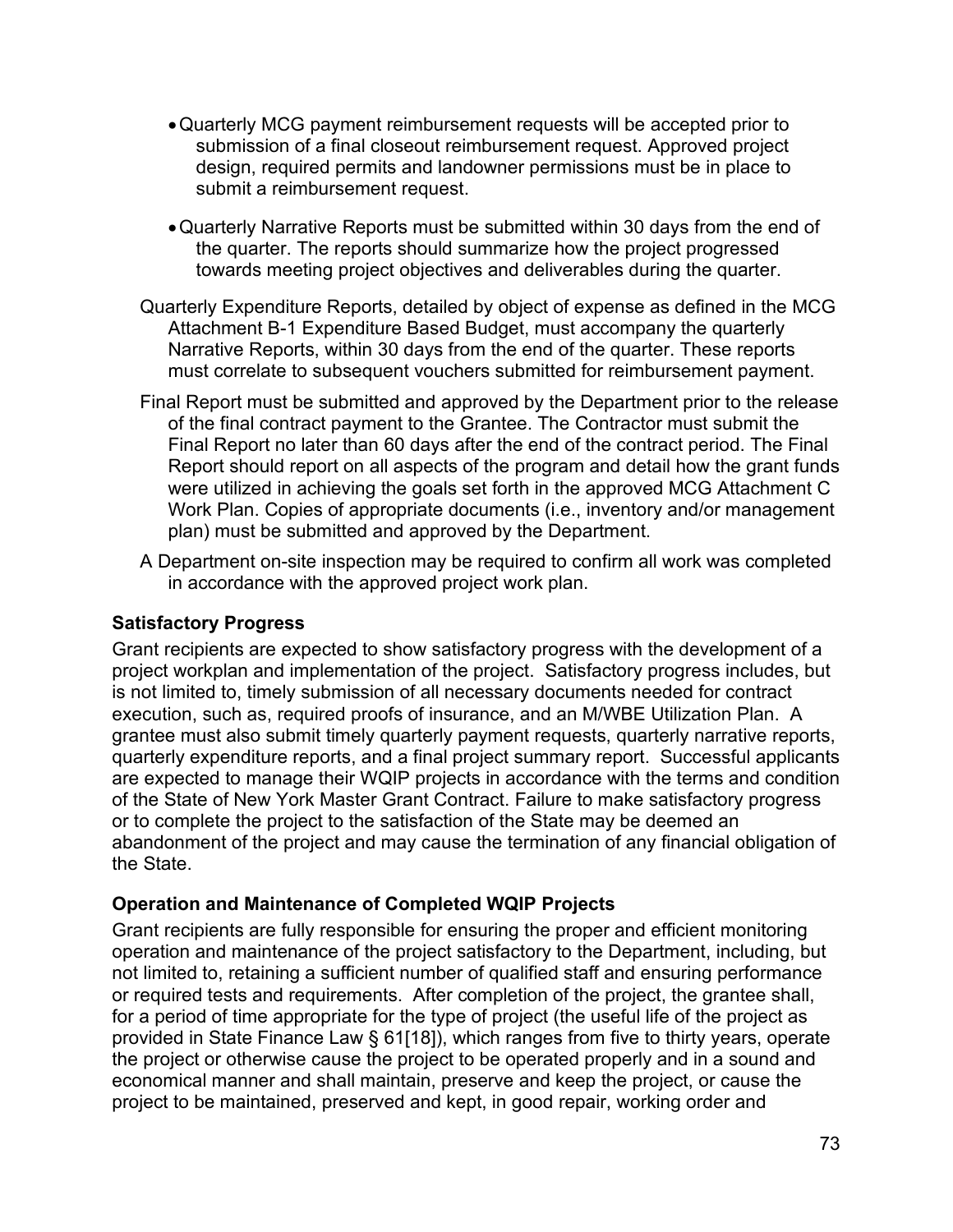condition and shall make, or cause to be made, all necessary and proper repairs, replacements and renewals from time to time, so that at all times the project may be operated properly in a manner consistent with the performance standards for the project, with the contract and with the requirements of any related permit or other governmental approval of the project.

### **Proposed Project Timeline and Contract Terms**

The Department expects the term of each contract to be consistent with the project timeline proposed in the grant application. The initial term of each contract (other than Land Acquisition for Source Water Protection projects) will need to fall between May 2, 2022 and May 1, 2027. Applicants should not apply if they do not expect their project to be complete by May 1, 2027.

For Land Acquisition for Source Water Protection projects, the initial contract term will need to fall between August 1, 2021 and July 31, 2026.

All project costs must be incurred between the start and end dates of the contract to be eligible for reimbursement, or to be used as match for the grant.

# **Application Limits**

Only 1 application may be submitted per project in any given round. Projects that receive funding in one round will not receive additional funding in a subsequent round, even if project costs were higher than originally anticipated. The only exception is projects that are being completed in phases which can receive funding for multiple phases of the same project. If an applicant applies for funding and does not receive an award, they may apply again for the same project in a subsequent round. Applicants are limited to 5 applications per round.

# **What to Expect If You Receive an Award**

### **Notification of Award**

Applicants selected to receive a grant award will be notified by email and in an official Department award letter.

IMPORTANT NOTE: By accepting an award, applicant agrees to abide by all Master Contract for Grants (MCG) or purchase order terms and conditions. Any changes to the terms and conditions will not be accepted and may affect applicant's award.

# **State of New York Master Contract for Grants (MCG)**

Applicants selected to receive a grant award are expected to execute a MCG within 120 days from the time of their award notification. Failure to submit timely required MCG documents could cause a grantee to lose their grant award. Applicants should review and be prepared to comply with all MCG terms and conditions should grant funding be awarded. The MCG and attachments include:

- MCG Grants Face Page
- Standard Terms and Conditions (NYS standard terms and conditions)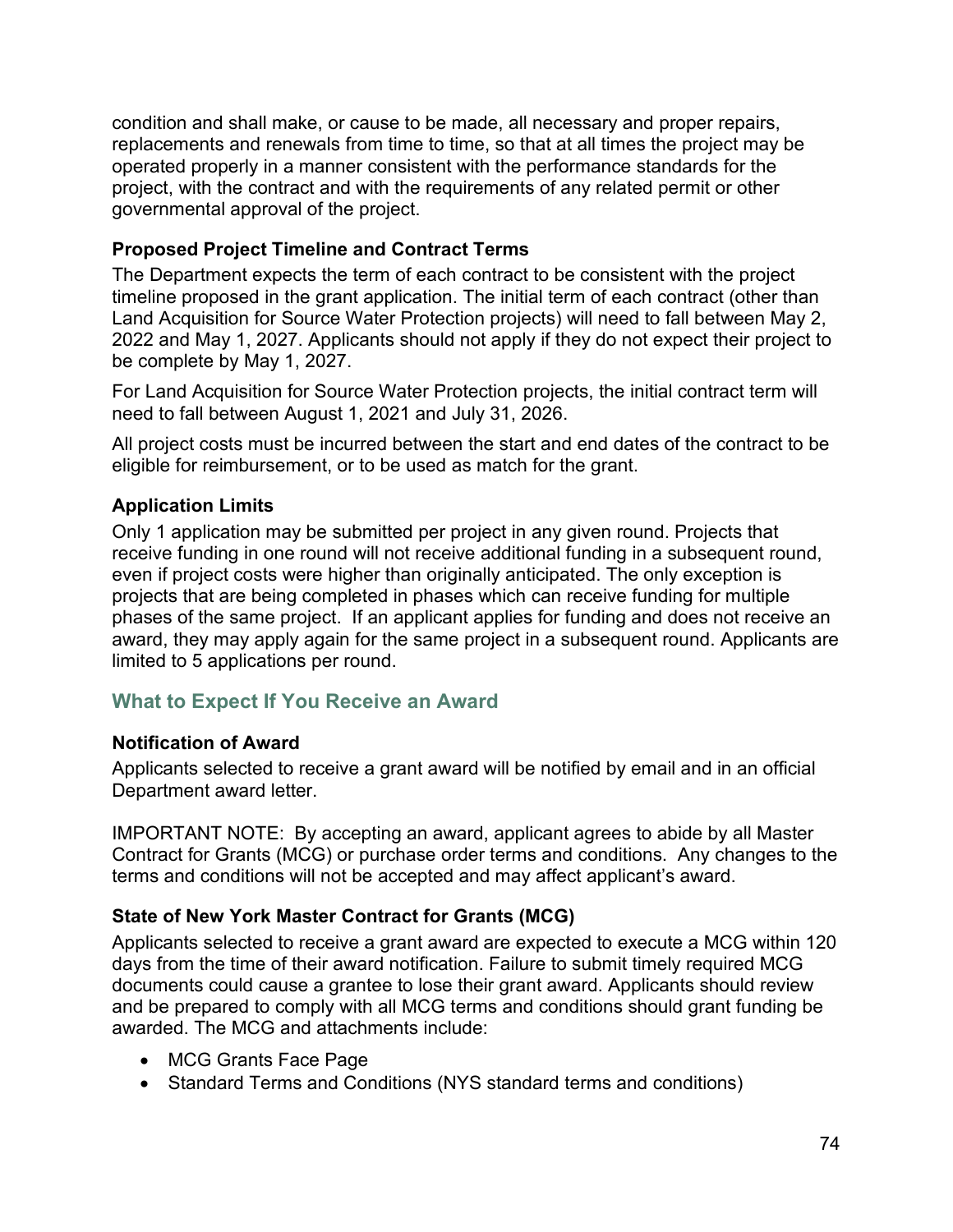- Attachment A-1 Program Specific Terms and Conditions (Agency and Program specific terms and conditions)
- Attachment B-1 Expenditure Based Budget (project expense categories and detail)
- Attachment C Work Plan (project objectives, tasks and performance measures)
- Attachment D Payment and Reporting Schedule (claims for reimbursement and grant reporting provisions)

IMPORTANT NOTE: Project related costs must be incurred within the term of the MCG to be considered eligible for reimbursement or match. Contract payments will not be approved or processed by the DEC until a MCG is fully approved by the DEC, and as applicable the Attorney General and the State Comptroller. All contracts must be approved by the contract start date of which will be determined at the time of an official award.

## **Signage Requirements**

The Department may require the installation of a project sign (2' x 4') that identifies the Environmental Protection Fund or the Clean Water Infrastructure Act as a source of funding as outlined in the requirements and specifications attached to and made part of the MCG as an attachment.

For projects with multiple funding sources the Contractor acknowledges that a portion of this grant is funded by the Department as a Water Quality Improvement Project. The Contractor agrees to identify the Department as a source of funding for this project in any communications to the public.

# **MCG Requirements**

### *Applicants (referred to as "Contractor" following award of Grant Contract) should be prepared to comply with the following MCG requirements:*

I. Insurance Requirements

Contractor will be required to carry appropriate insurance as specified in the MCG or Letter of Agreement (for awards less than \$10,0000, Attachment A-1 Program Specific Terms and Conditions, and agree that each project consultant, project contractor and project subcontractor secures and delivers to the contractor appropriate policies of insurance issued by an insurance company licensed to do business in the State of New York. Policies must name the contractor as an additional insured, with appropriate limits, covering contractor's public liability and property damage insurance, contractor's contingency liability insurance, "all-risk" insurance and workers compensation/disability benefits coverage for the project.

### II. Permit Requirements (if applicable)

Contractors agree to obtain all required permits, including but not limited to, local, state and federal permits prior to the commencement of any project related work. The Contractor agrees that all work performed in relation to the project by the Contractor or its agents, representatives, or contractors will comply with all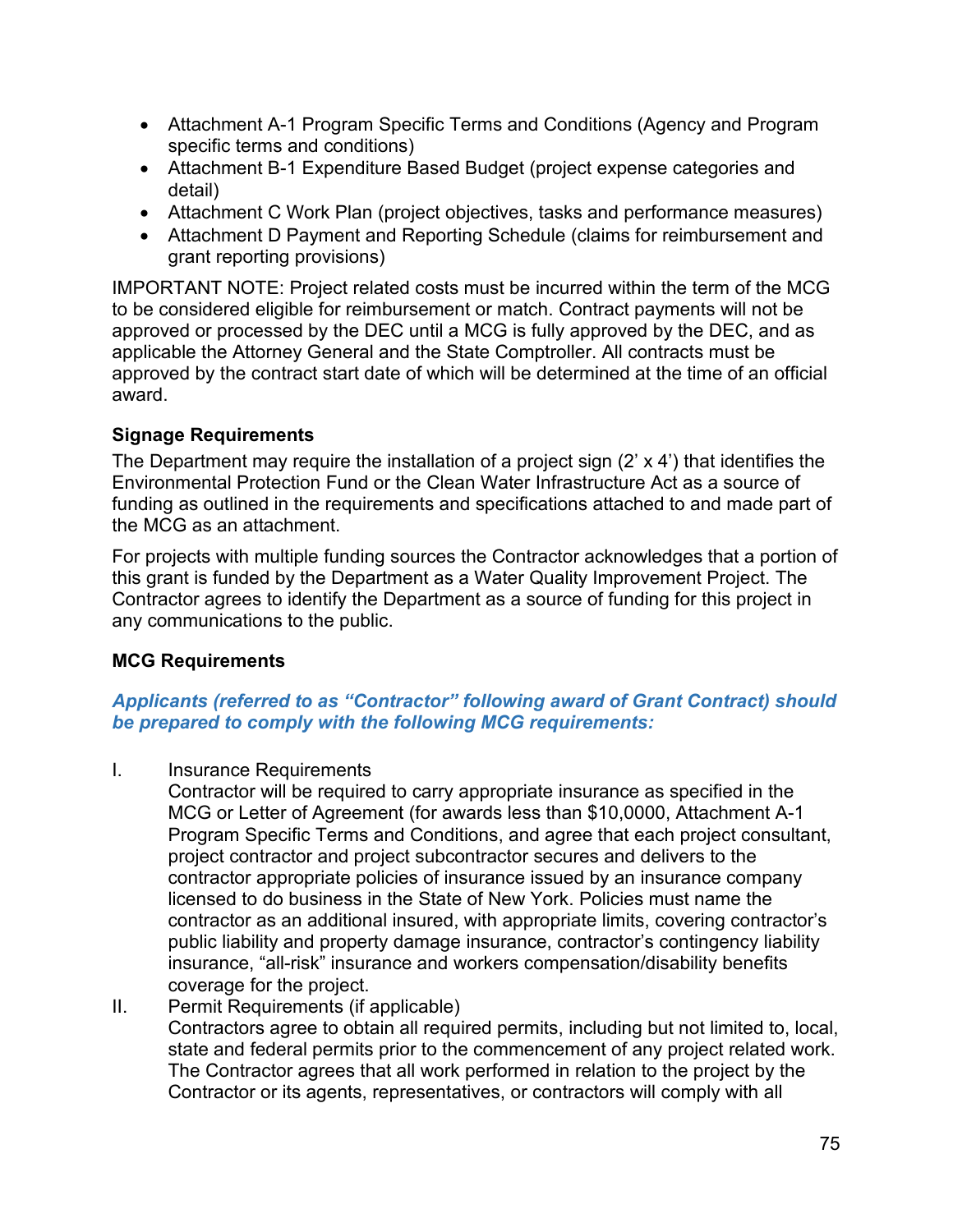relevant federal, state and local laws, rules, regulations and standards, zoning and building codes, ordinances, operating certificates for facilities, or licenses for an activity.

III. State Environmental Quality Review (SEQR) Documentation With respect to the project, the Contractor certifies that it has complied, and shall continue to comply with all requirements of the State Environmental Quality Review Act (SEQRA). The Contractor agrees to provide all environmental documents as may be required by the DEC. The Contractor has notified, and shall continue to notify, the DEC of all actions proposed for complying with the environmental review requirements imposed by SEQRA.

## **Vendor Responsibility Questionnaire**

Not-For-Profit contractors, and/or subcontractors of all awardees, are subject to a vendor responsibility review by the State to ensure public dollars are being spent appropriately with responsible contractors. Landowners selling property or a conservation easement to an applicant in the Land Acquisition category are also considered sub-contractors and are subject to vendor responsibility requirements. A vendor responsibility review may include a contractor and/or subcontractor to present evidence of its continuing legal authority to do business in NYS, integrity, experience, ability, prior performance, and organizational and financial capacity. To enroll in and use the NYS VendRep System, see the VendRep System instructions available at [http://www.osc.state.ny.us/vendrep/enroll.htm,](http://www.osc.state.ny.us/vendrep/enroll.htm) or go directly to the VendRep System at https://portal.osc.state.ny.us

### **Iran Divestment Act**

As a result of the Iran Divestment Act of 2012 (Act), Chapter 1 of the 2012 Laws of New York, a new provision has been added to the State Finance Law (SFL), § 165-a, effective April 12, 2012. By entering into a Contract, the Contractor certifies that it is not on the "Entities Determined To Be Non-Responsive Bidders/Offerers Pursuant to The New York State Iran Divestment Act of 2012" list ("Prohibited Entities List") posted on the OGS website at: http://www.ogs.ny.gov/about/regs/docs/ListofEntities.pdf and further certifies that it will not utilize on such Contract any subcontractor that is identified on the Prohibited Entities List. Additional detail on the Iran Divestment Act can be found in the MCG, Attachment A-1 Program Specific Terms and Conditions.

#### **Minority/women Business Enterprises (M/WBE) and Equal Employment Opportunities (EEO) Requirements**

The Department is required to implement the provisions of New York State Executive Law Article 15-A and 5 NYCRR Parts 142-144 ("MWBE Regulations") for all State contracts with a value (1) in excess of \$25,000 for labor, services, equipment, materials, or any combination of the foregoing or (2) in excess of \$100,000 for real property renovations and construction.

Applicants subject to executing a future NYS Master Contract for Grants agree, in addition to any other nondiscrimination provision of the MCG and at no additional cost to the Department, to fully comply and cooperate with the Department in the implementation of New York State Executive Law Article 15-A. These requirements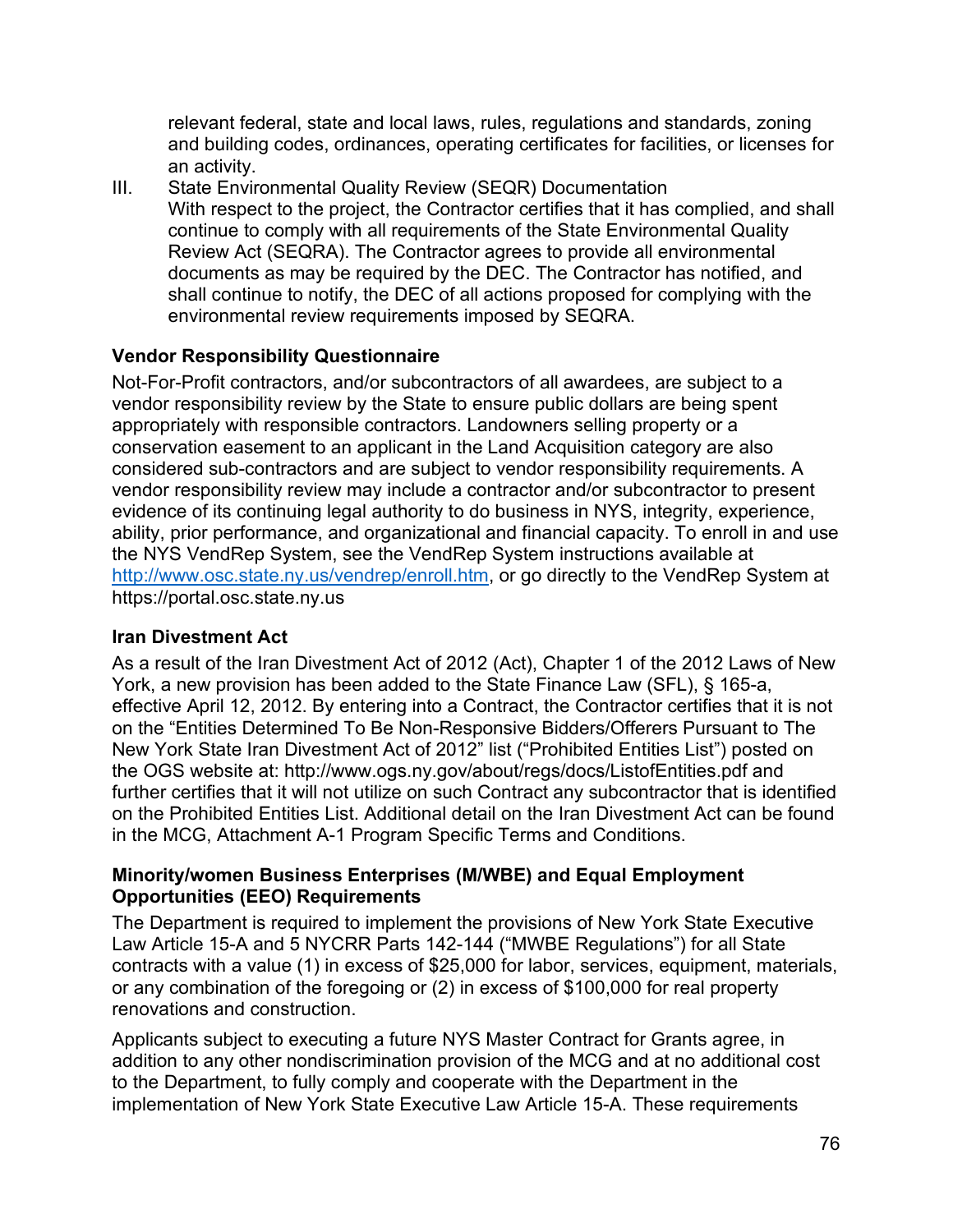include equal employment opportunities for minority group members and women ("EEO") and contracting opportunities for certified minority and women-owned business enterprises ("MWBEs"). Contractor's demonstration of "good faith efforts" pursuant to 5 NYCRR §142.8 shall be a part of these requirements. These provisions shall be deemed supplementary to, and not in lieu of, the nondiscrimination provisions required by New York State Executive Law Article 15 (the "Human Rights Law") or other applicable federal, state or local laws.

Failure to comply with M/WBE and EEO requirements may result in a Department finding of non-responsiveness, non-responsibility and/or a breach of contract, leading to the withholding of funds or such other actions, liquidated damages or enforcement proceedings.

Please refer to the NYS Master Contract for Grants - Article IV (J) and Attachment A-1 Program Specific Terms and Conditions - Article X, to review M/WBE and EEO requirements. Required M/WBE and EEO related forms can be found at <http://www.dec.ny.gov/about/48854.html>

- The local government is responsible for designating someone to serve as their Affirmative Action representative. The governing body should make this designation through official means.
- A list of certified M/WBE enterprises can be obtained via the internet from the NYS Department of Economic Development at [https://ny.newnycontracts.com/FrontEnd/VendorSearchPublic.asp?TN=ny&XID=](https://ny.newnycontracts.com/FrontEnd/VendorSearchPublic.asp?TN=ny&XID=9885) [9885](https://ny.newnycontracts.com/FrontEnd/VendorSearchPublic.asp?TN=ny&XID=9885)
- Contracts which meet the established M/WBE-EEO thresholds require the Contractor to submit Quarterly Reports, [https://www.dec.ny.gov/about/48854.html,](https://www.dec.ny.gov/about/48854.html) detailing payments made by the Prime Contractor to NYS Certified M/WBEs.
- For purposes of this procurement, the Department hereby establishes an overall goal of up to **30%** for Minority and Women-Owned Business Enterprises ("MWBE") participation, (based on the current availability of qualified MBEs and WBEs).
- **MWBE Responsibilities & Requirements** Document
	- o Contractors must read, sign, and submit the NYSDEC MWBE Responsibilities & Requirements document as part of the grant application. This document describes the MWBE requirements and provides directions for completing the required MWBE Utilization Plan form and subsequent Quarterly Reports.

DEC M/WBE Compliance NYS Department of Environmental Conservation Bureau of Contract and Grant Development/MWBE Program 625 Broadway, 10th Floor Albany, New York 12233‐5028 Phone: (518) 402‐9240 Fax: (518) 402‐9023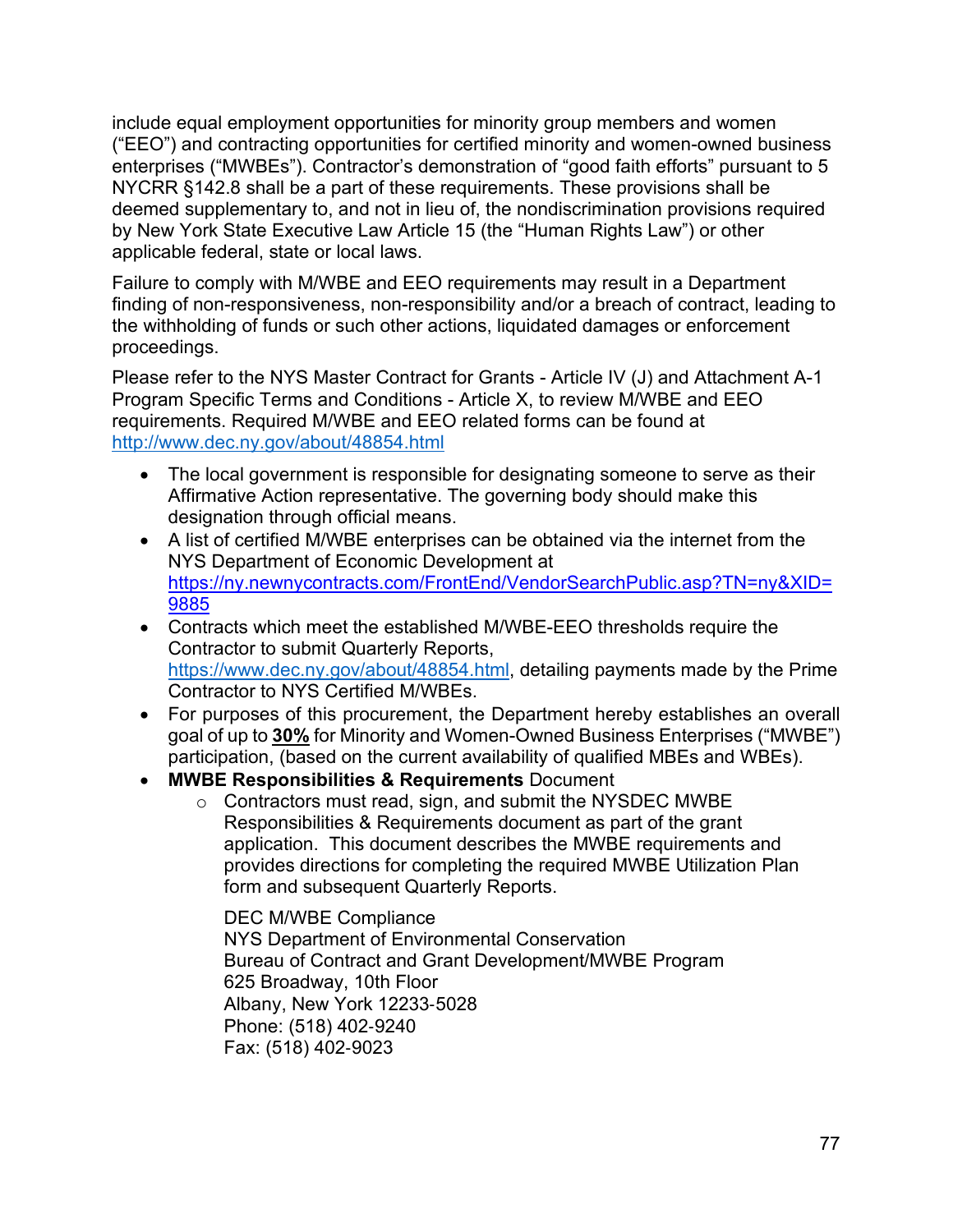#### **Participation Opportunities for New York State Certified Service-Disabled Veteran Owned Businesses**

Article 17-B of the New York State Executive Law provides for more meaningful participation in public procurement by certified Service-Disabled Veteran-Owned Businesses ("SDVOB"), thereby further integrating such businesses into New York State's economy. The Department recognizes the need to promote the employment of service-disabled veterans and to ensure that certified service-disabled veteran-owned businesses have opportunities for maximum feasible participation in the performance of Department contracts.

In recognition of the service and sacrifices made by service-disabled veterans and in recognition of their economic activity in doing business in New York State, Bidders are expected to consider SDVOBs in the fulfillment of the requirements of the Contract. Such participation may be as subcontractors or suppliers, as protégés, or in other partnering or supporting roles.

#### (a) Contract Goals

The Department hereby establishes an overall goal of 6% for SDVOB participation, based on the current availability of qualified SDVOBs. For purposes of providing meaningful participation by SDVOBs, the Bidder/Contractor should reference the directory of New York State Certified SDVOBs found at: https://ogs.ny.gov/veterans/. Questions regarding compliance with SDVOB participation goals should be directed to the Department's Designated Contacts.

Contractor must document "good faith efforts" to provide meaningful participation by SDVOBs as subcontractors or suppliers in the performance of the Contract.

Please refer to Attachment A-1 Program Specific Terms and Conditions - Article XI, to review SDVOB requirements.

### **Procurement of Contractors/Subcontractors**

Municipalities must comply with General Municipal Law Sections 103 (competitive bidding) and 104-b (procurement policies and procedures). Not-for-profit corporations must follow procurement policies that ensure prudent and economical use of public money. Failure to comply with these requirements could jeopardize full reimbursement of your approved eligible project costs.

#### **Americans With Disabilities Act**

In the event the monies defined herein are to be used for the development of facilities, outdoor recreation areas, transportation or written or spoken communication with the public, the Contractor shall comply with all requirements for providing access for individuals with disabilities as established by Article 4A of the New York State Public Buildings Law, Americans with Disabilities Act, and relevant sections of the New York State Uniform Fire Prevention and Building Code. Standards for certain Recreation Facilities are found in the 2010 ADA Standards for Accessible Design while others are